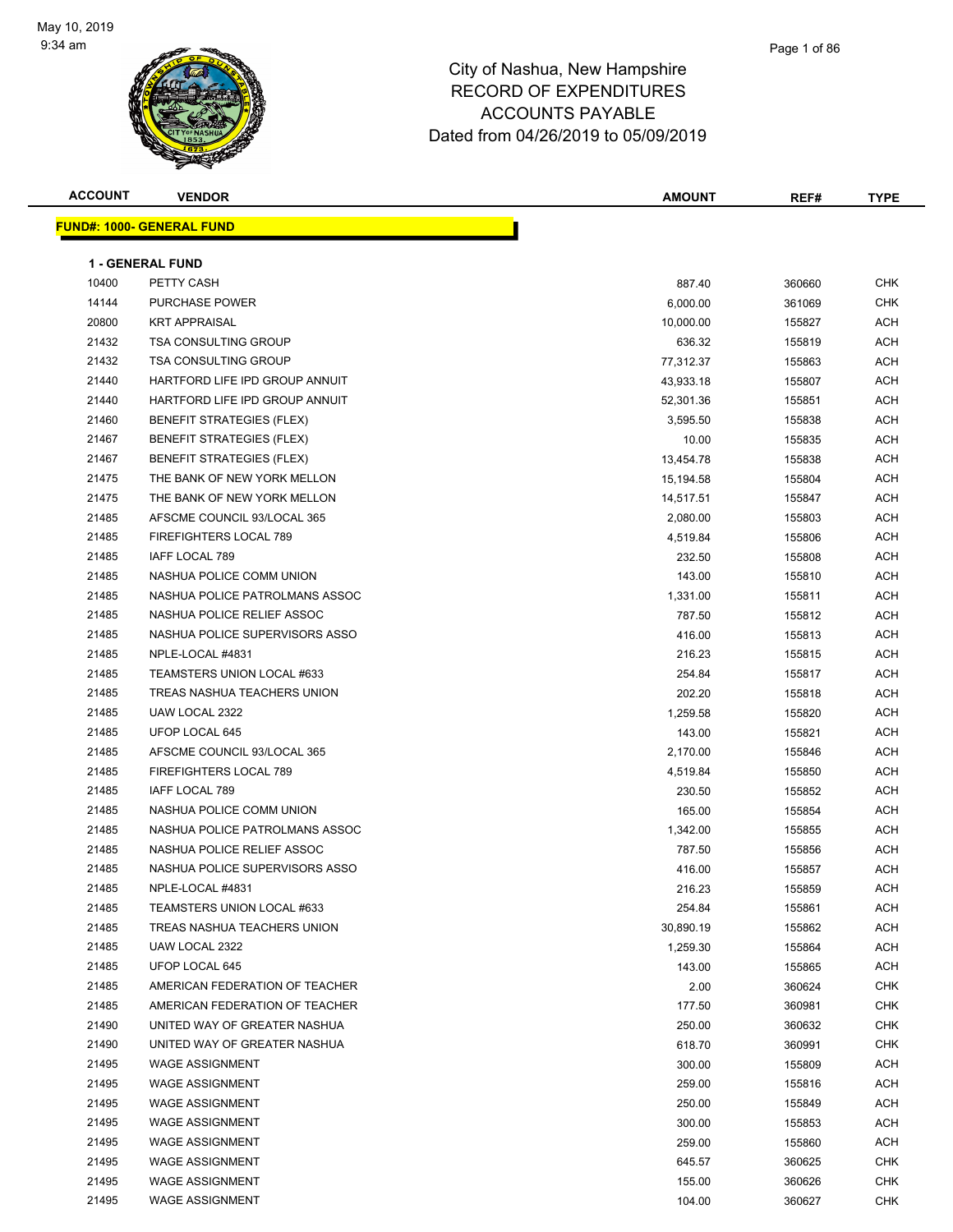

#### Page 2 of 86

### City of Nashua, New Hampshire RECORD OF EXPENDITURES ACCOUNTS PAYABLE Dated from 04/26/2019 to 05/09/2019

| <b>ACCOUNT</b> | <b>VENDOR</b>                    | <b>AMOUNT</b> | REF#   | <b>TYPE</b> |
|----------------|----------------------------------|---------------|--------|-------------|
|                | <b>FUND#: 1000- GENERAL FUND</b> |               |        |             |
|                | 1 - GENERAL FUND                 |               |        |             |
| 21495          | <b>WAGE ASSIGNMENT</b>           | 1,235.24      | 360628 | <b>CHK</b>  |
| 21495          | <b>WAGE ASSIGNMENT</b>           | 11.54         | 360629 | <b>CHK</b>  |
| 21495          | <b>WAGE ASSIGNMENT</b>           | 311.88        | 360630 | <b>CHK</b>  |
| 21495          | <b>WAGE ASSIGNMENT</b>           | 25.00         | 360631 | <b>CHK</b>  |
| 21495          | <b>WAGE ASSIGNMENT</b>           | 88.90         | 360633 | <b>CHK</b>  |
| 21495          | <b>WAGE ASSIGNMENT</b>           | 258.72        | 360634 | <b>CHK</b>  |
| 21495          | <b>WAGE ASSIGNMENT</b>           | 809.44        | 360982 | <b>CHK</b>  |
| 21495          | <b>WAGE ASSIGNMENT</b>           | 100.00        | 360983 | <b>CHK</b>  |
| 21495          | <b>WAGE ASSIGNMENT</b>           | 149.76        | 360984 | <b>CHK</b>  |
| 21495          | <b>WAGE ASSIGNMENT</b>           | 155.00        | 360985 | <b>CHK</b>  |
| 21495          | <b>WAGE ASSIGNMENT</b>           | 104.00        | 360986 | CHK         |
| 21495          | <b>WAGE ASSIGNMENT</b>           | 1,587.81      | 360987 | <b>CHK</b>  |
| 21495          | <b>WAGE ASSIGNMENT</b>           | 11.54         | 360988 | <b>CHK</b>  |
| 21495          | <b>WAGE ASSIGNMENT</b>           | 311.88        | 360989 | <b>CHK</b>  |
| 21495          | <b>WAGE ASSIGNMENT</b>           | 75.00         | 360990 | <b>CHK</b>  |
| 21495          | <b>WAGE ASSIGNMENT</b>           | 88.90         | 360992 | <b>CHK</b>  |
| 21495          | <b>WAGE ASSIGNMENT</b>           | 777.59        | 360993 | <b>CHK</b>  |
| 21495          | <b>WAGE ASSIGNMENT</b>           | 195.80        | 360994 | <b>CHK</b>  |
| 21538          | NASHUA TEACHERS UNION            | 86.72         | 155814 | ACH         |
| 21538          | NASHUA TEACHERS UNION            | 3,074.57      | 155858 | <b>ACH</b>  |
| 21780          | KLEIN, JEANNE M                  | 16.97         | 360769 | <b>CHK</b>  |
| 21780          | 158 AMHERST STREET, LLC          | 2,381.24      | 361454 | CHK         |
| 21780          | 278 DANIEL WEBSTER HIGHWAY LLC   | 3,166.93      | 361455 | CHK         |
| 21780          | <b>GREENE, MARIE</b>             | 739.02        | 361456 | <b>CHK</b>  |
| 21780          | GU, CUI &                        | 390.22        | 361457 | <b>CHK</b>  |
| 21780          | LITCHFIELD VANTAGE, LLC          | 6,453.52      | 361458 | <b>CHK</b>  |
| 21780          | NGUYEN ONE FAMILY TRUST          | 899.09        | 361459 | <b>CHK</b>  |
| 21921          | STATE OF NH-MV                   | 22,027.85     | 155794 | <b>ACH</b>  |
| 21921          | STATE OF NH-MV                   | 18,501.31     | 155797 | ACH         |
| 21921          | STATE OF NH -MV                  | 22,458.31     | 155800 | ACH         |
| 21921          | STATE OF NH-MV                   | 22,606.32     | 155801 | <b>ACH</b>  |
| 21921          | STATE OF NH-MV                   | 20,136.32     | 155822 | <b>ACH</b>  |
| 21921          | STATE OF NH-MV                   | 15,556.66     | 155837 | <b>ACH</b>  |
| 21921          | STATE OF NH-MV                   | 15,375.68     | 155841 | <b>ACH</b>  |
| 21921          | STATE OF NH-MV                   | 18,367.40     | 155842 | <b>ACH</b>  |
| 21921          | STATE OF NH-MV                   | 15,054.20     | 155845 | <b>ACH</b>  |
| 21921          | STATE OF NH-MV                   | 10,561.58     | 155866 | <b>ACH</b>  |
|                | <b>TOTAL 1 - GENERAL FUND</b>    | \$499,295.77  |        |             |

#### **101 - MAYOR**

| 61299 | WB MASON CO INC          | 57.09   | 360817 | <b>CHK</b> |
|-------|--------------------------|---------|--------|------------|
| 68350 | <b>KERRY MILLER</b>      | 15.98   | 360658 | <b>CHK</b> |
|       | <b>TOTAL 101 - MAYOR</b> | \$73.07 |        |            |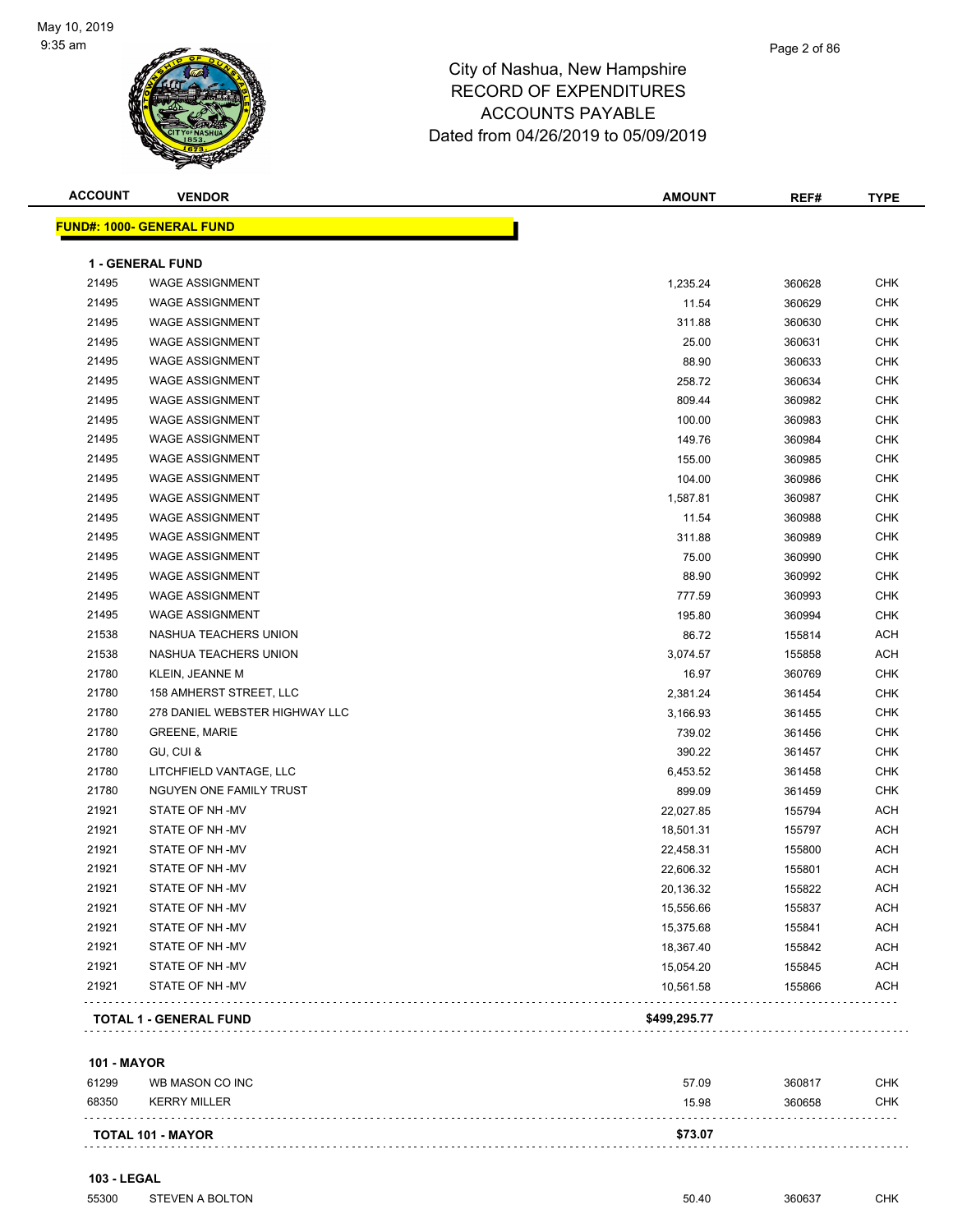

| <b>ACCOUNT</b>     | <b>VENDOR</b>                                       |                                    | <b>AMOUNT</b> | REF#    | <b>TYPE</b> |
|--------------------|-----------------------------------------------------|------------------------------------|---------------|---------|-------------|
|                    | <u> FUND#: 1000- GENERAL FUND</u>                   |                                    |               |         |             |
| <b>103 - LEGAL</b> |                                                     |                                    |               |         |             |
| 55300              | <b>CELIA LEONARD</b>                                |                                    | 39.54         | 360639  | <b>CHK</b>  |
| 55300              | <b>STEVEN A BOLTON</b>                              |                                    | 84.47         | 360999  | <b>CHK</b>  |
| 55421              | CITIZENS BANK CREDIT CARD                           | <b>National Business Institute</b> | 339.00        | 9201910 | <b>ACH</b>  |
| 55421              | CITIZENS BANK CREDIT CARD                           | Institute for Paralegal Educat     | 287.95        | 9201910 | <b>ACH</b>  |
| 55614              | HILLSBOROUGH COUNTY REGISTRY                        |                                    | 107.50        | 361148  | <b>CHK</b>  |
| 61807              | <b>THOMSON REUTERS</b>                              |                                    | 44.10         | 361073  | <b>CHK</b>  |
| 61807              | MATTHEW BENDER & CO INC                             |                                    | 366.31        | 361172  | <b>CHK</b>  |
|                    |                                                     |                                    | \$1,319.27    |         |             |
|                    | TOTAL 103 - LEGAL                                   |                                    |               |         |             |
|                    | 107 - CITY CLERK                                    |                                    |               |         |             |
| 42508              | TREASURER STATE OF NH                               |                                    | 1,419.00      | 361074  | <b>CHK</b>  |
| 44149              | TREASURER STATE OF NH                               |                                    | 8,076.00      | 361074  | <b>CHK</b>  |
| 55118              | <b>SPRINT</b>                                       |                                    | 46.53         | 360690  | <b>CHK</b>  |
| 55118              | <b>SPRINT</b>                                       |                                    | 46.50         | 360691  | <b>CHK</b>  |
|                    | <b>TOTAL 107 - CITY CLERK</b>                       |                                    | \$9,588.03    |         |             |
|                    | <b>109 - CIVIC &amp; COMMUNITY ACTIVITIES</b>       |                                    |               |         |             |
| 56200              | NASHUA COMMUNITY CONVERSATIONS                      |                                    | 500.00        | 361026  | <b>CHK</b>  |
| 56200              | NASHUA POLICE ATHLETIC LEAGUE                       |                                    | 500.00        | 361027  | <b>CHK</b>  |
| 56200              | YMCA OF GREATER NASHUA                              |                                    | 500.00        | 361042  | <b>CHK</b>  |
| 56214              | HUMANE SOCIETY FOR GREATER                          |                                    | 8,256.75      | 361152  | <b>CHK</b>  |
|                    | <b>TOTAL 109 - CIVIC &amp; COMMUNITY ACTIVITIES</b> |                                    | \$9,756.75    |         |             |
|                    |                                                     |                                    |               |         |             |
|                    | <b>111 - HUMAN RESOURCES</b>                        |                                    |               |         |             |
| 55421              | KIMBERLEY BROOKS                                    |                                    | 53.00         | 360652  | <b>CHK</b>  |
| 55421              | <b>KATELIN PIMENTEL</b>                             |                                    | 44.00         | 360661  | <b>CHK</b>  |
| 55425              | PEOPLEFACTS LLC                                     |                                    | 133.14        | 361068  | <b>CHK</b>  |
| 61100              | WB MASON CO INC                                     |                                    | 162.10        | 360817  | <b>CHK</b>  |
|                    | <b>TOTAL 111 - HUMAN RESOURCES</b>                  |                                    | \$392.24      |         |             |
|                    | <b>118 - OTHER GENERAL GOVERNMENT</b>               |                                    |               |         |             |
| 45900              | ROBERTS BERGEN, DEBORAH                             |                                    | 102.91        | 361070  | <b>CHK</b>  |
|                    | TOTAL 118 - OTHER GENERAL GOVERNMENT                |                                    | \$102.91      |         |             |
|                    | <b>120 - TELECOMMUNICATIONS</b>                     |                                    |               |         |             |
| 55109              | <b>WINDSTREAM</b>                                   |                                    | 2,224.91      | 360700  | <b>CHK</b>  |
| 55109              | <b>WINDSTREAM</b>                                   |                                    | 713.78        | 360701  | <b>CHK</b>  |
| 55109              | PACIFIC TELEMANAGEMENT SERVICE                      |                                    | 75.00         | 360787  | <b>CHK</b>  |
| 55109              | CONSOLIDATED COMMUNICATIONS                         |                                    | 852.10        | 361046  | <b>CHK</b>  |
| 55118              | <b>COMCAST</b>                                      |                                    | 184.69        | 361045  | <b>CHK</b>  |
|                    |                                                     |                                    |               |         |             |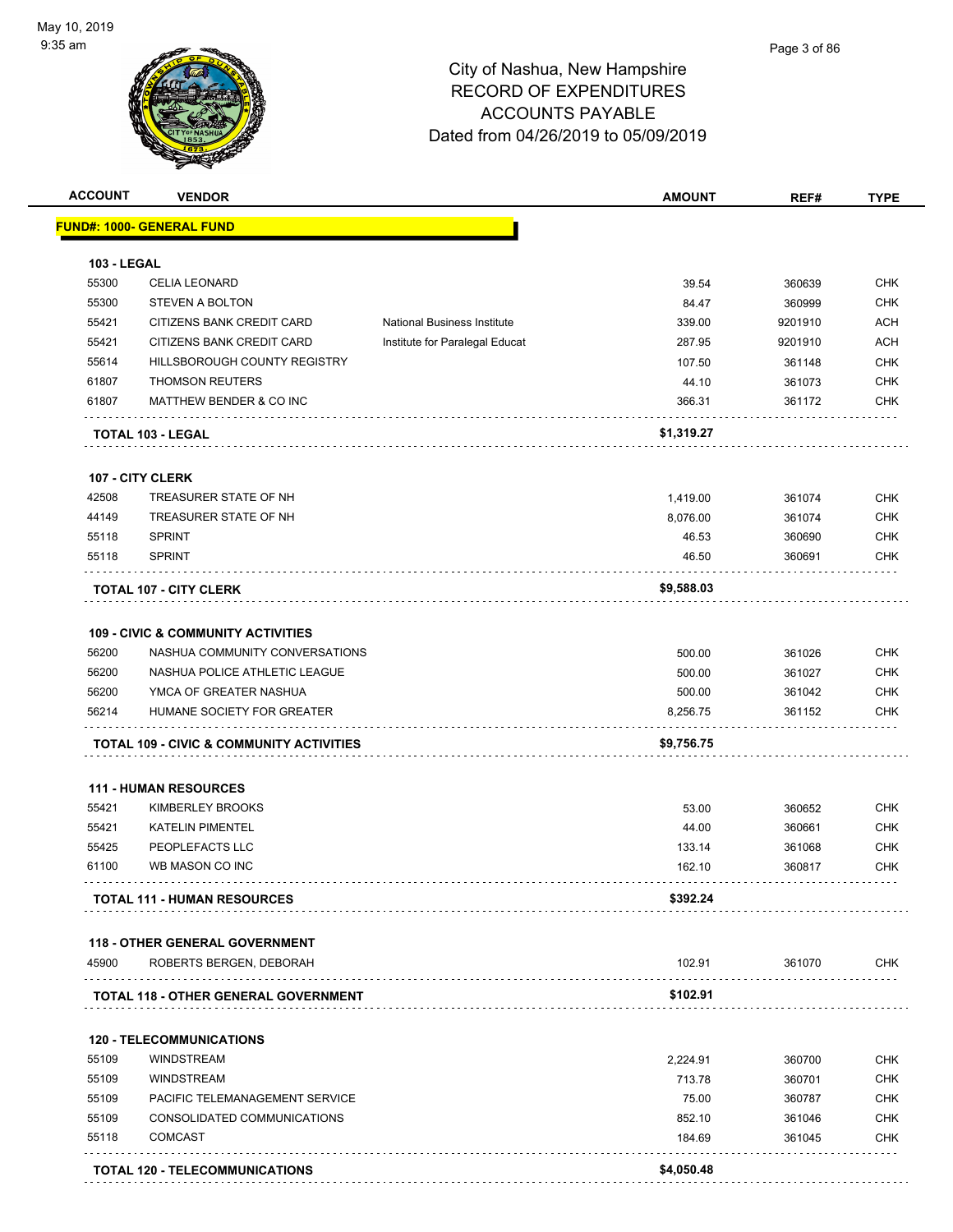

|       | <b>VENDOR</b>                                                   |                            | <b>AMOUNT</b>        | REF#    | <b>TYPE</b>                                                                                                                                                                                                                                                                                        |
|-------|-----------------------------------------------------------------|----------------------------|----------------------|---------|----------------------------------------------------------------------------------------------------------------------------------------------------------------------------------------------------------------------------------------------------------------------------------------------------|
|       | <u> FUND#: 1000- GENERAL FUND</u>                               |                            |                      |         |                                                                                                                                                                                                                                                                                                    |
|       | <b>122 - INFORMATION TECHNOLOGY</b>                             |                            |                      |         |                                                                                                                                                                                                                                                                                                    |
| 54407 | CARAHSOFT TECHNOLOGY                                            |                            | 1,725.00             | 360728  | <b>CHK</b>                                                                                                                                                                                                                                                                                         |
| 54407 | NITRO SOFTWARE, INC                                             |                            | 2,549.40             | 361191  | <b>CHK</b>                                                                                                                                                                                                                                                                                         |
| 54407 | CITIZENS BANK CREDIT CARD                                       | NLI*SHAREFILE              | 139.80               | 9201910 | <b>ACH</b>                                                                                                                                                                                                                                                                                         |
| 54407 | CITIZENS BANK CREDIT CARD                                       | LOGMEIN*GOTOMEETING        | 696.00               | 9201910 | ACH                                                                                                                                                                                                                                                                                                |
| 54407 | CITIZENS BANK CREDIT CARD                                       | LOGMEIN*GOTOMEETING        | 55.00                | 9201910 | <b>ACH</b>                                                                                                                                                                                                                                                                                         |
| 54407 | CITIZENS BANK CREDIT CARD                                       | NLI*SHAREFILE              | 139.80               | 9201910 | <b>ACH</b>                                                                                                                                                                                                                                                                                         |
| 54414 | <b>J LAWRENCE HALL INC</b>                                      |                            | 423.71               | 361158  | <b>CHK</b>                                                                                                                                                                                                                                                                                         |
| 54421 | CONWAY OFFICE SOLUTIONS                                         |                            | 650.03               | 360731  | <b>CHK</b>                                                                                                                                                                                                                                                                                         |
| 54421 | CONWAY OFFICE SOLUTIONS                                         |                            | 118.64               | 361109  | <b>CHK</b>                                                                                                                                                                                                                                                                                         |
| 54428 | <b>CLEARSKY CONSULTING</b>                                      |                            | 7,500.00             | 361108  | <b>CHK</b>                                                                                                                                                                                                                                                                                         |
| 55118 | <b>SPRINT</b>                                                   |                            | 21.05                | 360690  | <b>CHK</b>                                                                                                                                                                                                                                                                                         |
| 55118 | <b>SPRINT</b>                                                   |                            | 21.04                | 360691  | <b>CHK</b>                                                                                                                                                                                                                                                                                         |
| 55118 | <b>VERIZON WIRELESS</b>                                         |                            | 40.01                | 360698  | <b>CHK</b>                                                                                                                                                                                                                                                                                         |
| 55400 | CITIZENS BANK CREDIT CARD                                       | <b>SKILLPATH</b>           | 298.00               | 9201910 | ACH                                                                                                                                                                                                                                                                                                |
| 61100 | AMAZON.COM LLC                                                  |                            | 521.87               | 155824  | <b>ACH</b>                                                                                                                                                                                                                                                                                         |
| 61615 | CONWAY OFFICE SOLUTIONS                                         |                            | 8,223.30             | 360731  | <b>CHK</b>                                                                                                                                                                                                                                                                                         |
| 71221 | AMAZON.COM LLC                                                  |                            | 199.00               | 155869  | <b>ACH</b>                                                                                                                                                                                                                                                                                         |
| 71221 | CITIZENS BANK CREDIT CARD                                       | WWW.NEWEGG.COM             | 649.95               | 9201910 | <b>ACH</b>                                                                                                                                                                                                                                                                                         |
|       | CITIZENS BANK CREDIT CARD                                       | REFURBUPSCOM, INC          | 399.13               | 9201910 | ACH                                                                                                                                                                                                                                                                                                |
| 71221 |                                                                 |                            |                      |         |                                                                                                                                                                                                                                                                                                    |
| 71221 | CITIZENS BANK CREDIT CARD                                       | PAYPAL*TECHEXPERTS         | 26.97                | 9201910 |                                                                                                                                                                                                                                                                                                    |
|       | CITIZENS BANK CREDIT CARD<br>TOTAL 122 - INFORMATION TECHNOLOGY | PAYPAL*DREAMPCCOMP         | 43.29<br>\$24,440.99 | 9201910 |                                                                                                                                                                                                                                                                                                    |
| 71221 | <b>126 - FINANCIAL SERVICES</b>                                 |                            |                      |         |                                                                                                                                                                                                                                                                                                    |
| 41307 | HILLSBOROUGH COUNTY REGISTRY                                    |                            | 1,242.25             | 361148  |                                                                                                                                                                                                                                                                                                    |
| 42200 | TONH DOM                                                        |                            | 141.20               | 360736  |                                                                                                                                                                                                                                                                                                    |
| 42200 | <b>WALTER HALLONQUIST</b>                                       |                            | 35.20                | 360756  |                                                                                                                                                                                                                                                                                                    |
| 42200 | KATHLEEN ROBIN HINSON                                           |                            | 48.00                | 360758  |                                                                                                                                                                                                                                                                                                    |
| 42200 | <b>COLLEEN M OBRIEN</b>                                         |                            | 129.20               | 360786  |                                                                                                                                                                                                                                                                                                    |
| 42200 | <b>MARY KATHLEEN DAANSEN</b>                                    |                            | 130.20               | 360995  |                                                                                                                                                                                                                                                                                                    |
| 42200 | <b>SHANE MELISI</b>                                             |                            | 143.80               | 361179  |                                                                                                                                                                                                                                                                                                    |
| 42200 | CHRISTIAN J SPALTHOFF                                           |                            | 120.00               | 361218  |                                                                                                                                                                                                                                                                                                    |
| 42200 | <b>WHEELS LT</b>                                                |                            | 58.40                | 361231  |                                                                                                                                                                                                                                                                                                    |
| 55307 | DAVID FREDETTE                                                  |                            | 316.38               | 360649  |                                                                                                                                                                                                                                                                                                    |
| 55421 | DAVID FREDETTE                                                  |                            | 150.00               | 360649  |                                                                                                                                                                                                                                                                                                    |
| 55421 | LISA CARL                                                       |                            | 158.60               | 361001  |                                                                                                                                                                                                                                                                                                    |
| 55421 | <b>ROSEMARIE EVANS</b>                                          |                            | 158.60               | 361008  |                                                                                                                                                                                                                                                                                                    |
| 55421 | CITIZENS BANK CREDIT CARD                                       | Hampton Inn Littleton      | 216.66               | 9201910 |                                                                                                                                                                                                                                                                                                    |
| 55607 | MAILINGS UNLIMITED - TAX                                        |                            | 10,200.00            | 155836  |                                                                                                                                                                                                                                                                                                    |
| 55607 | <b>MAILINGS UNLIMITED - MVR</b>                                 |                            | 1,908.00             | 155840  |                                                                                                                                                                                                                                                                                                    |
| 55607 | UNITED PARCEL SERVICE                                           |                            | 5.23                 | 361075  |                                                                                                                                                                                                                                                                                                    |
| 61100 | WB MASON CO INC                                                 |                            | 439.19               | 361230  |                                                                                                                                                                                                                                                                                                    |
| 61830 | CITIZENS BANK CREDIT CARD                                       | <b>Wall Street Journal</b> | 110.97               | 9201910 | <b>ACH</b><br><b>ACH</b><br><b>CHK</b><br><b>CHK</b><br><b>CHK</b><br><b>CHK</b><br><b>CHK</b><br><b>CHK</b><br><b>CHK</b><br><b>CHK</b><br><b>CHK</b><br><b>CHK</b><br><b>CHK</b><br><b>CHK</b><br><b>CHK</b><br><b>ACH</b><br><b>ACH</b><br><b>ACH</b><br><b>CHK</b><br><b>CHK</b><br><b>ACH</b> |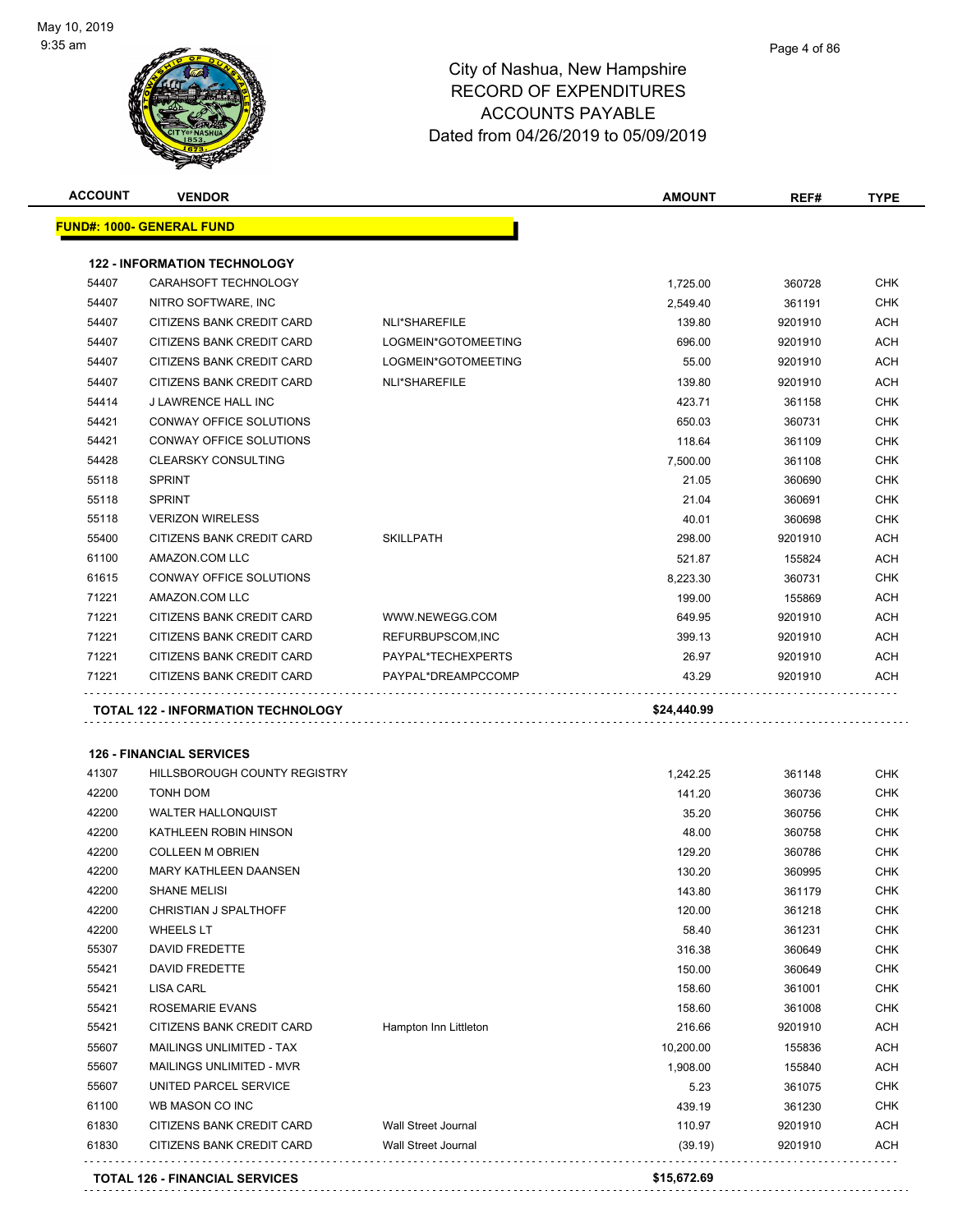

| <b>ACCOUNT</b> | <b>VENDOR</b>                         | <b>AMOUNT</b> | REF#   | <b>TYPE</b> |
|----------------|---------------------------------------|---------------|--------|-------------|
|                | <b>FUND#: 1000- GENERAL FUND</b>      |               |        |             |
|                |                                       |               |        |             |
|                | <b>129 - CITY BUILDINGS</b>           |               |        |             |
| 54100          | <b>EVERSOURCE</b>                     | 3,688.32      | 360623 | <b>CHK</b>  |
| 54114          | LIBERTY UTILITIES - NH                | 719.44        | 361057 | <b>CHK</b>  |
| 54141          | PENNICHUCK WATER WORKS INC            | 446.43        | 360688 | <b>CHK</b>  |
| 54243          | AAA PUMP SERVICE INC                  | 400.08        | 360703 | <b>CHK</b>  |
| 54243          | NASHUA WALLPAPER & PAINT CO           | 5.99          | 361185 | <b>CHK</b>  |
| 54280          | <b>REXEL USA INC</b>                  | 424.32        | 155829 | <b>ACH</b>  |
| 54280          | DOOR CONTROL INC                      | 847.97        | 361117 | CHK         |
| 54280          | DRAIN MEDIC                           | 575.00        | 361118 | <b>CHK</b>  |
| 54280          | NASHUA WALLPAPER & PAINT CO           | 114.41        | 361185 | <b>CHK</b>  |
| 55118          | <b>SPRINT</b>                         | 73.87         | 360690 | <b>CHK</b>  |
| 55118          | <b>SPRINT</b>                         | 73.78         | 360691 | <b>CHK</b>  |
| 61428          | <b>BANNER SYSTEMS OF MASSACHUSETT</b> | 115.08        | 360718 | <b>CHK</b>  |
| 61428          | HILLYARD - NEW ENGLAND                | 152.72        | 360757 | CHK         |
| 61428          | NEW ENGLAND PAPER & SUPPLY            | 704.12        | 360783 | <b>CHK</b>  |
| 61428          | THE WIPER CONNECTION                  | 244.48        | 360818 | <b>CHK</b>  |
| 71999          | NASHUA WALLPAPER & PAINT CO           | 152.12        | 361185 | CHK         |
|                |                                       |               |        |             |
|                | <b>TOTAL 129 - CITY BUILDINGS</b>     | \$8,738.13    |        |             |
|                |                                       |               |        |             |
|                | <b>130 - PURCHASING</b>               |               |        |             |
| 55307          | DANIEL KOOKEN                         | 133.98        | 361017 | <b>CHK</b>  |
| 55500          | UNION LEADER CORPORATION              | 677.69        | 360695 | CHK         |
| 55500          | THE TELEGRAPH                         | 3,756.05      | 361072 | <b>CHK</b>  |
| 55607          | PURCHASE POWER                        | 27.00         | 361069 | <b>CHK</b>  |
| 55607          | UNITED PARCEL SERVICE                 | 35.10         | 361075 | <b>CHK</b>  |
| 61242          | LINDENMEYR MUNROE                     | 1,267.46      | 360772 | <b>CHK</b>  |
|                | <b>TOTAL 130 - PURCHASING</b>         | \$5,897.28    |        |             |
|                |                                       |               |        |             |
|                | 132 - ASSESSING                       |               |        |             |
| 55307          | DOUGLAS DAME                          | 32.48         | 361003 | CHK         |
| 55307          | <b>GARY TURGISS</b>                   | 156.02        | 361040 | <b>CHK</b>  |
| 61100          | WB MASON CO INC                       | 34.65         | 361230 | CHK         |
|                | <b>TOTAL 132 - ASSESSING</b>          | \$223.15      |        |             |
|                |                                       |               |        |             |
|                | <b>142 - WOODLAWN CEMETERY</b>        |               |        |             |
| 54100          | <b>EVERSOURCE</b>                     | 392.92        | 360623 | <b>CHK</b>  |
| 54114          | <b>LIBERTY UTILITIES - NH</b>         | 372.94        | 360678 | <b>CHK</b>  |
| 54114          | <b>DIRECT ENERGY BUSINESS</b>         | 331.74        | 360734 | <b>CHK</b>  |
| 54280          | <b>B &amp; B GUTTERS</b>              | 310.00        | 360716 | CHK         |
| 54280          | HOME DEPOT CREDIT SERVICE 3065        | 240.04        | 360759 | <b>CHK</b>  |
| 54280          | <b>TURF DEPOT</b>                     | 100.00        | 360812 | <b>CHK</b>  |
| 54280          | F W WEBB COMPANY                      | 153.98        | 361122 | CHK         |
| 54280          | SANEL NAPA                            | 56.62         | 361212 | <b>CHK</b>  |
| 54399          | <b>CINTAS</b>                         | 99.00         | 361106 | <b>CHK</b>  |
| 54487          | NORTHLAND INDUSTRIAL TRUCK CO         | 1,387.61      | 360785 | <b>CHK</b>  |
| 61100          | WB MASON CO INC                       | 19.39         | 360817 | <b>CHK</b>  |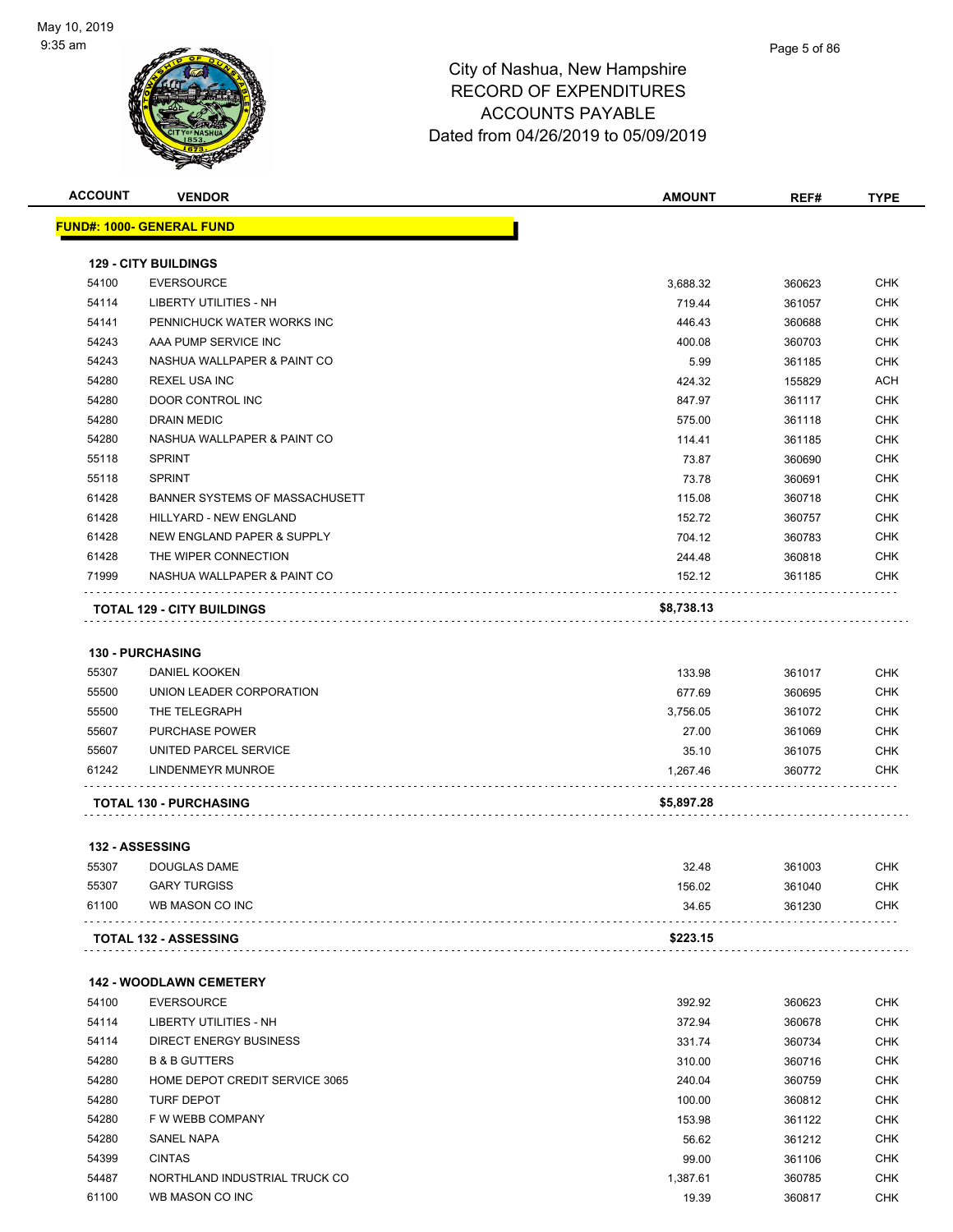

| <b>ACCOUNT</b> | <b>VENDOR</b>                                         | <b>AMOUNT</b> | REF#   | <b>TYPE</b> |
|----------------|-------------------------------------------------------|---------------|--------|-------------|
|                | <u> FUND#: 1000- GENERAL FUND</u>                     |               |        |             |
|                |                                                       |               |        |             |
|                | <b>142 - WOODLAWN CEMETERY</b>                        |               |        |             |
| 61300          | DENNIS K BURKE INC                                    | 505.07        | 361113 | <b>CHK</b>  |
| 61499          | F W WEBB COMPANY                                      | 18.40         | 361122 | <b>CHK</b>  |
| 61705          | <b>MAYNARD &amp; LESIEUR INC</b>                      | 24.00         | 361177 | CHK         |
|                |                                                       |               |        |             |
|                | TOTAL 142 - WOODLAWN CEMETERY                         | \$4,011.71    |        |             |
|                |                                                       |               |        |             |
|                | <b>144 - EDGEWOOD &amp; SUBURBAN CEMETERIES</b>       |               |        |             |
| 54100          | <b>EVERSOURCE</b>                                     | 170.23        | 360623 | CHK         |
| 54114          | <b>BOT L GAS INC</b>                                  | 193.44        | 361099 | <b>CHK</b>  |
| 54280          | AMAZON.COM LLC                                        | 27.89         | 155824 | ACH         |
| 54280          | HOME DEPOT CREDIT SERVICE 3065                        | 181.79        | 360759 | <b>CHK</b>  |
| 54280          | LOWE'S - 3502                                         | 212.44        | 360773 | <b>CHK</b>  |
| 54280          | <b>MAYNARD &amp; PAQUETTE ENGINEERING</b>             | 2,000.00      | 360775 | CHK         |
| 54280          | HOME DEPOT CREDIT SERVICE 3065                        | 135.24        | 361149 | <b>CHK</b>  |
| 54487          | NASHUA OUTDOOR POWER EQUIPMENT                        | 3.60          | 360781 | <b>CHK</b>  |
| 54487          | NASHUA OUTDOOR POWER EQUIPMENT                        | 12.72         | 361184 | CHK         |
| 61300          | DENNIS K BURKE INC                                    | 483.78        | 361113 | <b>CHK</b>  |
| 61307          | SHATTUCK MALONE OIL CO                                | 179.19        | 360689 | <b>CHK</b>  |
| 61521          | <b>CRISP CONTRACTING LLC</b>                          | 720.00        | 360644 | CHK         |
|                |                                                       |               |        |             |
|                | <b>TOTAL 144 - EDGEWOOD &amp; SUBURBAN CEMETERIES</b> | \$4,320.32    |        |             |
|                |                                                       |               |        |             |
| 150 - POLICE   |                                                       |               |        |             |
| 53999          | AAA CREDIT SCREENING SERV LLC                         | 60.00         | 361081 | <b>CHK</b>  |
| 54100          | <b>EVERSOURCE</b>                                     | 121.04        | 360623 | <b>CHK</b>  |
| 54100          | EVERSOUCE-POWER SUPPLY                                | 14,806.66     | 361049 | <b>CHK</b>  |
| 54107          | SHATTUCK MALONE OIL CO                                | 501.59        | 361071 | <b>CHK</b>  |
| 54114          | <b>LIBERTY UTILITIES - NH</b>                         | 82.52         | 360676 | <b>CHK</b>  |
| 54114          | <b>DIRECT ENERGY BUSINESS</b>                         | 19.38         | 360734 | <b>CHK</b>  |
| 54141          | PENNICHUCK WATER WORKS INC                            | 595.91        | 360688 | <b>CHK</b>  |
| 54243          | AIREX FILTER CORPORATION                              | 435.61        | 360707 | CHK         |
| 54243          | J LAWRENCE HALL INC                                   | 4,240.76      | 360766 | <b>CHK</b>  |
| 54243          | J LAWRENCE HALL INC                                   | 2,063.31      | 361158 | <b>CHK</b>  |
| 54280          | FIL-TEK INC                                           | 641.00        | 361125 | <b>CHK</b>  |
| 54280          | <b>FIMBEL GARAGE DOORS</b>                            | 120.00        | 361126 | <b>CHK</b>  |
| 54280          | LOWE'S - 3502                                         | 135.08        | 361165 | <b>CHK</b>  |
| 54280          | NASHUA WALLPAPER & PAINT CO                           | 119.96        | 361185 | <b>CHK</b>  |
| 54280          | SITEONE LANDSCAPE SUPPLY LLC                          | 166.47        | 361216 | <b>CHK</b>  |
| 54407          | HUNTER SYSTEMS GROUP INC                              | 299.00        | 360762 | <b>CHK</b>  |
| 54407          | RELX INC DBA LEXISNEXIS                               | 165.00        | 361202 | <b>CHK</b>  |
| 54600          | BOYER'S AUTO BODY & SALES INC                         | 495.00        | 361100 | <b>CHK</b>  |
| 54600          | MACMULKIN CHEVROLET INC                               | 351.98        | 361167 | <b>CHK</b>  |
| 54600          | SNAP ON TOOLS                                         | 843.00        | 361217 | <b>CHK</b>  |
| 54849          | <b>CAITLIN BOUCHER</b>                                | 45.96         | 360638 | <b>CHK</b>  |
| 54849          | PETER CINFO                                           | 45.96         | 360643 | <b>CHK</b>  |
| 54849          | <b>COMCAST</b>                                        | 184.85        | 360668 | <b>CHK</b>  |
| 54849          | CONSOLIDATED COMMUNICATIONS                           | 63.64         | 360670 | <b>CHK</b>  |
| 54849          | <b>JOSHUA ST ONGE</b>                                 | 45.96         | 361036 | <b>CHK</b>  |
|                |                                                       |               |        |             |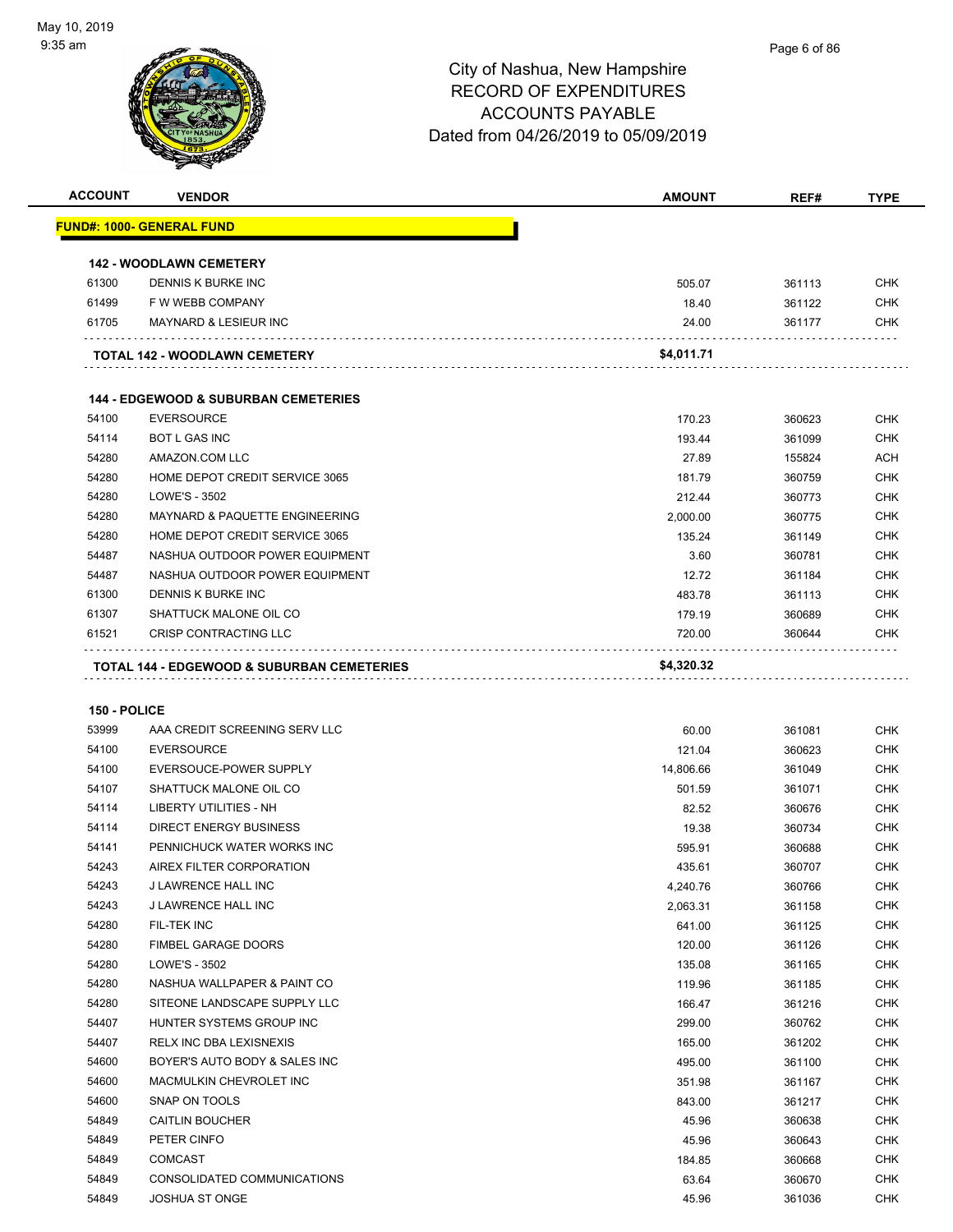

| <b>ACCOUNT</b> | <b>VENDOR</b>                    |                           | <b>AMOUNT</b> | REF#    | <b>TYPE</b> |
|----------------|----------------------------------|---------------------------|---------------|---------|-------------|
|                | <b>FUND#: 1000- GENERAL FUND</b> |                           |               |         |             |
|                |                                  |                           |               |         |             |
| 150 - POLICE   |                                  |                           |               |         |             |
| 54849          | <b>COMCAST</b>                   |                           | 289.85        | 361045  | <b>CHK</b>  |
| 54849          | CONSOLIDATED COMMUNICATIONS      |                           | 276.50        | 361046  | <b>CHK</b>  |
| 54849          | CONSOLIDATED COMMUNICATIONS      |                           | 36.37         | 361047  | <b>CHK</b>  |
| 54849          | VERIZON WIRELESS-286546928       |                           | 1,094.88      | 361078  | <b>CHK</b>  |
| 55109          | <b>WINDSTREAM</b>                |                           | 195.96        | 360701  | <b>CHK</b>  |
| 55118          | VERIZON WIRELESS-581499451       |                           | 636.99        | 361077  | <b>CHK</b>  |
| 55307          | <b>JUSTIN PEARSE</b>             |                           | 43.60         | 361030  | <b>CHK</b>  |
| 55307          | <b>IAN THERIAULT</b>             |                           | 73.66         | 361038  | <b>CHK</b>  |
| 55400          | <b>JOSEPH FAY</b>                |                           | 105.00        | 361010  | <b>CHK</b>  |
| 55400          | DANIEL C OSTLER                  |                           | 105.00        | 361028  | <b>CHK</b>  |
| 55400          | ROBERT PAGE                      |                           | 105.00        | 361029  | <b>CHK</b>  |
| 55400          | <b>JAMES STONE</b>               |                           | 105.00        | 361037  | <b>CHK</b>  |
| 55400          | CITIZENS BANK CREDIT CARD        | Expedia                   | 7.67          | 9201910 | ACH         |
| 55400          | CITIZENS BANK CREDIT CARD        | PayPal Tacticalene        | 980.00        | 9201910 | <b>ACH</b>  |
| 55400          | CITIZENS BANK CREDIT CARD        | American                  | 229.00        | 9201910 | <b>ACH</b>  |
| 55400          | CITIZENS BANK CREDIT CARD        | American                  | 229.00        | 9201910 | ACH         |
| 55400          | CITIZENS BANK CREDIT CARD        | American                  | 229.00        | 9201910 | ACH         |
| 55400          | CITIZENS BANK CREDIT CARD        | American                  | 229.00        | 9201910 | ACH         |
| 55400          | CITIZENS BANK CREDIT CARD        | <b>ACT NYTOA</b>          | 349.99        | 9201910 | ACH         |
| 55400          | CITIZENS BANK CREDIT CARD        | <b>Comfort Suites</b>     | 218.00        | 9201910 | ACH         |
| 55400          | CITIZENS BANK CREDIT CARD        | PayPal NTOA               | 302.00        | 9201910 | ACH         |
| 55400          | CITIZENS BANK CREDIT CARD        | Hotels.com                | 447.24        | 9201910 | ACH         |
| 55400          | CITIZENS BANK CREDIT CARD        | PayPal                    | 285.00        | 9201910 | <b>ACH</b>  |
| 55400          | CITIZENS BANK CREDIT CARD        | PayPal                    | 285.00        | 9201910 | <b>ACH</b>  |
| 55400          | CITIZENS BANK CREDIT CARD        | <b>RBT Confort Suites</b> | (8.72)        | 9201910 | <b>ACH</b>  |
| 55400          | CITIZENS BANK CREDIT CARD        | Massachusettts Attorney   | 350.00        | 9201910 | <b>ACH</b>  |
| 55400          | <b>CITIZENS BANK CREDIT CARD</b> | Massachusettts Attorney   | 350.00        | 9201910 | <b>ACH</b>  |
| 55400          | CITIZENS BANK CREDIT CARD        | Massachusettts Attorney   | 350.00        | 9201910 | <b>ACH</b>  |
| 55400          | CITIZENS BANK CREDIT CARD        | Massachusettts Attorney   | 350.00        | 9201910 | <b>ACH</b>  |
| 55400          | CITIZENS BANK CREDIT CARD        | Hyatt House Falls Chur    | 635.04        | 9201910 | ACH         |
| 55400          | CITIZENS BANK CREDIT CARD        | United                    | 200.00        | 9201910 | ACH         |
| 55400          | CITIZENS BANK CREDIT CARD        | United                    | 39.00         | 9201910 | ACH         |
| 55400          | CITIZENS BANK CREDIT CARD        | United                    | 15.00         | 9201910 | ACH         |
| 55421          | CITIZENS BANK CREDIT CARD        | United                    | 6.50          | 9201910 | ACH         |
| 55421          | CITIZENS BANK CREDIT CARD        | United                    | 6.50          | 9201910 | ACH         |
| 55421          | CITIZENS BANK CREDIT CARD        | United                    | 200.00        | 9201910 | ACH         |
| 55421          | CITIZENS BANK CREDIT CARD        | United                    | 200.00        | 9201910 | ACH         |
| 55421          | CITIZENS BANK CREDIT CARD        | United                    | 15.00         | 9201910 | ACH         |
| 55421          | CITIZENS BANK CREDIT CARD        | United                    | 39.00         | 9201910 | ACH         |
| 55421          | CITIZENS BANK CREDIT CARD        | United                    | 39.00         | 9201910 | ACH         |
| 55421          | CITIZENS BANK CREDIT CARD        | United                    | 15.00         | 9201910 | ACH         |
| 55600          | ALPHAGRAPHICS #219               |                           | 393.05        | 360713  | <b>CHK</b>  |
| 55699          | CANAL ART & FRAMING              |                           | 274.00        | 360727  | CHK         |
| 55699          | NASHUA MILLYARD ASSOC INC        |                           | 388.46        | 361183  | CHK         |
| 61100          | WB MASON CO INC                  |                           | 848.54        | 360817  | <b>CHK</b>  |
| 61100          | <b>OWLSTAMP VISUAL SOLUTIONS</b> |                           | 30.45         | 361193  | CHK         |
| 61100          | SUPREME SALES COMPANY            |                           | 130.50        | 361221  | <b>CHK</b>  |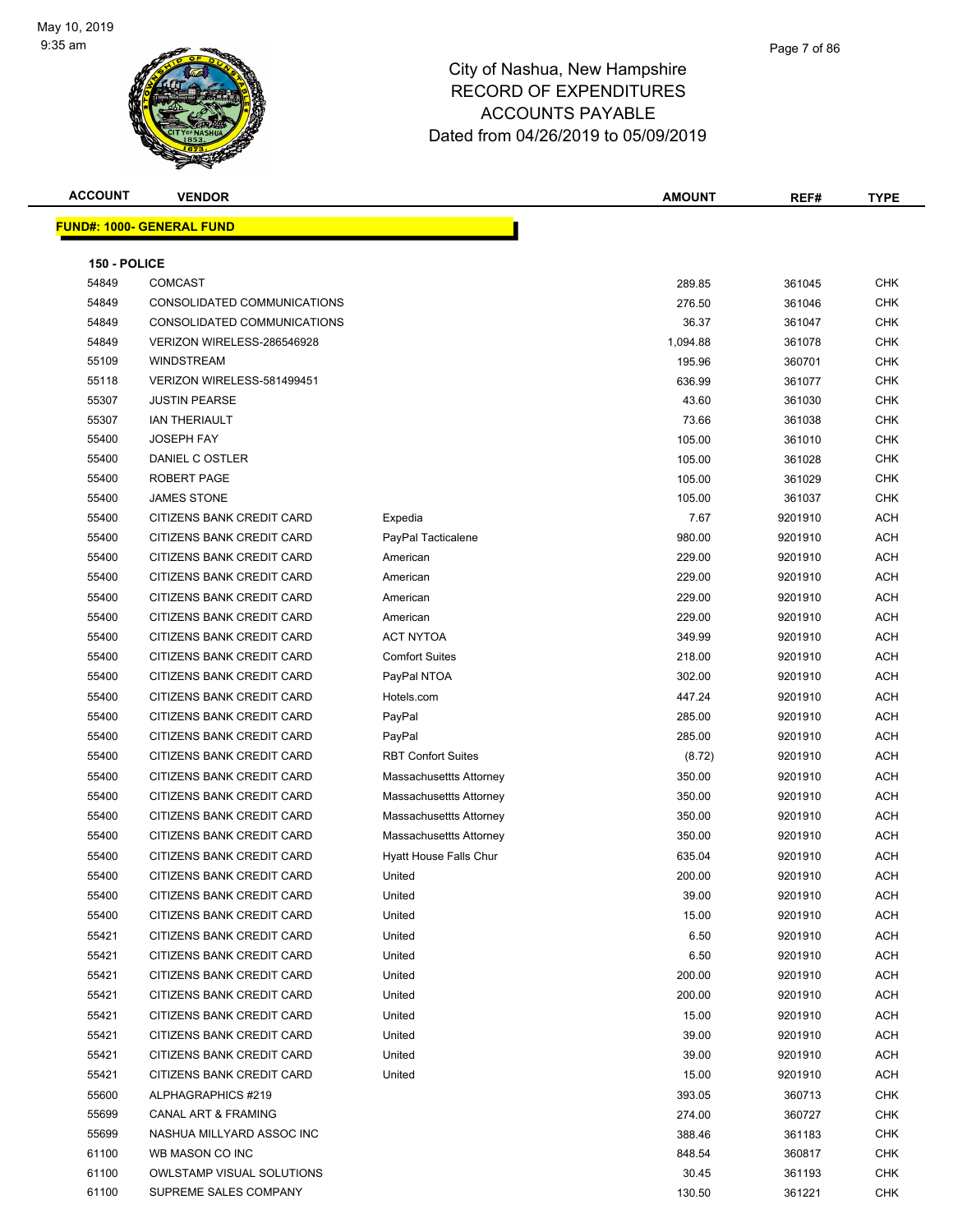

| <b>ACCOUNT</b>        | <b>VENDOR</b>                     |                 | <b>AMOUNT</b>    | REF#             | <b>TYPE</b> |
|-----------------------|-----------------------------------|-----------------|------------------|------------------|-------------|
|                       | <u> FUND#: 1000- GENERAL FUND</u> |                 |                  |                  |             |
|                       |                                   |                 |                  |                  |             |
| 150 - POLICE<br>61100 | WB MASON CO INC                   |                 | 49.24            | 361230           | <b>CHK</b>  |
| 61107                 | ALECS SHOE STORE INC              |                 |                  |                  | <b>CHK</b>  |
| 61107                 | <b>BEN'S UNIFORMS</b>             |                 | 164.33<br>190.00 | 360709           | <b>CHK</b>  |
| 61107                 | <b>BEN'S UNIFORMS</b>             |                 | 181.00           | 360721<br>361093 | <b>CHK</b>  |
| 61107                 | DICK AVARD'S HABERDASHERY         |                 | 345.00           | 361115           | <b>CHK</b>  |
| 61110                 | <b>STAR PACKER BADGES</b>         |                 | 1,388.13         | 360800           | <b>CHK</b>  |
| 61110                 | <b>BEN'S UNIFORMS</b>             |                 | 350.00           | 361093           | <b>CHK</b>  |
| 61110                 | CITIZENS BANK CREDIT CARD         | WorkingGear.com | 293.97           | 9201910          | <b>ACH</b>  |
| 61121                 | ATLANTIC TACTICAL INC             |                 | 4,123.80         | 360715           | <b>CHK</b>  |
| 61121                 | <b>EAGLE POINT GUN</b>            |                 | 33,090.50        | 360739           | <b>CHK</b>  |
| 61142                 | TACTICAL MEDICAL SOLUTIONS INC    |                 | 78.51            | 360803           | <b>CHK</b>  |
| 61299                 | <b>ERIC WALKER</b>                |                 | 48.98            | 360665           | <b>CHK</b>  |
| 61299                 | ALIMED, INC.                      |                 | 178.74           | 360710           | <b>CHK</b>  |
| 61299                 | HOME DEPOT CREDIT SERVICE 3073    |                 | 44.92            | 360760           | <b>CHK</b>  |
| 61299                 | <b>PAUL JENSEN</b>                |                 | 55.99            | 361015           | <b>CHK</b>  |
| 61299                 | HOME DEPOT CREDIT SERVICE 3073    |                 | 9.98             | 361150           | <b>CHK</b>  |
| 61299                 | WITMER PUBLIC SAFETY GROUP INC    |                 | 1,223.10         | 361232           | <b>CHK</b>  |
| 61299                 | CITIZENS BANK CREDIT CARD         | NewEgg.com      | 44.99            | 9201910          | <b>ACH</b>  |
| 61299                 | CITIZENS BANK CREDIT CARD         | NewEgg.com      | 38.50            | 9201910          | <b>ACH</b>  |
| 61428                 | THE DURKIN CO INC                 |                 | 1,027.18         | 360738           | <b>CHK</b>  |
| 61428                 | THE DURKIN CO INC                 |                 | 80.78            | 361119           | <b>CHK</b>  |
| 61428                 | HOME DEPOT CREDIT SERVICE 3073    |                 | 20.18            | 361150           | <b>CHK</b>  |
| 61607                 | <b>TESSCO INC</b>                 |                 | 91.47            | 361222           | <b>CHK</b>  |
| 61650                 | WB MASON CO INC                   |                 | 331.02           | 360817           | <b>CHK</b>  |
| 61650                 | WB MASON CO INC                   |                 | 220.85           | 361230           | <b>CHK</b>  |
| 61799                 | <b>FACTORY MOTOR PARTS</b>        |                 | 1,161.29         | 155872           | ACH         |
| 61799                 | <b>BEST FORD</b>                  |                 | 96.96            | 360723           | <b>CHK</b>  |
| 61799                 | CARPARTS DISTRIBUTION CENTER,     |                 | 136.84           | 360729           | <b>CHK</b>  |
| 61799                 | MACMULKIN CHEVROLET INC           |                 | 114.02           | 360774           | <b>CHK</b>  |
| 61799                 | <b>QUIRK GM PARTS DEPOT</b>       |                 | 259.94           | 360793           | <b>CHK</b>  |
| 61799                 | SAFETY KLEEN SYSTEMS INC          |                 | 399.00           | 360795           | CHK         |
| 61799                 | <b>BEST FORD</b>                  |                 | 417.00           | 361095           | <b>CHK</b>  |
| 61799                 | CARPARTS DISTRIBUTION CENTER,     |                 | 74.70            | 361103           | <b>CHK</b>  |
| 61799                 | MACMULKIN CHEVROLET INC           |                 | 576.71           | 361167           | <b>CHK</b>  |
| 61799                 | NORTHERN FOREIGN CAR PARTS INC    |                 | 588.24           | 361192           | <b>CHK</b>  |
| 71025                 | SNAP ON TOOLS                     |                 | 367.55           | 361217           | <b>CHK</b>  |
| 71221                 | <b>GOVCONNECTION INC</b>          |                 | 791.00           | 360749           | <b>CHK</b>  |
| 71221                 | DELL MARKETING LP                 |                 | 1,321.05         | 361112           | <b>CHK</b>  |
| 71221                 | <b>GOVCONNECTION INC</b>          |                 | 328.00           | 361134           | <b>CHK</b>  |
| 71400                 | <b>BEN'S UNIFORMS</b>             |                 | 255.00           | 361093           | <b>CHK</b>  |
|                       |                                   |                 |                  |                  |             |
|                       | <b>TOTAL 150 - POLICE</b>         |                 | \$88,933.13      |                  |             |

### **152 - FIRE**

| 53135 | ST JOSEPHS BUSINESS & HEALTH | 10.698.80 | 361219 | снк |
|-------|------------------------------|-----------|--------|-----|
| 54100 | EVERSOURCE                   | 6.779.38  | 360623 | снк |
| 54100 | EVERSOURCE                   | 859.32    | 361053 | снк |
| 54114 | LIBERTY UTILITIES - NH       | .406.90   | 360674 | снк |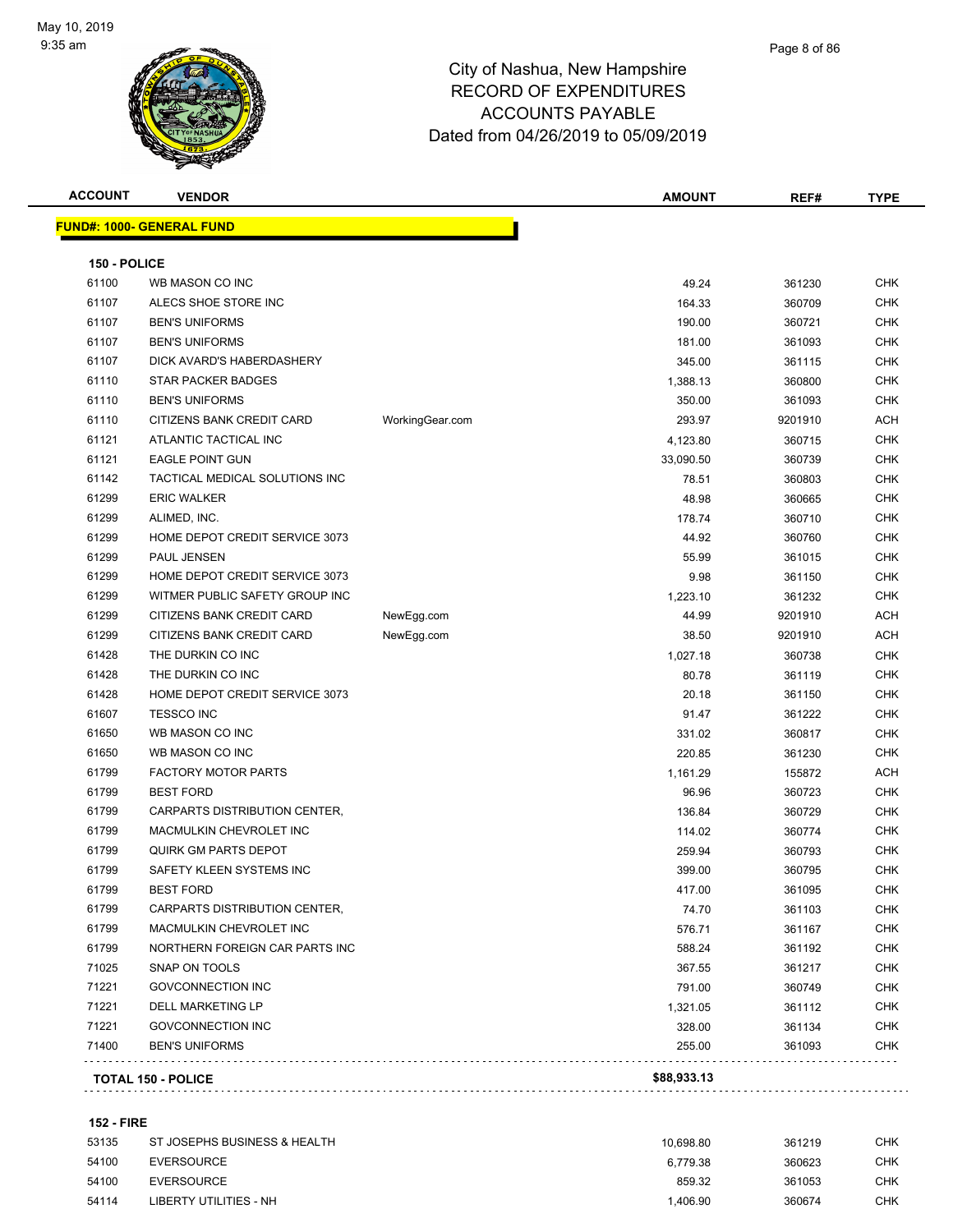

| <b>ACCOUNT</b>    | <b>VENDOR</b>                    | <b>AMOUNT</b> | REF#   | <b>TYPE</b> |
|-------------------|----------------------------------|---------------|--------|-------------|
|                   | <b>FUND#: 1000- GENERAL FUND</b> |               |        |             |
|                   |                                  |               |        |             |
| <b>152 - FIRE</b> |                                  |               |        |             |
| 54114             | LIBERTY UTILITIES - NH           | 193.80        | 360675 | CHK         |
| 54114             | LIBERTY UTILITIES - NH           | 354.17        | 360679 | <b>CHK</b>  |
| 54114             | <b>DIRECT ENERGY BUSINESS</b>    | 1,787.76      | 360734 | <b>CHK</b>  |
| 54114             | LIBERTY UTILITIES - NH           | 315.23        | 361060 | <b>CHK</b>  |
| 54114             | <b>DIRECT ENERGY BUSINESS</b>    | 523.72        | 361116 | <b>CHK</b>  |
| 54141             | PENNICHUCK WATER WORKS INC       | 632.27        | 360688 | <b>CHK</b>  |
| 54243             | AE MECHANICAL INC                | 242.85        | 360706 | <b>CHK</b>  |
| 54243             | AE MECHANICAL INC                | 436.33        | 361084 | <b>CHK</b>  |
| 54280             | PETTY CASH                       | 14.31         | 361032 | <b>CHK</b>  |
| 54414             | WB MASON CO INC                  | 78.00         | 360817 | CHK         |
| 54414             | <b>HAVIS INC</b>                 | 398.00        | 361145 | CHK         |
| 54600             | <b>FACTORY MOTOR PARTS</b>       | 760.46        | 155872 | <b>ACH</b>  |
| 54600             | LIBERTY INTNL TRUCKS OF NH LLC   | 315.80        | 361164 | <b>CHK</b>  |
| 54600             | MINUTEMAN TRUCKS INC             | 429.30        | 361181 | <b>CHK</b>  |
| 54600             | NASHUA OUTDOOR POWER EQUIPMENT   | 104.05        | 361184 | CHK         |
| 54600             | SANEL NAPA                       | 316.58        | 361211 | CHK         |
| 55118             | <b>SPRINT</b>                    | 80.09         | 360690 | CHK         |
| 55118             | <b>SPRINT</b>                    | 80.07         | 360691 | CHK         |
| 55607             | PETTY CASH                       | 25.50         | 361032 | <b>CHK</b>  |
| 55607             | UNITED PARCEL SERVICE            | 7.04          | 361075 | <b>CHK</b>  |
| 55699             | TRUE BLUE CLEANERS               | 112.09        | 360810 | <b>CHK</b>  |
| 55699             | TRUE BLUE CLEANERS               | 109.32        | 361226 | CHK         |
| 61100             | AMAZON.COM LLC                   | 137.50        | 155824 | ACH         |
| 61100             | WB MASON CO INC                  | 152.14        | 361230 | <b>CHK</b>  |
| 61107             | <b>J B SIMONS INC</b>            | 382.25        | 360765 | <b>CHK</b>  |
| 61110             | BERGERON PROTECTIVE CLOTHING     | 144.95        | 360722 | <b>CHK</b>  |
| 61110             | BERGERON PROTECTIVE CLOTHING     | 850.40        | 361094 | CHK         |
| 61142             | MCKESSON MEDICAL-SURGICAL        | 104.66        | 155828 | ACH         |
| 61142             | MCKESSON MEDICAL-SURGICAL        | 48.00         | 155879 | ACH         |
| 61307             | NEW ENGLAND KENWORTH             | 59.64         | 361187 | <b>CHK</b>  |
| 61428             | NEW ENGLAND PAPER & SUPPLY       | 193.43        | 360783 | <b>CHK</b>  |
| 61428             | HOME DEPOT CREDIT SERVICE 3065   | 82.96         | 361149 | <b>CHK</b>  |
| 61428             | NEW ENGLAND PAPER & SUPPLY       | 74.08         | 361189 | <b>CHK</b>  |
| 61650             | WB MASON CO INC                  | 87.09         | 361230 | CHK         |
| 61699             | HOME DEPOT CREDIT SERVICE 3065   | 26.94         | 360759 | <b>CHK</b>  |
| 61699             | R B ALLEN CO INC                 | 267.33        | 361198 | <b>CHK</b>  |
| 61709             | <b>FACTORY MOTOR PARTS</b>       | 158.52        | 155872 | ACH         |
| 61709             | SANEL NAPA                       | 682.56        | 361211 | <b>CHK</b>  |
| 61799             | GILBERT DRIVELINE SERV & SUPPL   | 434.67        | 360746 | <b>CHK</b>  |
| 61799             | NEW ENGLAND KENWORTH             | 105.82        | 360782 | <b>CHK</b>  |
| 61799             | TST HYDRAULICS INC               | 1,953.67      | 360811 | <b>CHK</b>  |
| 61799             | MINUTEMAN TRUCKS INC             | 1,226.15      | 361181 | <b>CHK</b>  |
| 61799             | <b>TOWNSEND FORD</b>             | 639.42        | 361223 | <b>CHK</b>  |
| 61807             | THE TELEGRAPH                    | 213.20        | 360692 | <b>CHK</b>  |
| 68355             | AMAZON.COM LLC                   | 70.08         | 155824 | ACH         |
| 71400             | <b>BATTERIES PLUS</b>            | 146.88        | 360719 | <b>CHK</b>  |
| 71400             | FIRE TECH & SAFETY OF NEW ENGL   | 1,290.00      | 361127 | <b>CHK</b>  |
| 71432             | UPS SUPPLY CHAIN SOLUTIONS INC   | 44.40         | 360697 | CHK         |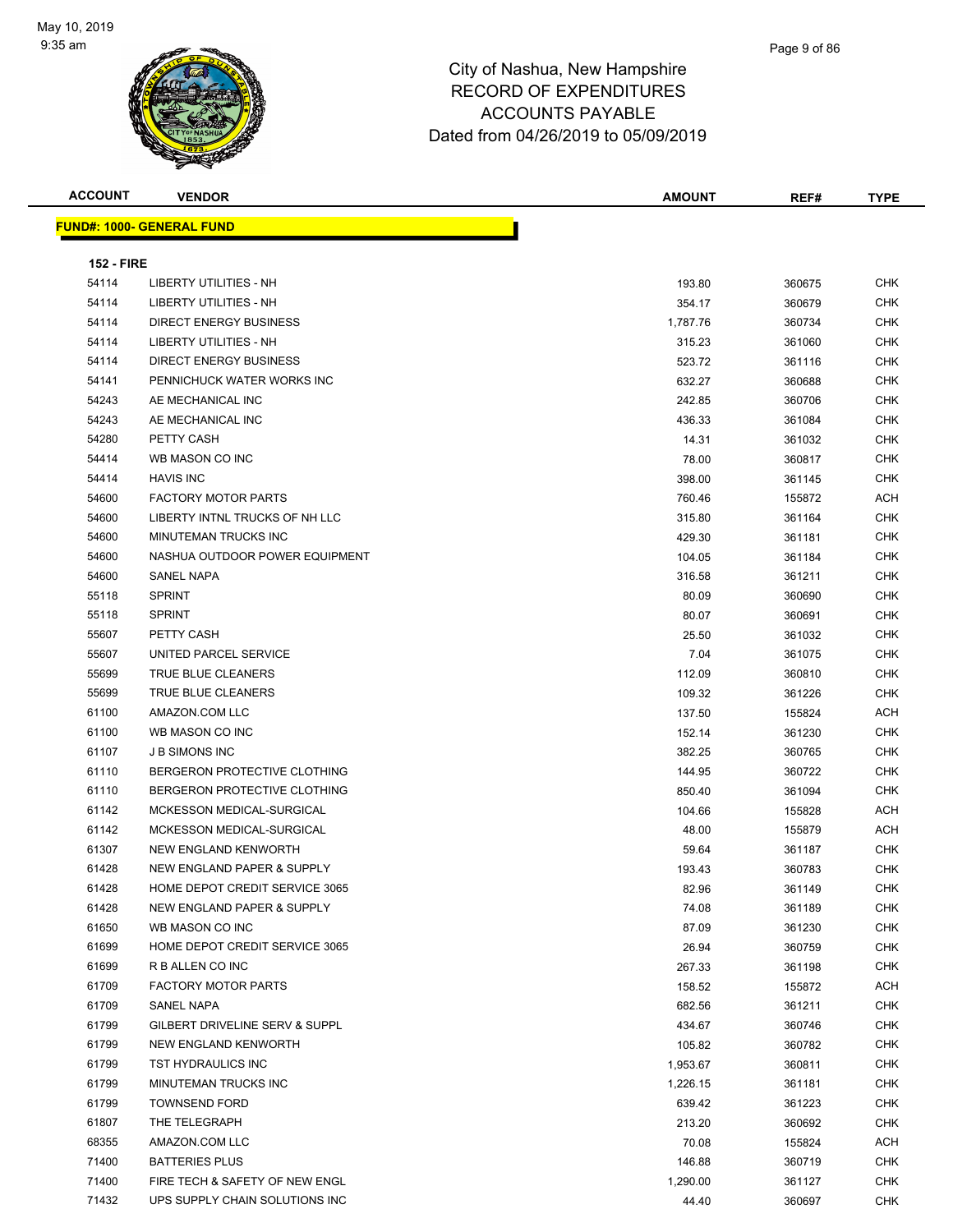

## Page 10 of 86

|                            | <b>VENDOR</b>                                                | <b>AMOUNT</b>        | REF#             | <b>TYPE</b>              |
|----------------------------|--------------------------------------------------------------|----------------------|------------------|--------------------------|
|                            | <u> FUND#: 1000- GENERAL FUND</u>                            |                      |                  |                          |
|                            |                                                              |                      |                  |                          |
| <b>152 - FIRE</b><br>71432 |                                                              | 5.00                 |                  | <b>CHK</b>               |
| 71432                      | PETTY CASH                                                   |                      | 361032           |                          |
| 71432                      | FIRE TECH & SAFETY OF NEW ENGL<br>FIRETECH MANUFACTURING LTD | 7,000.00             | 361127           | <b>CHK</b>               |
|                            |                                                              | 4,198.06             | 361128           | <b>CHK</b>               |
|                            | <b>TOTAL 152 - FIRE</b>                                      | \$47,840.94          |                  |                          |
|                            | <b>153 - BUILDING INSPECTION</b>                             |                      |                  |                          |
| 55307                      | <b>TIMOTHY DUPONT</b>                                        | 386.18               | 361007           | <b>CHK</b>               |
| 55307                      | <b>RUSS MARCUM</b>                                           | 323.29               | 361020           | <b>CHK</b>               |
| 55307                      | <b>DAWN MICHAUD</b>                                          | 346.36               | 361023           | <b>CHK</b>               |
| 55307                      | <b>JEFFREY RICHARD</b>                                       | 359.02               | 361033           | <b>CHK</b>               |
| 55421                      | <b>NHBOA</b>                                                 | 70.00                | 361067           | <b>CHK</b>               |
|                            | <b>TOTAL 153 - BUILDING INSPECTION</b>                       | \$1,484.85           |                  |                          |
|                            |                                                              |                      |                  |                          |
| 55307                      | <b>155 - CODE ENFORCEMENT</b><br><b>KYLE METCALF</b>         | 359.60               |                  |                          |
|                            |                                                              |                      | 360656           | <b>CHK</b>               |
| 55307<br>55307             | <b>NELSON ORTEGA</b><br>ROBERT SOUSA                         | 308.10<br>303.92     | 360659<br>360662 | <b>CHK</b><br><b>CHK</b> |
|                            |                                                              |                      |                  |                          |
|                            | <b>TOTAL 155 - CODE ENFORCEMENT</b>                          | \$971.62             |                  |                          |
|                            |                                                              |                      |                  |                          |
|                            |                                                              |                      |                  |                          |
| 54100                      | <b>157 - CITYWIDE COMMUNICATIONS</b>                         | 355.29               | 361053           | <b>CHK</b>               |
| 54435                      | <b>EVERSOURCE</b>                                            |                      |                  |                          |
|                            | MOTOROLA SOLUTIONS INC                                       | 103.50               | 360680           | <b>CHK</b>               |
| 54487                      | MOTOROLA SOLUTIONS INC                                       | 2,143.20             | 360680           | <b>CHK</b>               |
| 55100                      | <b>COMCAST</b>                                               | 151.85               | 360668           | <b>CHK</b>               |
| 55118                      | VERIZON WIRELESS-581499451                                   | 120.03               | 361077           | <b>CHK</b>               |
| 55607                      | UNITED PARCEL SERVICE                                        | 64.24                | 360696           | <b>CHK</b>               |
|                            | <b>MAYNARD &amp; LESIEUR INC</b>                             | 154.43               | 361174           | <b>CHK</b>               |
| 61799                      | CARPARTS DISTRIBUTION CENTER,                                | 136.32               | 360729           | <b>CHK</b>               |
| 61705<br>71207<br>71207    | MOTOROLA SOLUTIONS INC<br>MOTOROLA SOLUTIONS INC             | 2,661.17<br>1,587.82 | 360680<br>361065 | <b>CHK</b><br><b>CHK</b> |
|                            | <b>TOTAL 157 - CITYWIDE COMMUNICATIONS</b>                   | \$7,477.85           |                  |                          |
|                            |                                                              |                      |                  |                          |
|                            | <b>159 - OTHER PUBLIC SAFETY</b>                             |                      |                  |                          |
| 54835                      | PENNICHUCK WATER WORKS INC                                   | 245,356.51           | 360688           | <b>CHK</b>               |
|                            | <b>TOTAL 159 - OTHER PUBLIC SAFETY</b>                       | \$245,356.51         |                  |                          |
|                            | <b>160 - PW-ADMIN &amp; ENGINEERING</b>                      |                      |                  |                          |
| 54141                      | PENNICHUCK WATER WORKS INC                                   | 101.11               | 360688           | <b>CHK</b>               |
| 55118                      | <b>SPRINT</b>                                                | 107.39               | 360690           | <b>CHK</b>               |
| 55118                      | <b>SPRINT</b>                                                |                      |                  | <b>CHK</b>               |
|                            |                                                              | 109.46               | 360691           |                          |
| 55307<br>55307             | <b>ROBERT MEUNIER</b><br><b>WILLIAM TOOMEY</b>               | 169.36<br>371.20     | 360657<br>360663 | <b>CHK</b><br><b>CHK</b> |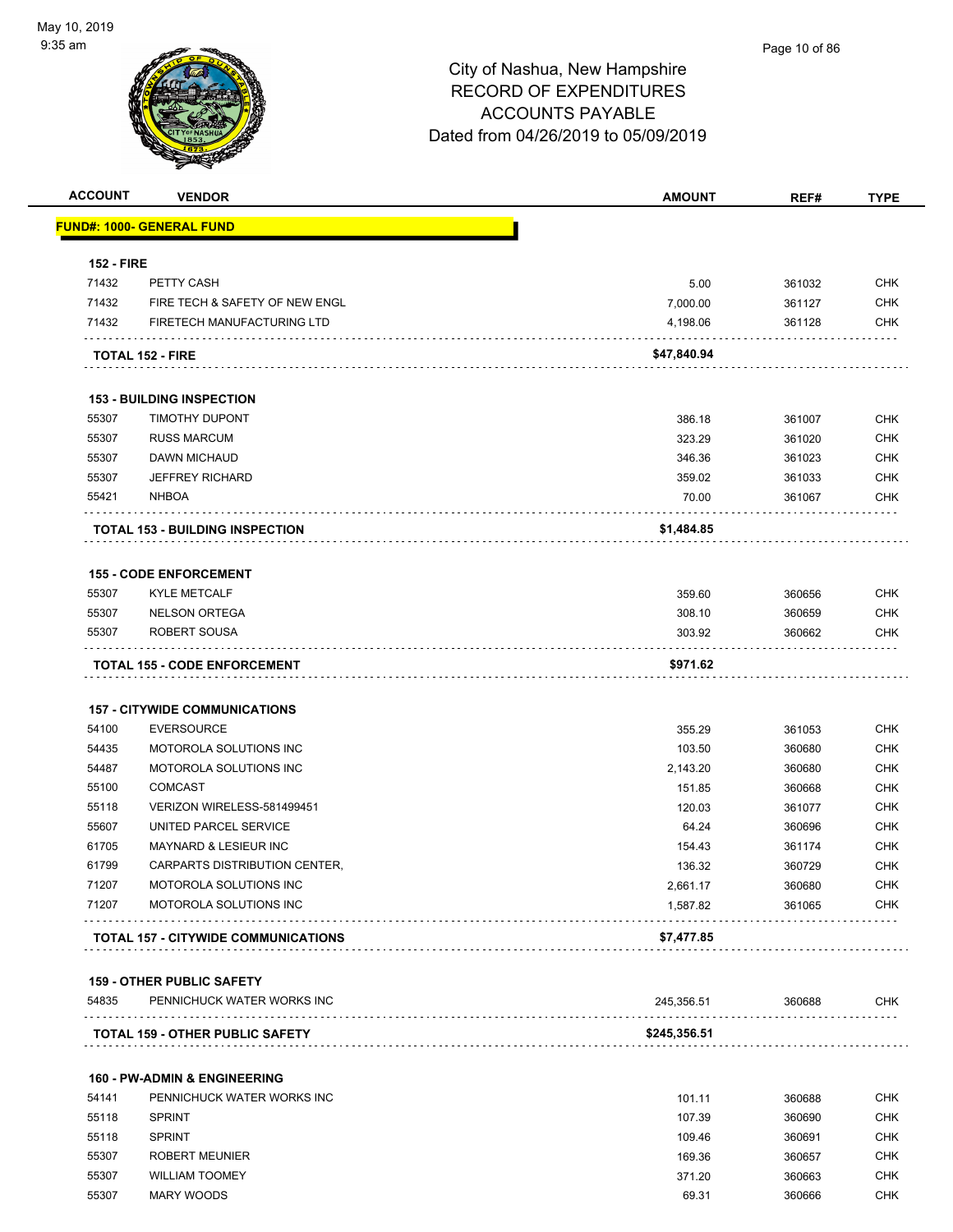

| <b>ACCOUNT</b> | <b>VENDOR</b>                                 | <b>AMOUNT</b> | REF#   | <b>TYPE</b> |
|----------------|-----------------------------------------------|---------------|--------|-------------|
|                | <b>FUND#: 1000- GENERAL FUND</b>              |               |        |             |
|                | <b>160 - PW-ADMIN &amp; ENGINEERING</b>       |               |        |             |
| 55307          | <b>EMIL BRAVO</b>                             | 23.78         | 361000 | <b>CHK</b>  |
| 55307          | <b>WAYNE HUSBAND</b>                          | 63.80         | 361041 | <b>CHK</b>  |
| 55307          | <b>MARK SAUNDERS</b>                          | 151.96        | 361214 | <b>CHK</b>  |
| 55400          | LISA FAUTEUX                                  | 559.60        | 360648 | <b>CHK</b>  |
| 55699          | PATRICIA A GEDZIUN                            | 262.50        | 361132 | <b>CHK</b>  |
| 55699          | LFRT CLEANING SERVICES INC                    | 665.00        | 361163 | <b>CHK</b>  |
| 61100          | <b>BATTERIES PLUS</b>                         | 5.98          | 360720 | <b>CHK</b>  |
| 61100          | NEW ENGLAND PAPER & SUPPLY                    | 39.95         | 360783 | <b>CHK</b>  |
|                | <b>TOTAL 160 - PW-ADMIN &amp; ENGINEERING</b> | \$2,700.40    |        |             |

### **161 - STREETS**

| 54100 | <b>EVERSOURCE</b>                   | 1,120.59  | 360623 | <b>CHK</b> |
|-------|-------------------------------------|-----------|--------|------------|
| 54100 | <b>EVERSOURCE</b>                   | 1,682.03  | 361053 | <b>CHK</b> |
| 54141 | PENNICHUCK WATER WORKS INC          | 683.72    | 360688 | <b>CHK</b> |
| 54200 | LFRT CLEANING SERVICES INC          | 125.00    | 360771 | <b>CHK</b> |
| 54200 | LFRT CLEANING SERVICES INC          | 855.00    | 361163 | <b>CHK</b> |
| 54280 | DEPENDABLE LOCK SERVICE INC         | 706.00    | 361114 | <b>CHK</b> |
| 54280 | M & M ELECTRICAL SUPPLY CO INC      | 5.92      | 361166 | <b>CHK</b> |
| 54600 | THE HOPE GROUP                      | 417.62    | 155826 | <b>ACH</b> |
| 54600 | <b>FACTORY MOTOR PARTS</b>          | (0.80)    | 155872 | ACH        |
| 54600 | CARPARTS DISTRIBUTION CENTER,       | 329.82    | 360729 | <b>CHK</b> |
| 54600 | DONOVAN EQUIPMENT CO INC            | 419.00    | 360737 | <b>CHK</b> |
| 54600 | <b>FASTENAL CO</b>                  | 81.68     | 360741 | <b>CHK</b> |
| 54600 | HOWARD P FAIRFIELD LLC              | 4,322.00  | 360761 | <b>CHK</b> |
| 54600 | SWEEPER PARTS SALES                 | 220.40    | 360802 | <b>CHK</b> |
| 54600 | TENNANT SALES & SERVICE CO          | 1,252.10  | 360806 | <b>CHK</b> |
| 54600 | <b>MILTON CAT</b>                   | 1,315.69  | 361064 | <b>CHK</b> |
| 54600 | <b>BEST FORD</b>                    | 10,502.17 | 361095 | <b>CHK</b> |
| 54600 | <b>BOBCAT OF NEW HAMPSHIRE</b>      | 150.99    | 361098 | <b>CHK</b> |
| 54600 | CARPARTS DISTRIBUTION CENTER,       | 39.07     | 361103 | <b>CHK</b> |
| 54600 | FELIX A MARINO CO INC               | 1,100.00  | 361124 | <b>CHK</b> |
| 54600 | MACMULKIN CHEVROLET INC             | 634.90    | 361168 | <b>CHK</b> |
| 54600 | <b>SANEL NAPA</b>                   | 843.25    | 361210 | <b>CHK</b> |
| 55118 | <b>SPRINT</b>                       | 63.15     | 360690 | <b>CHK</b> |
| 55118 | <b>SPRINT</b>                       | 63.12     | 360691 | <b>CHK</b> |
| 61100 | HOME DEPOT CREDIT SERVICE 3065      | 360.10    | 360759 | <b>CHK</b> |
| 61107 | REFLECTIVE APPAREL FACTORY INC      | 1,017.93  | 361201 | <b>CHK</b> |
| 61166 | <b>BOT L GAS INC</b>                | 127.00    | 361099 | <b>CHK</b> |
| 61299 | MAGID GLOVE & SAFETY MFG CO.        | 122.40    | 361169 | <b>CHK</b> |
| 61300 | DENNIS K BURKE INC                  | 13,172.20 | 361113 | <b>CHK</b> |
| 61428 | BANNER SYSTEMS OF MASSACHUSETT      | 146.62    | 360718 | <b>CHK</b> |
| 61507 | <b>BROX INDUSTRIES INC</b>          | 3,086.36  | 360725 | <b>CHK</b> |
| 61507 | CONTINENTAL PAVING INC              | 2,146.35  | 360730 | <b>CHK</b> |
| 61514 | <b>GRANITE STATE MINERALS, INC.</b> | 9,865.87  | 361137 | <b>CHK</b> |
| 61542 | PERMA LINE CORP OF NEW ENGLAND      | 104.82    | 360790 | <b>CHK</b> |
| 61542 | PERMA LINE CORP OF NEW ENGLAND      | 337.10    | 361195 | CHK        |
| 61556 | M & M ELECTRICAL SUPPLY CO INC      | 40.60     | 361166 | CHK        |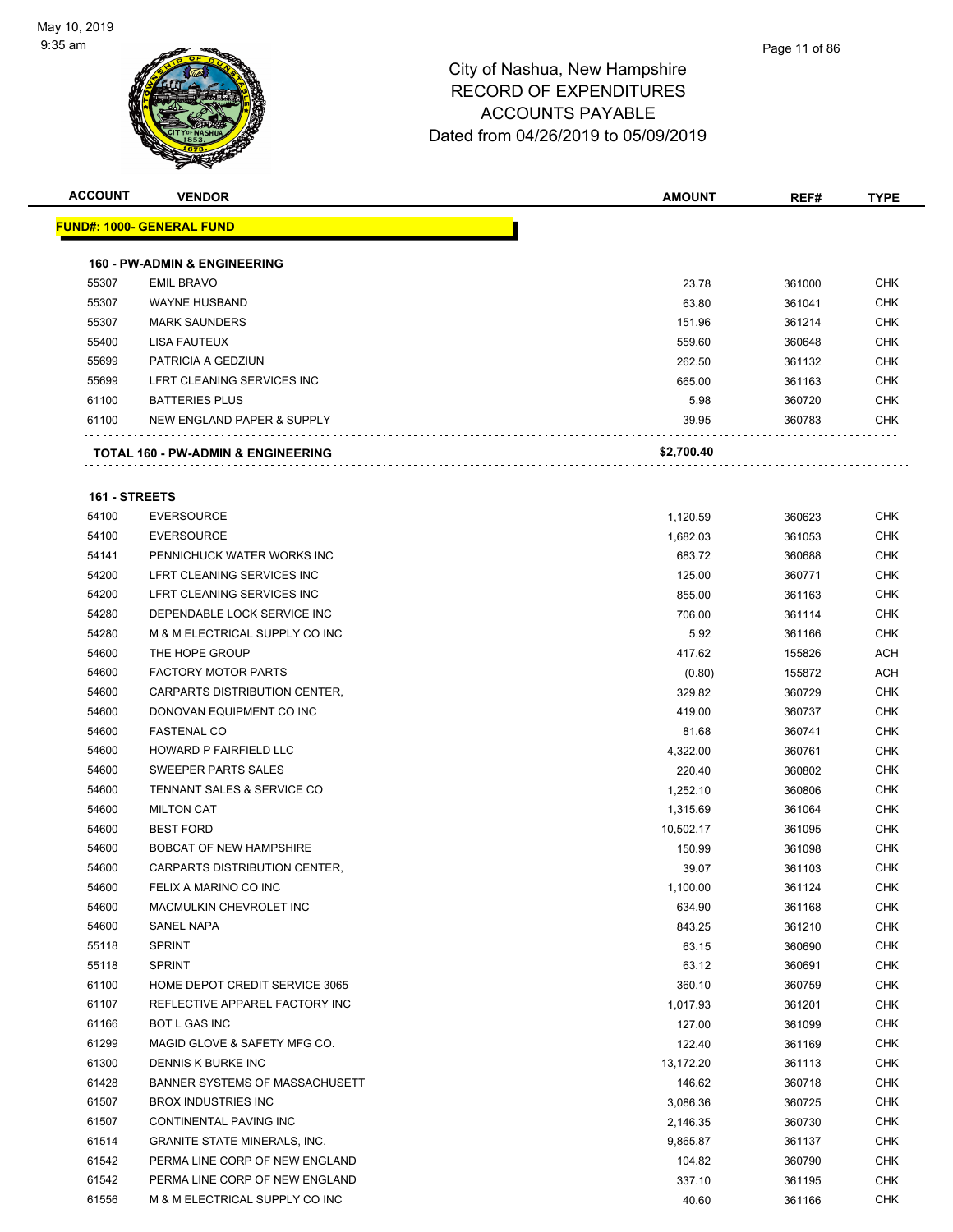

| <b>ACCOUNT</b> | <b>VENDOR</b>                               |                             | <b>AMOUNT</b> | REF#    | <b>TYPE</b> |
|----------------|---------------------------------------------|-----------------------------|---------------|---------|-------------|
|                | <b>FUND#: 1000- GENERAL FUND</b>            |                             |               |         |             |
|                |                                             |                             |               |         |             |
| 161 - STREETS  |                                             |                             |               |         |             |
| 61560          | HD SUPPLY CONSTRUCTION SUPPLY               |                             | 287.78        | 155876  | ACH         |
| 61560          | HOME DEPOT CREDIT SERVICE 3065              |                             | 244.50        | 360759  | <b>CHK</b>  |
| 61560          | HOME DEPOT CREDIT SERVICE 3065              |                             | 89.40         | 361149  | <b>CHK</b>  |
| 61705          | TENNANT SALES & SERVICE CO                  |                             | 754.50        | 360806  | <b>CHK</b>  |
| 61709          | CYN ENVIROMENTAL SERVICES                   |                             | 795.00        | 155825  | <b>ACH</b>  |
| 61709          | IRVING BLENDING AND PACKAGING               |                             | 416.50        | 361157  | <b>CHK</b>  |
| 61799          | <b>USP OF NEW ENGLAND</b>                   |                             | 180.00        | 360816  | <b>CHK</b>  |
| 61799          | JOHNSON SUPPLY CO INC                       |                             | 53.57         | 361160  | <b>CHK</b>  |
| 71025          | <b>MATCO TOOLS</b>                          |                             | 19.50         | 361171  | <b>CHK</b>  |
|                |                                             |                             |               |         |             |
|                | TOTAL 161 - STREETS                         |                             | \$60,300.52   |         |             |
|                |                                             |                             |               |         |             |
|                | <b>162 - STREET LIGHTING</b>                |                             |               |         |             |
| 54100          | <b>EVERSOURCE</b>                           |                             | 248.14        | 360623  | <b>CHK</b>  |
| 54100          | <b>EVERSOURCE</b>                           |                             | 39.51         | 361053  | <b>CHK</b>  |
|                | TOTAL 162 - STREET LIGHTING                 |                             | \$287.65      |         |             |
|                |                                             |                             |               |         |             |
|                | <b>166 - PARKING OPERATIONS</b>             |                             |               |         |             |
| 44521          | <b>GARRETT KIRKLAND</b>                     |                             | 1.50          | 361162  | <b>CHK</b>  |
| 45321          | <b>KEVIN GUIMOND</b>                        |                             | 30.00         | 360752  | <b>CHK</b>  |
| 54100          | <b>EVERSOURCE</b>                           |                             | 426.49        | 360623  | <b>CHK</b>  |
| 54141          | PENNICHUCK WATER WORKS INC                  |                             | 90.86         | 360688  | <b>CHK</b>  |
| 54487          | NASHUA OUTDOOR POWER EQUIPMENT              |                             | 94.50         | 361184  | <b>CHK</b>  |
| 55421          | CITIZENS BANK CREDIT CARD                   | Downtown Development Center | 217.90        | 9201910 | <b>ACH</b>  |
| 55699          | <b>POM INC</b>                              |                             | 100.00        | 361196  | <b>CHK</b>  |
| 71600          | <b>HAJOCA CORPORATION</b>                   |                             | 112.28        | 361144  | <b>CHK</b>  |
| 71600          | INTERSTATE ALL BATTERY CENTER               |                             | 167.70        | 361154  | <b>CHK</b>  |
|                |                                             |                             |               |         |             |
|                | <b>TOTAL 166 - PARKING OPERATIONS</b>       |                             | \$1,241.23    |         |             |
|                |                                             |                             |               |         |             |
|                | 170 - HYDROELECTRIC OPERATIONS              |                             |               |         |             |
| 54100          | EVERSOUCE-POWER SUPPLY                      |                             | 206.06        | 361051  | CHK         |
| 54221          | CHARLES GEORGE COMPANIES INC                |                             | 242.58        | 361105  | <b>CHK</b>  |
| 54290          | <b>ESSEX POWER SERVICES INC</b>             |                             | 16,602.67     | 360740  | <b>CHK</b>  |
| 54821          | TRIANGLE PORTABLE SERVICES INC              |                             | 88.00         | 360809  | <b>CHK</b>  |
| 55109          | CONSOLIDATED COMMUNICATIONS                 |                             | 251.66        | 360670  | <b>CHK</b>  |
|                | <b>TOTAL 170 - HYDROELECTRIC OPERATIONS</b> |                             | \$17,390.97   |         |             |
|                |                                             |                             |               |         |             |
|                | <b>171 - COMMUNITY SERVICES</b>             |                             |               |         |             |
| 54107          | SHATTUCK MALONE OIL CO                      |                             | 935.21        | 360689  | CHK         |
| 54141          | PENNICHUCK WATER WORKS INC                  |                             | 247.66        | 360688  | <b>CHK</b>  |
| 55200          | <b>NACCHO</b>                               |                             | 450.00        | 360681  | <b>CHK</b>  |
| 61250          | CITIZENS BANK CREDIT CARD                   | Crown Awards                | 43.57         | 9201910 | <b>ACH</b>  |
| 68318          | AMAZON.COM LLC                              |                             | 214.62        | 155824  | <b>ACH</b>  |
| 68318          | <b>GROW NASHUA</b>                          |                             | 498.18        | 360751  | <b>CHK</b>  |
| 68320          | NASHUA YOUTH COUNCIL                        |                             | 730.00        | 361233  | <b>CHK</b>  |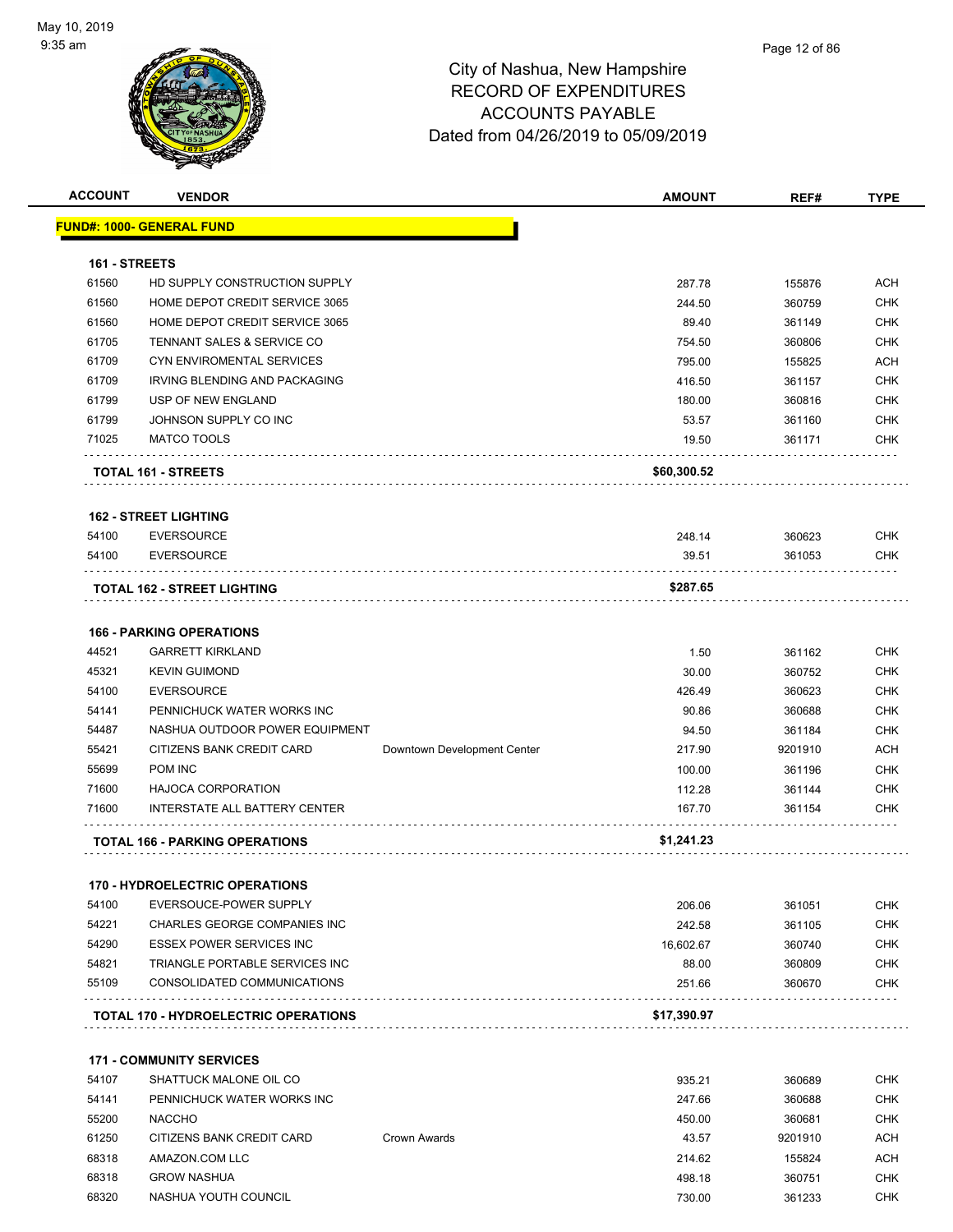

|       | <b>TOTAL 171 - COMMUNITY SERVICES</b> | \$3,119.24 |        |            |
|-------|---------------------------------------|------------|--------|------------|
|       |                                       |            |        |            |
|       | <b>172 - COMMUNITY HEALTH</b>         |            |        |            |
| 55307 | KIMBERLY BERNARD                      | 44.31      | 360653 | <b>CHK</b> |
| 55699 | ALEXANDER GRANOK MD                   | 1,000.00   | 361138 | <b>CHK</b> |
| 61110 | <b>MINT PRINTWORKS LLC</b>            | 327.60     | 361024 | <b>CHK</b> |
| 61142 | NH MEDICAL DENTAL SUPPLY LLC          | 26.40      | 361190 | <b>CHK</b> |
| 61144 | <b>GLAXOSMITHKLINE PHARMACEUTICAL</b> | 1,440.60   | 360748 | <b>CHK</b> |
| 61144 | SANOFI PASTEUR INC                    | 150.74     | 360796 | <b>CHK</b> |
|       | <b>TOTAL 172 - COMMUNITY HEALTH</b>   | \$2,989.65 |        |            |
|       | <b>173 - ENVIRONMENTAL HEALTH</b>     |            |        |            |
| 61299 | AMAZON.COM LLC                        | 173.75     | 155824 | ACH        |
|       | TOTAL 173 - ENVIRONMENTAL HEALTH      | \$173.75   |        |            |
|       | <b>174 - WELFARE ADMINISTRATION</b>   |            |        |            |
| 55307 | <b>JOANNE PEREZ</b>                   | 50.59      | 361031 | <b>CHK</b> |
|       | TOTAL 174 - WELFARE ADMINISTRATION    | \$50.59    |        |            |
|       | <b>175 - WELFARE ASSISTANCE</b>       |            |        |            |
| 55810 | 23-25 TEMPLE ST REALTY LLC            | 290.00     | 360950 | <b>CHK</b> |
| 55810 | <b>DOUGLAS DICHARD</b>                | 783.86     | 360951 | <b>CHK</b> |
| 55810 | FIELDS GROVE FLATS LLC                | 750.00     | 360952 | <b>CHK</b> |
| 55810 | HOL-COT REALTY LLC                    | 1,250.00   | 360953 | <b>CHK</b> |
| 55810 | 188 CONCORD ST LLC                    | 1,288.90   | 361462 | <b>CHK</b> |
| 55810 | 23-25 TEMPLE ST REALTY LLC            | 870.00     | 361463 | <b>CHK</b> |
| 55810 | 58 KINSLEY STREET REALTY LLC          | 750.00     | 361464 | <b>CHK</b> |
| 55810 | 75-77 PINE STREET LLC                 | 720.00     | 361465 | <b>CHK</b> |
| 55810 | <b>AYOTTE PROPERTIES</b>              | 995.00     | 361466 | <b>CHK</b> |
| 55810 | <b>BETTY JOURDAIN</b>                 | 1,000.00   | 361467 | <b>CHK</b> |
| 55810 | <b>GILBERT G CAMPBELL</b>             | 1,100.00   | 361468 | <b>CHK</b> |
| 55810 | CAYMAN REALTY LLC                     | 900.00     | 361469 | CHK        |
| 55810 | LINDA B GAUTHIER                      | 1,275.00   | 361470 | <b>CHK</b> |
| 55810 | HIGHLAND LAKE PROPERTIES LLC          | 390.00     | 361471 | <b>CHK</b> |
| 55810 | JKL REALTY INVEST LLC                 | 550.00     | 361472 | <b>CHK</b> |
| 55810 | LAMERAND ENTERPRISES                  | 1,400.00   | 361473 | <b>CHK</b> |
| 55810 | LOPUS LAKE LLC                        | 950.00     | 361474 | <b>CHK</b> |
| 55810 | <b>MCCHANDLER LLC</b>                 | 800.00     | 361475 | <b>CHK</b> |
| 55810 | MWH HOLDINGS LLC                      | 1,295.00   | 361476 | <b>CHK</b> |
| 55810 | <b>EDWARD PAQUIN</b>                  | 1,020.00   | 361477 | <b>CHK</b> |
| 55810 | T31 REAL ESTATE LLC                   | 880.00     | 361478 | <b>CHK</b> |
| 55814 | <b>EVERSOURCE</b>                     | 169.65     | 360949 | <b>CHK</b> |
|       |                                       |            |        | <b>CHK</b> |
| 55814 | <b>EVERSOURCE</b>                     | 1,369.01   | 361460 |            |

**ACCOUNT VENDOR AMOUNT REF# TYPE**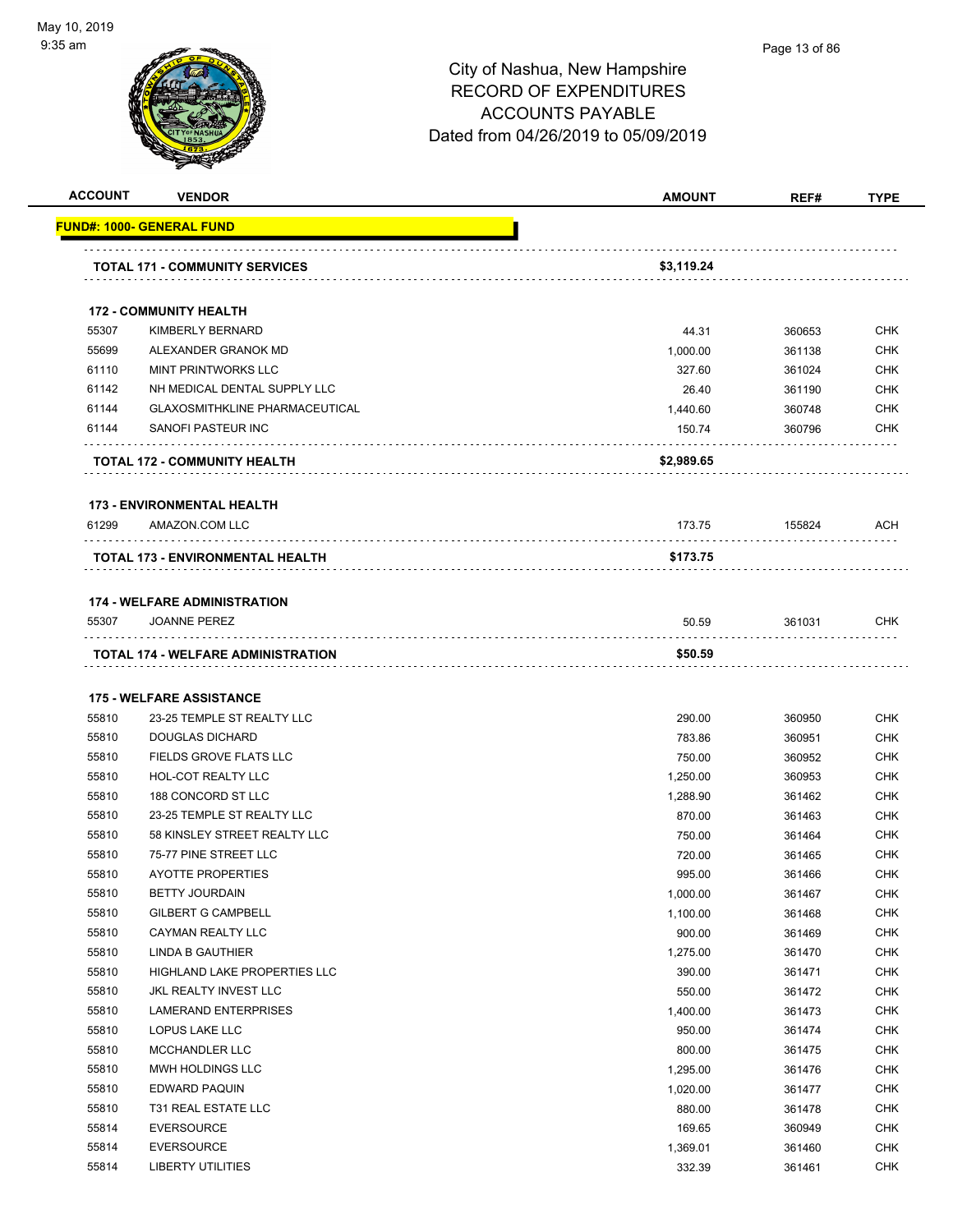

#### Page 14 of 86

| <b>ACCOUNT</b> | <b>VENDOR</b>                                            |       | <b>AMOUNT</b> | REF#    | <b>TYPE</b> |
|----------------|----------------------------------------------------------|-------|---------------|---------|-------------|
|                | FUND#: 1000- GENERAL FUND                                |       |               |         |             |
|                |                                                          |       |               |         |             |
|                | TOTAL 175 - WELFARE ASSISTANCE                           |       | \$21,128.81   |         |             |
|                | <b>177 - PARKS &amp; RECREATION</b>                      |       |               |         |             |
| 45999          | <b>KRISTA O'LEARY</b>                                    |       | 25.00         | 361452  | <b>CHK</b>  |
| 54100          | EVERSOUCE-POWER SUPPLY                                   |       | 4,684.29      | 361050  | <b>CHK</b>  |
| 54100          | <b>EVERSOURCE</b>                                        |       | 5,991.75      | 361053  | <b>CHK</b>  |
| 54114          | LIBERTY UTILITIES - NH                                   |       | 55.68         | 361056  | <b>CHK</b>  |
| 54114          | LIBERTY UTILITIES - NH                                   |       | 507.37        | 361061  | <b>CHK</b>  |
| 54141          | PENNICHUCK WATER WORKS INC                               |       | 527.42        | 360688  | <b>CHK</b>  |
| 54250          | FILLION ASSOCIATES INC                                   |       | 611.53        | 360742  | <b>CHK</b>  |
| 54280          | THE DIRT DOCTORS LLC                                     |       | 1,860.00      | 360735  | <b>CHK</b>  |
| 54280          | <b>FASTENAL CO</b>                                       |       |               |         | CHK         |
| 54280          | GATE CITY FENCE CO INC                                   |       | 283.24        | 360741  | <b>CHK</b>  |
|                |                                                          |       | 285.00        | 360745  |             |
| 54280          | <b>HAJOCA CORPORATION</b><br><b>JP PEST SERVICES INC</b> |       | 344.76        | 360753  | <b>CHK</b>  |
| 54280          |                                                          |       | 68.60         | 360767  | <b>CHK</b>  |
| 54280          | SITEONE LANDSCAPE SUPPLY LLC                             |       | 146.86        | 360799  | <b>CHK</b>  |
| 54280          | ASAP FIRE & SAFETY CORP                                  |       | 465.00        | 361090  | <b>CHK</b>  |
| 54280          | <b>BSN SPORTS LLC</b>                                    |       | 1,950.80      | 361102  | <b>CHK</b>  |
| 54280          | F W WEBB COMPANY                                         |       | 20.82         | 361122  | <b>CHK</b>  |
| 54280          | <b>FASTENAL CO</b>                                       |       | 3.50          | 361123  | <b>CHK</b>  |
| 54280          | HOME DEPOT CREDIT SERVICE 3065                           |       | 562.02        | 361149  | <b>CHK</b>  |
| 54280          | LFRT CLEANING SERVICES INC                               |       | 300.00        | 361163  | <b>CHK</b>  |
| 54280          | M & M ELECTRICAL SUPPLY CO INC                           |       | 121.50        | 361166  | CHK         |
| 54280          | NASHUA WALLPAPER & PAINT CO                              |       | 360.89        | 361185  | <b>CHK</b>  |
| 54280          | SAM'S CLUB DIRECT-0860                                   |       | 69.35         | 361205  | <b>CHK</b>  |
| 54280          | SITEONE LANDSCAPE SUPPLY LLC                             |       | 34.16         | 361216  | <b>CHK</b>  |
| 54487          | NASHUA OUTDOOR POWER EQUIPMENT                           |       | 54.00         | 361184  | <b>CHK</b>  |
| 54821          | UNITED SITE SERVICES NORTHEAST                           |       | 1,264.31      | 361228  | <b>CHK</b>  |
| 55118          | <b>SPRINT</b>                                            |       | 93.14         | 360690  | CHK         |
| 55118          | <b>SPRINT</b>                                            |       | 93.11         | 360691  | <b>CHK</b>  |
| 55421          | <b>JACLYN PAROLIN</b>                                    |       | 35.00         | 360789  | <b>CHK</b>  |
| 61110          | AMAZON.COM LLC                                           |       | 179.90        | 155824  | <b>ACH</b>  |
| 61128          | PAPPAS COMPANY INC                                       |       | 3,007.00      | 360788  | <b>CHK</b>  |
| 61128          | THE COLLINS GROUP INC                                    |       | 355.40        | 360807  | <b>CHK</b>  |
| 61156          | SEASONAL SPECIALTY STORES                                |       | 38.56         | 360798  | <b>CHK</b>  |
| 61428          | BANNER SYSTEMS OF MASSACHUSETT                           |       | 1,697.82      | 360718  | <b>CHK</b>  |
| 61705          | MAYNARD & LESIEUR INC                                    |       | 137.50        | 361175  | <b>CHK</b>  |
| 61705          | MAYNARD & LESIEUR INC                                    |       | 60.00         | 361176  | <b>CHK</b>  |
| 61799          | <b>FACTORY MOTOR PARTS</b>                               |       | 61.80         | 155872  | ACH         |
| 61799          | CARPARTS DISTRIBUTION CENTER,                            |       | 186.12        | 360729  | <b>CHK</b>  |
| 61799          | LIBERTY INTNL TRUCKS OF NH LLC                           |       | 40.13         | 361164  | <b>CHK</b>  |
| 61799          | <b>SANEL NAPA</b>                                        |       | 35.98         | 361207  | <b>CHK</b>  |
| 61799          | SANEL NAPA                                               |       | 45.81         | 361210  | <b>CHK</b>  |
| 71228          | CITIZENS BANK CREDIT CARD                                | Adobe | 239.88        | 9201910 | <b>ACH</b>  |
|                | .<br>TOTAL 177 - PARKS & RECREATION                      |       | \$26,905.00   |         |             |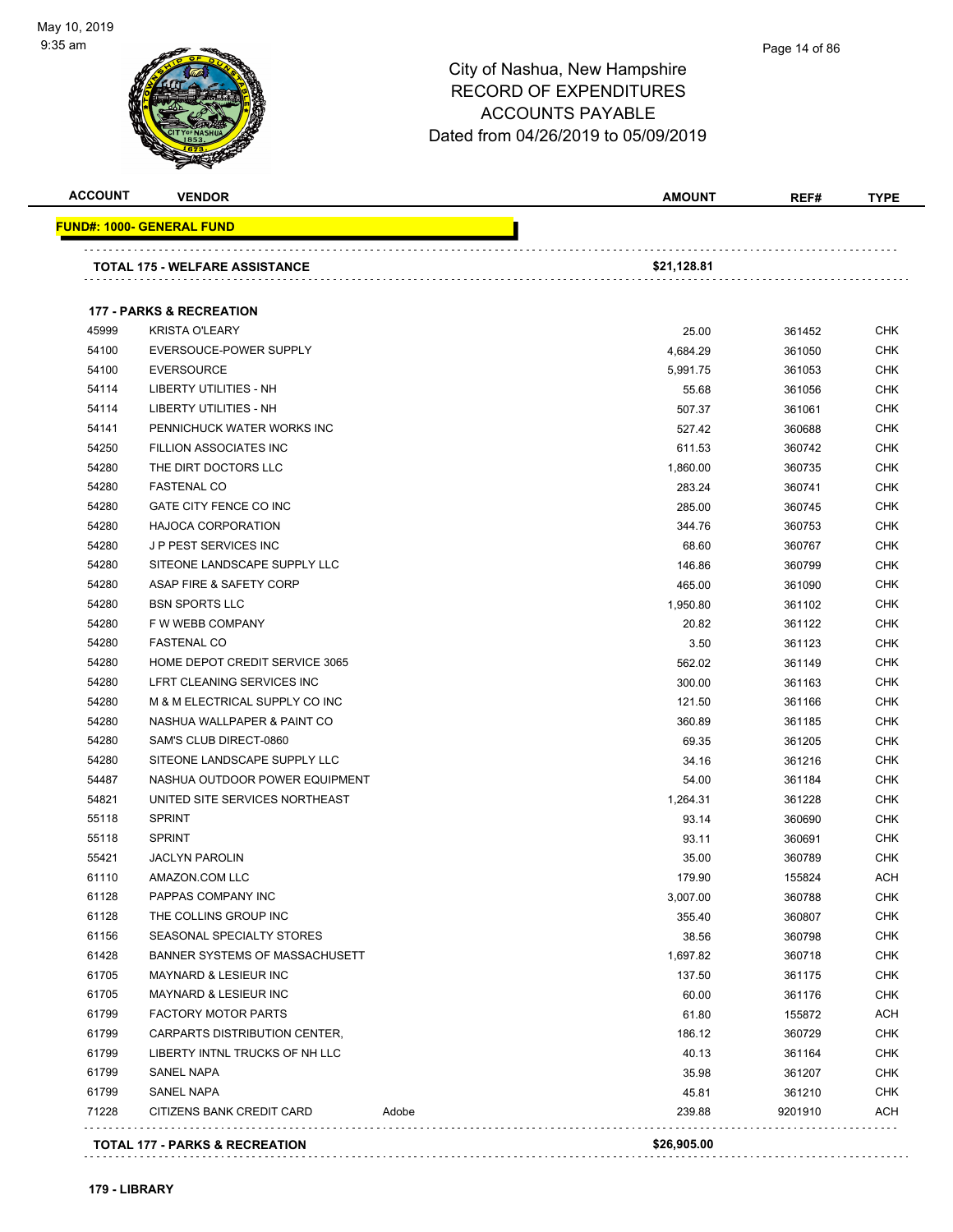

| <b>ACCOUNT</b> | <b>VENDOR</b>                     |                      | <b>AMOUNT</b> | REF#             | <b>TYPE</b> |
|----------------|-----------------------------------|----------------------|---------------|------------------|-------------|
|                | <b>FUND#: 1000- GENERAL FUND</b>  |                      |               |                  |             |
| 179 - LIBRARY  |                                   |                      |               |                  |             |
| 54100          | EVERSOUCE-POWER SUPPLY            |                      | 5,897.77      | 361052           | <b>CHK</b>  |
| 54243          | ABLE AIR CORPORATION              |                      | 395.24        | 360704           | CHK         |
| 54280          | HOME DEPOT CREDIT SERVICE 3065    |                      | 28.74         | 360759           | <b>CHK</b>  |
| 54280          | J P PEST SERVICES INC             |                      | 114.00        | 360767           | <b>CHK</b>  |
| 54280          | LOWE'S - 3502                     |                      | 83.05         | 361165           | <b>CHK</b>  |
| 54428          | PACIFIC TELEMANAGEMENT SERVICE    |                      | 53.00         |                  | <b>CHK</b>  |
| 54428          | SHI INTERNATIONAL CORP            |                      | 250.00        | 361194<br>361215 | <b>CHK</b>  |
| 54428          | CITIZENS BANK CREDIT CARD         | ADOBE SYSTEMS, INC   | 29.99         | 9201910          | <b>ACH</b>  |
| 54428          | CITIZENS BANK CREDIT CARD         | DREAMHOST DH-FEE.COM | 15.00         | 9201910          | <b>ACH</b>  |
| 55109          | <b>SPRINT</b>                     |                      |               |                  | <b>CHK</b>  |
|                |                                   |                      | 49.98         | 360690           |             |
| 55109          | <b>SPRINT</b>                     |                      | 49.91         | 360691           | CHK         |
| 55200          | KATHY BOLTON                      |                      | 75.00         | 360636           | CHK         |
| 55200          | NH LIBRARY TRUSTEES ASSOC         |                      | 180.00        | 360683           | <b>CHK</b>  |
| 55200          | CHILDREN'S MUSEUM OF NH           |                      | 300.00        | 361044           | <b>CHK</b>  |
| 55307          | <b>LARRY CASE</b>                 |                      | 45.24         | 361104           | <b>CHK</b>  |
| 55307          | <b>MARGARET GLEESON</b>           |                      | 66.12         | 361133           | <b>CHK</b>  |
| 55400          | <b>NHLA</b>                       |                      | 85.00         | 360685           | <b>CHK</b>  |
| 61100          | WB MASON CO INC                   |                      | 135.35        | 361230           | <b>CHK</b>  |
| 61107          | <b>RED BRICK CLOTHING CO</b>      |                      | 485.00        | 361200           | CHK         |
| 61299          | AMAZON.COM LLC                    |                      | 140.44        | 155824           | ACH         |
| 61299          | AMAZON.COM LLC                    |                      | 41.61         | 155869           | ACH         |
| 61807          | <b>BAKER &amp; TAYLOR</b>         |                      | 969.82        | 360717           | CHK         |
| 61807          | <b>INGRAM LIBRARY SERVICES</b>    |                      | 7.14          | 360764           | <b>CHK</b>  |
| 61807          | <b>ACTRACE</b>                    |                      | 500.00        | 361083           | <b>CHK</b>  |
| 61807          | <b>BAKER &amp; TAYLOR</b>         |                      | 2,141.45      | 361092           | <b>CHK</b>  |
| 61807          | <b>INGRAM LIBRARY SERVICES</b>    |                      | 503.14        | 361153           | <b>CHK</b>  |
| 61807          | RUSSIA ONLINE, INC.               |                      | 200.04        | 361204           | <b>CHK</b>  |
| 61814          | <b>MIDWEST TAPE</b>               |                      | 366.05        | 360779           | <b>CHK</b>  |
| 61814          | <b>BAKER &amp; TAYLOR</b>         |                      | 60.45         | 361092           | <b>CHK</b>  |
| 61814          | <b>BLACKSTONE PUBLISHING</b>      |                      | 102.99        | 361097           | <b>CHK</b>  |
| 61814          | <b>MIDWEST TAPE</b>               |                      | 404.45        | 361180           | CHK         |
| 61814          | RANDOM HOUSE LLC                  |                      | 63.75         | 361199           | <b>CHK</b>  |
| 61816          | <b>INGRAM LIBRARY SERVICES</b>    |                      | 49.30         | 361153           | CHK         |
| 61819          | <b>INGRAM LIBRARY SERVICES</b>    |                      | 71.23         | 361153           | <b>CHK</b>  |
| 61830          | <b>EBSCO INFORMATION SERVICES</b> |                      | 680.00        | 361121           | CHK         |
| 68322          | AMAZON.COM LLC                    |                      | 51.36         | 155824           | ACH         |
| 68322          | AC MOORE INC                      |                      | 197.94        | 360705           | CHK         |
| 68322          | <b>JOSEPH VOGEL</b>               |                      | 200.00        | 360979           | <b>CHK</b>  |
| 68322          | <b>BRYAN TOLENTINO</b>            |                      | 400.00        | 361039           | CHK         |
| 68322          | SAM'S CLUB DIRECT-0860            |                      | 319.01        | 361205           | CHK         |
| 71221          | <b>GOVCONNECTION INC</b>          |                      | 952.00        | 361134           | <b>CHK</b>  |
| 71221          | SHI INTERNATIONAL CORP            |                      | 1,274.00      | 361215           | <b>CHK</b>  |
| 71221          | CITIZENS BANK CREDIT CARD         | ADOBE*CREATIVE CLOUD | 359.88        | 9201910          | <b>ACH</b>  |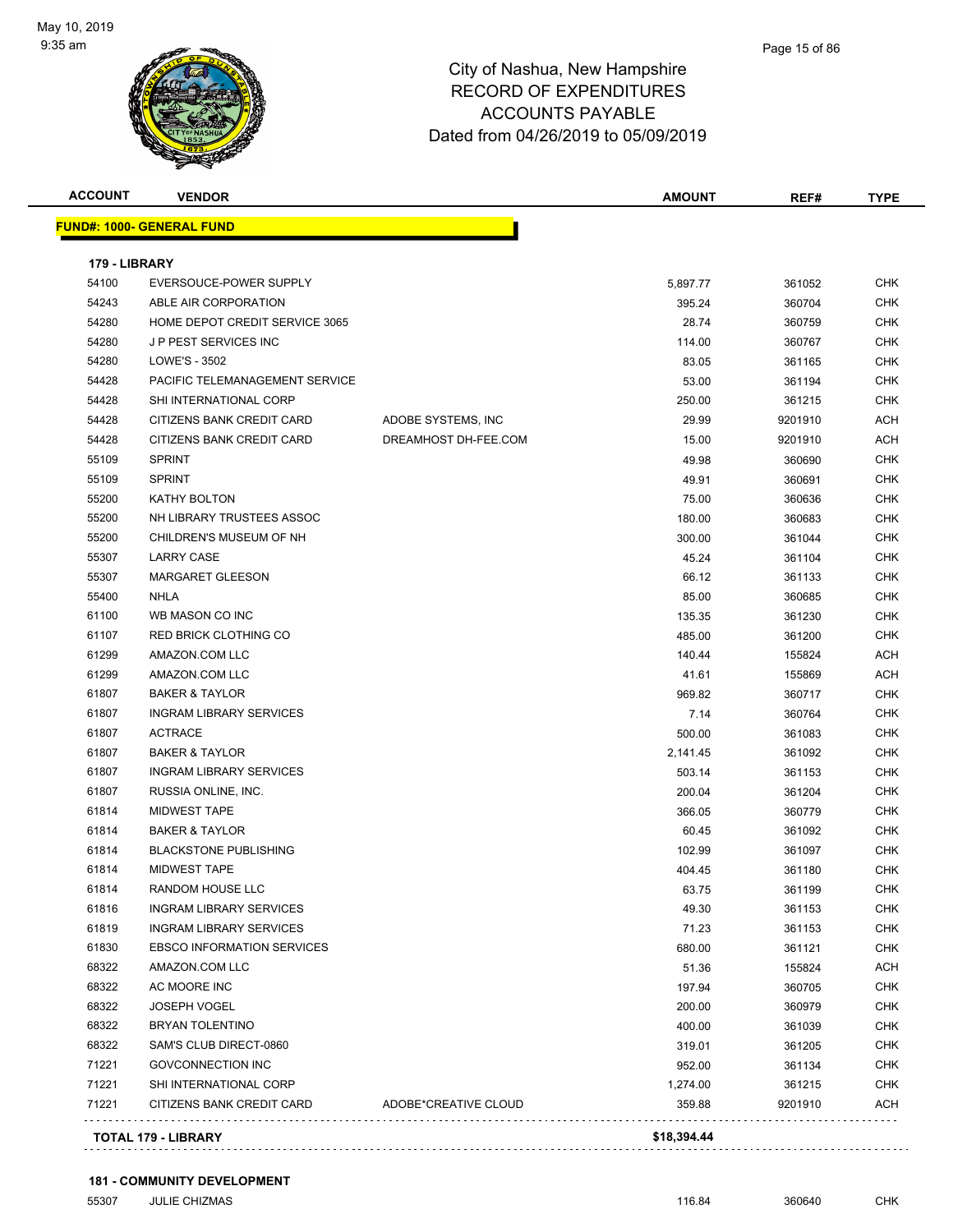

| <b>ACCOUNT</b>      | <b>VENDOR</b>                           |                       | <b>AMOUNT</b> | REF#    | <b>TYPE</b>              |
|---------------------|-----------------------------------------|-----------------------|---------------|---------|--------------------------|
|                     | <u> FUND#: 1000- GENERAL FUND</u>       |                       |               |         |                          |
|                     | <b>181 - COMMUNITY DEVELOPMENT</b>      |                       |               |         |                          |
| 55699               | LUMEN STUDIO INC                        |                       | 5,177.47      | 155878  | <b>ACH</b>               |
| 61100               | WB MASON CO INC                         |                       | 38.35         | 361230  | <b>CHK</b>               |
| 61650               | WB MASON CO INC                         |                       | 58.06         | 361230  | <b>CHK</b>               |
|                     |                                         |                       |               |         |                          |
|                     | TOTAL 181 - COMMUNITY DEVELOPMENT       |                       | \$5,390.72    |         |                          |
|                     | <b>182 - PLANNING AND ZONING</b>        |                       |               |         |                          |
| 55200               | <b>ICMA</b>                             |                       | 200.00        | 360673  | <b>CHK</b>               |
| 55307               | <b>LINDA MCGHEE</b>                     |                       | 125.28        | 360654  | <b>CHK</b>               |
| 55307               | DONALD SCOTT MCPHIE                     |                       | 79.46         | 361022  | <b>CHK</b>               |
| 55421               | ROGER HOUSTON                           |                       | 2,174.78      | 360650  | <b>CHK</b>               |
| 55421               | <b>LINDA MCGHEE</b>                     |                       | 1,756.24      | 360654  | <b>CHK</b>               |
| 55421               | NEW HAMPSHIRE PLANNERS ASSOC            |                       | 75.00         | 360682  | <b>CHK</b>               |
| 55421               | OFFICE OF STRATEGIC INITIATIVE          |                       | 240.00        | 360687  | <b>CHK</b>               |
| 55421               | <b>CARTER FALK</b>                      |                       | 2,505.73      | 361009  | <b>CHK</b>               |
| 55614               | HILLSBOROUGH COUNTY REGISTRY            |                       | 30.00         | 361148  | <b>CHK</b>               |
|                     | TOTAL 182 - PLANNING AND ZONING         |                       | \$7,186.49    |         |                          |
|                     |                                         |                       |               |         |                          |
|                     | <b>183 - ECONOMIC DEVELOPMENT</b>       |                       |               |         |                          |
| 55200               | NASHUA MILLYARD ASSOC INC               |                       | 373.13        | 361183  | <b>CHK</b>               |
| 55400               | CITIZENS BANK CREDIT CARD               | Novogradic & Company  | 575.00        | 9201910 | <b>ACH</b>               |
| 55400<br>61830      | CITIZENS BANK CREDIT CARD               | <b>United Airline</b> | 322.60        | 9201910 | <b>ACH</b><br><b>CHK</b> |
|                     | COSTAR REALTY INFORMATION               |                       | 762.85        | 361110  |                          |
|                     | <b>TOTAL 183 - ECONOMIC DEVELOPMENT</b> |                       | \$2,033.58    |         |                          |
| <b>191 - SCHOOL</b> |                                         |                       |               |         |                          |
| 52150               | NH RETIREMENT SYSTEM                    |                       | 936.56        | 360980  | <b>CHK</b>               |
| 53600               | ADULT LEARNING CENTER                   |                       | 29,509.30     | 361244  | <b>CHK</b>               |
| 53600               | YOUTH COUNCIL                           |                       | 6,132.50      | 361448  | <b>CHK</b>               |
| 53607               | DANIEL J FOOTE                          |                       | 350.00        | 360869  | <b>CHK</b>               |
| 53614               | AMY MCCARTNEY                           |                       | 11,584.50     | 360827  | <b>CHK</b>               |
| 53614               | <b>CLARK ASSOC</b>                      |                       | 22,684.70     | 360849  | <b>CHK</b>               |
| 53614               | READYNURSE STAFFING SERVICES            |                       | 1,696.99      | 360921  | <b>CHK</b>               |
| 53614               | UNUM LIFE INSURANCE                     |                       | 1,636.45      | 360939  | <b>CHK</b>               |
| 53614               | ASL INTERPRETING SERVICES               |                       | 626.12        | 361252  | <b>CHK</b>               |
| 53614               | <b>GRANITE STATE INDEPENDENT LIV</b>    |                       | 2,622.00      | 361324  | <b>CHK</b>               |
| 53614               | HEAR TO LEARN LLC                       |                       | 219.94        | 361330  | <b>CHK</b>               |
| 53614               | HEAVEN SENT HOME CARE LLC               |                       | 2,268.75      | 361331  | <b>CHK</b>               |
| 53614               | JANE F HECKER-CAIN                      |                       | 3,506.88      | 361332  | <b>CHK</b>               |
| 53614               | EMILY B TIMM                            |                       | 433.00        | 361425  | <b>CHK</b>               |
| 53628               | JEFFREY PAUL LEONARD                    |                       | 450.00        | 360894  | <b>CHK</b>               |
| 53628               | MSB CONSULTING GROUP LLC                |                       | 4,419.83      | 360906  | <b>CHK</b>               |
| 53628               | THERAPY TRAVELERS LLC                   |                       | 3,360.00      | 360937  | <b>CHK</b>               |
| 53628               | PERFORMANCE REHAB INC                   |                       | 5,532.88      | 361395  | <b>CHK</b>               |
| 53628               | <b>KYLE E RODIMAN</b>                   |                       | 500.00        | 361404  | <b>CHK</b>               |
| 53628               | UNITED SITE SERVICES NORTHEAST          |                       | 138.59        | 361428  | <b>CHK</b>               |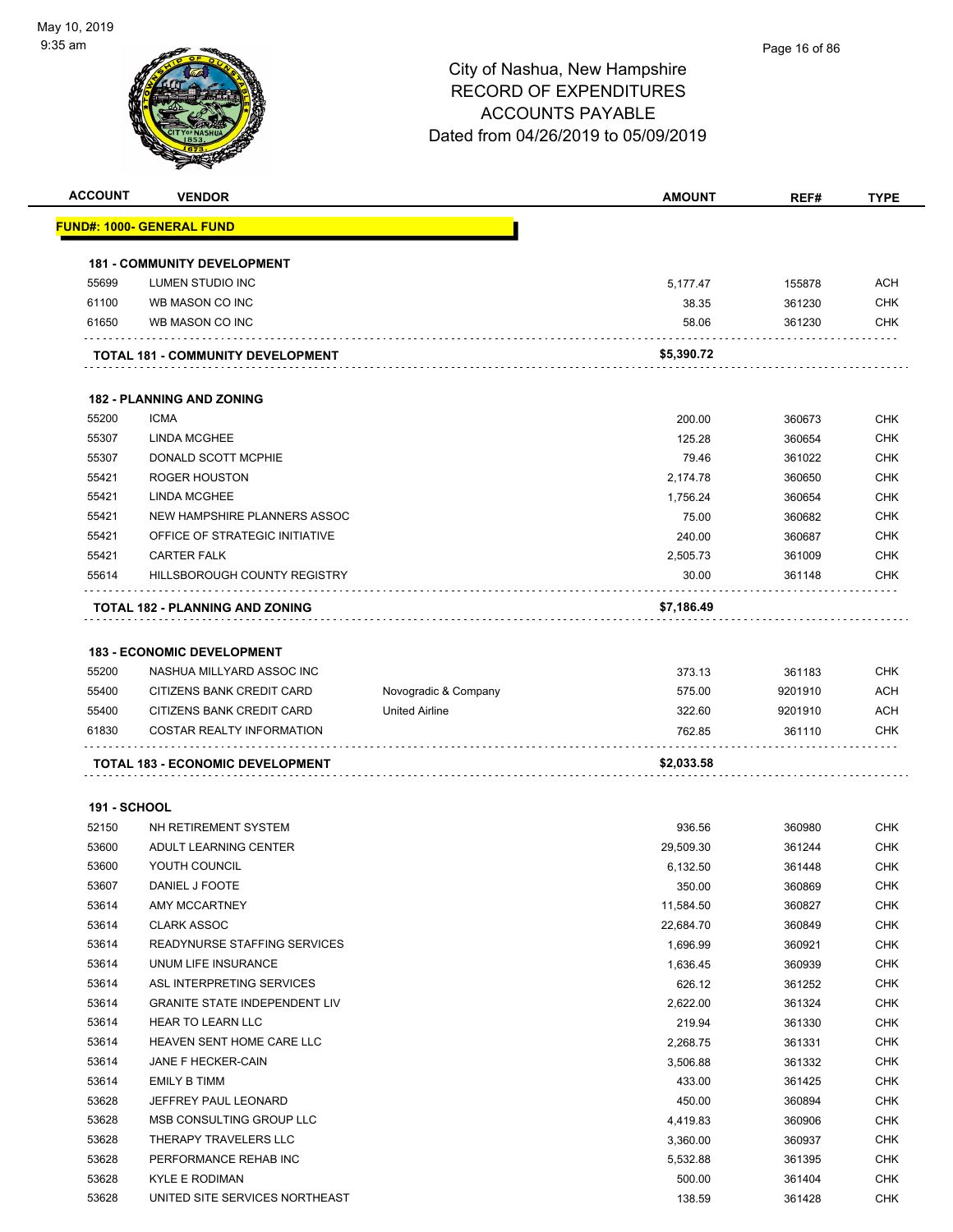

#### Page 17 of 86

| - - - - - - -<br>า∪พ.<br>^`                | VENDOR             |  | <b>AMOUNT</b> | REF# | TVDE |
|--------------------------------------------|--------------------|--|---------------|------|------|
| EIIN<br><b>CONTRACTOR</b><br>1000-<br>NG B | <b>FUND</b><br>4NF |  |               |      |      |

|                     | <u>ND#: 1000- GENERAL FUND</u>   |                          |           |         |            |
|---------------------|----------------------------------|--------------------------|-----------|---------|------------|
| <b>191 - SCHOOL</b> |                                  |                          |           |         |            |
| 53628               | WILDLIFE ENCOUNTERS LLC          |                          | 335.00    | 361441  | <b>CHK</b> |
| 53628               | YOUTH COUNCIL                    |                          | 5,000.00  | 361448  | CHK        |
| 54100               | <b>EVERSOURCE</b>                |                          | 20,420.88 | 360821  | <b>CHK</b> |
| 54100               | <b>EVERSOURCE</b>                |                          | 20,609.36 | 361236  | <b>CHK</b> |
| 54114               | <b>LIBERTY UTILITIES</b>         |                          | 15,344.74 | 360822  | <b>CHK</b> |
| 54114               | <b>DIRECT ENERGY BUSINESS</b>    |                          | 23,222.82 | 360856  | <b>CHK</b> |
| 54114               | <b>LIBERTY UTILITIES</b>         |                          | 4,515.19  | 361237  | <b>CHK</b> |
| 54114               | <b>DIRECT ENERGY BUSINESS</b>    |                          | 5,324.61  | 361301  | <b>CHK</b> |
| 54141               | PENNICHUCK WATER WORKS INC       |                          | 7,982.34  | 360823  | <b>CHK</b> |
| 54141               | PENNICHUCK WATER WORKS INC       |                          | 4,343.64  | 361238  | <b>CHK</b> |
| 54280               | <b>B &amp; S LOCKSMITHS INC</b>  |                          | 159.50    | 360828  | <b>CHK</b> |
| 54280               | <b>BELLETETES INC</b>            |                          | 730.00    | 360832  | <b>CHK</b> |
| 54280               | BUDGET 1 HR. SIGN CTR., INC.     |                          | 250.00    | 360841  | CHK        |
| 54280               | HOME DEPOT CREDIT SERVICES       |                          | 235.54    | 360882  | <b>CHK</b> |
| 54280               | MERRIMACK BUILDING SUPPLY INC    |                          | 1,663.00  | 360904  | <b>CHK</b> |
| 54280               | NASHUA WALLPAPER & PAINT CO      |                          | 426.30    | 360910  | <b>CHK</b> |
| 54280               | <b>PASEK CORP</b>                |                          | 1,620.40  | 360916  | <b>CHK</b> |
| 54280               | STANLEY ELEVATOR CO INC          |                          | 335.00    | 360936  | <b>CHK</b> |
| 54280               | <b>B &amp; S LOCKSMITHS INC</b>  |                          | 265.00    | 361253  | <b>CHK</b> |
| 54280               | <b>BELLETETES INC</b>            |                          | 348.51    | 361261  | <b>CHK</b> |
| 54280               | <b>FIMBEL GARAGE DOORS</b>       |                          | 195.00    | 361309  | CHK        |
| 54280               | HOME DEPOT CREDIT SERVICES       |                          | 22.40     | 361334  | <b>CHK</b> |
| 54280               | MERRIMACK BUILDING SUPPLY INC    |                          | 808.35    | 361373  | <b>CHK</b> |
| 54280               | NASHUA WALLPAPER & PAINT CO      |                          | 905.88    | 361384  | <b>CHK</b> |
| 54280               | SHIFFLER EQUIPMENT SALES INC     |                          | 1,015.98  | 361414  | <b>CHK</b> |
| 54280               | STANLEY ELEVATOR CO INC          |                          | 335.00    | 361420  | <b>CHK</b> |
| 54280               | <b>VIKING ROOFING INC</b>        |                          | 411.11    | 361434  | <b>CHK</b> |
| 54450               | MAILFINANCE                      |                          | 455.40    | 360900  | <b>CHK</b> |
| 54487               | F W WEBB COMPANY                 |                          | 244.09    | 360861  | <b>CHK</b> |
| 54487               | DAVID BAILEY                     |                          | 80.00     | 361255  | <b>CHK</b> |
| 54487               | SECURADYNE SYSTEMS               |                          | 5,681.45  | 361413  | <b>CHK</b> |
| 54600               | <b>MAYNARD &amp; LESIEUR INC</b> |                          | 234.60    | 360903  | <b>CHK</b> |
| 54600               | <b>BEST FORD</b>                 |                          | 71.42     | 361263  | <b>CHK</b> |
| 54600               | CARPARTS OF NASHUA               |                          | 443.35    | 361281  | CHK        |
| 54899               | PATS PEAK                        |                          | 2,035.00  | 360917  | <b>CHK</b> |
| 55109               | CONSOLIDATED COMMUNICATIONS      |                          | 474.24    | 360820  | <b>CHK</b> |
| 55109               | <b>COMCAST</b>                   |                          | 291.85    | 360852  | <b>CHK</b> |
| 55109               | CONSOLIDATED COMMUNICATIONS      |                          | 878.62    | 361046  | <b>CHK</b> |
| 55109               | CONSOLIDATED COMMUNICATIONS      |                          | 96.45     | 361235  | <b>CHK</b> |
| 55109               | <b>WINDSTREAM</b>                |                          | 900.94    | 361242  | <b>CHK</b> |
| 55200               | CITIZENS BANK CREDIT CARD        | Mail Chimp               | 45.00     | 9201910 | ACH        |
| 55300               | SCHOOLLAW.COM                    |                          | 657.00    | 361411  | <b>CHK</b> |
| 55300               | CITIZENS BANK CREDIT CARD        | North Conway Grand Hotel | 195.00    | 9201910 | ACH        |
| 55300               | CITIZENS BANK CREDIT CARD        | North Conway Grand Hotel | 226.00    | 9201910 | <b>ACH</b> |
| 55300               | CITIZENS BANK CREDIT CARD        | North Conway Grand Hotel | 226.00    | 9201910 | <b>ACH</b> |
| 55300               | CITIZENS BANK CREDIT CARD        | North Conway Grand Hotel | 226.00    | 9201910 | <b>ACH</b> |
| 55300               | CITIZENS BANK CREDIT CARD        | North Conway Grand Hotel | 226.00    | 9201910 | <b>ACH</b> |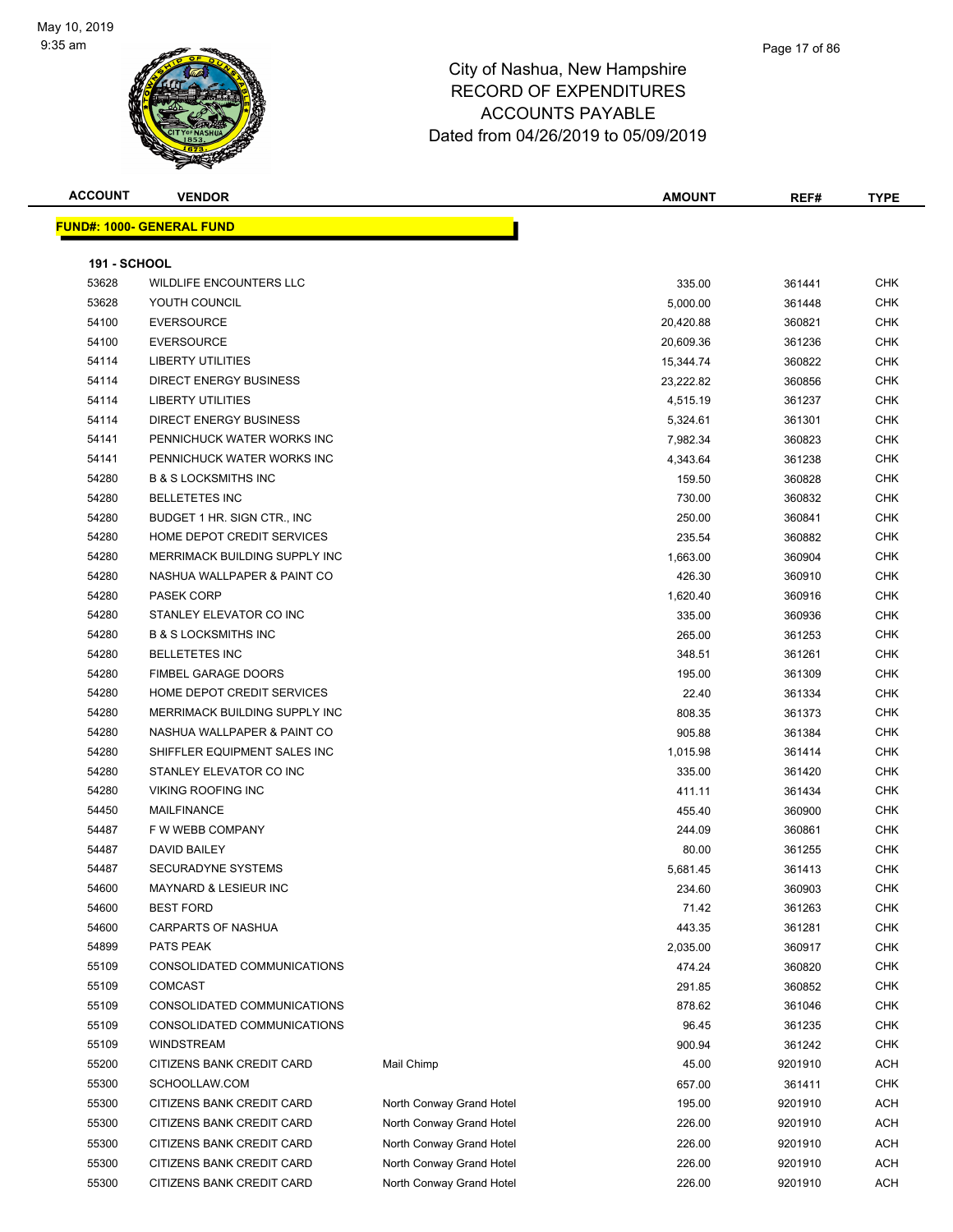

| <b>ACCOUNT</b>      | <b>VENDOR</b>                     |                          | <b>AMOUNT</b> | REF#    | <b>TYPE</b>    |
|---------------------|-----------------------------------|--------------------------|---------------|---------|----------------|
|                     | <u> FUND#: 1000- GENERAL FUND</u> |                          |               |         |                |
|                     |                                   |                          |               |         |                |
| <b>191 - SCHOOL</b> |                                   |                          |               |         |                |
| 55300               | CITIZENS BANK CREDIT CARD         | North Conway Grand Hotel | 226.00        | 9201910 | <b>ACH</b>     |
| 55300               | CITIZENS BANK CREDIT CARD         | North Conway Grand Hotel | 297.00        | 9201910 | <b>ACH</b>     |
| 55307               | <b>LISA GINGRAS</b>               |                          | 185.36        | 360875  | <b>CHK</b>     |
| 55307               | <b>HOLLY LAVINE</b>               |                          | 39.15         | 360892  | <b>CHK</b>     |
| 55307               | <b>SUSAN A LEWIS</b>              |                          | 4.78          | 360896  | <b>CHK</b>     |
| 55307               | <b>JOHN RICHARD</b>               |                          | 44.66         | 360923  | <b>CHK</b>     |
| 55307               | DANIEL ALEXANDER                  |                          | 217.41        | 361247  | <b>CHK</b>     |
| 55307               | <b>MARCIA BAGLEY</b>              |                          | 193.25        | 361254  | <b>CHK</b>     |
| 55307               | KAITLYN M BALLOU                  |                          | 12.76         | 361257  | <b>CHK</b>     |
| 55307               | <b>HANNAH DEPIETRO</b>            |                          | 44.77         | 361300  | <b>CHK</b>     |
| 55307               | DONNA FITZPATRICK                 |                          | 112.90        | 361312  | <b>CHK</b>     |
| 55307               | JOANNE LAKE                       |                          | 15.77         | 361355  | <b>CHK</b>     |
| 55307               | <b>GARTH MCKINNEY</b>             |                          | 124.29        | 361371  | <b>CHK</b>     |
| 55307               | <b>ASHLEY ODIERNO</b>             |                          | 503.78        | 361390  | <b>CHK</b>     |
| 55307               | AMBER WAGNER                      |                          | 229.39        | 361436  | <b>CHK</b>     |
| 55307               | <b>JESSICA WOJCIK</b>             |                          | 164.08        | 361445  | <b>CHK</b>     |
| 55400               | DENISE GEORGOUDIS                 |                          | 130.73        | 360872  | <b>CHK</b>     |
| 55400               | RICHARD FARRENKOPF                |                          | 131.90        | 361234  | <b>CHK</b>     |
| 55400               | ARLENE AGOSTO DE KANE             |                          | 169.32        | 361246  | <b>CHK</b>     |
| 55400               | BUREAU OF EDUCATION & RESEARCH    |                          | 1,245.00      | 361276  | <b>CHK</b>     |
| 55400               | <b>KELLEY HOWARD</b>              |                          | 100.00        | 361336  | CHK            |
| 55400               | <b>NHSNA</b>                      |                          | 310.00        | 361388  | <b>CHK</b>     |
| 55400               | PLYMOUTH STATE UNIVERSITY         |                          | 1,941.93      | 361400  | <b>CHK</b>     |
| 55400               | SCHOOLLAW.COM                     |                          | 209.00        | 361411  | <b>CHK</b>     |
| 55400               | <b>LISA STEMPLER</b>              |                          | 169.32        | 361421  | <b>CHK</b>     |
| 55400               | <b>VITO UMBRO</b>                 |                          | 169.00        | 361427  | <b>CHK</b>     |
| 55500               | <b>CONCORD MONITOR</b>            |                          | 726.28        | 360669  | <b>CHK</b>     |
| 55500               | THE LOWELL PUBLISHING COMPANY     |                          | 442.65        | 360693  | <b>CHK</b>     |
| 55500               | UNION LEADER CORPORATION          |                          | 640.85        | 360695  | <b>CHK</b>     |
| 55500               | THE TELEGRAPH                     |                          | 600.00        | 361072  | <b>CHK</b>     |
| 55500               | CITIZENS BANK CREDIT CARD         | <b>School Spring</b>     | 250.00        | 9201910 | <b>ACH</b>     |
| 55500               | CITIZENS BANK CREDIT CARD         | <b>INDEED</b>            | 501.18        | 9201910 | $\mathsf{ACH}$ |
| 55500               | CITIZENS BANK CREDIT CARD         | <b>INDEED</b>            | 116.28        | 9201910 | ACH            |
| 55600               | THE COPY SHOP                     |                          | 1,561.00      | 361292  | <b>CHK</b>     |
| 55600               | <b>JOSTENS INC</b>                |                          | 1,441.76      | 361348  | <b>CHK</b>     |
| 55607               | US POSTAL SERVICE                 |                          | 623.66        | 360940  | CHK            |
| 55607               | <b>MAILFINANCE</b>                |                          | 437.94        | 361366  | <b>CHK</b>     |
| 55607               | US POSTAL SERVICE                 |                          | 700.00        | 361430  | <b>CHK</b>     |
| 55642               | <b>LAUREN BENSON</b>              |                          | 146.00        | 360833  | <b>CHK</b>     |
| 55642               | DANA BOURASSA                     |                          | 88.00         | 360837  | <b>CHK</b>     |
| 55642               | KENNETH A BOURQUE                 |                          | 68.00         | 360838  | CHK            |
| 55642               | KENNETH F DUSOMBRE JR             |                          | 68.00         | 360857  | <b>CHK</b>     |
| 55642               | DANIEL GREENLEAF                  |                          | 68.00         | 360878  | <b>CHK</b>     |
| 55642               | <b>JOSEPH E KELLY</b>             |                          | 82.00         | 360888  | <b>CHK</b>     |
| 55642               | MATTHEW LEVINE                    |                          | 68.00         | 360895  | <b>CHK</b>     |
| 55642               | <b>MARILEE NIHAN</b>              |                          | 146.00        | 360912  | <b>CHK</b>     |
| 55642               | ROBERT ODIERNA                    |                          | 88.00         | 360915  | <b>CHK</b>     |
|                     |                                   |                          |               |         |                |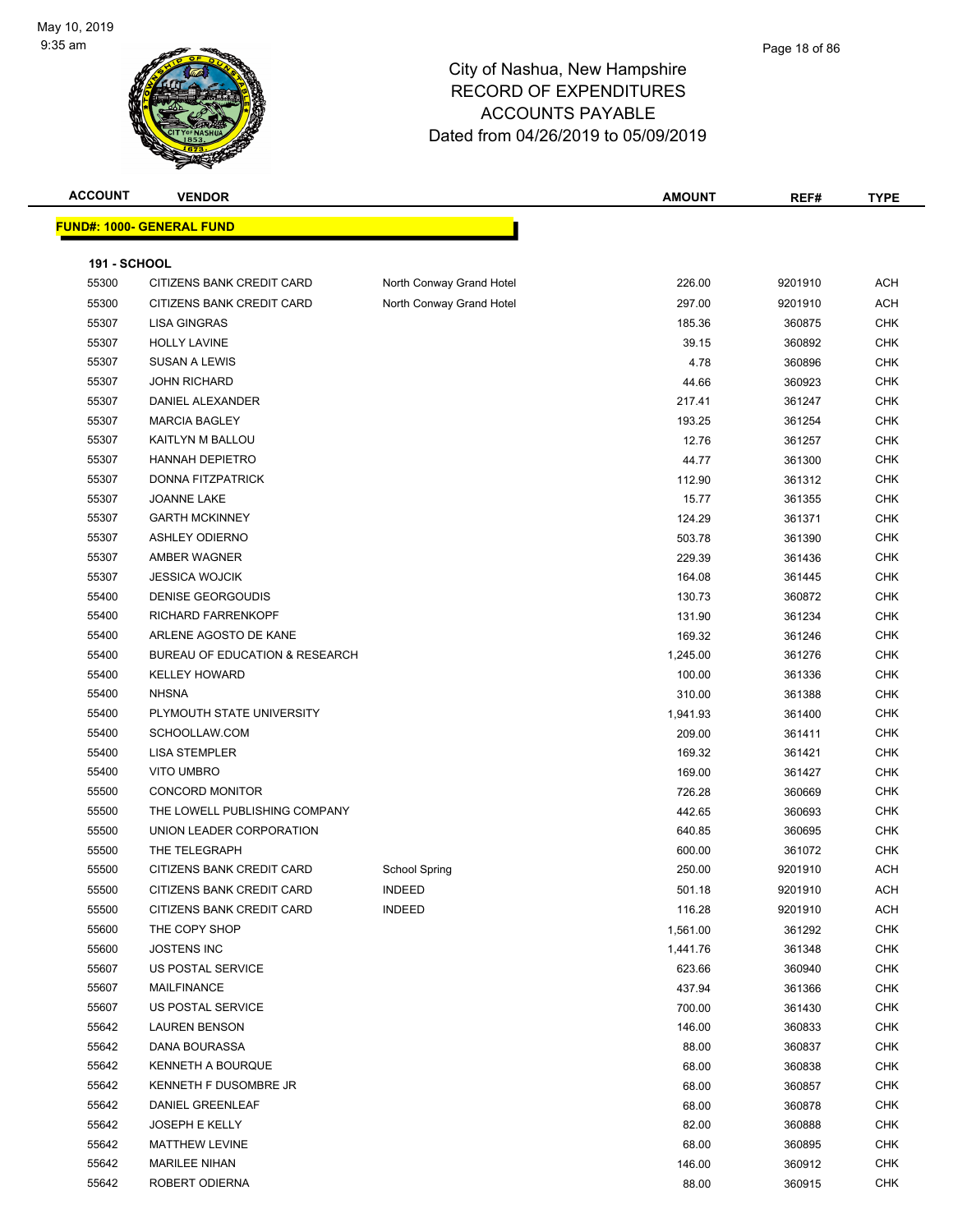

### Page 19 of 86

| <b>ACCOUNT</b>      | <b>VENDOR</b>                    | <b>AMOUNT</b>   | REF#   | <b>TYPE</b> |
|---------------------|----------------------------------|-----------------|--------|-------------|
|                     | <b>FUND#: 1000- GENERAL FUND</b> |                 |        |             |
|                     |                                  |                 |        |             |
| <b>191 - SCHOOL</b> |                                  |                 |        |             |
| 55642               | <b>DOUGLAS REED</b>              | 146.00          | 360922 | <b>CHK</b>  |
| 55642               | <b>GERARD ROBICHAUD</b>          | 88.00           | 360924 | <b>CHK</b>  |
| 55642               | <b>GREG SARETTE</b>              | 68.00           | 360926 | <b>CHK</b>  |
| 55642               | ROLAND F ST GERMAIN JR           | 68.00           | 360935 | <b>CHK</b>  |
| 55642               | <b>JAMES TUFTS</b>               | 262.00          | 360938 | <b>CHK</b>  |
| 55642               | DANIEL JAMES VALAVANE            | 68.00           | 360941 | <b>CHK</b>  |
| 55642               | <b>GARY WONG</b>                 | 146.00          | 360948 | <b>CHK</b>  |
| 55642               | <b>GARY ARCECI</b>               | 68.00           | 361250 | <b>CHK</b>  |
| 55642               | JOHN C BARON                     | 68.00           | 361258 | <b>CHK</b>  |
| 55642               | <b>LAUREN BENSON</b>             | 160.00          | 361262 | <b>CHK</b>  |
| 55642               | <b>KEVIN BOLDUC</b>              | 156.00          | 361266 | <b>CHK</b>  |
| 55642               | <b>KENNETH A BOURQUE</b>         | 136.00          | 361271 | <b>CHK</b>  |
| 55642               | <b>MARK BUDA</b>                 | 156.00          | 361275 | CHK         |
| 55642               | <b>BRIAN CAMPBELL</b>            | 88.00           | 361278 | CHK         |
| 55642               | ARTHUR T CRAFFEY JR              | 68.00           | 361295 | <b>CHK</b>  |
| 55642               | MICHAEL CROSBY                   | 146.00          | 361297 | <b>CHK</b>  |
| 55642               | RONALD DOHERTY                   | 68.00           | 361302 | <b>CHK</b>  |
| 55642               | STEVEN L DURRANCE JR             |                 | 361304 | <b>CHK</b>  |
| 55642               | <b>ROBERT A EARL</b>             | 102.00          |        | <b>CHK</b>  |
| 55642               | <b>JAMES FLETCHER</b>            | 204.00<br>88.00 | 361305 | <b>CHK</b>  |
| 55642               |                                  |                 | 361314 |             |
|                     | <b>SCOTT GABRIEL</b>             | 68.00           | 361316 | CHK         |
| 55642               | <b>GERALD GADBOIS</b>            | 86.00           | 361317 | <b>CHK</b>  |
| 55642               | ROBERT GIDARI                    | 88.00           | 361321 | <b>CHK</b>  |
| 55642               | <b>ANDREW HARTERY</b>            | 88.00           | 361329 | <b>CHK</b>  |
| 55642               | PAUL IACONIS                     | 68.00           | 361338 | <b>CHK</b>  |
| 55642               | <b>SCOTT INFANTINO</b>           | 68.00           | 361340 | <b>CHK</b>  |
| 55642               | <b>BRIAN JACKSON</b>             | 68.00           | 361344 | <b>CHK</b>  |
| 55642               | <b>JOHN JASKOLKA</b>             | 68.00           | 361346 | <b>CHK</b>  |
| 55642               | <b>JOSE BRITO</b>                | 136.00          | 361347 | <b>CHK</b>  |
| 55642               | <b>MATTHEW LEMEAR</b>            | 88.00           | 361358 | <b>CHK</b>  |
| 55642               | <b>TED LEVESQUE</b>              | 176.00          | 361359 | <b>CHK</b>  |
| 55642               | <b>MATTHEW LEVINE</b>            | 88.00           | 361360 | <b>CHK</b>  |
| 55642               | <b>WILLIAM MAKARAWICZ</b>        | 88.00           | 361367 | <b>CHK</b>  |
| 55642               | PHIL MCCARTHY                    | 88.00           | 361369 | <b>CHK</b>  |
| 55642               | DONALD MCGUIGAN                  | 146.00          | 361370 | <b>CHK</b>  |
| 55642               | <b>BARBARA MICHAEL</b>           | 88.00           | 361374 | <b>CHK</b>  |
| 55642               | <b>THOMAS MORAN</b>              | 88.00           | 361376 | <b>CHK</b>  |
| 55642               | <b>JOHN PASQUARIELLO</b>         | 136.00          | 361392 | <b>CHK</b>  |
| 55642               | DAVID PELLETIER                  | 146.00          | 361394 | <b>CHK</b>  |
| 55642               | STEPHEN M SCANNELL               | 88.00           | 361406 | CHK         |
| 55642               | <b>GORDON R SCHUPMANN</b>        | 156.00          | 361412 | CHK         |
| 55642               | STEPHEN K SMALL                  | 170.00          | 361417 | <b>CHK</b>  |
| 55642               | DOUGLAS N STEVENS                | 88.00           | 361422 | <b>CHK</b>  |
| 55642               | SARAH SZYMKOWSKI                 | 160.00          | 361423 | <b>CHK</b>  |
| 55642               | <b>JAMES TUFTS</b>               | 146.00          | 361426 | <b>CHK</b>  |
| 55642               | <b>GERALD M VEILLEUX</b>         | 176.00          | 361432 | <b>CHK</b>  |
| 55642               | <b>PAUL VIENS</b>                | 88.00           | 361433 | CHK         |
| 55642               | <b>ALISON WINER</b>              | 146.00          | 361443 | <b>CHK</b>  |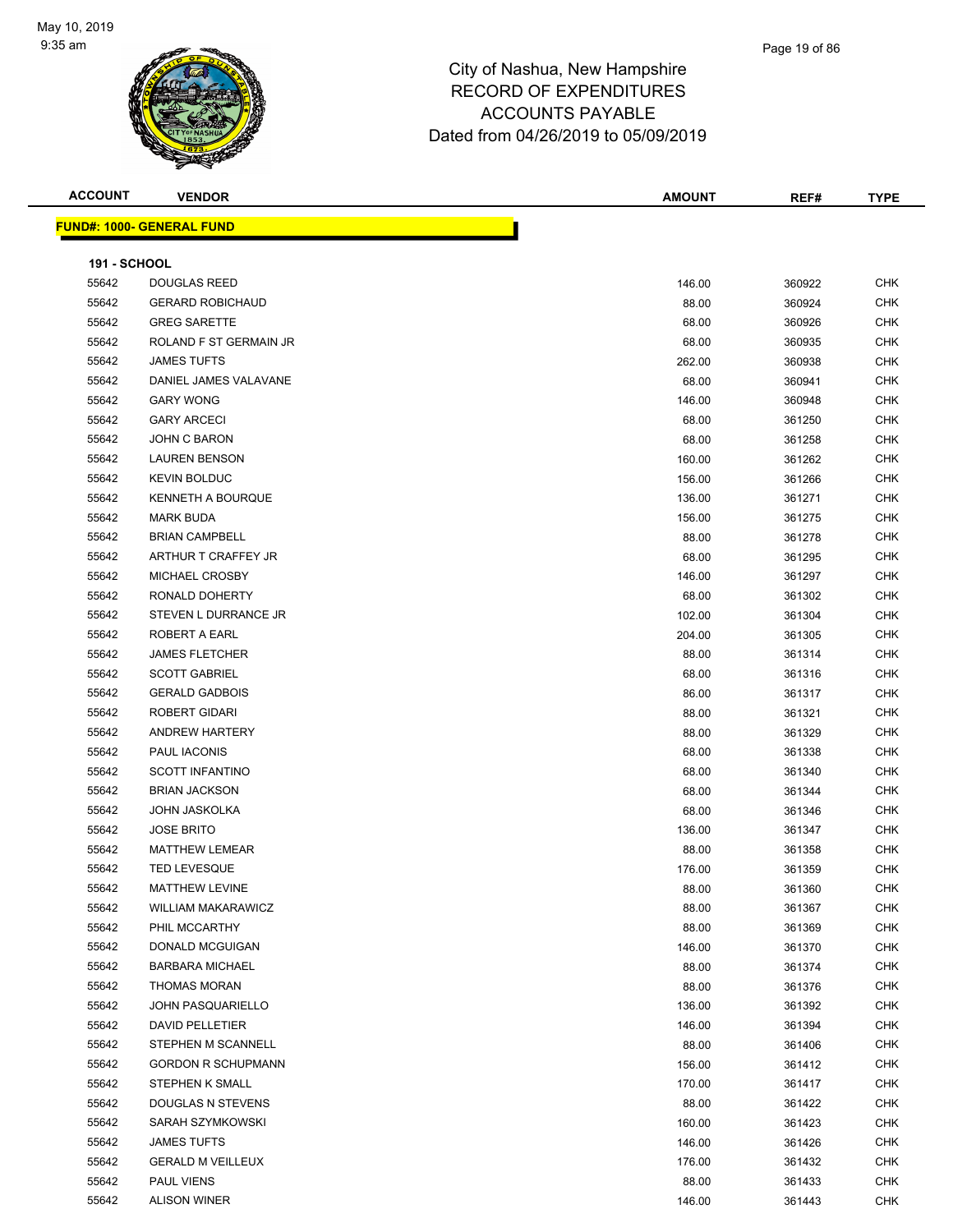

#### Page 20 of 86

### City of Nashua, New Hampshire RECORD OF EXPENDITURES ACCOUNTS PAYABLE Dated from 04/26/2019 to 05/09/2019

| ACCOUNT<br><b>VENDOR</b>           | <b>AMOUNT</b> | REF# | TYPE |
|------------------------------------|---------------|------|------|
|                                    |               |      |      |
| <u> IND#: 1000- GENERAL FUND \</u> |               |      |      |
|                                    |               |      |      |

|                     | <b>FUND#: 1000- GENERAL FUND</b>         |                    |                  |                          |
|---------------------|------------------------------------------|--------------------|------------------|--------------------------|
| <b>191 - SCHOOL</b> |                                          |                    |                  |                          |
| 55642               | <b>GARY WONG</b>                         | 234.00             | 361446           | <b>CHK</b>               |
| 55642               | ROBERT ZUCCARO                           | 88.00              | 361449           | CHK                      |
| 55690               | <b>CHARTER LINKZ</b>                     | 1,390.00           | 360848           | CHK                      |
| 55690               | FIRST STUDENT INC                        | 329,828.09         | 360864           | CHK                      |
| 55690               | FIRST STUDENT INC                        | 15,365.20          | 361310           | CHK                      |
| 55691               | <b>BRAD CANFIELD</b>                     | 986.00             | 360843           | <b>CHK</b>               |
| 55691               | FIRST STUDENT INC                        | 303,197.11         | 360864           | <b>CHK</b>               |
| 55691               | <b>JESSICA FLAGLER</b>                   | 986.00             | 360866           | <b>CHK</b>               |
| 55691               | NRT BUS INC                              | 2,300.00           | 360914           | <b>CHK</b>               |
| 55691               | <b>SARAH WINSLOW</b>                     | 348.00             | 361444           | <b>CHK</b>               |
| 55694               | <b>COMPASS INNOVATIVE BEHAVIOR</b>       | 2,425.00           | 360853           | CHK                      |
| 55694               | DEVEREUX ADVANCED BEHAVIORAL             | 17,548.17          | 360855           | <b>CHK</b>               |
| 55694               | LANDMARK SCHOOL OUTREACH PROG            | 4,743.75           | 360890           | CHK                      |
| 55694               | SPAULDING YOUTH CTR                      | 4,628.10           | 360933           | <b>CHK</b>               |
| 55694               | VALLEY COLLABORATIVE                     | 17,450.00          | 360942           | <b>CHK</b>               |
| 55694               | ADULT LEARNING CENTER                    | 30,725.90          | 361244           | CHK                      |
| 55694               | BOOTHBY THERAPY SERVICES LLC             | 2,016.00           | 361268           | <b>CHK</b>               |
| 55694               | <b>COMPASS INNOVATIVE BEHAVIOR</b>       | 4,850.00           | 361291           | <b>CHK</b>               |
| 55694               | <b>CREST</b>                             | 28,407.00          | 361296           | CHK                      |
| 55694               | <b>EASTER SEALS OF NEW HAMPSHIRE</b>     | 20,460.60          | 361306           | <b>CHK</b>               |
| 55694               | <b>GATEWAYS COMMUNITY SERVICES</b>       | 761.40             | 361319           | <b>CHK</b>               |
| 55694               | LEARNING PREP SCHOOL                     | 5,180.24           | 361357           | <b>CHK</b>               |
| 55694               | LIGHTHOUSE SCHOOL INC                    | 127,854.72         | 361361           | <b>CHK</b>               |
| 55694               | <b>MELMARK NEW ENGLAND</b>               | 40,056.93          | 361372           | CHK                      |
| 55694               | <b>MARLENE S MORGAN</b>                  | 225.00             | 361377           | CHK                      |
| 55694               | MOUNT PROSPECT ACADEMY INC               | 7,967.25           | 361379           | <b>CHK</b>               |
| 55694               | NASHOBA LEARNING GROUP                   | 16,057.28          | 361381           | CHK                      |
| 55694               | NASHUA CHILDRENS HOME                    | 28,475.16          | 361382           | <b>CHK</b>               |
| 55694               | PARKER EDUCATION                         | 6,707.58           | 361391           | <b>CHK</b>               |
| 55694               | THE PLUS CO INC                          | 14.00              | 361399           | <b>CHK</b>               |
| 55694               | <b>REGIONAL SERVICES &amp; EDUCATION</b> | 28,508.20          | 361403           | <b>CHK</b>               |
| 55694<br>55694      | SPAULDING YOUTH CTR                      | 13,002.98          | 361419           | CHK                      |
| 61100               | VALLEY COLLABORATIVE<br>AMAZON.COM LLC   | 47,137.20          | 361431           | <b>CHK</b><br><b>ACH</b> |
| 61100               | WB MASON CO INC                          | 185.68<br>2,507.68 | 155881           | <b>CHK</b>               |
| 61100               | CHRISTIAN PARTY RENTAL                   | 110.00             | 360945<br>361286 | <b>CHK</b>               |
| 61100               | WB MASON CO INC                          | 1,487.69           | 361438           | <b>CHK</b>               |
| 61107               | WB MASON CO INC                          | 100.44             | 360945           | <b>CHK</b>               |
| 61135               | AMAZON.COM LLC                           | 2,332.49           | 155832           | <b>ACH</b>               |
| 61135               | <b>MAKERBOT INDUSTRIES LLC</b>           | 103.50             | 155833           | <b>ACH</b>               |
| 61135               | AMAZON.COM LLC                           | 2,560.31           | 155881           | <b>ACH</b>               |
| 61135               | <b>BREAKOUT INC</b>                      | 162.00             | 360840           | <b>CHK</b>               |
| 61135               | <b>BUYQUEST</b>                          | 80.00              | 360842           | <b>CHK</b>               |
| 61135               | CARTRIDGE WORLD MANCHESTER               | 88.99              | 360846           | <b>CHK</b>               |
| 61135               | CASEYS WOOD PRODUCTS INC                 | 360.00             | 360847           | <b>CHK</b>               |
| 61135               | STEPHANIE ENGLISH                        | 238.20             | 360859           | CHK                      |
| 61135               | eREPLACEMENTPARTS.COM LLC                | 186.97             | 360860           | CHK                      |

er and the state of the state of the state of the state of the state of the state of the state of the state of the state of the state of the state of the state of the state of the state of the state of the state of the sta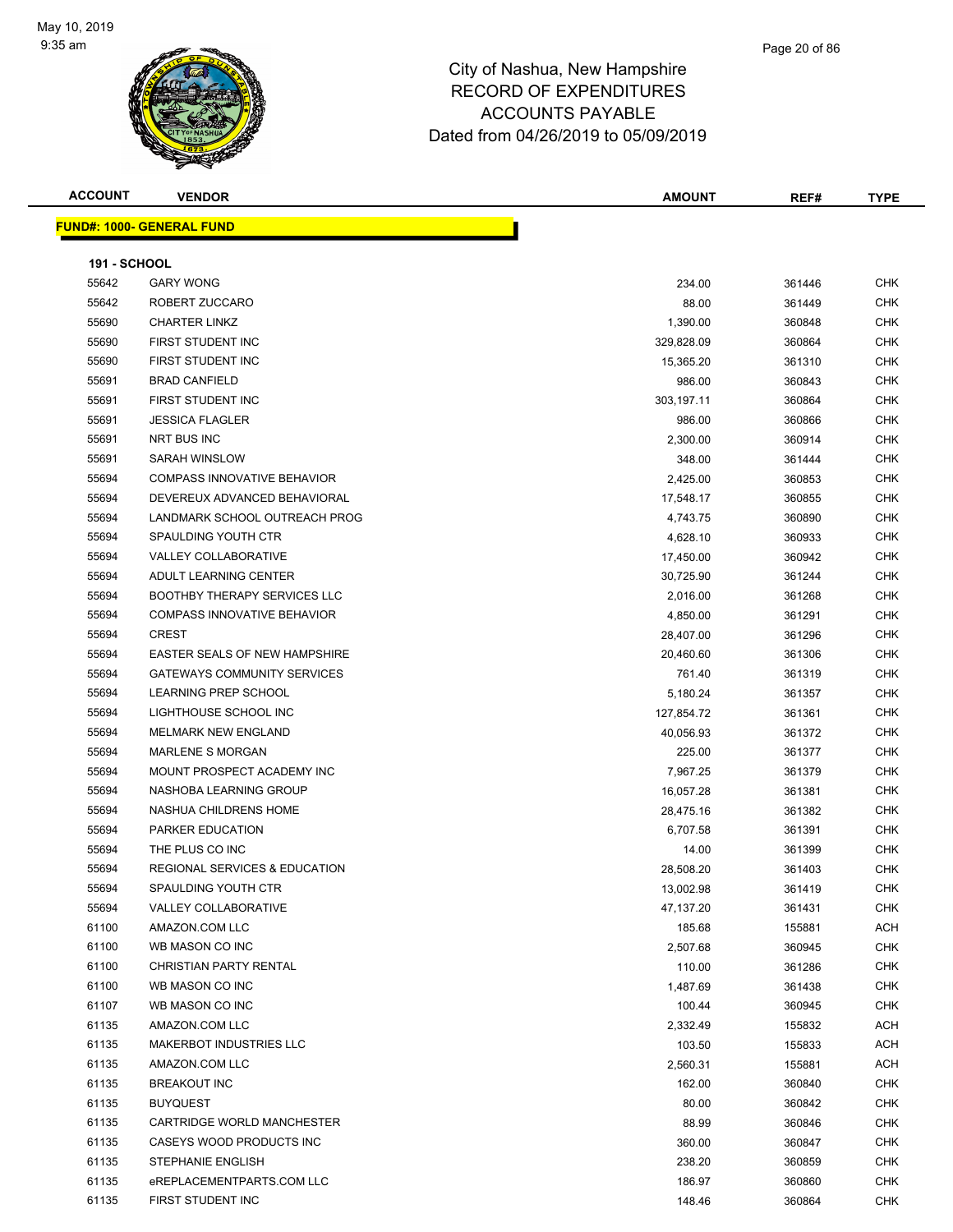

| <b>ACCOUNT</b>      | <b>VENDOR</b>                     | <b>AMOUNT</b> | REF#   | <b>TYPE</b> |
|---------------------|-----------------------------------|---------------|--------|-------------|
|                     | <u> FUND#: 1000- GENERAL FUND</u> |               |        |             |
|                     |                                   |               |        |             |
| <b>191 - SCHOOL</b> |                                   |               |        |             |
| 61135               | <b>FLAGHOUSE INC</b>              | 103.53        | 360865 | <b>CHK</b>  |
| 61135               | <b>HANNAFORD</b>                  | 63.38         | 360880 | <b>CHK</b>  |
| 61135               | LEARNING CENTER USA               | 147.00        | 360893 | <b>CHK</b>  |
| 61135               | MARKET BASKET ACCT 2589096        | 389.43        | 360902 | <b>CHK</b>  |
| 61135               | MIDWEST TECHNOLOGY PRODUCTS       | 159.03        | 360905 | <b>CHK</b>  |
| 61135               | <b>MUSICIAN'S FRIEND</b>          | 659.65        | 360908 | <b>CHK</b>  |
| 61135               | <b>NASCO</b>                      | 27.86         | 360909 | <b>CHK</b>  |
| 61135               | PLASTIC SUPPLY INC OF NH          | 400.00        | 360919 | <b>CHK</b>  |
| 61135               | <b>DENEEN ROBIE</b>               | 45.75         | 360925 | <b>CHK</b>  |
| 61135               | <b>SARGENT WELCH</b>              | 60.94         | 360927 | CHK         |
| 61135               | <b>SCHOOL SPECIALTY</b>           | 5,191.18      | 360930 | <b>CHK</b>  |
| 61135               | SOCIAL STUDIES SCHOOL SERVICE     | 891.78        | 360931 | <b>CHK</b>  |
| 61135               | <b>WALKER BOOKSTORE</b>           | 67.50         | 360943 | CHK         |
| 61135               | <b>WARD'S NATURAL SCIENCE</b>     | 158.07        | 360944 | <b>CHK</b>  |
| 61135               | WB MASON CO INC                   | 3,731.54      | 360945 | <b>CHK</b>  |
| 61135               | PETTY CASH                        | 104.47        | 361239 | <b>CHK</b>  |
| 61135               | DONNA ANDRUSKEWICZ                | 16.95         | 361249 | <b>CHK</b>  |
| 61135               | ANGELA BARTLETT                   | 51.00         | 361259 | <b>CHK</b>  |
| 61135               | <b>JOY BRITO</b>                  | 74.90         | 361273 | <b>CHK</b>  |
| 61135               | <b>BUYQUEST INC</b>               | 123.00        | 361277 | <b>CHK</b>  |
| 61135               | CARPARTS OF NASHUA                | 121.04        | 361281 | CHK         |
| 61135               | CARTRIDGE WORLD MANCHESTER        | 514.96        | 361282 | <b>CHK</b>  |
| 61135               | <b>DIANE COLLINS</b>              | 36.48         | 361290 | <b>CHK</b>  |
| 61135               | <b>JUDITH CUMMINGS</b>            | 109.95        | 361298 | <b>CHK</b>  |
| 61135               | PAULA DANEAU                      | 129.16        | 361299 | <b>CHK</b>  |
| 61135               | <b>MARISA DONATI</b>              | 44.84         | 361303 | <b>CHK</b>  |
| 61135               | F W WEBB COMPANY                  | 1,014.75      | 361307 | <b>CHK</b>  |
| 61135               | <b>JUDITHANNE FISHER</b>          | 29.16         | 361311 | <b>CHK</b>  |
| 61135               | <b>FLAGHOUSE INC</b>              | 53.07         | 361313 | <b>CHK</b>  |
| 61135               | <b>GENERAL LINEN SERVICE INC</b>  | 126.57        | 361320 | <b>CHK</b>  |
| 61135               | <b>HANNAFORD</b>                  | 110.20        | 361327 | <b>CHK</b>  |
| 61135               | <b>INSECT LORE</b>                | 98.94         | 361341 | <b>CHK</b>  |
| 61135               | KONICA MINOLTA BUSINESS           | 250.71        | 361353 | <b>CHK</b>  |
| 61135               | MARKET BASKET ACCT 2589096        | 383.38        | 361368 | <b>CHK</b>  |
| 61135               | MODERN SCHOOL SUPPLIES            | 171.16        | 361375 | <b>CHK</b>  |
| 61135               | <b>NASCO</b>                      | 626.13        | 361380 | <b>CHK</b>  |
| 61135               | <b>SARGENT WELCH</b>              | 289.38        | 361405 | <b>CHK</b>  |
| 61135               | <b>SCHOOL HEALTH</b>              | 323.21        | 361409 | <b>CHK</b>  |
| 61135               | <b>SCHOOL SPECIALTY</b>           | 1,944.13      | 361410 | <b>CHK</b>  |
| 61135               | <b>JULIE SLATTERY</b>             | 165.38        | 361415 | <b>CHK</b>  |
| 61135               | JACQUELINE SOCORELIS              | 22.94         | 361418 | <b>CHK</b>  |
| 61135               | <b>DEVENN THOMAS</b>              | 200.00        | 361424 | <b>CHK</b>  |
| 61135               | US FOODS INC                      | 444.99        | 361429 | <b>CHK</b>  |
| 61135               | WB MASON CO INC                   | 6,025.97      | 361438 | <b>CHK</b>  |
| 61135               | <b>WCEPS</b>                      | 198.00        | 361439 | <b>CHK</b>  |
| 61142               | SCHOOL NURSE SUPPLY INC           | 286.95        | 360928 | <b>CHK</b>  |
| 61142               | <b>SCHOOL HEALTH</b>              | 404.70        | 361409 | <b>CHK</b>  |
| 61249               | HOUGHTON MIFFLIN HARCOURT PUB.    | 395.14        | 361335 | <b>CHK</b>  |
|                     |                                   |               |        |             |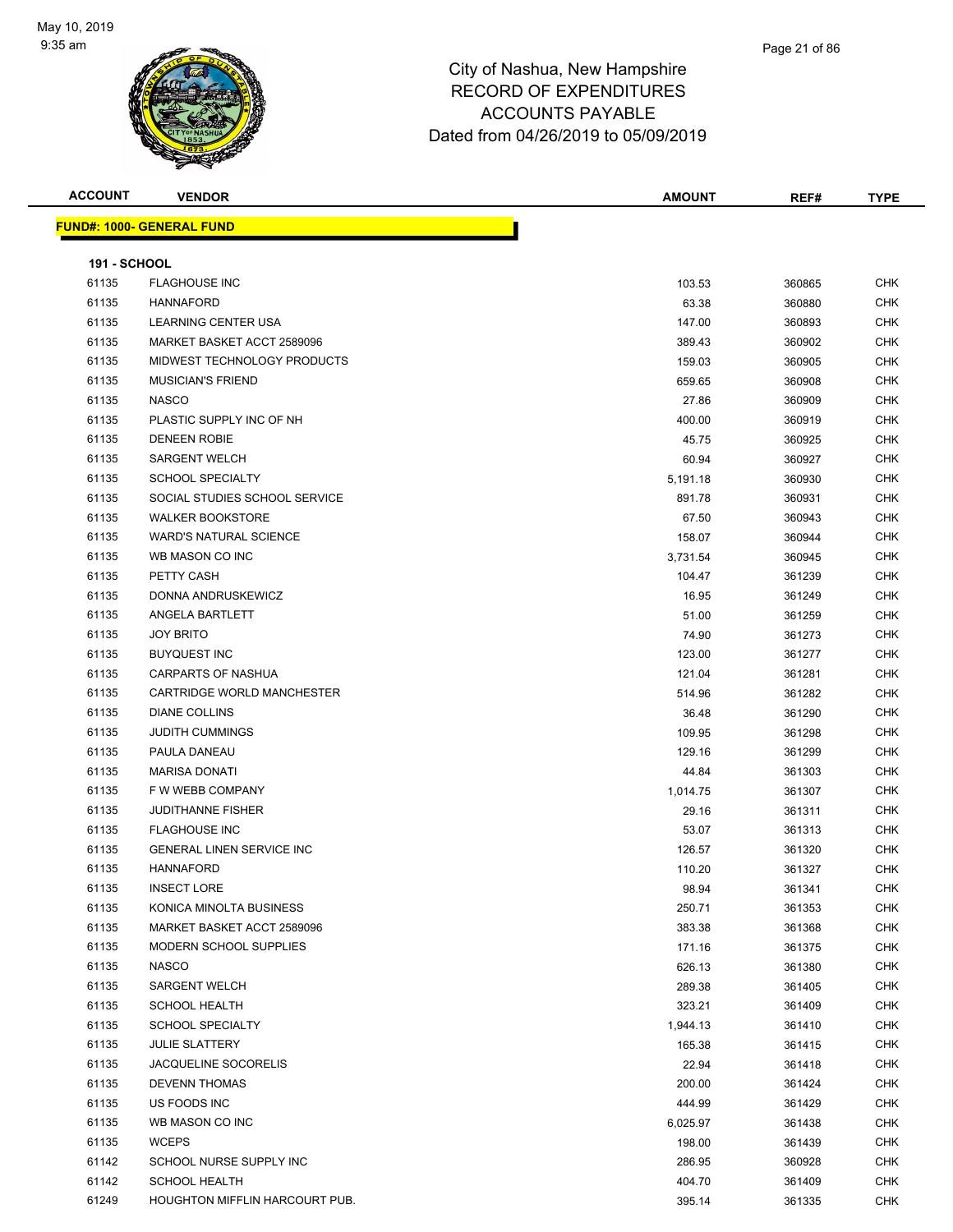

| <b>ACCOUNT</b>      | <b>VENDOR</b>                     |                     | <b>AMOUNT</b> | REF#    | <b>TYPE</b> |
|---------------------|-----------------------------------|---------------------|---------------|---------|-------------|
|                     | <u> FUND#: 1000- GENERAL FUND</u> |                     |               |         |             |
|                     |                                   |                     |               |         |             |
| <b>191 - SCHOOL</b> |                                   |                     |               |         |             |
| 61299               | <b>CATHERINE LUI</b>              |                     | 11.94         | 360819  | <b>CHK</b>  |
| 61299               | <b>FASTENAL CO</b>                |                     | 36.03         | 360862  | CHK         |
| 61299               | GOOSEBAY SAWMILL & LUMBER INC     |                     | 245.00        | 360876  | <b>CHK</b>  |
| 61299               | TREASURER STATE OF NH             |                     | 1,980.00      | 361240  | CHK         |
| 61299               | DANIEL ALEXANDER                  |                     | 29.99         | 361247  | CHK         |
| 61299               | ARCSOURCE INC                     |                     | 116.28        | 361251  | <b>CHK</b>  |
| 61299               | <b>FASTENAL CO</b>                |                     | 89.82         | 361308  | CHK         |
| 61299               | HAMPSHIRE PEWTER COMPANY          |                     | 952.60        | 361326  | <b>CHK</b>  |
| 61299               | <b>TARA KINSELLA</b>              |                     | 91.25         | 361351  | <b>CHK</b>  |
| 61299               | <b>WAL-MART</b>                   |                     | 84.42         | 361437  | CHK         |
| 61407               | <b>GRAINGER</b>                   |                     | 29.03         | 360877  | CHK         |
| 61407               | INTERSTATE ALL BATTERY CENTER     |                     | 59.90         | 360884  | CHK         |
| 61407               | M & M ELECTRICAL SUPPLY CO INC    |                     | 170.00        | 360898  | CHK         |
| 61407               | WILLIAMS COMMUNICATIONS SERVIC    |                     | 330.62        | 360946  | <b>CHK</b>  |
| 61407               | <b>GRAINGER</b>                   |                     | 689.38        | 361323  | <b>CHK</b>  |
| 61414               | F W WEBB COMPANY                  |                     | 529.52        | 360861  | CHK         |
| 61414               | <b>HAJOCA CORPORATION</b>         |                     | 146.97        | 360879  | <b>CHK</b>  |
| 61414               | <b>HAJOCA CORPORATION</b>         |                     | 204.05        | 361325  | CHK         |
| 61421               | CAPP INC                          |                     | 3,490.00      | 360845  | CHK         |
| 61421               | CONTROL TECHNOLOGIES INC          |                     | 2,160.10      | 360854  | CHK         |
| 61421               | CAPP INC                          |                     | 2,437.00      | 361279  | CHK         |
| 61428               | AMAZON.COM LLC                    |                     | 274.78        | 155881  | ACH         |
| 61428               | CLEAN-O-RAMA                      |                     | 611.07        | 360850  | CHK         |
| 61428               | CLEAN-O-RAMA                      |                     | 1,474.86      | 361287  | CHK         |
| 61599               | <b>FRANKLIN PAINT CO INC</b>      |                     | 433.00        | 360870  | <b>CHK</b>  |
| 61599               | LARCHMONT                         |                     | 379.13        | 360891  | <b>CHK</b>  |
| 61599               | AMHERST EARTH PRODUCTS            |                     | 272.00        | 361248  | CHK         |
| 61607               | AMAZON.COM LLC                    |                     | 398.47        | 155881  | ACH         |
| 61607               | COMPUTER HUT dba IT INSIDERS      |                     | 434.37        | 361343  | CHK         |
| 61814               | AMAZON.COM LLC                    |                     | 124.34        | 155881  | ACH         |
| 61814               | FOLLETT SCHOOL SOLUTIONS INC      |                     | 121.20        | 360867  | <b>CHK</b>  |
| 61814               | FOLLETT SCHOOL SOLUTIONS INC      |                     | 385.83        | 360868  | <b>CHK</b>  |
| 61814               | PERMA-BOUND                       |                     | 1,615.67      | 360918  | <b>CHK</b>  |
| 61814               | FOLLETT SCHOOL SOLUTIONS INC      |                     | 560.34        | 361315  | CHK         |
| 61814               | <b>SCHOOL SPECIALTY</b>           |                     | 994.02        | 361410  | <b>CHK</b>  |
| 61821               | <b>EBSCO INFORMATION SERVICES</b> |                     | 395.50        | 360858  | <b>CHK</b>  |
| 61821               | FOLLETT SCHOOL SOLUTIONS INC      |                     | 243.35        | 360868  | <b>CHK</b>  |
| 61875               | AMAZON.COM LLC                    |                     | 710.62        | 155832  | <b>ACH</b>  |
| 61875               | AMAZON.COM LLC                    |                     | 153.74        | 155881  | ACH         |
| 61875               | <b>BARNES &amp; NOBLE INC</b>     |                     | 72.67         | 360829  | <b>CHK</b>  |
| 61875               | PRO-ED                            |                     | 189.20        | 361401  | <b>CHK</b>  |
| 71221               | COMPUTER HUT dba IT INSIDERS      |                     | 8,277.70      | 360885  | <b>CHK</b>  |
| 71228               | COMPUTER HUT dba IT INSIDERS      |                     | 1,104.00      | 360885  | <b>CHK</b>  |
| 71228               | CITIZENS BANK CREDIT CARD         | Purchase adjustment | 336.00        | 9201910 | ACH         |
| 71800               | WB MASON CO INC                   |                     | 1,739.70      | 361438  | <b>CHK</b>  |
| 71999               | JAR SYSTEMS LLC                   |                     | 1,475.31      | 360886  | <b>CHK</b>  |
| 71999               | K D WELDING & FABRICATING         |                     | 640.00        | 360887  | <b>CHK</b>  |
|                     |                                   |                     |               |         |             |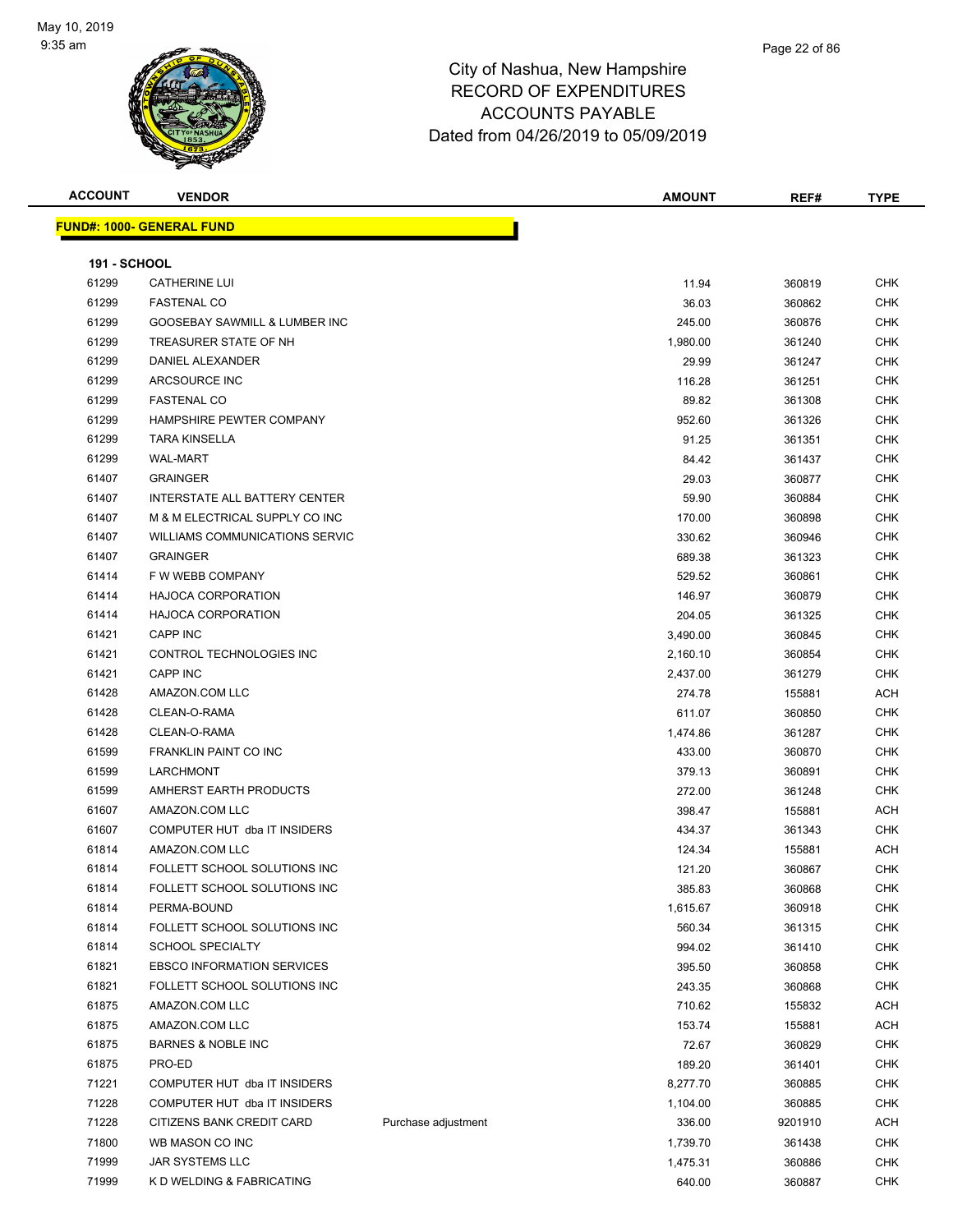# City of Nashua, New Hampshire RECORD OF EXPENDITURES ACCOUNTS PAYABLE Dated from 04/26/2019 to 05/09/2019 **ACCOUNT VENDOR AMOUNT REF# TYPE FUND#: 1000- GENERAL FUND 191 - SCHOOL**

| 191 - <b>JUNUL</b> |                           |                 |                |         |            |
|--------------------|---------------------------|-----------------|----------------|---------|------------|
| 71999              | PRO AV SYSTEMS INC        |                 | 1.156.00       | 360920  | <b>CHK</b> |
| 71999              | <b>BUYQUEST INC</b>       |                 | 81.00          | 361277  | <b>CHK</b> |
| 71999              | JAR SYSTEMS LLC           |                 | 1.475.31       | 361345  | <b>CHK</b> |
| 71999              | CITIZENS BANK CREDIT CARD | <b>US PUMPS</b> | 3.347.68       | 9201910 | <b>ACH</b> |
|                    | <b>TOTAL 191 - SCHOOL</b> |                 | \$1,441,346.38 |         |            |

**TOTAL FUND 1000 - GENERAL FUND \$2,590,587.11** 

**FUND#: 1001- GF-CAPITAL IMPROVEMENTS**

|       | <b>161 - STREETS</b>                             |          |        |     |  |  |
|-------|--------------------------------------------------|----------|--------|-----|--|--|
| 81100 | <b>GRANITE STATE CONCRETE CO INC</b>             | 865.00   | 361136 | CHK |  |  |
|       | <b>TOTAL 161 - STREETS</b>                       | \$865.00 |        |     |  |  |
|       | <b>TOTAL FUND 1001 - GF-CAPITAL IMPROVEMENTS</b> |          |        |     |  |  |

г

### **FUND#: 2100- FOOD SERVICES FUND**

| 44503 | <b>SUSAN MURPHY</b>                 | 188.50   | 360907 |
|-------|-------------------------------------|----------|--------|
| 54487 | AFFILIATED HVAC SERVICES LLC        | 137.00   | 361245 |
| 54487 | CASCO FOOD EQUIP SERV               | 207.50   | 361283 |
| 54487 | K D WELDING & FABRICATING           | 300.00   | 361350 |
| 54487 | PCS REVENUE CONTROL SYSTEMS IN      | 494.95   | 361393 |
| 55307 | <b>LISA BORDELEAU</b>               | 53.36    | 361269 |
| 55307 | PAMELA CORREA                       | 112.77   | 361293 |
| 55307 | PAULE RALPH                         | 64.81    | 361402 |
| 55307 | <b>ODETTE SLOSEK</b>                | 84.54    | 361416 |
| 55600 | <b>ALPHAGRAPHICS</b>                | 391.13   | 360826 |
| 61214 | BELLAVANCE BEVERAGE CO INC          | 580.75   | 360831 |
| 61214 | <b>BIMBO FOODS BAKERIES INC</b>     | 1,539.38 | 360834 |
| 61214 | COCA COLA BOTTLING CO               | 528.00   | 360851 |
| 61214 | <b>GARELICK FARMS LLC</b>           | 6,110.84 | 360871 |
| 61214 | GILLS PIZZA CO                      | 1,043.10 | 360874 |
| 61214 | <b>M SAUNDERS INC</b>               | 3,025.14 | 360899 |
| 61214 | NATIVE MAINE PRODUCE & SPEC         | 392.32   | 360911 |
| 61214 | NORTHCENTER FOODS                   | 4,049.11 | 360913 |
| 61214 | BELLAVANCE BEVERAGE CO INC          | 2,262.75 | 361260 |
| 61214 | <b>BIMBO FOODS BAKERIES INC</b>     | 1,592.70 | 361264 |
| 61214 | COCA COLA BOTTLING CO               | 1,333.50 | 361289 |
| 61214 | <b>COSTA FRUIT &amp; PRODUCE CO</b> | 419.93   | 361294 |
| 61214 | GILLS PIZZA CO                      | 4,726.40 | 361322 |
| 61214 | HERSHEY'S ICE CREAM                 | 2,349.90 | 361333 |
| 61214 | <b>IMPERIAL DADE</b>                | 525.65   | 361339 |
| 61214 | <b>M SAUNDERS INC</b>               | 6,631.10 | 361365 |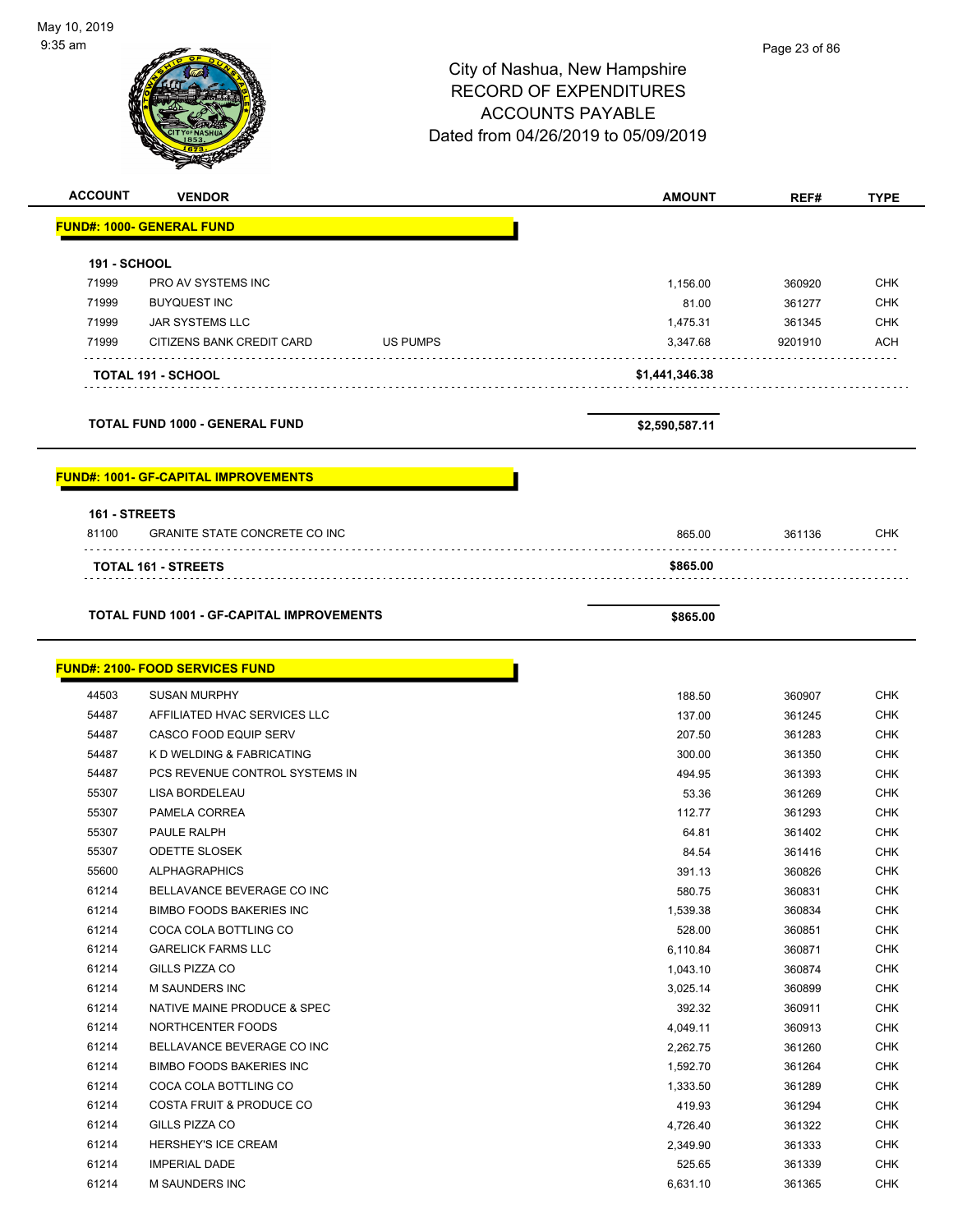

| <b>ACCOUNT</b> | <b>VENDOR</b>                                                | <b>AMOUNT</b>    | REF#             | <b>TYPE</b>              |
|----------------|--------------------------------------------------------------|------------------|------------------|--------------------------|
|                | <b>FUND#: 2100- FOOD SERVICES FUND</b>                       |                  |                  |                          |
| 61214          | NATIVE MAINE PRODUCE & SPEC                                  | 971.19           | 361385           | <b>CHK</b>               |
| 61214          | NORTHCENTER FOODS                                            | 17,663.54        | 361389           | <b>CHK</b>               |
| 61299          | <b>BIMBO FOODS BAKERIES INC</b>                              | 137.50           | 361264           | <b>CHK</b>               |
| 61299          | <b>IMPERIAL DADE</b>                                         | 12,407.06        | 361339           | <b>CHK</b>               |
| 71000          | KITTREDGE EQUIPMENT CO - NH                                  | 4,055.70         | 361352           | <b>CHK</b>               |
|                | <b>TOTAL FUND 2100 - FOOD SERVICES FUND</b>                  | \$74,380.12      |                  |                          |
|                |                                                              |                  |                  |                          |
|                | <b>FUND#: 2201- DRIVERS EDUCATION FUND</b>                   |                  |                  |                          |
| 61799          | <b>BEST FORD</b>                                             | 361.45           | 361263           | <b>CHK</b>               |
|                | <b>TOTAL FUND 2201 - DRIVERS EDUCATION FUND</b>              | \$361.45         |                  |                          |
|                | <b>FUND#: 2207- ADULT ED/CONTINUING ED</b>                   |                  |                  |                          |
| 71221          | CARTRIDGE WORLD MANCHESTER                                   | 89.99            | 361282           | <b>CHK</b>               |
|                | <b>TOTAL FUND 2207 - ADULT ED/CONTINUING ED</b>              | \$89.99          |                  |                          |
|                |                                                              |                  |                  |                          |
|                | <b>FUND#: 2212- ATHLETICS REVENUE FUND</b>                   |                  |                  |                          |
| 61107          | K & B SPORTSWEAR                                             | 1,788.00         | 361349           | <b>CHK</b>               |
| 71999          | <b>BOWNET SPORTS</b>                                         | 528.07           | 361272           | <b>CHK</b>               |
|                | <b>TOTAL FUND 2212 - ATHLETICS REVENUE FUND</b>              | \$2,316.07       |                  |                          |
|                | <b>FUND#: 2217- SCHOOL FACILITIES RENTAL</b>                 |                  |                  |                          |
|                |                                                              |                  |                  |                          |
| 44590<br>44590 | SPIRIT OF DANCE PERFORMANCE<br>PLATINUM PERFORMING ARTS COMP | 480.00<br>700.00 | 360934<br>361398 | <b>CHK</b><br><b>CHK</b> |
|                |                                                              |                  |                  |                          |
|                | <b>TOTAL FUND 2217 - SCHOOL FACILITIES RENTAL</b>            | \$1,180.00       |                  |                          |
|                | <b>FUND#: 2222- AFTER SCHOOL PROGRAM</b>                     |                  |                  |                          |
| 53614          | NASHUA COMMUNITY MUSIC SCHOOL                                | 500.00           | 361383           | <b>CHK</b>               |
| 55690          | FIRST STUDENT INC                                            | 3,410.66         | 360864           | <b>CHK</b>               |
| 61299          | AC MOORE INC                                                 | 39.16            | 360825           | <b>CHK</b>               |
| 61299          | <b>GARELICK FARMS LLC</b>                                    | 77.78            | 360871           | <b>CHK</b>               |
| 61299          | MARKET BASKET ACCT 2589096                                   | 112.14           | 360902           | <b>CHK</b>               |
| 61299          | AC MOORE INC                                                 | 91.56            | 361243           | <b>CHK</b>               |
| 61299          | MARKET BASKET ACCT 2589096                                   | 41.09            | 361368           | <b>CHK</b>               |
|                | <b>TOTAL FUND 2222 - AFTER SCHOOL PROGRAM</b>                | \$4,272.39       |                  |                          |
|                | <b>FUND#: 2247- CULINARY ARTS</b>                            |                  |                  |                          |
| 61135          | <b>GENERAL LINEN SERVICE INC</b>                             | 113.32           | 361320           | <b>CHK</b>               |
| 61135          | MARKET BASKET ACCT 2589096                                   | 188.58           | 361368           | <b>CHK</b>               |
|                |                                                              |                  |                  |                          |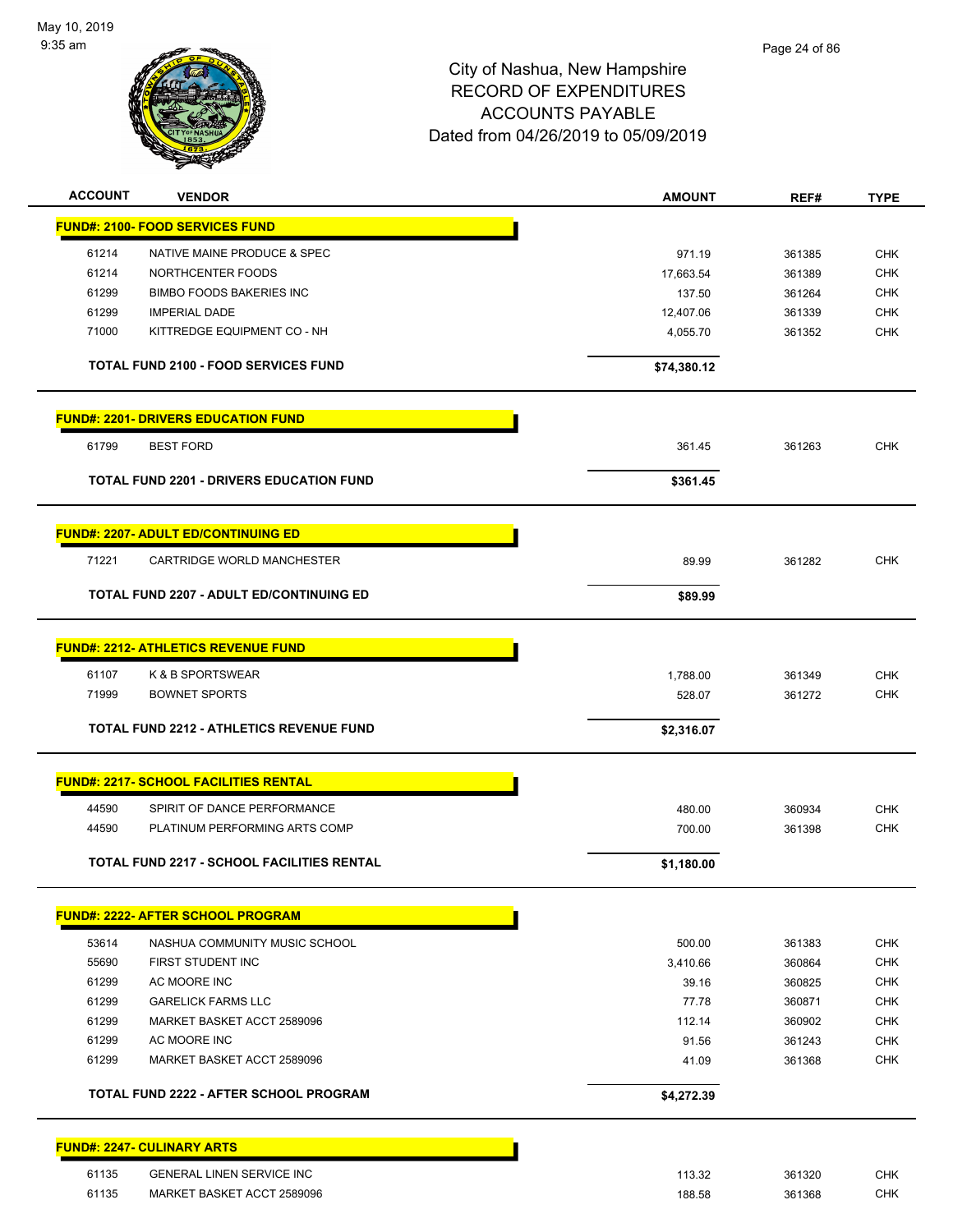

| <b>ACCOUNT</b> | <b>VENDOR</b>                                      | <b>AMOUNT</b> | REF#   | <b>TYPE</b> |
|----------------|----------------------------------------------------|---------------|--------|-------------|
|                | <b>FUND#: 2247- CULINARY ARTS</b>                  |               |        |             |
| 61135          | US FOODS INC                                       | 464.02        | 361429 | <b>CHK</b>  |
|                | <b>TOTAL FUND 2247 - CULINARY ARTS</b>             | \$765.92      |        |             |
|                |                                                    |               |        |             |
|                | <b>FUND#: 2503- PARKS &amp; REC PROGRAMS FUND</b>  |               |        |             |
| 44549          | <b>ERIN KLEIN</b>                                  | 90.00         | 361450 | <b>CHK</b>  |
| 44549          | <b>JON KING</b>                                    | 90.00         | 361451 | <b>CHK</b>  |
| 44549          | <b>CATHERINE POULIN</b>                            | 130.00        | 361453 | <b>CHK</b>  |
|                | TOTAL FUND 2503 - PARKS & REC PROGRAMS FUND        | \$310.00      |        |             |
|                | <b>FUND#: 2505- PEG ACCESS CHANNELS FUND</b>       |               |        |             |
| 54141          | PENNICHUCK WATER WORKS INC                         | 27.58         | 360688 | <b>CHK</b>  |
| 55699          | <b>COMCAST</b>                                     | 10.34         | 360668 | CHK         |
| 55699          | TELVUE CORPORATION                                 | 2,394.00      | 360805 | <b>CHK</b>  |
| 55699          | AARDVARK THE DEAN OF CLEAN                         | 195.00        | 361082 | <b>CHK</b>  |
|                | <b>TOTAL FUND 2505 - PEG ACCESS CHANNELS FUND</b>  | \$2,626.92    |        |             |
|                | <b>FUND#: 2506- HUNT BLDG FACILITY RENTAL FUND</b> |               |        |             |
| 54100          | <b>EVERSOURCE</b>                                  | 511.47        | 360623 | <b>CHK</b>  |
| 54114          | <b>LIBERTY UTILITIES - NH</b>                      | 310.48        | 361055 | <b>CHK</b>  |
| 68350          | AMAZON.COM LLC                                     | 129.25        | 155869 | <b>ACH</b>  |
| 68350          | CHRISTIAN PARTY RENTAL                             | 92.75         | 360641 | <b>CHK</b>  |
| 68350          | NICOLE SAPIEL                                      | 175.00        | 361213 | <b>CHK</b>  |
|                | TOTAL FUND 2506 - HUNT BLDG FACILITY RENTAL FUND   | \$1,218.95    |        |             |
|                | <b>FUND#: 2507- FIRE TRAINING FACILITY RENTAL</b>  |               |        |             |
| 54821          | UNITED SITE SERVICES NORTHEAST                     | 88.97         | 360814 | CHK         |
|                |                                                    |               |        |             |
|                | TOTAL FUND 2507 - FIRE TRAINING FACILITY RENTAL    | \$88.97       |        |             |
|                | <b>FUND#: 2511-201 MAIN STREET RENTAL FUND</b>     |               |        |             |
| 54114          | <b>LIBERTY UTILITIES - NH</b>                      | 1,893.10      | 361058 | <b>CHK</b>  |
| 54141          | PENNICHUCK WATER WORKS INC                         | 344.99        | 360688 | <b>CHK</b>  |
| 54280          | HC ADMINISTRATIVE SERVICES LLC                     | 418.00        | 361147 | <b>CHK</b>  |
|                | TOTAL FUND 2511 - 201 MAIN STREET RENTAL FUND      | \$2,656.09    |        |             |
|                | <b>FUND#: 3030- EMERGENCY MGMT GRANTS FUND</b>     |               |        |             |
| 71000          | AIR SHELTERS USA LLC                               | 49,155.37     | 361085 | <b>CHK</b>  |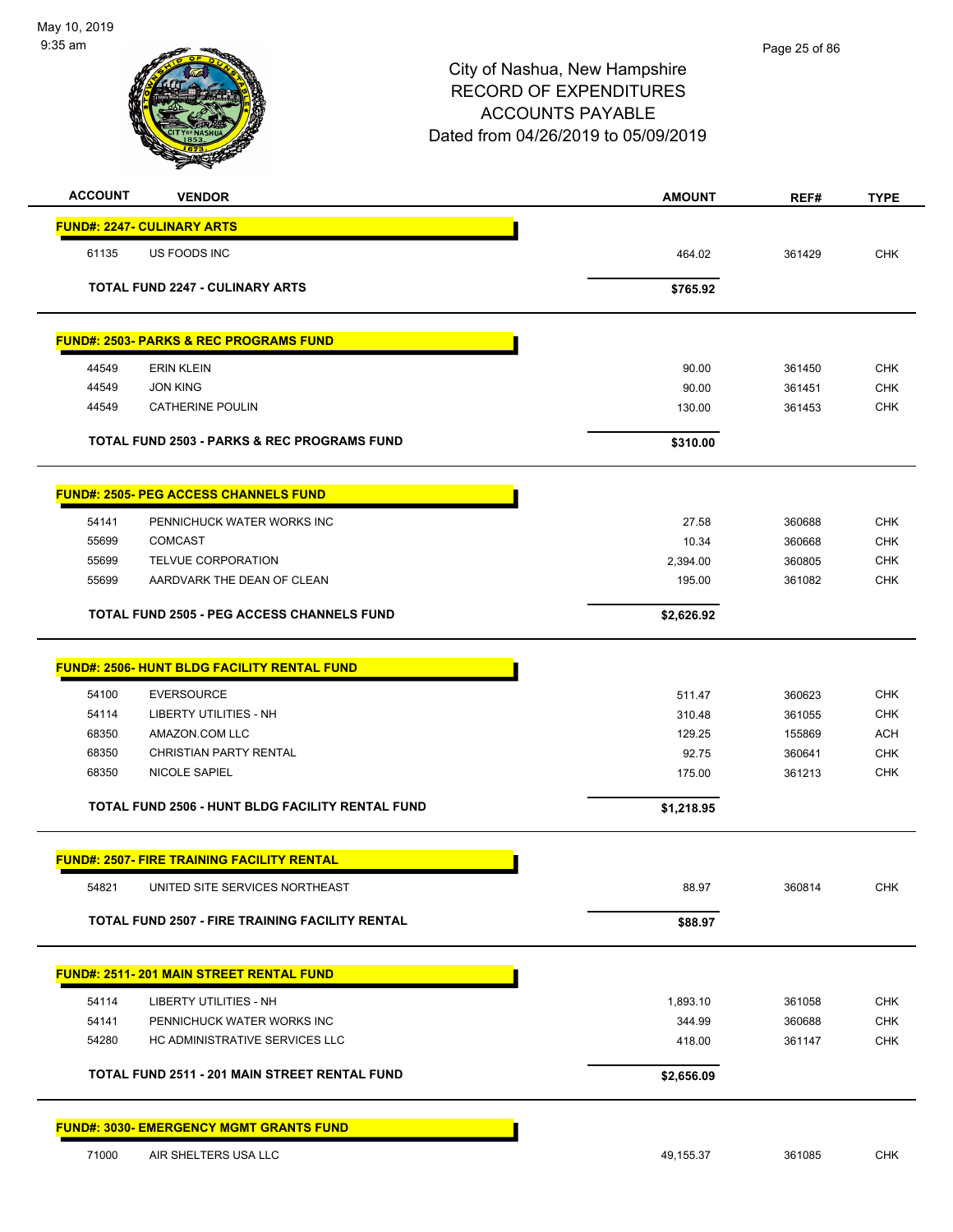**ACCOUNT VENDOR AMOUNT REF# TYPE**

|       | <b>TOTAL FUND 3030 - EMERGENCY MGMT GRANTS FUND</b>     |                                | \$49,155.37 |         |  |
|-------|---------------------------------------------------------|--------------------------------|-------------|---------|--|
|       | <b>FUND#: 3060- FIRE GRANTS FUND</b>                    |                                |             |         |  |
| 55400 | CITIZENS BANK CREDIT CARD                               | Southwest Airlines             | 213.97      | 9201910 |  |
| 55400 | CITIZENS BANK CREDIT CARD                               | Southwest Airlines             | 213.97      | 9201910 |  |
| 55400 | CITIZENS BANK CREDIT CARD                               | <b>Southwest Airlines</b>      | 213.97      | 9201910 |  |
| 55400 | CITIZENS BANK CREDIT CARD                               | Southwest Airlines             | 307.96      | 9201910 |  |
| 55400 | CITIZENS BANK CREDIT CARD                               | International Hazardouse Mater | 440.00      | 9201910 |  |
| 55400 | CITIZENS BANK CREDIT CARD                               | International Hazardouse Mater | 440.00      | 9201910 |  |
| 55400 | CITIZENS BANK CREDIT CARD                               | International Hazardouse Mater | 440.00      | 9201910 |  |
| 55400 | CITIZENS BANK CREDIT CARD                               | International Hazardouse Mater | 440.00      | 9201910 |  |
|       | <b>TOTAL FUND 3060 - FIRE GRANTS FUND</b>               |                                | \$2,709.87  |         |  |
|       | <b>FUND#: 3068- COMMUNITY SERVICES GRANTS FUND</b>      |                                |             |         |  |
| 53142 | <b>NAMI NH</b>                                          |                                | 10,000.00   | 361066  |  |
| 55100 | <b>SPRINT</b>                                           |                                | 75.98       | 360690  |  |
| 55100 | <b>SPRINT</b>                                           |                                | 75.98       | 360691  |  |
| 55200 | NH PROVIDERS ASSOCIATION                                |                                | 122.00      | 360684  |  |
| 55200 | <b>NHPHA</b>                                            |                                | 50.00       | 360686  |  |
| 55200 | CITIZENS BANK CREDIT CARD                               | <b>NAADAC</b>                  | 115.00      | 9201910 |  |
| 55300 | <b>NICOLE VIAU</b>                                      |                                | 6.00        | 360664  |  |
| 55300 | CITIZENS BANK CREDIT CARD                               | Marriott St. Louis Grand       | 636.72      | 9201910 |  |
| 55300 | LISA VASQUEZ                                            |                                | 393.02      | 360655  |  |
| 55300 | NICOLE VIAU                                             |                                | 52.10       | 360664  |  |
| 55300 | CITIZENS BANK CREDIT CARD                               | Delta                          | 1,064.00    | 9201910 |  |
| 55421 | PATRICIA CROOKER                                        |                                | 100.00      | 360645  |  |
| 55600 | <b>ALPHAGRAPHICS</b>                                    |                                | 104.25      | 360712  |  |
| 61299 | <b>BOBBIE BAGLEY</b>                                    |                                | 234.53      | 360635  |  |
| 61917 | <b>BOBBIE BAGLEY</b>                                    |                                | 84.50       | 360635  |  |
| 68350 | <b>CHUNKY'S CINEMA</b>                                  |                                | 500.00      | 360642  |  |
| 68350 | <b>LISA VASQUEZ</b>                                     |                                | 45.89       | 361019  |  |
| 68350 | <b>NICOLE VIAU</b>                                      |                                | 25.00       | 360664  |  |
| 68350 | <b>NAMI NH</b>                                          |                                | 1,290.00    | 361066  |  |
|       | <b>TOTAL FUND 3068 - COMMUNITY SERVICES GRANTS FUND</b> |                                | \$14,974.97 |         |  |
|       | <u> FUND#: 3070- COMMUNITY HEALTH GRANTS FUND</u>       |                                |             |         |  |
| 53628 | ALEXANDER GRANOK MD                                     |                                | 1,700.00    | 361138  |  |
| 55300 | <b>JESSICA AYALA</b>                                    |                                | 82.71       | 360997  |  |
| 55600 | <b>MINT PRINTWORKS LLC</b>                              |                                | 25.00       | 361024  |  |
| 55600 | <b>ALPHAGRAPHICS</b>                                    |                                | 300.00      | 361089  |  |
| 61142 | NH MEDICAL DENTAL SUPPLY LLC                            |                                | 137.25      | 361190  |  |
| 61142 | NH MEDICAL DENTAL SUPPLY LLC                            |                                | 50.00       | 361190  |  |
|       |                                                         |                                |             |         |  |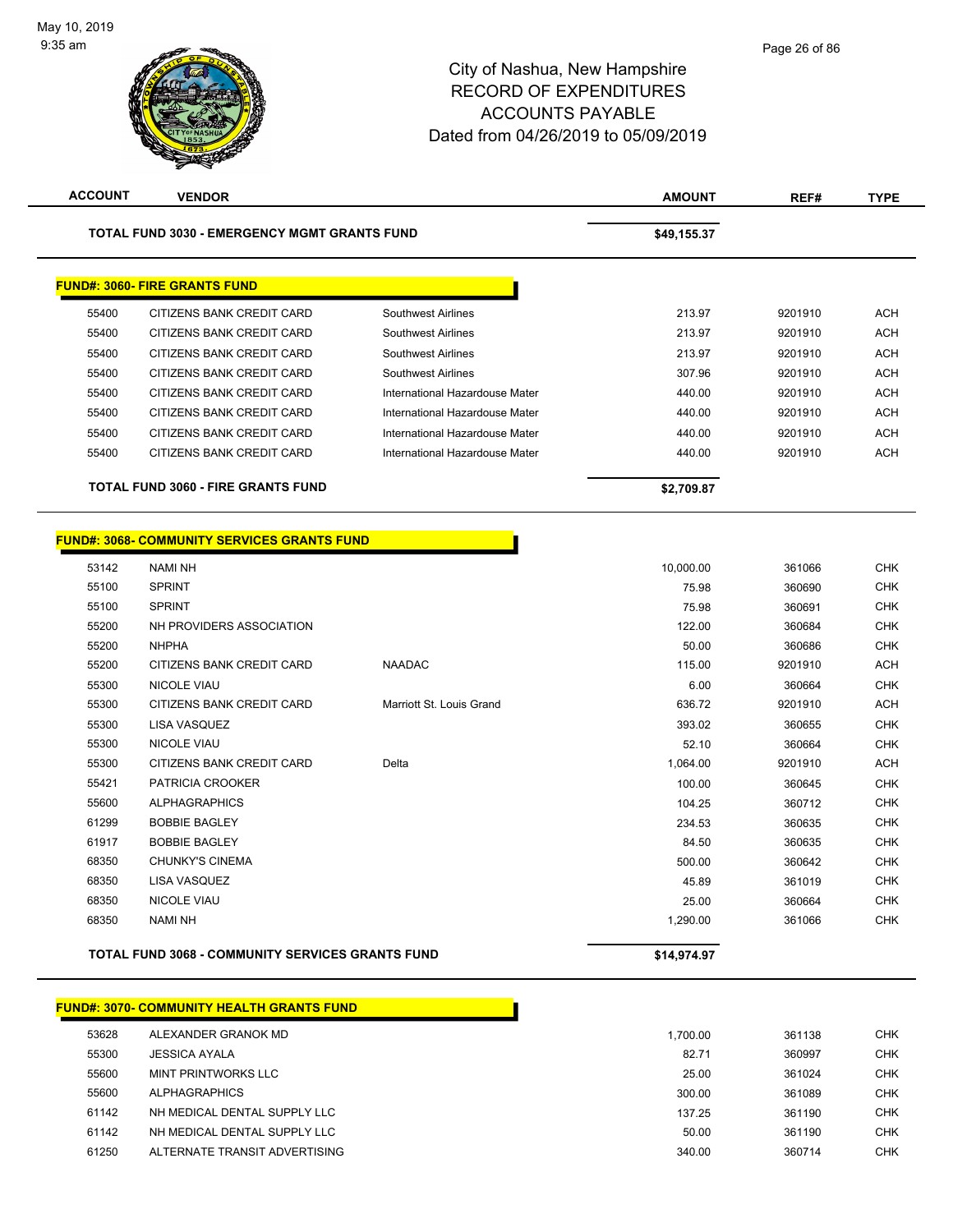| <b>ACCOUNT</b> | <b>VENDOR</b>                                         |                      | <b>AMOUNT</b> | REF#    | <b>TYPE</b> |
|----------------|-------------------------------------------------------|----------------------|---------------|---------|-------------|
|                | TOTAL FUND 3070 - COMMUNITY HEALTH GRANTS FUND        |                      | \$2,634.96    |         |             |
|                | <b>FUND#: 3080- COMMUNITY DEVELOPMENT GRANTS</b>      |                      |               |         |             |
| 53107          | <b>FEDEX</b>                                          |                      | 33.59         | 360671  | <b>CHK</b>  |
|                | <b>TOTAL FUND 3080 - COMMUNITY DEVELOPMENT GRANTS</b> |                      | \$33.59       |         |             |
|                | <u>FUND#: 3090- URBAN PROGRAM GRANTS FUND</u>         |                      |               |         |             |
| 54210          | DAD'S ABATEMENT LLC                                   |                      | 25,500.00     | 361002  | <b>CHK</b>  |
| 54210          | DAD'S ABATEMENT LLC                                   |                      | 7,500.00      | 361002  | <b>CHK</b>  |
| 54225          | ALCHEMY LEAD MANAGMENT                                |                      | 7,200.00      | 360708  | <b>CHK</b>  |
| 54225          | ALCHEMY LEAD MANAGMENT                                |                      | 986.00        | 361086  | <b>CHK</b>  |
| 55300          | CITIZENS BANK CREDIT CARD                             | Jetblue (one way)    | 102.29        | 9201910 | ACH         |
| 55300          | CITIZENS BANK CREDIT CARD                             | Delta (one way)      | 256.30        | 9201910 | ACH         |
| 55300          | CITIZENS BANK CREDIT CARD                             | Jetblue (round trip) | 233.58        | 9201910 | ACH         |
| 55307          | <b>JOAN ILG</b>                                       |                      | 52.20         | 361012  | <b>CHK</b>  |
| 55421          | AACE                                                  |                      | 75.00         | 360667  | <b>CHK</b>  |
| 55614          | HILLSBOROUGH COUNTY REGISTRY                          |                      | 32.50         | 361148  | <b>CHK</b>  |
| 55614          | HILLSBOROUGH COUNTY REGISTRY                          |                      | 40.00         | 361148  | <b>CHK</b>  |
| 55614          | HILLSBOROUGH COUNTY REGISTRY                          |                      | 30.00         | 361148  | <b>CHK</b>  |
| 69010          | MUNOZ CONSTRUCTION                                    |                      | 6,200.00      | 361025  | <b>CHK</b>  |
| 69010          | LEE MAKARA DBA GUNITE FINISH S                        |                      | 40,000.00     | 155877  | <b>ACH</b>  |
| 69010          | <b>DLKING &amp; ASSOCIATES INC</b>                    |                      | 30,000.00     | 360646  | <b>CHK</b>  |
| 69025          | <b>GREATER NASHUA HABITAT</b>                         |                      | 9,780.75      | 361139  | <b>CHK</b>  |
|                |                                                       |                      |               |         |             |
|                | TOTAL FUND 3090 - URBAN PROGRAM GRANTS FUND           |                      | \$127,988.62  |         |             |
|                | <b>FUND#: 3120- TRANSIT GRANTS FUND</b>               |                      |               |         |             |
| 54100          | <b>EVERSOURCE</b>                                     |                      | 980.76        | 360623  | <b>CHK</b>  |
| 54100          | <b>EVERSOURCE</b>                                     |                      | 268.24        | 360623  | <b>CHK</b>  |
| 54114          | <b>LIBERTY UTILITIES - NH</b>                         |                      | 120.84        | 361059  | <b>CHK</b>  |
| 54141          | PENNICHUCK WATER WORKS INC                            |                      | 101.10        | 360688  | <b>CHK</b>  |
| 54141          | PENNICHUCK WATER WORKS INC                            |                      | 63.25         | 360688  | <b>CHK</b>  |
| 54280          | A-1 FLEET DOOR SERVICES INC                           |                      | 3,695.00      | 360702  | <b>CHK</b>  |
| 54280          | BILLS WORLD CLASS CLEANING SER                        |                      | 550.00        | 361096  | <b>CHK</b>  |
| 55100          | VERIZON WIRELESS-842008777                            |                      | 333.70        | 360699  | <b>CHK</b>  |
| 55109          | CONSOLIDATED COMMUNICATIONS                           |                      | 50.00         | 361047  | <b>CHK</b>  |
| 55118          | <b>SPRINT</b>                                         |                      | 21.05         | 360690  | <b>CHK</b>  |
| 55118          | <b>SPRINT</b>                                         |                      | 21.04         | 360691  | <b>CHK</b>  |
| 55607          | UNITED PARCEL SERVICE                                 |                      | 156.98        | 361075  | <b>CHK</b>  |
| 55690          | FIRST TRANSIT INC                                     |                      | 35,502.00     | 155873  | ACH         |
| 55690          | FIRST TRANSIT INC                                     |                      | 97,432.73     | 155873  | <b>ACH</b>  |
| 55690          | FIRST TRANSIT INC                                     |                      | 24,019.81     | 155873  | ACH         |
| 55699          | PRINT FACTORY                                         |                      | 83.00         | 361197  | <b>CHK</b>  |
| 61100          | AMAZON.COM LLC                                        |                      | 38.97         | 155824  | <b>ACH</b>  |
| 61107          | CINTAS #016                                           |                      | 228.03        | 361107  | <b>CHK</b>  |
| 61299          | HOME DEPOT CREDIT SERVICE 3065                        |                      | 30.82         | 361149  | <b>CHK</b>  |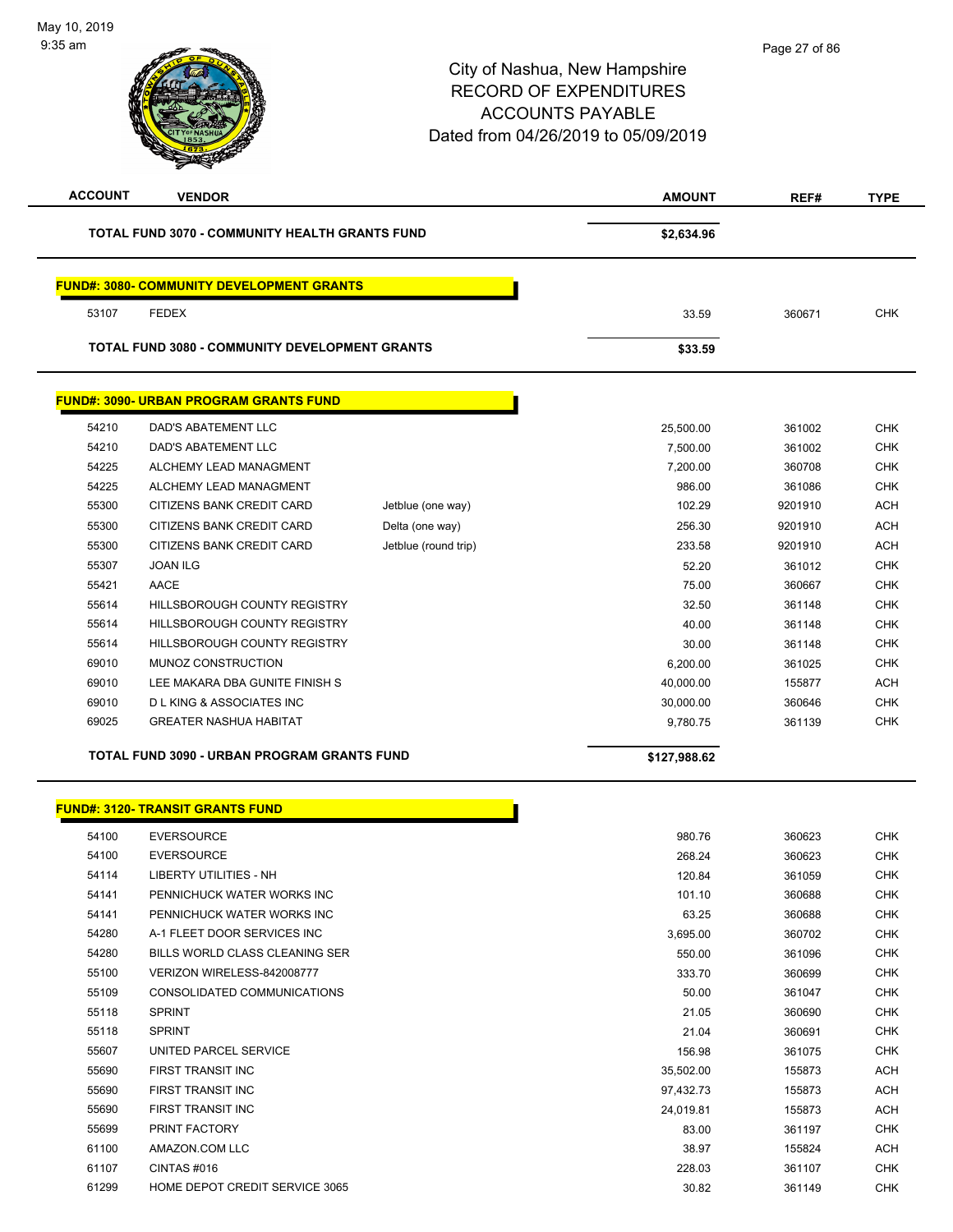

| <b>ACCOUNT</b> | <b>VENDOR</b>                                | <b>AMOUNT</b> | REF#   | <b>TYPE</b> |
|----------------|----------------------------------------------|---------------|--------|-------------|
|                | <b>FUND#: 3120- TRANSIT GRANTS FUND</b>      |               |        |             |
| 61299          | <b>ALPHAGRAPHICS</b>                         | 1,032.51      | 360712 | <b>CHK</b>  |
| 61299          | AMAZON.COM LLC                               | 100.78        | 155824 | <b>ACH</b>  |
| 61307          | <b>EAST RIVER ENERGY INC</b>                 | 25,403.14     | 361120 | <b>CHK</b>  |
| 61705          | <b>STRATHAM TIRE</b>                         | 1,098.98      | 360801 | <b>CHK</b>  |
| 61799          | <b>CUMMINS NORTHEAST LLC</b>                 | 573.59        | 360732 | <b>CHK</b>  |
| 61799          | <b>GILLIG LLC</b>                            | 229.92        | 360747 | <b>CHK</b>  |
| 61799          | <b>RYDER FLEET PRODUCTS</b>                  | 856.08        | 360794 | <b>CHK</b>  |
| 61799          | HOME DEPOT CREDIT SERVICE 3065               | 60.92         | 361149 | <b>CHK</b>  |
| 61799          | ALLIANCE BUS GROUP INC                       | 136.45        | 361088 | <b>CHK</b>  |
| 61799          | <b>SANEL NAPA</b>                            | 498.23        | 361209 | <b>CHK</b>  |
| 61799          | <b>CUMMINS NORTHEAST LLC</b>                 | (538.31)      | 360732 | <b>CHK</b>  |
| 61799          | ALLIANCE BUS GROUP INC                       | 80.75         | 361088 | <b>CHK</b>  |
| 61799          | <b>MOLLY CORPORATION</b>                     | 140.26        | 361182 | <b>CHK</b>  |
| 61799          | NEW ENGLAND KENWORTH                         | 134.00        | 361188 | <b>CHK</b>  |
| 61799          | <b>SANEL NAPA</b>                            | 1,263.93      | 361209 | <b>CHK</b>  |
| 61799          | HOME DEPOT CREDIT SERVICE 3065               | 29.10         | 361149 | <b>CHK</b>  |
| 61799          | <b>SANEL NAPA</b>                            | 100.13        | 361209 | <b>CHK</b>  |
|                | <b>TOTAL FUND 3120 - TRANSIT GRANTS FUND</b> | \$194,897.78  |        |             |

### **FUND#: 3800- SCHOOL GRANTS FUND**

| 53614 | <b>STEVE BLUNT</b>                   | 400.00    | 361265 | CHK        |
|-------|--------------------------------------|-----------|--------|------------|
| 53628 | ROBERT F LUKASIAK JR                 | 4,110.00  | 361364 | <b>CHK</b> |
| 53628 | <b>CHRISTINE MORRIS</b>              | 875.00    | 361378 | <b>CHK</b> |
| 53628 | EDWARD V GERETY                      | 4,000.00  | 360873 | <b>CHK</b> |
| 53628 | <b>INTERIM HEALTH CARE</b>           | 1,216.00  | 360883 | <b>CHK</b> |
| 53628 | <b>INTERIM HEALTH CARE</b>           | 343.00    | 361342 | <b>CHK</b> |
| 53628 | <b>BOOTHBY THERAPY SERVICES LLC</b>  | 760.00    | 360836 | <b>CHK</b> |
| 53628 | LITERACY LEARNING SOLUTIONS          | 1,829.16  | 360897 | <b>CHK</b> |
| 53628 | <b>GATE CITY CHARTER SCHOOL</b>      | 1,652.00  | 361318 | <b>CHK</b> |
| 53628 | <b>GATEWAYS COMMUNITY SERVICES</b>   | 1,069.00  | 361319 | <b>CHK</b> |
| 53628 | LITERACY LEARNING SOLUTIONS          | 3,012.49  | 361362 | <b>CHK</b> |
| 53628 | <b>GATEWAYS COMMUNITY SERVICES</b>   | 4,320.00  | 361319 | <b>CHK</b> |
| 54807 | <b>FIRST CHURCH</b>                  | 4,006.00  | 360863 | <b>CHK</b> |
| 55109 | CONSOLIDATED COMMUNICATIONS          | 179.27    | 361046 | <b>CHK</b> |
| 55200 | NATALIE LAFLAMME                     | 150.00    | 361354 | <b>CHK</b> |
| 55300 | FIRST STUDENT INC                    | 172.56    | 361310 | <b>CHK</b> |
| 55300 | AMANDA BASTONI                       | 701.00    | 360830 | <b>CHK</b> |
| 55300 | <b>FRANCINE BROWN</b>                | 25.00     | 361274 | <b>CHK</b> |
| 55300 | <b>LENNY HARRISON</b>                | 15.00     | 361328 | <b>CHK</b> |
| 55300 | <b>NEW HAMPSHIRE DECA</b>            | 3,520.00  | 361387 | <b>CHK</b> |
| 55400 | ELIZABETH BALA                       | 188.00    | 361256 | <b>CHK</b> |
| 55400 | <b>WILSON LANGUAGE</b>               | 649.00    | 361442 | <b>CHK</b> |
| 55690 | FIRST STUDENT INC                    | 1,144.75  | 360864 | <b>CHK</b> |
| 55690 | THE COACH COMPANY                    | 874.00    | 361288 | <b>CHK</b> |
| 55690 | FIRST STUDENT INC                    | 783.17    | 361310 | <b>CHK</b> |
| 55694 | <b>CREST</b>                         | 23,569.00 | 361296 | <b>CHK</b> |
| 61135 | <b>CASEY &amp; KIRSCH PUBLISHERS</b> | 50.00     | 361284 | <b>CHK</b> |
|       |                                      |           |        |            |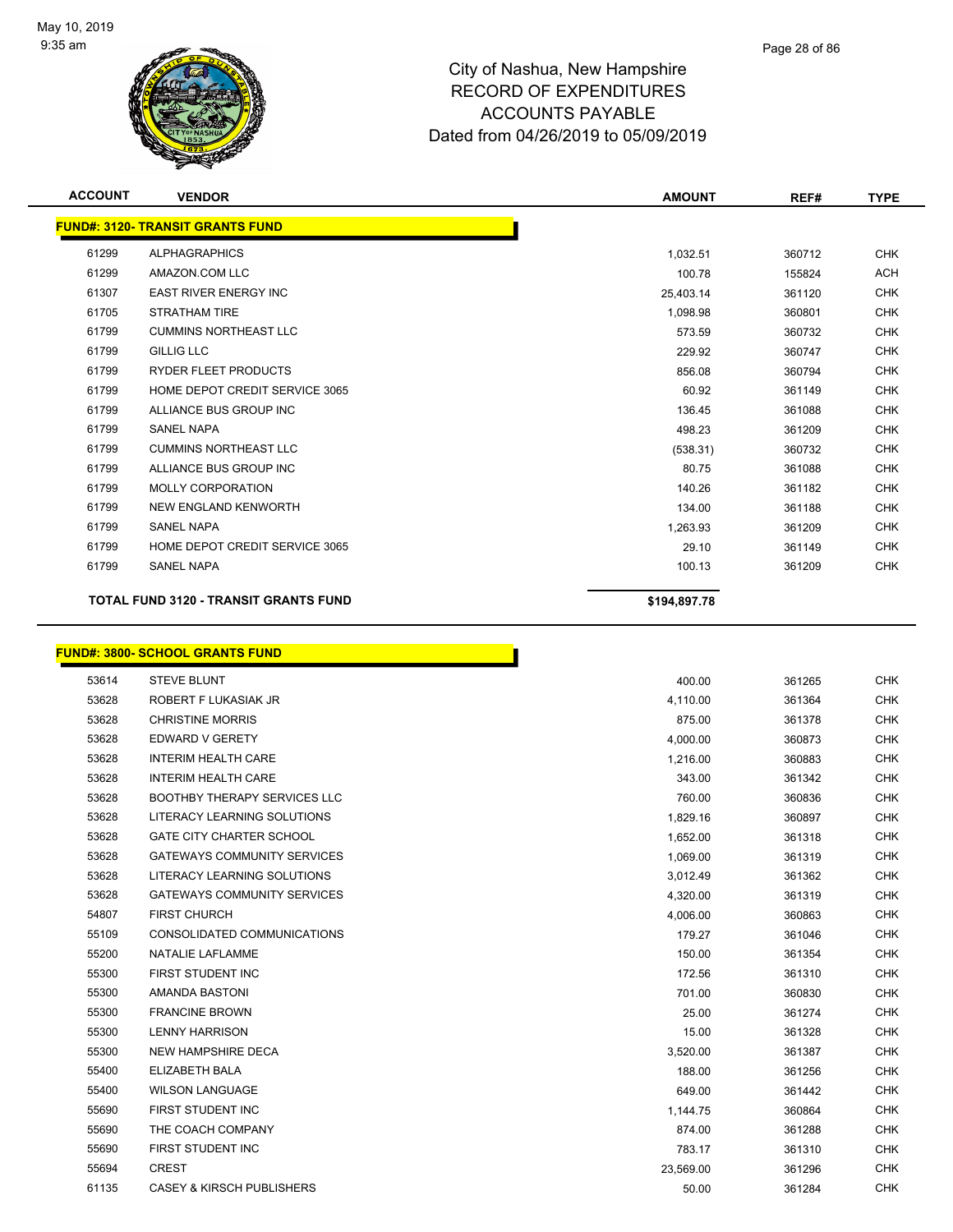

| <b>ACCOUNT</b> | <b>VENDOR</b>                          | <b>AMOUNT</b> | REF#   | <b>TYPE</b> |
|----------------|----------------------------------------|---------------|--------|-------------|
|                | <b>FUND#: 3800- SCHOOL GRANTS FUND</b> |               |        |             |
| 61135          | LAKESHORE LEARNING MATERIALS           | 289.73        | 361356 | <b>CHK</b>  |
| 61135          | LITERACY RESOURCES INC                 | 161.98        | 361363 | <b>CHK</b>  |
| 61135          | PIONEER VALLEY BOOKS                   | 112.20        | 361397 | <b>CHK</b>  |
| 61135          | <b>HEINEMANN</b>                       | 1,580.91      | 360881 | <b>CHK</b>  |
| 61135          | <b>MAKESTICKERS</b>                    | 590.00        | 360901 | <b>CHK</b>  |
| 61135          | <b>SCHOOL SPECIALTY</b>                | 7,566.62      | 360930 | <b>CHK</b>  |
| 61135          | UNITED PARCEL SERVICE                  | 15.88         | 361241 | <b>CHK</b>  |
| 61135          | <b>WORTHINGTON DIRECT</b>              | 257.95        | 361447 | <b>CHK</b>  |
| 61135          | AMAZON.COM LLC                         | 82.08         | 155832 | ACH         |
| 61135          | <b>BOOKSOURCE INC</b>                  | 1,148.18      | 361267 | <b>CHK</b>  |
| 61135          | <b>SCHOOL SPECIALTY</b>                | 150.57        | 361410 | CHK         |
| 61135          | <b>JENNIFER WHITE</b>                  | 18.52         | 361440 | <b>CHK</b>  |
| 61135          | LAKESHORE LEARNING MATERIALS           | 227.95        | 360889 | <b>CHK</b>  |
| 61135          | AMAZON.COM LLC                         | 751.10        | 155881 | ACH         |
| 61214          | <b>WAL-MART</b>                        | 277.08        | 361437 | <b>CHK</b>  |
| 61299          | CAPITOL CENTER FOR THE ARTS            | 140.00        | 360844 | <b>CHK</b>  |
| 61299          | CATHERINE CRAWFORD CHASSE              | 126.00        | 361285 | <b>CHK</b>  |
| 61299          | CATHERINE CRAWFORD CHASSE              | 126.00        | 361285 | <b>CHK</b>  |
| 61299          | CATHERINE CRAWFORD CHASSE              | 126.00        | 361285 | <b>CHK</b>  |
| 61299          | CATHERINE CRAWFORD CHASSE              | 126.00        | 361285 | <b>CHK</b>  |
| 61299          | SCHOOL OUTFITTERS, LLC                 | 2,250.00      | 360929 | <b>CHK</b>  |
| 61299          | CATHERINE CRAWFORD CHASSE              | 126.00        | 361285 | <b>CHK</b>  |
| 61299          | JENNIFER BOUDRIEAU                     | 21.48         | 361270 | <b>CHK</b>  |
| 61299          | WB MASON CO INC                        | 140.95        | 361438 | <b>CHK</b>  |
| 61299          | SONOVA USA INC                         | 100.00        | 360932 | <b>CHK</b>  |
| 61807          | AMAZON.COM LLC                         | 92.37         | 155832 | <b>ACH</b>  |
| 61875          | AMAZON.COM LLC                         | 551.28        | 155832 | <b>ACH</b>  |
| 61875          | <b>SCHOLASTIC INC</b>                  | 23,852.12     | 361408 | <b>CHK</b>  |
| 61875          | <b>BRAINPOP LLC</b>                    | 405.00        | 360839 | <b>CHK</b>  |
| 61875          | <b>HEINEMANN</b>                       | 2,191.20      | 360881 | <b>CHK</b>  |
| 61875          | AMAZON.COM LLC                         | 78.90         | 155832 | ACH         |
| 61875          | ABDO PUBLISHING CO                     | 5,045.00      | 360824 | <b>CHK</b>  |
| 61875          | PERMA-BOUND                            | 22,823.50     | 361396 | <b>CHK</b>  |
| 61875          | AMAZON.COM LLC                         | 1,382.50      | 155881 | ACH         |
| 61875          | <b>BOOKSOURCE INC</b>                  | 1,151.47      | 360835 | <b>CHK</b>  |
| 61875          | CAPSTONE                               | 773.72        | 361280 | <b>CHK</b>  |
| 61875          | <b>HEINEMANN</b>                       | 1,700.60      | 360881 | <b>CHK</b>  |
| 61875          | <b>WILSON LANGUAGE</b>                 | 765.50        | 360947 | <b>CHK</b>  |
| 61875          | <b>BOOKSOURCE INC</b>                  | 3,558.66      | 361267 | <b>CHK</b>  |
| 61875          | <b>SCHOLASTIC INC</b>                  | 3,368.75      | 361407 | <b>CHK</b>  |
| 61875          | <b>BARNES &amp; NOBLE INC</b>          | 1,729.76      | 360829 | <b>CHK</b>  |
| 61875          | AMAZON.COM LLC                         | 1,222.50      | 155832 | ACH         |
| 61875          | <b>NCS PEARSON</b>                     | 1,619.62      | 361386 | <b>CHK</b>  |
| 71221          | COMPUTER HUT dba IT INSIDERS           | 4,498.75      | 361343 | <b>CHK</b>  |
| 71228          | COMPUTER HUT dba IT INSIDERS           | 600.00        | 361343 | <b>CHK</b>  |
| 71999          | <b>SCHOOL SPECIALTY</b>                | 368.04        | 360930 | <b>CHK</b>  |
| 71999          | <b>SCHOOL SPECIALTY</b>                | 2,690.70      | 361410 | <b>CHK</b>  |
| 71999          | VIRCO INC                              | 187.92        | 361435 | <b>CHK</b>  |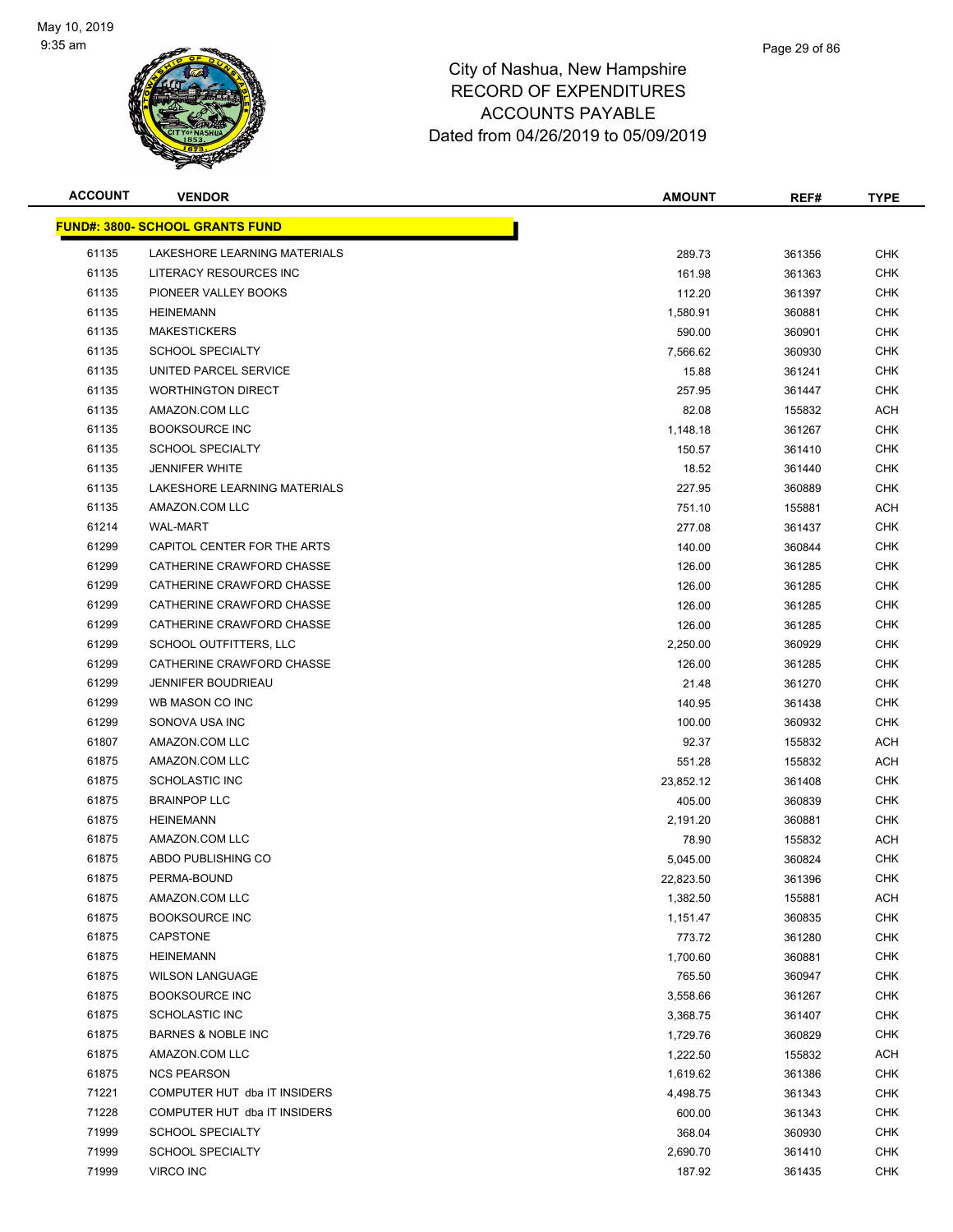| <b>ACCOUNT</b> | <b>VENDOR</b>                                | <b>AMOUNT</b> | REF#             | <b>TYPE</b> |
|----------------|----------------------------------------------|---------------|------------------|-------------|
|                | <b>TOTAL FUND 3800 - SCHOOL GRANTS FUND</b>  | \$156,784.44  |                  |             |
|                | <b>FUND#: 3810- FOOD SERVICE GRANTS FUND</b> |               |                  |             |
| 61214          | <b>M SAUNDERS INC</b>                        | 157.25        | 360899           | <b>CHK</b>  |
| 61214          | M SAUNDERS INC                               | 309.35        | 361365           | <b>CHK</b>  |
| 61214          | M SAUNDERS INC                               | 430.30        | 360899           | <b>CHK</b>  |
| 61214          | M SAUNDERS INC                               | 810.25        | 361365           | <b>CHK</b>  |
| 61214          | <b>M SAUNDERS INC</b>                        | 269.70        | 360899           | <b>CHK</b>  |
| 61214          | M SAUNDERS INC                               | 1,010.05      | 361365           | <b>CHK</b>  |
| 61214          | M SAUNDERS INC                               | 231.75        | 360899           | <b>CHK</b>  |
| 61214          | M SAUNDERS INC                               | 875.25        | 361365           | <b>CHK</b>  |
| 61214          | <b>M SAUNDERS INC</b>                        | 775.00        | 360899           | <b>CHK</b>  |
| 61214          | <b>M SAUNDERS INC</b>                        | 811.50        | 361365           | <b>CHK</b>  |
| 61214          | <b>M SAUNDERS INC</b>                        | 167.70        | 360899           | <b>CHK</b>  |
| 61214          | M SAUNDERS INC                               | 342.25        | 361365           | <b>CHK</b>  |
| 61214          | <b>M SAUNDERS INC</b>                        | 231.75        | 360899           | <b>CHK</b>  |
| 61214          | <b>M SAUNDERS INC</b>                        | 704.50        | 361365           | <b>CHK</b>  |
| 61299          | NORTHCENTER FOODS                            | 31.77         | 361389           | <b>CHK</b>  |
| 61299          | NORTHCENTER FOODS                            | 31.77         | 361389           | <b>CHK</b>  |
| 61299          | NORTHCENTER FOODS                            | 31.77         | 361389           | <b>CHK</b>  |
|                | TOTAL FUND 3810 - FOOD SERVICE GRANTS FUND   | \$7,221.91    |                  |             |
|                | <b>FUND#: 4005- TRAFFIC VIOLATIONS FUND</b>  |               |                  |             |
| 45400          | RONALD EVELYN                                | 80.00         |                  | <b>CHK</b>  |
| 45400          | SABRINA PORTILLO                             | 25.00         | 360647<br>360792 | <b>CHK</b>  |
| 54625          | <b>BROADSIDE COLLISION LLC</b>               | 1,270.00      | 361101           | <b>CHK</b>  |
| 54625          | <b>D &amp; R TOWING INC</b>                  | 925.00        | 361111           | <b>CHK</b>  |
| 55100          | <b>SPRINT</b>                                | 297.42        | 360690           | <b>CHK</b>  |
| 55100          | <b>SPRINT</b>                                | 297.14        | 360691           | <b>CHK</b>  |
| 55607          | MAILINGS UNLIMITED - MVR                     | 212.00        | 155840           | ACH         |
| 61799          | <b>CARPARTS DISTRIBUTION CENTER,</b>         | 10.82         | 360729           | <b>CHK</b>  |
| 61799          | <b>COMMONWEALTH OF MASS</b>                  | 1.50          | 361043           | <b>CHK</b>  |
|                | TOTAL FUND 4005 - TRAFFIC VIOLATIONS FUND    | \$3,118.88    |                  |             |
|                |                                              |               |                  |             |
|                | <b>FUND#: 4025- DOJ DRUG FORFEITURE FUND</b> |               |                  |             |
| 54100          | <b>EVERSOURCE</b>                            | 200.42        | 361053           | <b>CHK</b>  |
| 55118          | VERIZON WIRELESS-785728687                   | 379.52        | 361076           | <b>CHK</b>  |
| 55400          | <b>CONFERENCES AND SEMINARS</b>              | 105.00        | 360996           | <b>CHK</b>  |
| 55400          | <b>CONFERENCES AND SEMINARS</b>              | 105.00        | 361004           | <b>CHK</b>  |
| 55400          | <b>CONFERENCES AND SEMINARS</b>              | 105.00        | 361005           | <b>CHK</b>  |
| 55400          | <b>CONFERENCES AND SEMINARS</b>              | 105.00        | 361011           | <b>CHK</b>  |
| 55400          | <b>CONFERENCES AND SEMINARS</b>              | 105.00        | 361016           | <b>CHK</b>  |
| 55400          | <b>CONFERENCES AND SEMINARS</b>              | 105.00        | 361018           | <b>CHK</b>  |
| 55400          | CONFERENCES AND SEMINARS                     | 105.00        | 361021           | <b>CHK</b>  |
| 55400          | CONFERENCES AND SEMINARS                     | 105.00        | 361034           | <b>CHK</b>  |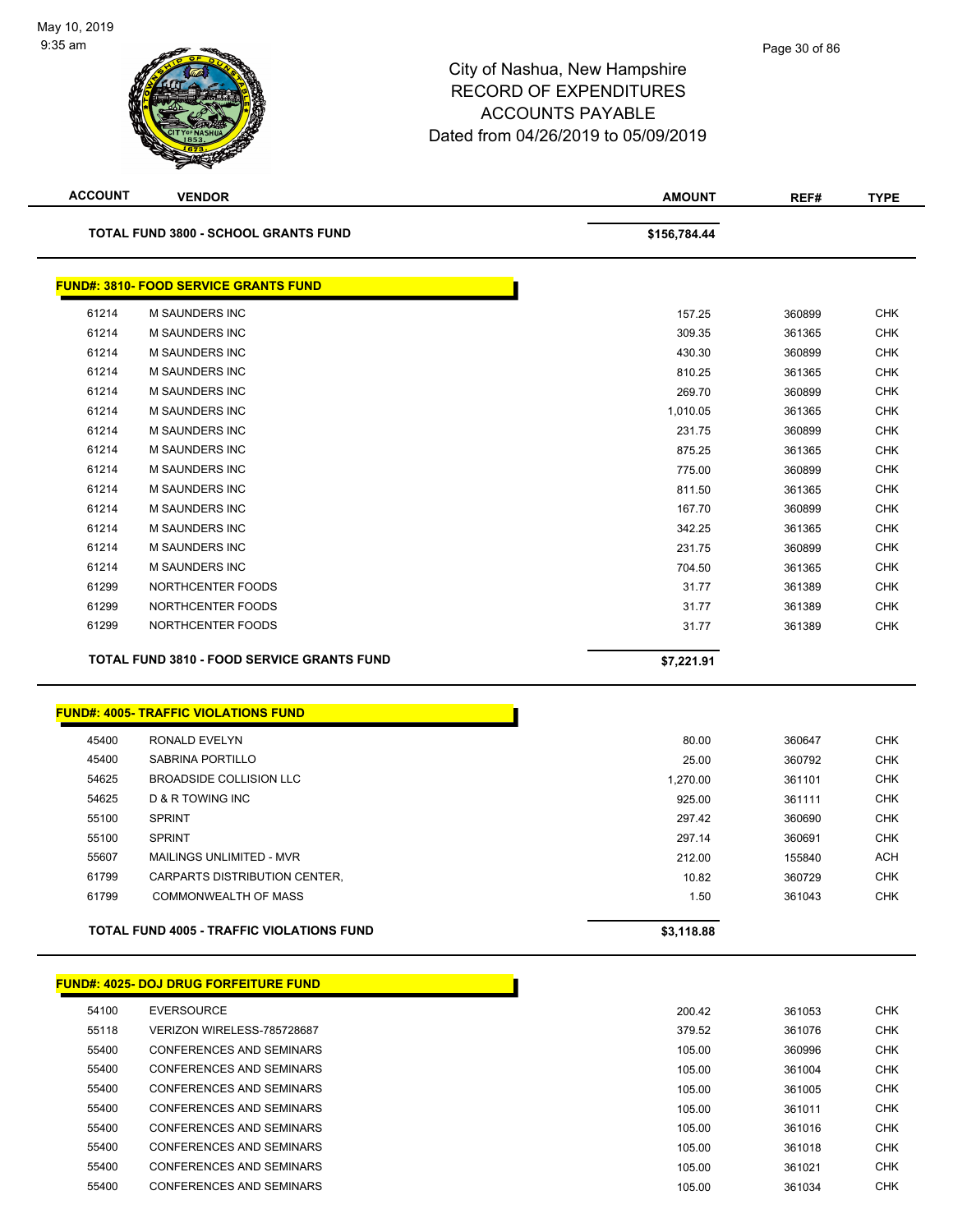

| <b>ACCOUNT</b> | <b>VENDOR</b>                                            | <b>AMOUNT</b>      | REF#             | <b>TYPE</b>              |
|----------------|----------------------------------------------------------|--------------------|------------------|--------------------------|
|                | <b>FUND#: 4025- DOJ DRUG FORFEITURE FUND</b>             |                    |                  |                          |
| 55400          | <b>CONFERENCES AND SEMINARS</b>                          | 105.00             | 361035           | <b>CHK</b>               |
| 55699          | <b>COMCAST</b>                                           | 313.16             | 361045           | <b>CHK</b>               |
| 55699          | TRANSUNION RISK & ALTERNATIVE                            | 110.00             | 361225           | <b>CHK</b>               |
| 61799          | NORTHERN FOREIGN CAR PARTS INC                           | 176.06             | 360784           | <b>CHK</b>               |
| 61799          | <b>QUIRK GM PARTS DEPOT</b>                              | (76.32)            | 360793           | <b>CHK</b>               |
| 61799          | FISHER AUTO PARTS INC                                    | 172.88             | 361129           | <b>CHK</b>               |
| 81500          | <b>VEHICLES</b>                                          | 7,836.00           | 361013           | <b>CHK</b>               |
| 81500          | <b>VEHICLES</b>                                          | 14,289.00          | 361014           | <b>CHK</b>               |
|                | TOTAL FUND 4025 - DOJ DRUG FORFEITURE FUND               | \$24,345.72        |                  |                          |
|                | <b>FUND#: 4053- FIRE REGIONAL HAZMAT FUND</b>            |                    |                  |                          |
| 71000          | MCKESSON MEDICAL-SURGICAL                                | 2,181.47           | 155828           | <b>ACH</b>               |
| 71000          | PETTY CASH                                               | 21.73              | 361032           | <b>CHK</b>               |
|                | TOTAL FUND 4053 - FIRE REGIONAL HAZMAT FUND              | \$2,203.20         |                  |                          |
|                | <b>FUND#: 4090- LIB-LOST/DAMAGED BOOK FINES</b>          |                    |                  |                          |
|                |                                                          |                    |                  | <b>CHK</b>               |
| 61299<br>61299 | TELEVEND SERVICES INC<br>JANWAY COMPANY USA INC          | 165.35             | 360804<br>361159 | <b>CHK</b>               |
|                |                                                          | 2,599.80           |                  |                          |
|                | <b>TOTAL FUND 4090 - LIB-LOST/DAMAGED BOOK FINES</b>     | \$2,765.15         |                  |                          |
|                | <b>FUND#: 5000- CAP PROJECTS-GEN GOVT BLDGS</b>          |                    |                  |                          |
| 81200          | CITIZENS BANK CREDIT CARD<br>Otis Technology             | 78.96              | 9201910          | <b>ACH</b>               |
|                | TOTAL FUND 5000 - CAP PROJECTS-GEN GOVT BLDGS            | \$78.96            |                  |                          |
|                | <b>FUND#: 5010- CAP PROJECTS-INFO TECHNOLOGY</b>         |                    |                  |                          |
| 81342          | <b>INTERWARE DEVELOPMENT</b>                             | 11,175.00          | 361156           | <b>CHK</b>               |
|                | TOTAL FUND 5010 - CAP PROJECTS-INFO TECHNOLOGY           | \$11,175.00        |                  |                          |
|                | <b>FUND#: 5100- CAP PROJECTS-ECONOMIC DEV</b>            |                    |                  |                          |
|                |                                                          |                    |                  |                          |
| 53142<br>53142 | FULL CIRCLE CONSULTING LLC<br>FULL CIRCLE CONSULTING LLC | 4,000.00           | 155799<br>155874 | <b>ACH</b><br><b>ACH</b> |
| 53142          | Panera Bread<br>CITIZENS BANK CREDIT CARD                | 4,000.00<br>156.57 | 9201910          | <b>ACH</b>               |
| 53999          | <b>HAYNER SWANSON INC</b>                                | 1,473.55           | 361146           | <b>CHK</b>               |
|                |                                                          |                    |                  |                          |
|                | <b>TOTAL FUND 5100 - CAP PROJECTS-ECONOMIC DEV</b>       | \$9,630.12         |                  |                          |
|                | <b>FUND#: 5200- CAPITAL PROJECTS-PUBLIC WORKS</b>        |                    |                  |                          |
| 53107          | MCFARLAND JOHNSON INC                                    | 12,128.84          | 361178           | CHK                      |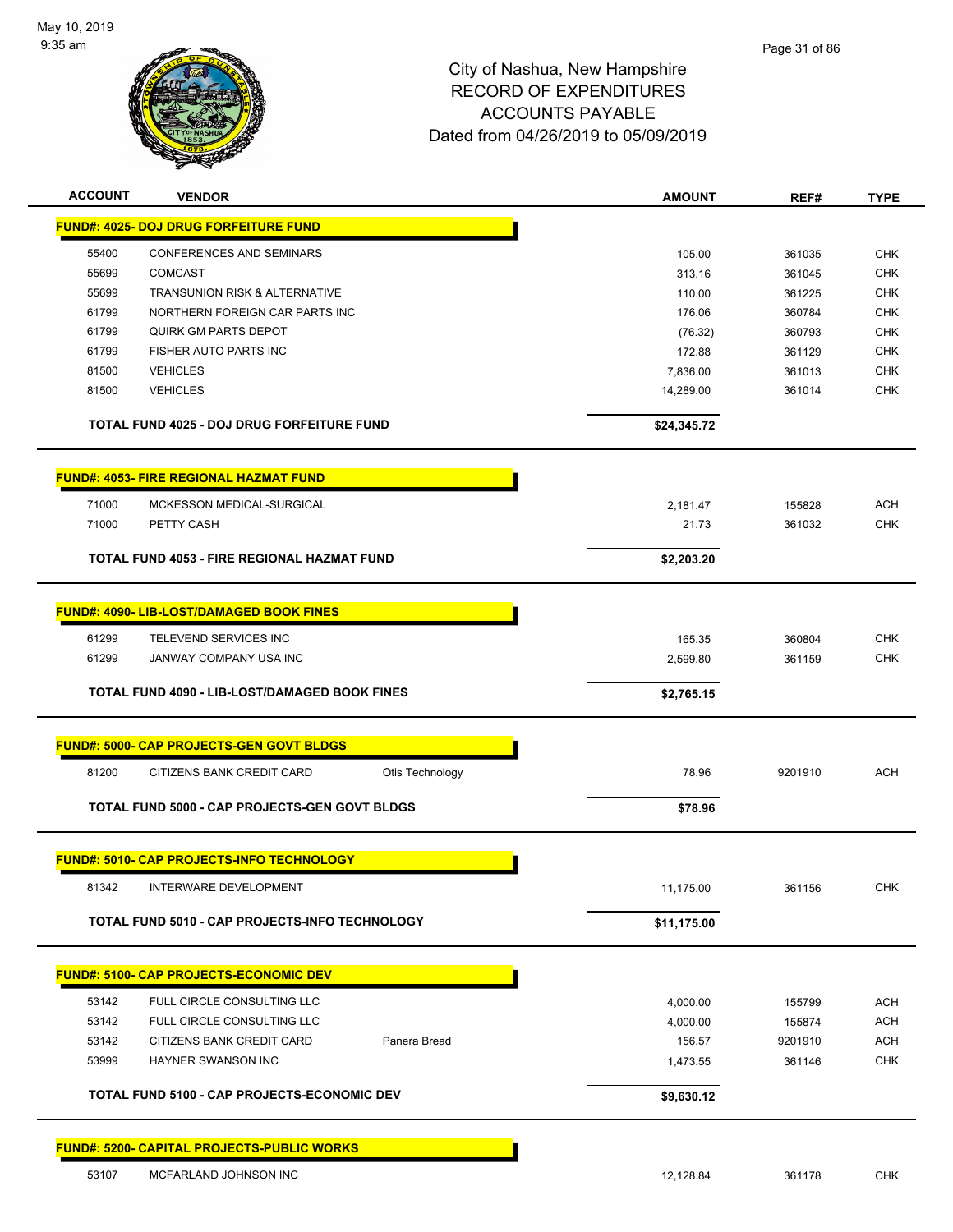$\overline{\phantom{0}}$ 

| TOTAL FUND 5200 - CAPITAL PROJECTS-PUBLIC WORKS<br>\$12,128.84                       |         |            |
|--------------------------------------------------------------------------------------|---------|------------|
| <b>FUND#: 5700- CAP PROJECTS-BROAD ST PARKWAY</b>                                    |         |            |
| 81700<br><b>EVERSOURCE</b><br>24.67                                                  | 361053  | <b>CHK</b> |
| 81700<br>PENNICHUCK WATER WORKS INC<br>669.41                                        | 360688  | <b>CHK</b> |
| 81700<br><b>LARRY W KITTLE</b><br>83,081.81                                          | 360770  | <b>CHK</b> |
| 81700<br>LIBERTY UTILITIES - NH<br>363.61                                            | 361062  | <b>CHK</b> |
| 81700<br>KINNEY TOWING & TRANSPORTATION<br>5,300.00                                  | 361161  | <b>CHK</b> |
| TOTAL FUND 5700 - CAP PROJECTS-BROAD ST PARKWAY<br>\$89,439.50                       |         |            |
| <b>FUND#: 6000- SOLID WASTE FUND</b>                                                 |         |            |
| 53107<br><b>TRC ENVIRONMENTAL</b><br>5,937.00                                        | 360808  | <b>CHK</b> |
| 53107<br>SANBORN HEAD & ASSOC INC<br>15,132.10                                       | 361206  | <b>CHK</b> |
| 54100<br><b>EVERSOURCE</b><br>393.62                                                 | 360623  | <b>CHK</b> |
| 54141<br>PENNICHUCK WATER WORKS INC<br>82.51                                         | 360688  | <b>CHK</b> |
| <b>SPRINT</b><br>54492<br>90.00                                                      | 360690  | <b>CHK</b> |
| 54492<br><b>SPRINT</b><br>90.00                                                      | 360691  | <b>CHK</b> |
| 54600<br><b>FACTORY MOTOR PARTS</b><br>23.58                                         | 155872  | <b>ACH</b> |
| 54600<br>420.10<br><b>CAMEROTA TRUCK PARTS</b>                                       | 360726  | <b>CHK</b> |
| 54600<br>CARPARTS DISTRIBUTION CENTER,<br>19.80                                      | 360729  | <b>CHK</b> |
| 54600<br>FREIGHTLINER OF NH INC<br>213.55                                            | 360744  | <b>CHK</b> |
| 54600<br>MCNEILUS TRUCK & MANUFACTURING<br>883.37                                    | 360777  | <b>CHK</b> |
| 54600<br><b>MILTON CAT</b><br>4,060.35                                               | 361063  | <b>CHK</b> |
| 54600<br>CARPARTS DISTRIBUTION CENTER,<br>69.43                                      | 361103  | <b>CHK</b> |
| 54600<br>FREIGHTLINER OF NH INC<br>610.94                                            | 361130  | <b>CHK</b> |
| 54600<br>LIBERTY INTNL TRUCKS OF NH LLC<br>82.90                                     | 361164  | <b>CHK</b> |
| 54600<br><b>SANEL NAPA</b><br>26.32                                                  | 361210  | <b>CHK</b> |
| 54625<br>D & R TOWING INC<br>165.00                                                  | 360733  | <b>CHK</b> |
| 55109<br><b>WINDSTREAM</b><br>4.51                                                   | 360700  | <b>CHK</b> |
| 55400<br>30.00<br>CITIZENS BANK CREDIT CARD<br><b>Environmental Business Council</b> | 9201910 | <b>ACH</b> |
| 55421<br>TREASURER STATE OF NH<br>250.00                                             | 360694  | <b>CHK</b> |
| 55699<br>CYN ENVIROMENTAL SERVICES<br>370.00                                         | 155871  | <b>ACH</b> |
| 55699<br>UNIVERSAL RECYCLING TECH<br>3,274.53                                        | 360815  | <b>CHK</b> |
| 55699<br>JOHNSON CONTROLS SECURITY<br>11,475.00                                      | 361054  | <b>CHK</b> |
| 55699<br><b>INTERSTATE REFRIGERANT</b><br>474.00                                     | 361155  | <b>CHK</b> |
| 55699<br>SANBORN HEAD & ASSOC INC<br>3,000.00                                        | 361206  | <b>CHK</b> |
| 61100<br>WB MASON CO INC<br>420.90                                                   | 361230  | <b>CHK</b> |
| 61107<br>UNIFIRST CORPORATION<br>169.16                                              | 360813  | <b>CHK</b> |
| 61107<br>UNIFIRST CORPORATION<br>169.16                                              | 361227  | <b>CHK</b> |
| 61110<br>ALECS SHOE STORE INC<br>96.95                                               | 360709  | <b>CHK</b> |
| 61192<br>MAGID GLOVE & SAFETY MFG CO.<br>1,718.64                                    | 361169  | <b>CHK</b> |
| 61307<br>SHATTUCK MALONE OIL CO<br>18,565.02                                         | 361071  | <b>CHK</b> |
| 61560<br>HOME DEPOT CREDIT SERVICE 3065<br>116.97                                    | 361149  | <b>CHK</b> |
| 61705<br><b>GCR TIRES AND SERVICE</b><br>867.14                                      | 361131  | <b>CHK</b> |
| 61705<br>MAYNARD & LESIEUR INC<br>316.50                                             | 361173  | <b>CHK</b> |
| 71000<br>AMAZON.COM LLC<br>290.91                                                    | 155869  | <b>ACH</b> |
| 81300<br>SANBORN HEAD & ASSOC INC<br>2,763.90                                        | 361206  | <b>CHK</b> |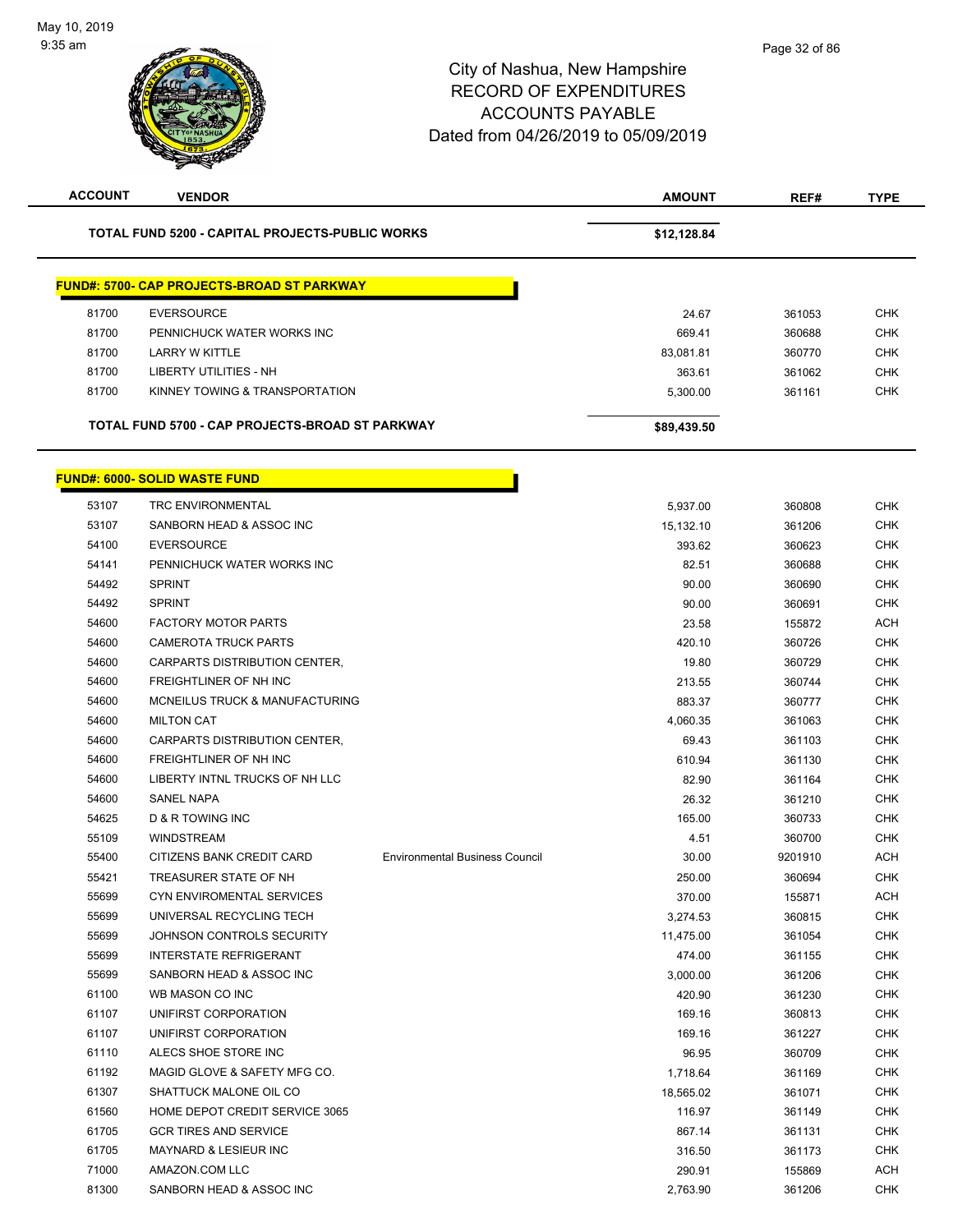| <b>ACCOUNT</b> | <b>VENDOR</b>                             | <b>AMOUNT</b> | REF#   | <b>TYPE</b> |
|----------------|-------------------------------------------|---------------|--------|-------------|
|                | <b>FUND#: 6000- SOLID WASTE FUND</b>      |               |        |             |
| 81650          | SANBORN HEAD & ASSOC INC                  | 7,525.00      | 361206 | <b>CHK</b>  |
|                | <b>TOTAL FUND 6000 - SOLID WASTE FUND</b> | \$80,198.86   |        |             |
|                |                                           |               |        |             |
|                | <b>FUND#: 6200- WASTEWATER FUND</b>       |               |        |             |
| 44597          | <b>HILLSBOROUGH COUNTY REGISTRY</b>       | 84.00         | 361148 | <b>CHK</b>  |
| 53107          | FLOW ASSESSMENT SERVICES LLC              | 14,025.00     | 360743 | <b>CHK</b>  |
| 53467          | <b>MAILINGS UNLIMITED</b>                 | 3,020.12      | 361170 | <b>CHK</b>  |
| 54114          | LIBERTY UTILITIES - NH                    | 58.38         | 360677 | <b>CHK</b>  |
| 54114          | <b>DIRECT ENERGY BUSINESS</b>             | 13,226.35     | 360734 | <b>CHK</b>  |
| 54141          | PENNICHUCK WATER WORKS INC                | 15.76         | 360688 | <b>CHK</b>  |
| 54200          | HOME DEPOT CREDIT SERVICE 3065            | 65.91         | 360759 | <b>CHK</b>  |
| 54300          | <b>BROX INDUSTRIES INC</b>                | 1,101.99      | 360725 | <b>CHK</b>  |
| 54487          | <b>CORROSION PRODUCTS &amp; EQUIPMENT</b> | 5,672.35      | 155870 | <b>ACH</b>  |
| 54487          | <b>FASTENAL CO</b>                        | 310.61        | 360741 | <b>CHK</b>  |
| 54487          | <b>GRAINGER</b>                           | 2,730.60      | 360750 | <b>CHK</b>  |
| 54487          | <b>HAJOCA CORPORATION</b>                 | 10.25         | 360754 | <b>CHK</b>  |
| 54487          | <b>HAJOCA CORPORATION</b>                 | 215.75        | 360755 | <b>CHK</b>  |
| 54487          | <b>MOTION INDUSTRIES INC</b>              | 4,372.06      | 360780 | <b>CHK</b>  |
| 54487          | F W WEBB COMPANY                          | 271.59        | 361122 | <b>CHK</b>  |
| 54487          | <b>FASTENAL CO</b>                        | 87.25         | 361123 | <b>CHK</b>  |
| 54487          | <b>GRAINGER</b>                           | 351.77        | 361135 | <b>CHK</b>  |
| 54487          | <b>HACH COMPANY</b>                       | 710.51        | 361141 | <b>CHK</b>  |
| 54487          | <b>HAJOCA CORPORATION</b>                 | 13.80         | 361143 | <b>CHK</b>  |
| 54487          | M & M ELECTRICAL SUPPLY CO INC            | 809.24        | 361166 | <b>CHK</b>  |
| 54487          | <b>SANEL NAPA</b>                         | 95.60         | 361208 | <b>CHK</b>  |
| 55109          | <b>WINDSTREAM</b>                         | 4.39          | 360700 | <b>CHK</b>  |
| 55109          | CONSOLIDATED COMMUNICATIONS               | 791.12        | 361046 | <b>CHK</b>  |
| 55109          | CONSOLIDATED COMMUNICATIONS               | 79.62         | 361047 | <b>CHK</b>  |
| 55118          | <b>SPRINT</b>                             | 96.52         | 360690 | <b>CHK</b>  |
| 55118          | <b>SPRINT</b>                             | 92.74         | 360691 | <b>CHK</b>  |
| 55118          | VERIZON WIRELESS-342053899-003            | 120.03        | 361079 | <b>CHK</b>  |
| 55200          | WATER ENVIRONMENT FEDERATION              | 330.00        | 361080 | <b>CHK</b>  |
| 55699          | CLEAN VENTURE INC                         | 1,629.60      | 155867 | <b>ACH</b>  |
| 55699          | KINNEY TOWING & TRANSPORTATION            | 500.00        | 360768 | <b>CHK</b>  |
| 55699          | <b>CRYSTAL ROCK</b>                       | 148.33        | 361048 | <b>CHK</b>  |
| 55699          | STANLEY ELEVATOR CO INC                   | 335.00        | 361220 | <b>CHK</b>  |
| 55699          | TRANSFORMER SERVICE INC                   | 5,995.00      | 361224 | <b>CHK</b>  |
| 61107          | UNIFIRST CORPORATION                      | 317.77        | 360813 | <b>CHK</b>  |
| 61107          | ALECS SHOE STORE INC                      | 110.00        | 361087 | <b>CHK</b>  |
| 61107          | UNIFIRST CORPORATION                      | 312.28        | 361227 | <b>CHK</b>  |
| 61149          | <b>HACH COMPANY</b>                       | 348.56        | 361141 | <b>CHK</b>  |
| 61149          | <b>VWR INTERNATIONAL</b>                  | 419.06        | 361229 | <b>CHK</b>  |
| 61156          | UNIVAR USA INC                            | 2,006.94      | 155830 | <b>ACH</b>  |
| 61156          | UNIVAR USA INC                            | 1,861.86      | 155880 | <b>ACH</b>  |
| 61299          | <b>GRAINGER</b>                           | (44.22)       | 360750 | <b>CHK</b>  |
| 61299          | <b>FASTENAL CO</b>                        | 83.88         | 361123 | <b>CHK</b>  |
| 61299          | <b>GRAINGER</b>                           | 28.62         | 361135 | <b>CHK</b>  |
|                |                                           |               |        |             |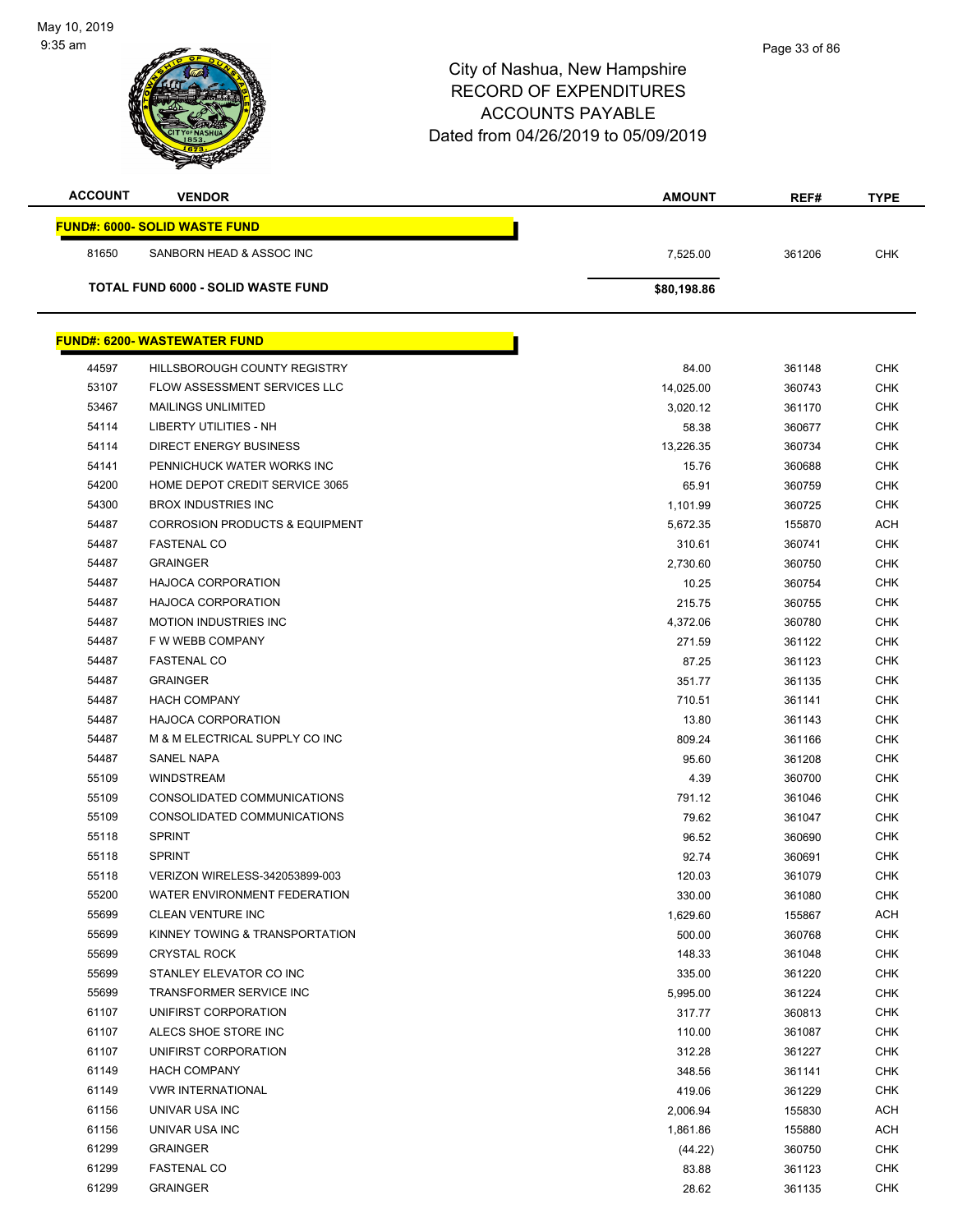

| <b>ACCOUNT</b> | <b>VENDOR</b>                       | <b>AMOUNT</b> | REF#   | <b>TYPE</b> |
|----------------|-------------------------------------|---------------|--------|-------------|
|                | <b>FUND#: 6200- WASTEWATER FUND</b> |               |        |             |
| 61300          | <b>DENNIS K BURKE INC</b>           | 878.22        | 361113 | <b>CHK</b>  |
| 61428          | <b>IMPERIAL DADE</b>                | 14.96         | 360763 | <b>CHK</b>  |
| 71000          | ALLIED ELECTRONICS INC              | 2,975.04      | 360711 | <b>CHK</b>  |
| 71025          | MCMASTER-CARR                       | 447.37        | 360776 | <b>CHK</b>  |
| 71228          | POSM SOFTWARE LLC                   | 1,500.00      | 360791 | <b>CHK</b>  |
| 81200          | <b>HORIZON SOLUTIONS LLC</b>        | 1,009.28      | 361151 | <b>CHK</b>  |
| 81700          | ROBERT W CHAMPAGNE                  | 5,000.00      | 361203 | <b>CHK</b>  |
| 81700          | <b>GRANITE INLINER LLC</b>          | 28,725.00     | 155875 | ACH         |
|                | TOTAL FUND 6200 - WASTEWATER FUND   | \$103,365.86  |        |             |

h

# **FUND#: 6500- PROPERTY & CASUALTY FUND**

| 55307 | <b>CHRISTINE BECOTTE</b>               | 25.06     | 360998 | <b>CHK</b> |
|-------|----------------------------------------|-----------|--------|------------|
| 55307 | <b>ROSS DUGAS</b>                      | 18.62     | 361006 | <b>CHK</b> |
| 59120 | USI INSURANCE SERVICES LLC             | 2,635.00  | 155831 | <b>ACH</b> |
| 59207 | <b>ELLIOT HOSPITAL</b>                 | 202.00    | 360954 | <b>CHK</b> |
| 59207 | NEW ENGLAND BAPTIST HOSPITAL           | 12,347.03 | 360955 | CHK        |
| 59207 | PRIME CONSULTING NH                    | 750.00    | 360956 | <b>CHK</b> |
| 59207 | SO NH REGIONAL MEDICAL CENTER          | 702.76    | 360957 | <b>CHK</b> |
| 59207 | APPLE NASHUA LLC                       | 2,225.89  | 360958 | <b>CHK</b> |
| 59207 | <b>APPLE THERAPY MANCHESTER</b>        | 255.25    | 360959 | <b>CHK</b> |
| 59207 | <b>BRIGHAM &amp; WOMENS PHYSICIANS</b> | 100.00    | 360960 | <b>CHK</b> |
| 59207 | THE BRIGHAM AND WOMEN'S                | 757.00    | 360961 | <b>CHK</b> |
| 59207 | CONCORD ORTHOPEDICS PA                 | 428.00    | 360962 | <b>CHK</b> |
| 59207 | <b>CONVENIENTMD LLC</b>                | 143.34    | 360963 | <b>CHK</b> |
| 59207 | DARTMOUTH HITCHCOCK CLINIC             | 199.00    | 360964 | <b>CHK</b> |
| 59207 | <b>EMERSON EMERGENCY</b>               | 358.00    | 360965 | <b>CHK</b> |
| 59207 | FOUR SEASONS ORTHOPEDIC CENTER         | 2,455.50  | 360966 | <b>CHK</b> |
| 59207 | HARVARD VANGUARD MEDICAL ASSOC         | 1,125.00  | 360967 | <b>CHK</b> |
| 59207 | LEWIS PHYSICAL MEDICINE ASSOC          | 334.00    | 360968 | <b>CHK</b> |
| 59207 | NORTH AMERICAN PARTNERS IN             | 192.60    | 360969 | <b>CHK</b> |
| 59207 | ORTHOPEDIC PHYSICAL THERAPY            | 190.00    | 360970 | <b>CHK</b> |
| 59207 | PAIN SOLUTIONS PLLC                    | 300.00    | 360971 | <b>CHK</b> |
| 59207 | PERFORMANCE REHAB INC                  | 925.00    | 360972 | <b>CHK</b> |
| 59207 | PORTSMOUTH FOOT AND ANKLE              | 842.69    | 360973 | <b>CHK</b> |
| 59207 | SHARE HEALTH DATA                      | 98.00     | 360974 | <b>CHK</b> |
| 59207 | SO NH REGIONAL MEDICAL CENTER          | 5,228.10  | 360975 | <b>CHK</b> |
| 59207 | ST JOSEPHS HOSPITAL                    | 3,499.20  | 360976 | <b>CHK</b> |
| 59207 | <b>VRS DISABILITY MANAGEMENT</b>       | 906.78    | 360977 | <b>CHK</b> |
| 59207 | APPLE NASHUA LLC                       | 439.12    | 361480 | <b>CHK</b> |
| 59207 | CONCORD ORTHOPEDICS PA                 | 148.00    | 361481 | CHK        |
| 59207 | CONNECTIONS PHYSICAL THERAPY           | 114.00    | 361482 | <b>CHK</b> |
| 59207 | <b>CONVENIENTMD LLC</b>                | 409.89    | 361483 | <b>CHK</b> |
| 59207 | DARTMOUTH HITCHCOCK CLINIC             | 652.52    | 361484 | CHK        |
| 59207 | FOUNDATION MEDICAL PARTNERS            | 584.00    | 361485 | <b>CHK</b> |
| 59207 | FOUR SEASONS ORTHOPEDIC CENTER         | 144.75    | 361486 | CHK        |
| 59207 | INJURED WORKERS PHARMACY LLC           | 178.04    | 361488 | <b>CHK</b> |
| 59207 | NASHUA RADIOLOGY PA                    | 314.00    | 361490 | <b>CHK</b> |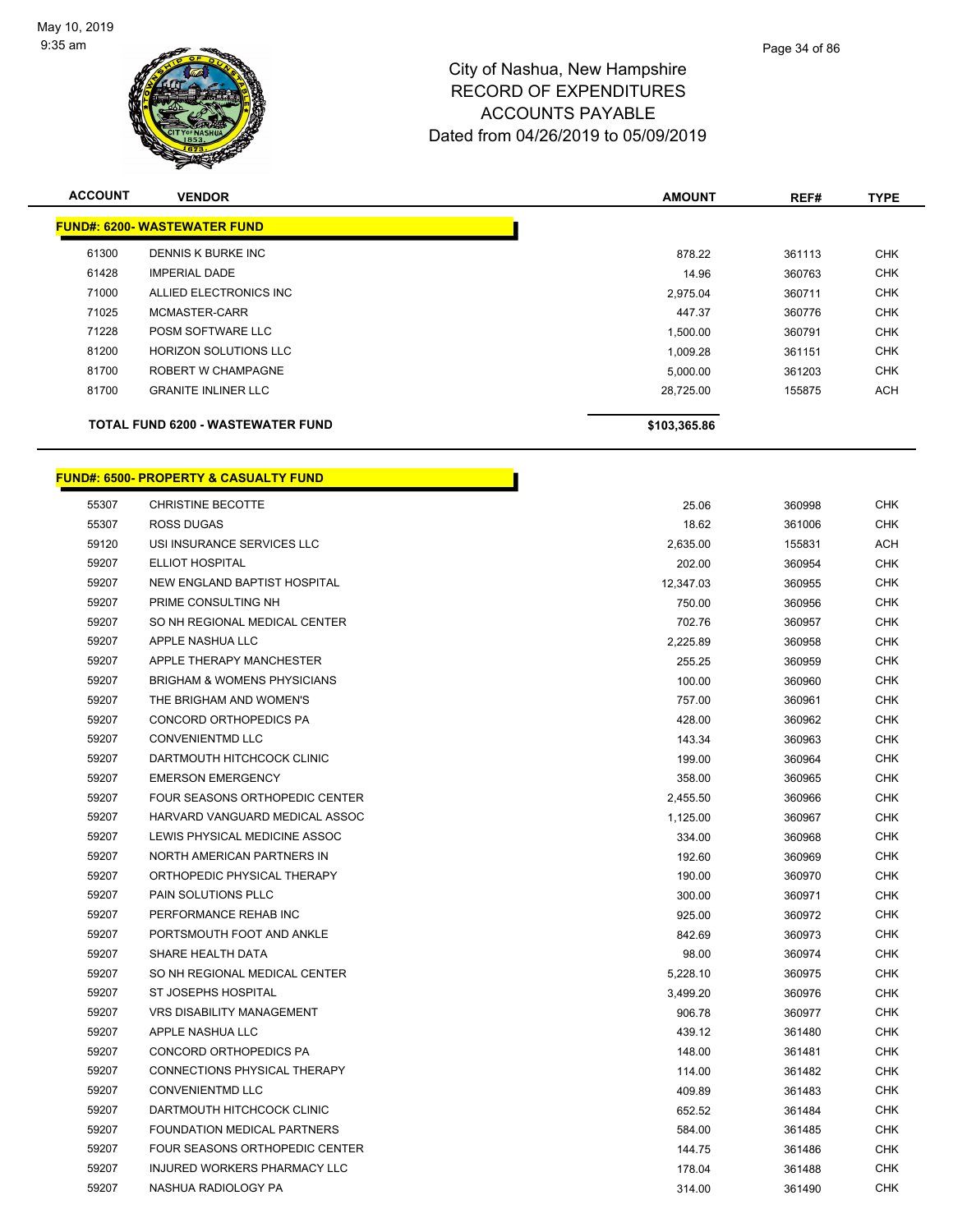

| <b>ACCOUNT</b>                                   | <b>VENDOR</b>                                           | <b>AMOUNT</b>  | REF#   | <b>TYPE</b> |  |
|--------------------------------------------------|---------------------------------------------------------|----------------|--------|-------------|--|
| <b>FUND#: 6500- PROPERTY &amp; CASUALTY FUND</b> |                                                         |                |        |             |  |
| 59207                                            | ORTHOPEDIC PHYSICAL THERAPY                             | 400.00         | 361491 | <b>CHK</b>  |  |
| 59207                                            | ORTHOPEDIC SURGICAL ASSOCIATES                          | 400.00         | 361492 | <b>CHK</b>  |  |
| 59207                                            | PERFORMANCE REHAB INC                                   | 1,375.00       | 361493 | <b>CHK</b>  |  |
| 59207                                            | SO NH REGIONAL MEDICAL CENTER                           | 660.19         | 361494 | <b>CHK</b>  |  |
| 59207                                            | ST JOSEPH HOSPITAL                                      | 5,972.80       | 361495 | <b>CHK</b>  |  |
| 59207                                            | SURGI-CARE INC                                          | 1,148.00       | 361496 | <b>CHK</b>  |  |
| 59207                                            | UNITY SURVEILLANCE &                                    | 1,815.63       | 361497 | <b>CHK</b>  |  |
| 59250                                            | <b>GRAINGER</b>                                         | 124.02         | 361487 | <b>CHK</b>  |  |
| 59250                                            | JIM ALLARD CONTRACTING LLC                              | 2,947.00       | 361489 | <b>CHK</b>  |  |
| 59275                                            | <b>MILTON CAT</b>                                       | 872.90         | 361479 | <b>CHK</b>  |  |
|                                                  | TOTAL FUND 6500 - PROPERTY & CASUALTY FUND              | \$55,943.68    |        |             |  |
|                                                  | FUND#: 6600- BENEFITS SELF INSURANCE FUND               |                |        |             |  |
| 21516                                            | BOSTON MUTUAL LIFE INSURANCE                            | 4,944.54       | 155802 | <b>ACH</b>  |  |
| 21520                                            | COLONIAL LIFE AND ACCIDENT INS                          | 944.82         | 155805 | <b>ACH</b>  |  |
| 21520                                            | COLONIAL LIFE AND ACCIDENT INS                          | 2,116.37       | 155848 | <b>ACH</b>  |  |
| 21545                                            | <b>ALLEGIANT CARE</b>                                   | 40,162.00      | 155868 | <b>ACH</b>  |  |
| 59165                                            | <b>HCC LIFE INSURANCE CO</b>                            | 66,952.70      | 155795 | <b>ACH</b>  |  |
| 59500                                            | NORTHEAST DELTA DENTAL                                  | 24,376.40      | 155798 | <b>ACH</b>  |  |
| 59507                                            | ANTHEM BCBS OF NE                                       | 195,957.36     | 155834 | <b>ACH</b>  |  |
| 59507                                            | ANTHEM BCBS OF NE                                       | 203,581.44     | 155843 | <b>ACH</b>  |  |
| 59507                                            | ANTHEM BCBS OF NE                                       | 511,173.49     | 155834 | <b>ACH</b>  |  |
| 59507                                            | ANTHEM BCBS OF NE                                       | 573,535.05     | 155843 | <b>ACH</b>  |  |
| 59507                                            | ANTHEM BCBS OF NE                                       | 17,332.38      | 155834 | <b>ACH</b>  |  |
| 59507                                            | ANTHEM BCBS OF NE                                       | 18,447.74      | 155843 | <b>ACH</b>  |  |
| 59507                                            | <b>HEALTH PLANS INC</b>                                 | 126,201.83     | 155796 | <b>ACH</b>  |  |
| 59507                                            | <b>HEALTH PLANS INC</b>                                 | 48,578.15      | 155839 | <b>ACH</b>  |  |
| 59525                                            | NORTHEAST DELTA DENTAL                                  | 73,533.40      | 155798 | <b>ACH</b>  |  |
| 59525                                            | NORTHEAST DELTA DENTAL                                  | 77,704.40      | 155844 | <b>ACH</b>  |  |
|                                                  | <b>TOTAL FUND 6600 - BENEFITS SELF INSURANCE FUND</b>   | \$1,985,542.07 |        |             |  |
|                                                  | <b>FUND#: 7026- CAPITAL EQUIPMENT RESERVE FUND</b>      |                |        |             |  |
| 81500                                            | MHQ MUNICIPAL VEHICLES                                  | 45,603.03      | 360778 | <b>CHK</b>  |  |
|                                                  | TOTAL FUND 7026 - CAPITAL EQUIPMENT RESERVE FUND        | \$45,603.03    |        |             |  |
|                                                  | <b>FUND#: 7050- HOLMAN STADIUM IMPROVEMNTS ETF</b>      |                |        |             |  |
| 54280                                            | SITEONE LANDSCAPE SUPPLY LLC                            | 1,824.80       | 360799 | <b>CHK</b>  |  |
| 54280                                            | <b>HAJOCA CORPORATION</b>                               | 350.48         | 361142 | <b>CHK</b>  |  |
|                                                  |                                                         |                |        |             |  |
|                                                  | <b>TOTAL FUND 7050 - HOLMAN STADIUM IMPROVEMNTS ETF</b> | \$2,175.28     |        |             |  |
|                                                  | <u> FUND#: 7052- MINE FALLS PARK ETF</u>                |                |        |             |  |
| 54280                                            | UNITED SITE SERVICES NORTHEAST                          | 109.94         | 361228 | <b>CHK</b>  |  |
|                                                  |                                                         |                |        |             |  |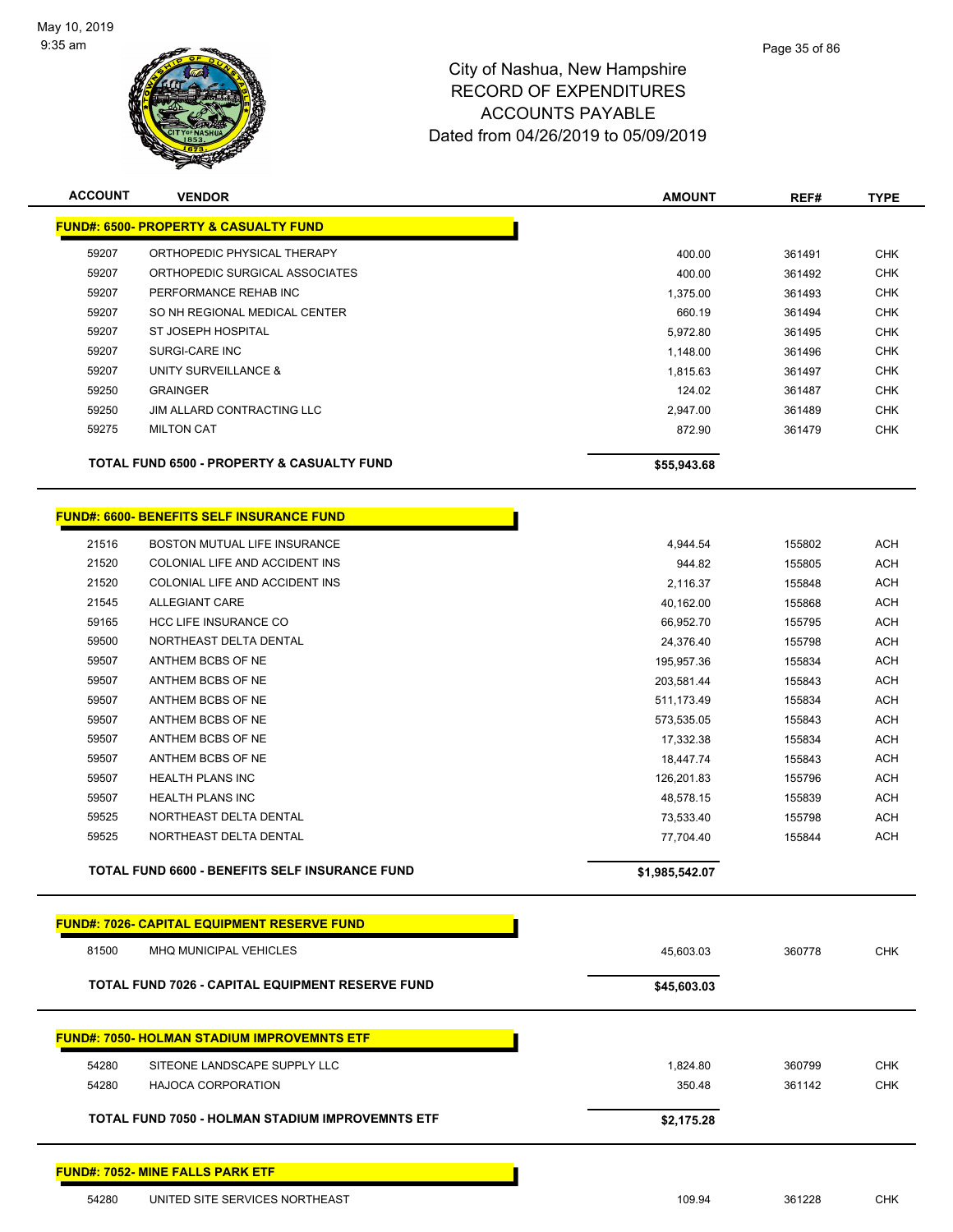| <b>ACCOUNT</b>                         | <b>VENDOR</b>                                       | <b>AMOUNT</b> | REF#   | <b>TYPE</b> |
|----------------------------------------|-----------------------------------------------------|---------------|--------|-------------|
|                                        | <b>TOTAL FUND 7052 - MINE FALLS PARK ETF</b>        | \$109.94      |        |             |
|                                        | FUND#: 7064- HYDROPOWER RESERVE FUND                |               |        |             |
| 81700                                  | <b>ESSEX POWER SERVICES INC</b>                     | 63,187.50     | 360740 | <b>CHK</b>  |
|                                        | TOTAL FUND 7064 - HYDROPOWER RESERVE FUND           | \$63,187.50   |        |             |
| <b>FUND#: 7078- CITY BUILDINGS ETF</b> |                                                     |               |        |             |
| 54280                                  | SCOTT WOODBURY CONTRACTOR                           | 1,500.00      | 360797 | <b>CHK</b>  |
| 81200                                  | NASHUA WALLPAPER & PAINT CO                         | 2,466.94      | 361185 | <b>CHK</b>  |
|                                        | <b>TOTAL FUND 7078 - CITY BUILDINGS ETF</b>         | \$3,966.94    |        |             |
|                                        | <b>FUND#: 7506- ETF CONTRIB-WOODLAWN CEMETERY</b>   |               |        |             |
| 45121                                  | <b>RAYMOND T GROOMS</b>                             | 150.00        | 361140 | <b>CHK</b>  |
|                                        | TOTAL FUND 7506 - ETF CONTRIB-WOODLAWN CEMETERY     | \$150.00      |        |             |
|                                        | <b>FUND#: 7549- LIBRARY-MISC LIB DONATIONS</b>      |               |        |             |
| 68322                                  | <b>JENNIFER HOSKING</b>                             | 360.00        | 360651 | <b>CHK</b>  |
|                                        | <b>TOTAL FUND 7549 - LIBRARY-MISC LIB DONATIONS</b> | \$360.00      |        |             |
|                                        | <b>FUND#: 7550- P&amp;R-GREELEY PARK JACKMAN</b>    |               |        |             |
| 71000                                  | <b>BLUETARP CREDIT SERVICES</b>                     | 1,286.42      | 360724 | <b>CHK</b>  |
|                                        | TOTAL FUND 7550 - P&R-GREELEY PARK JACKMAN          | \$1,286.42    |        |             |
|                                        | FUND#: 7565- SCHOOL RELATED PROGRAMS-ETF            |               |        |             |
| 71221                                  | HP INC                                              | 16,484.00     | 361337 | CHK         |
|                                        | TOTAL FUND 7565 - SCHOOL RELATED PROGRAMS-ETF       | \$16,484.00   |        |             |
|                                        | <b>FUND#: 7575- ROTARY COMMON-ART WALL P/M</b>      |               |        |             |
| 61299                                  | AVALON EDITIONS INC                                 | 2,932.00      | 361091 | CHK         |
|                                        | TOTAL FUND 7575 - ROTARY COMMON-ART WALL P/M        | \$2,932.00    |        |             |
|                                        | FUND#: 8028- WOODLAWN CEMETERY PERP-CARE            |               |        |             |
| 44338                                  | RAYMOND T GROOMS                                    | 150.00        | 361140 | CHK         |
|                                        | TOTAL FUND 8028 - WOODLAWN CEMETERY PERP-CARE       | \$150.00      |        |             |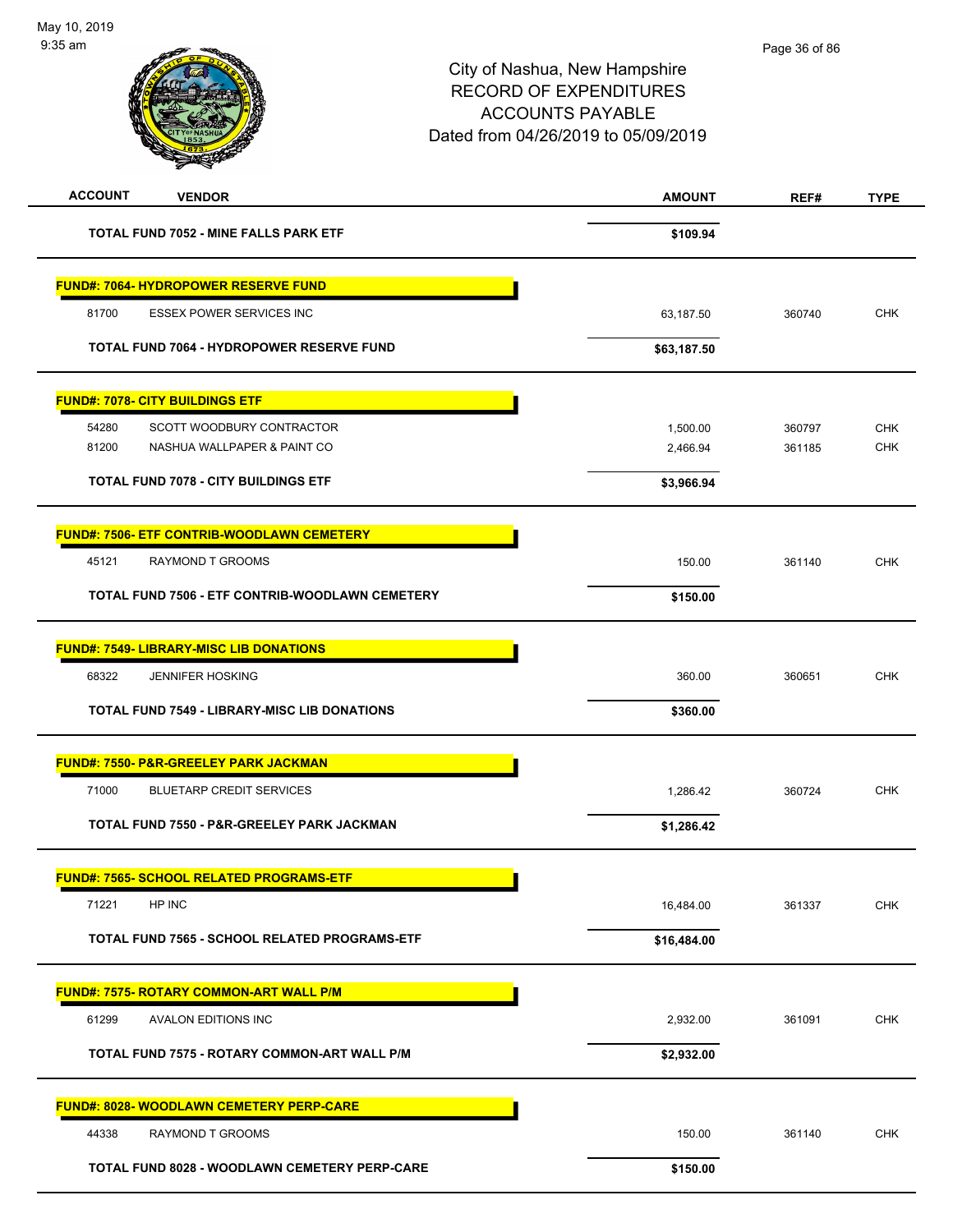

## City of Nashua, New Hampshire RECORD OF EXPENDITURES ACCOUNTS PAYABLE Dated from 04/26/2019 to 05/09/2019

| <b>ACCOUNT</b>                   | <b>VENDOR</b>                                         | <b>AMOUNT</b> | REF#   | <b>TYPE</b> |
|----------------------------------|-------------------------------------------------------|---------------|--------|-------------|
|                                  | <b>FUND#: 8063- LIBRARY-HENRY STEARNS FUND</b>        |               |        |             |
| 61807                            | <b>BAKER &amp; TAYLOR</b>                             | 466.85        | 360717 | <b>CHK</b>  |
| 61807                            | <b>BAKER &amp; TAYLOR</b>                             | 386.88        | 361092 | <b>CHK</b>  |
|                                  | <b>TOTAL FUND 8063 - LIBRARY-HENRY STEARNS FUND</b>   | \$853.73      |        |             |
|                                  | <b>FUND#: 8200- BPW PENSION FUND</b>                  |               |        |             |
| 53121                            | <b>HOOKER &amp; HOLCOMBE INC</b>                      | 500.00        | 360672 | <b>CHK</b>  |
|                                  | <b>TOTAL FUND 8200 - BPW PENSION FUND</b>             | \$500.00      |        |             |
| <b>FUND#: 8604- THELMA F DOE</b> |                                                       |               |        |             |
| 68370                            | EVAN HOLLAND AND                                      | 325.00        | 360978 | <b>CHK</b>  |
|                                  | TOTAL FUND 8604 - THELMA F DOE                        | \$325.00      |        |             |
|                                  | <b>FUND#: 8644- THOMAS MULCAHY MEMORIAL FUND</b>      |               |        |             |
| 68322                            | NATIONAL MS SOCIETY OF                                | 500.00        | 361186 | <b>CHK</b>  |
|                                  | <b>TOTAL FUND 8644 - THOMAS MULCAHY MEMORIAL FUND</b> | \$500.00      |        |             |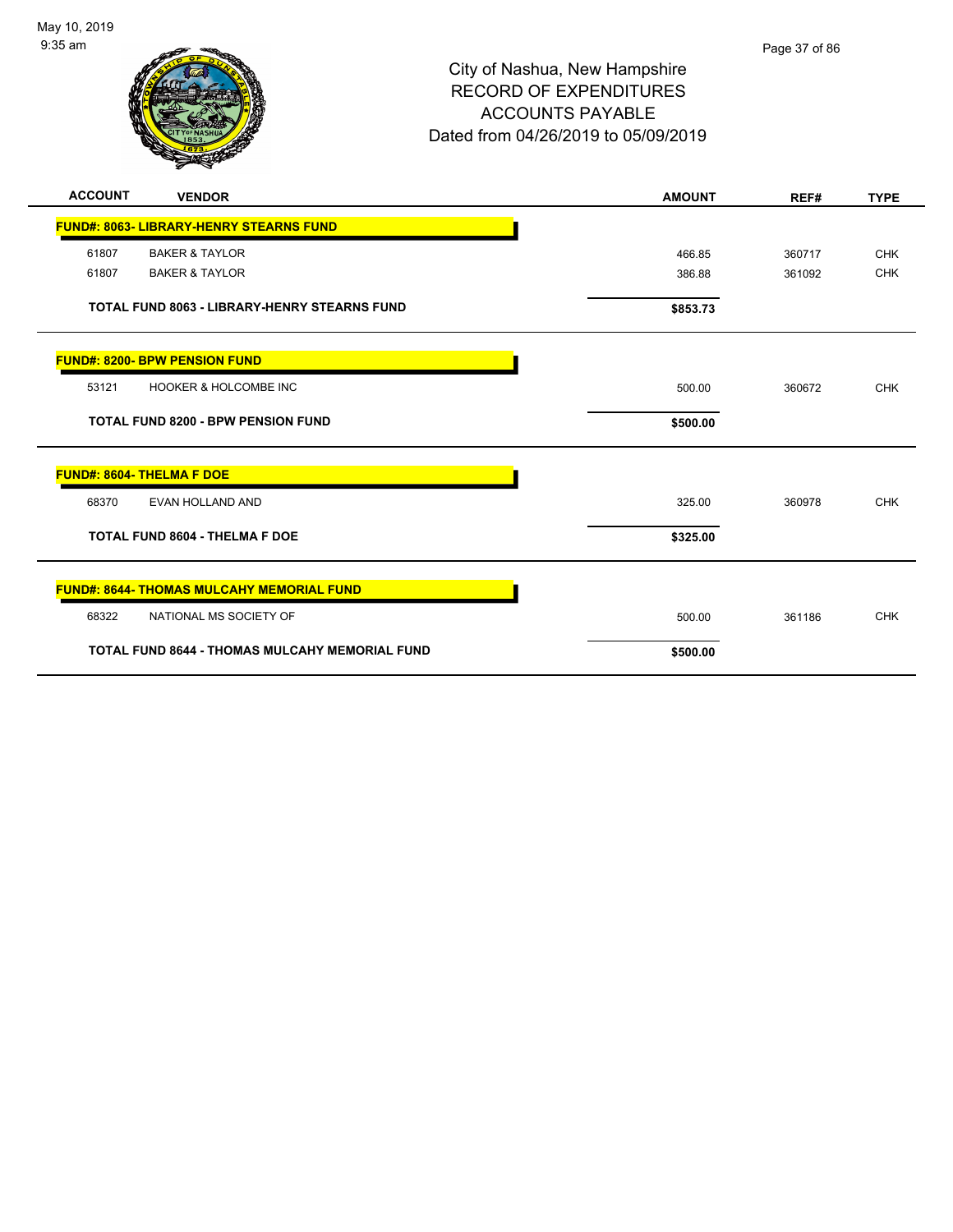

# City of Nashua, New Hampshire RECORD OF EXPENDITURES ACCOUNTS PAYABLE Dated from 04/26/2019 to 05/09/2019

| <b>ACCOUNT</b> | <b>VENDOR</b> |                                      | <b>AMOUNT</b><br>REF# | <b>TYPE</b> |
|----------------|---------------|--------------------------------------|-----------------------|-------------|
|                |               | <b>EXPENDITURE SUMMARY BY FUND</b>   | <b>AMOUNT</b>         |             |
|                | 1000          | <b>GENERAL FUND</b>                  | 2,590,587.11          |             |
|                | 1001          | <b>GF-CAPITAL IMPROVEMENTS</b>       | 865.00                |             |
|                | 2100          | <b>FOOD SERVICES FUND</b>            | 74,380.12             |             |
|                | 2201          | DRIVERS EDUCATION FUND               | 361.45                |             |
|                | 2207          | ADULT ED/CONTINUING ED               | 89.99                 |             |
|                | 2212          | ATHLETICS REVENUE FUND               | 2,316.07              |             |
|                | 2217          | <b>SCHOOL FACILITIES RENTAL</b>      | 1,180.00              |             |
|                | 2222          | AFTER SCHOOL PROGRAM                 | 4,272.39              |             |
|                | 2247          | <b>CULINARY ARTS</b>                 | 765.92                |             |
|                | 2503          | <b>PARKS &amp; REC PROGRAMS FUND</b> | 310.00                |             |
|                | 2505          | PEG ACCESS CHANNELS FUND             | 2,626.92              |             |
|                | 2506          | HUNT BLDG FACILITY RENTAL FUND       | 1,218.95              |             |
|                | 2507          | FIRE TRAINING FACILITY RENTAL        | 88.97                 |             |
|                | 2511          | 201 MAIN STREET RENTAL FUND          | 2,656.09              |             |
|                | 3030          | <b>EMERGENCY MGMT GRANTS FUND</b>    | 49,155.37             |             |
|                | 3060          | FIRE GRANTS FUND                     | 2,709.87              |             |
|                | 3068          | COMMUNITY SERVICES GRANTS FUND       | 14,974.97             |             |
|                | 3070          | COMMUNITY HEALTH GRANTS FUND         | 2,634.96              |             |
|                | 3080          | COMMUNITY DEVELOPMENT GRANTS         | 33.59                 |             |
|                | 3090          | URBAN PROGRAM GRANTS FUND            | 127,988.62            |             |
|                | 3120          | TRANSIT GRANTS FUND                  | 194,897.78            |             |
|                | 3800          | SCHOOL GRANTS FUND                   | 156,784.44            |             |
|                | 3810          | FOOD SERVICE GRANTS FUND             | 7,221.91              |             |
|                | 4005          | TRAFFIC VIOLATIONS FUND              | 3,118.88              |             |
|                | 4025          | DOJ DRUG FORFEITURE FUND             | 24,345.72             |             |
|                | 4053          | FIRE REGIONAL HAZMAT FUND            | 2,203.20              |             |
|                | 4090          | LIB-LOST/DAMAGED BOOK FINES          | 2,765.15              |             |
|                | 5000          | CAP PROJECTS-GEN GOVT BLDGS          | 78.96                 |             |
|                | 5010          | CAP PROJECTS-INFO TECHNOLOGY         | 11,175.00             |             |
|                | 5100          | CAP PROJECTS-ECONOMIC DEV            | 9,630.12              |             |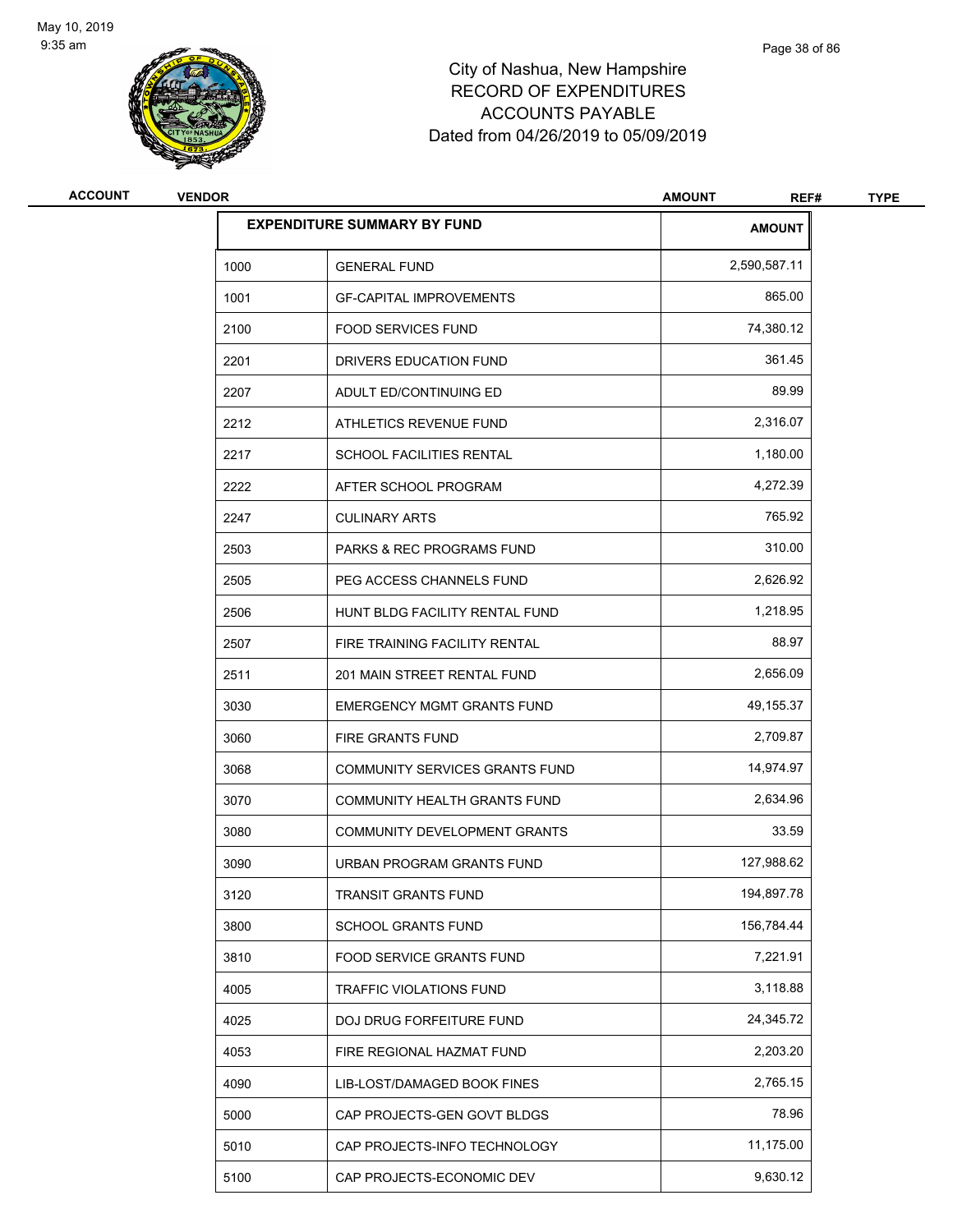

## City of Nashua, New Hampshire RECORD OF EXPENDITURES ACCOUNTS PAYABLE Dated from 04/26/2019 to 05/09/2019

| <b>VENDOR</b> |                                | <b>AMOUNT</b><br>REF# | <b>TYPE</b> |
|---------------|--------------------------------|-----------------------|-------------|
|               |                                | <b>AMOUNT</b>         |             |
| 5200          | CAPITAL PROJECTS-PUBLIC WORKS  | 12,128.84             |             |
| 5700          | CAP PROJECTS-BROAD ST PARKWAY  | 89,439.50             |             |
| 6000          | <b>SOLID WASTE FUND</b>        | 80,198.86             |             |
| 6200          | <b>WASTEWATER FUND</b>         | 103,365.86            |             |
| 6500          | PROPERTY & CASUALTY FUND       | 55,943.68             |             |
| 6600          | BENEFITS SELF INSURANCE FUND   | 1,985,542.07          |             |
| 7026          | CAPITAL EQUIPMENT RESERVE FUND | 45,603.03             |             |
| 7050          | HOLMAN STADIUM IMPROVEMNTS ETF | 2,175.28              |             |
| 7052          | MINE FALLS PARK ETF            | 109.94                |             |
| 7064          | <b>HYDROPOWER RESERVE FUND</b> | 63,187.50             |             |
| 7078          | <b>CITY BUILDINGS ETF</b>      | 3,966.94              |             |
| 7506          | ETF CONTRIB-WOODLAWN CEMETERY  | 150.00                |             |
| 7549          | LIBRARY-MISC LIB DONATIONS     | 360.00                |             |
| 7550          | P&R-GREELEY PARK JACKMAN       | 1,286.42              |             |
| 7565          | SCHOOL RELATED PROGRAMS-ETF    | 16,484.00             |             |
| 7575          | ROTARY COMMON-ART WALL P/M     | 2,932.00              |             |
| 8028          | WOODLAWN CEMETERY PERP-CARE    | 150.00                |             |
| 8063          | LIBRARY-HENRY STEARNS FUND     | 853.73                |             |
| 8200          | <b>BPW PENSION FUND</b>        | 500.00                |             |
| 8604          | THELMA F DOE                   | 325.00                |             |
| 8644          | THOMAS MULCAHY MEMORIAL FUND   | 500.00                |             |
| <b>TOTAL:</b> |                                | 5,756,640.17          |             |
|               |                                |                       |             |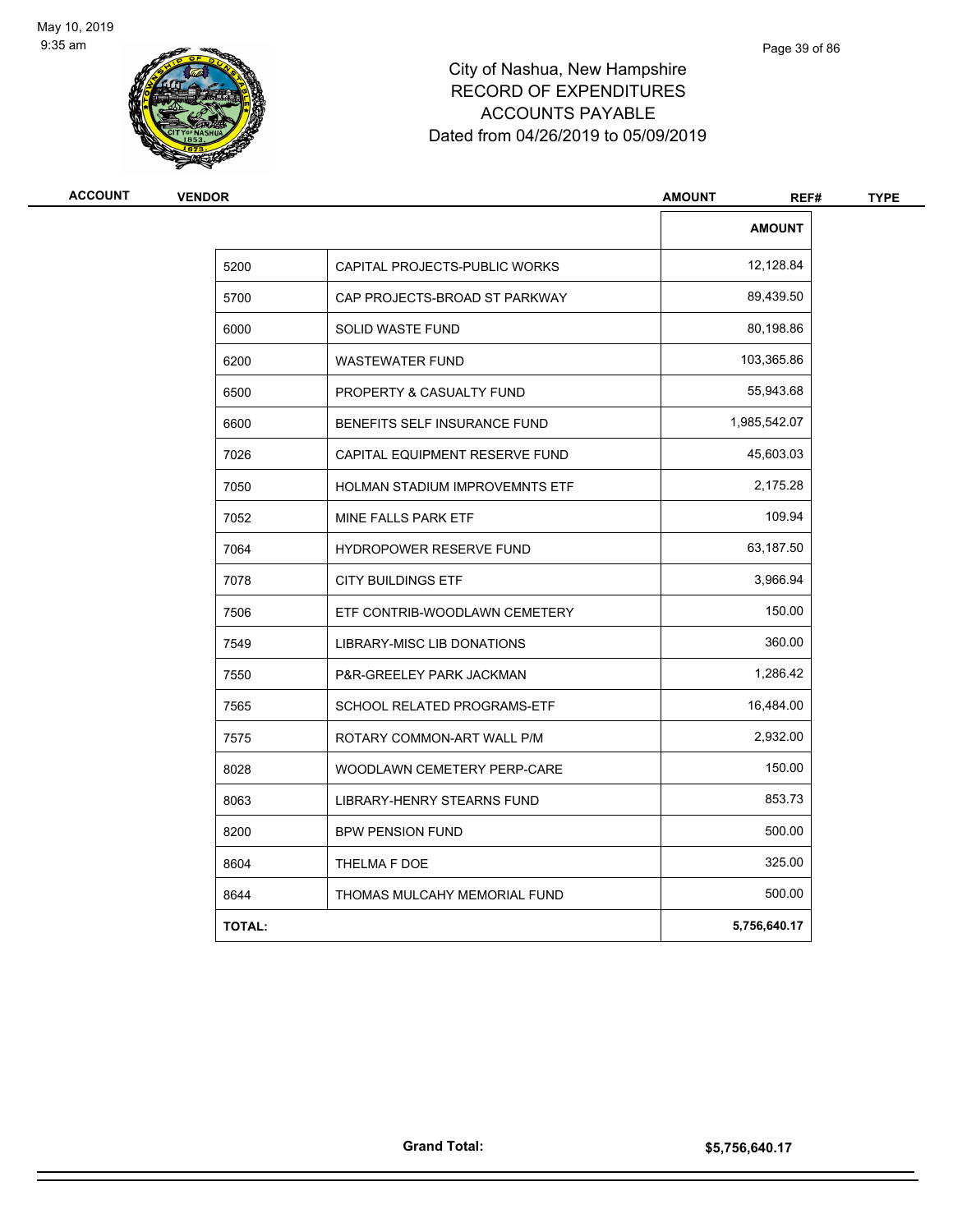

Page 40 of 86

|     | <b>PAY DATE</b>                   | <b>ACCOUNT</b>                             | <b>DESCRIPTION</b>                                       | <b>AMOUNT</b>   |
|-----|-----------------------------------|--------------------------------------------|----------------------------------------------------------|-----------------|
|     | <b>FUND#: 1000 - GENERAL FUND</b> |                                            |                                                          |                 |
|     |                                   |                                            |                                                          |                 |
| 101 | <b>MAYOR</b>                      |                                            |                                                          |                 |
|     | 5/2/19                            | 51100                                      | ADMINISTRATIVE ASSISTANT II                              | 668.00          |
|     | 5/9/19                            | 51100                                      | ADMINISTRATIVE ASSISTANT II                              | 668.00          |
|     | 5/2/19                            | 51100                                      | ADMINISTRATIVE SERVICES DIRECTOR                         | 1,653.05        |
|     | 5/2/19                            | 51100                                      | COMMUNICATIONS & SPECIAL PRJ COORDINATOR                 | 837.70          |
|     | 5/9/19                            | 51100                                      | COMMUNICATIONS & SPECIAL PRJ COORDINATOR                 | 837.70          |
|     | 5/2/19                            | 51100                                      | CONSTITUENT SERVICES COORDINATOR                         | 837.70          |
|     | 5/9/19                            | 51100                                      | CONSTITUENT SERVICES COORDINATOR                         | 837.70          |
|     | 5/2/19                            | 51500                                      | <b>MAYOR</b>                                             | 2,252.50        |
|     | 5/9/19                            | 51500                                      | <b>MAYOR</b>                                             | 2,252.50        |
|     | <b>TOTAL 101 - MAYOR</b>          |                                            |                                                          | \$10,844.85     |
| 102 | <b>BOARD OF ALDERMEN</b>          |                                            |                                                          |                 |
|     | 5/2/19                            | 51100                                      | LEGISLATIVE AFFAIRS MANAGER                              | 1,656.55        |
|     | 5/9/19                            | 51100                                      | LEGISLATIVE AFFAIRS MANAGER                              | 1,656.56        |
|     | 5/2/19                            | 51200                                      | LEGISLATIVE TRANSCRIPTION SPEC                           | 267.64          |
|     | 5/9/19                            | 51200                                      | LEGISLATIVE TRANSCRIPTION SPEC                           | 338.74          |
|     |                                   | <b>TOTAL 102 - BOARD OF ALDERMEN</b>       |                                                          | \$3,919.49      |
| 103 | <b>LEGAL</b>                      |                                            |                                                          |                 |
|     | 5/2/19                            | 51100                                      | <b>CORPORATION COUNSEL</b>                               | 2,421.70        |
|     | 5/9/19                            | 51100                                      | <b>CORPORATION COUNSEL</b>                               | 2,421.70        |
|     | 5/2/19                            | 51100                                      | DEPUTY CORPORATION COUNSEL                               | 4,203.30        |
|     | 5/9/19                            | 51100                                      | DEPUTY CORPORATION COUNSEL                               | 4,203.30        |
|     | 5/2/19                            | 51100                                      | <b>LEGAL ASSISTANT</b>                                   | 1,994.25        |
|     | 5/9/19                            | 51100                                      | <b>LEGAL ASSISTANT</b>                                   | 1,860.85        |
|     | TOTAL 103 - LEGAL                 |                                            |                                                          | \$17,105.10     |
| 106 |                                   | <b>ADMINISTRATIVE SERVICES</b>             |                                                          |                 |
|     | 5/9/19                            | 51100                                      | ADMINISTRATIVE SERVICES DIRECTOR                         | 1,875.56        |
|     |                                   | <b>TOTAL 106 - ADMINISTRATIVE SERVICES</b> |                                                          | .<br>\$1,875.56 |
| 107 | <b>CITY CLERK</b>                 |                                            |                                                          |                 |
|     | 5/2/19                            | 51100                                      | <b>CITY CLERK</b>                                        | 1,804.30        |
|     | 5/9/19                            | 51100                                      | <b>CITY CLERK</b>                                        | 1,804.30        |
|     | 5/2/19                            | 51100                                      | <b>CLERK VITAL RECORDS II</b>                            | 1,840.38        |
|     | 5/9/19                            | 51100                                      | <b>CLERK VITAL RECORDS II</b>                            | 1,836.56        |
|     | 5/2/19                            | 51100                                      |                                                          | 744.20          |
|     | 5/9/19                            | 51100                                      | DEPARTMENT COORDINATOR, CC<br>DEPARTMENT COORDINATOR, CC | 744.20          |
|     |                                   |                                            |                                                          | 1,279.50        |
|     | 5/2/19                            | 51100                                      | DEPUTY CITY CLERK                                        |                 |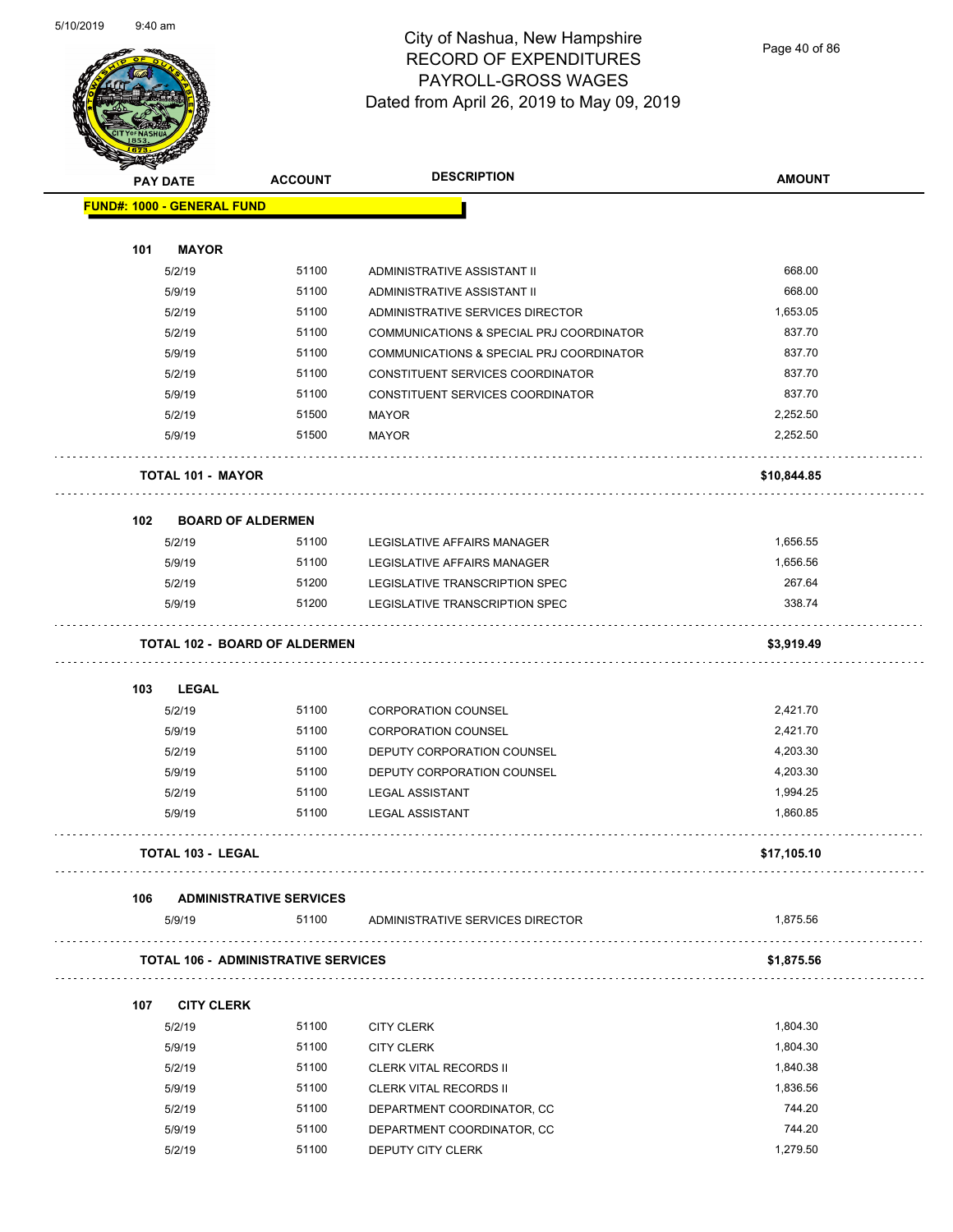

Page 41 of 86

|     | <b>PAY DATE</b>                       | <b>ACCOUNT</b>                | <b>DESCRIPTION</b>                | <b>AMOUNT</b> |
|-----|---------------------------------------|-------------------------------|-----------------------------------|---------------|
|     | <b>FUND#: 1000 - GENERAL FUND</b>     |                               |                                   |               |
| 107 | <b>CITY CLERK</b>                     |                               |                                   |               |
|     | 5/9/19                                | 51100                         | DEPUTY CITY CLERK                 | 1,279.50      |
|     | 5/2/19                                | 51300                         | <b>OVERTIME</b>                   | 387.69        |
|     | <b>TOTAL 107 - CITY CLERK</b>         |                               |                                   | \$11,720.63   |
| 111 | <b>HUMAN RESOURCES</b>                |                               |                                   |               |
|     | 5/2/19                                | 51100                         | HR SPEC                           | 927.05        |
|     | 5/9/19                                | 51100                         | HR SPEC                           | 927.06        |
|     | 5/2/19                                | 51100                         | HRIS & PAYROLL ANALYST            | 1,172.20      |
|     | 5/9/19                                | 51100                         | <b>HRIS &amp; PAYROLL ANALYST</b> | 1,172.20      |
|     | 5/2/19                                | 51100                         | HUMAN RESOURCES DIRECTOR          | 1,803.30      |
|     | 5/9/19                                | 51100                         | HUMAN RESOURCES DIRECTOR          | 1,803.30      |
|     | 5/2/19                                | 51100                         | HUMAN RESOURCES MANAGER           | 1,242.65      |
|     | 5/9/19                                | 51100                         | <b>HUMAN RESOURCES MANAGER</b>    | 1,242.65      |
|     | 5/2/19                                | 51100                         | PAYROLL ANALYST                   | 2,223.25      |
|     | 5/9/19                                | 51100                         | PAYROLL ANALYST                   | 2,223.25      |
|     | 5/2/19                                | 51100                         | PAYROLL MANAGER                   | 1,562.35      |
|     | 5/9/19                                | 51100                         | PAYROLL MANAGER                   | 1,562.35      |
|     | 5/2/19                                | 51200                         | ADMINISTRATIVE ASSISTANT I        | 383.54        |
|     | 5/9/19                                | 51200                         | ADMINISTRATIVE ASSISTANT I        | 383.53        |
|     | 5/2/19                                | 51300                         | <b>OVERTIME</b>                   | 41.69         |
|     | <b>TOTAL 111 - HUMAN RESOURCES</b>    |                               |                                   | \$18,670.37   |
| 120 | <b>TELECOMMUNICATIONS</b>             |                               |                                   |               |
|     | 5/2/19                                | 55109                         | TELEPHONE-VOICE                   | 50.00         |
|     | <b>TOTAL 120 - TELECOMMUNICATIONS</b> |                               |                                   | \$50.00       |
| 122 |                                       | <b>INFORMATION TECHNOLOGY</b> |                                   |               |
|     | 5/2/19                                | 51100                         | ADMIN ASSISTANT III               | 801.90        |
|     | 5/9/19                                | 51100                         | ADMIN ASSISTANT III               | 801.90        |
|     | 5/2/19                                | 51100                         | ENTERPRISE SYS ADMINISTRATOR      | 1,562.35      |
|     | 5/9/19                                | 51100                         | ENTERPRISE SYS ADMINISTRATOR      | 1,562.35      |
|     | 5/2/19                                | 51100                         | ERP SYSTEM ADMIN DBA              | 1,913.25      |
|     | 5/9/19                                | 51100                         | ERP SYSTEM ADMIN DBA              | 1,913.25      |
|     | 5/2/19                                | 51100                         | IT APPLICATIONS ANALYST           | 1,414.95      |
|     | 5/9/19                                | 51100                         | IT APPLICATIONS ANALYST           | 1,414.94      |
|     | 5/2/19                                | 51100                         | IT DIVISION DIRECTOR              | 2,294.80      |
|     | 5/9/19                                | 51100                         | IT DIVISION DIRECTOR              | 2,294.80      |
|     | 5/2/19                                | 51100                         | IT INFRASTRUCTURE ANALYST         | 1,306.00      |
|     | 5/9/19                                | 51100                         | IT INFRASTRUCTURE ANALYST         | 1,306.00      |
|     | 5/2/19                                | 51100                         | IT MANAGER, INFRASTRUCTURE        | 2,059.95      |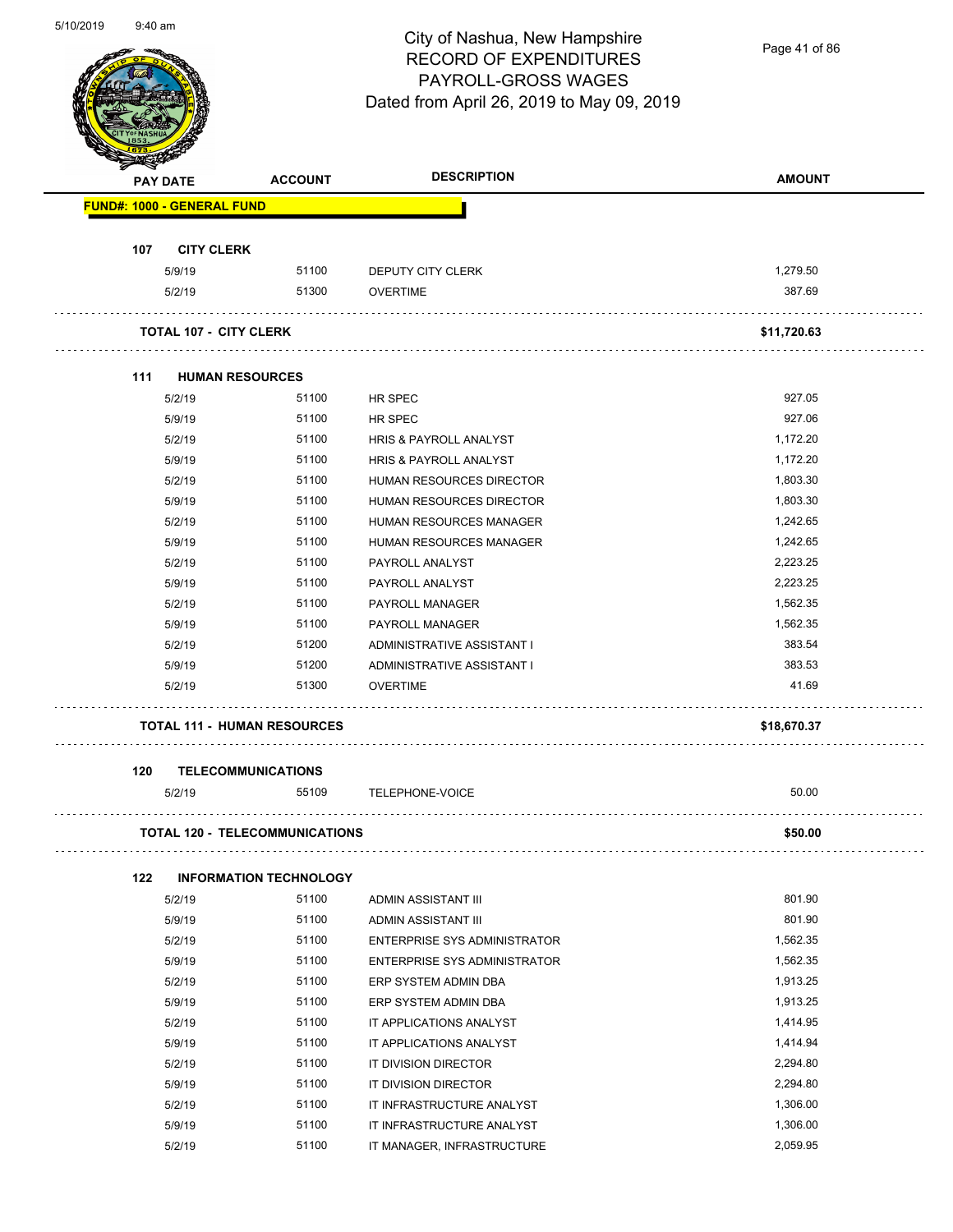

| <b>PAY DATE</b>                   | <b>ACCOUNT</b>                            | <b>DESCRIPTION</b>                       | <b>AMOUNT</b> |
|-----------------------------------|-------------------------------------------|------------------------------------------|---------------|
| <b>FUND#: 1000 - GENERAL FUND</b> |                                           |                                          |               |
| 122                               | <b>INFORMATION TECHNOLOGY</b>             |                                          |               |
| 5/9/19                            | 51100                                     | IT MANAGER, INFRASTRUCTURE               | 2,059.95      |
| 5/2/19                            | 51100                                     | IT MANAGER, PROJECT/DEVELOPMENT SERVICES | 1,593.40      |
| 5/9/19                            | 51100                                     | IT MANAGER, PROJECT/DEVELOPMENT SERVICES | 1,593.39      |
| 5/2/19                            | 51100                                     | IT MANAGER, TECHNICAL SERVICES           | 1,620.45      |
| 5/9/19                            | 51100                                     | IT MANAGER, TECHNICAL SERVICES           | 1,620.45      |
| 5/9/19                            | 51100                                     | SYSTEMS ADM DATABASE ADM                 | 1,810.10      |
| 5/2/19                            | 51100                                     | TECHNICAL SPEC II NET SUPPORT            | 1,246.35      |
| 5/9/19                            | 51100                                     | TECHNICAL SPEC II NET SUPPORT            | 1,246.35      |
| 5/2/19                            | 51100                                     | <b>TECHNICAL SPECIALIST I</b>            | 870.15        |
| 5/9/19                            | 51100                                     | <b>TECHNICAL SPECIALIST I</b>            | 870.15        |
| 5/2/19                            | 51100                                     | WEB ADMINISTRATOR/GRAPHIC DESINGER       | 962.70        |
| 5/9/19                            | 51100                                     | WEB ADMINISTRATOR/GRAPHIC DESINGER       | 962.70        |
| 5/2/19                            | 51300                                     | <b>OVERTIME</b>                          | 186.95        |
| 5/9/19                            | 51300                                     | <b>OVERTIME</b>                          | 303.80        |
|                                   | <b>TOTAL 122 - INFORMATION TECHNOLOGY</b> |                                          | \$37,593.33   |
|                                   |                                           |                                          |               |
| 126<br>5/2/19                     | <b>FINANCIAL SERVICES</b><br>51100        | <b>ACCOUNTANT</b>                        | 1,060.70      |

| 5/2/19 | טטווכ | ACCOUNTANT                          | 1,000.70 |
|--------|-------|-------------------------------------|----------|
| 5/9/19 | 51100 | <b>ACCOUNTANT</b>                   | 1,060.70 |
| 5/2/19 | 51100 | <b>ACCOUNTS PAYABLE COORDINATOR</b> | 2,308.65 |
| 5/9/19 | 51100 | ACCOUNTS PAYABLE COORDINATOR        | 2,308.64 |
| 5/2/19 | 51100 | <b>ACCOUNTS PAYABLE SUPV</b>        | 1,095.90 |
| 5/9/19 | 51100 | <b>ACCOUNTS PAYABLE SUPV</b>        | 1,095.90 |
| 5/2/19 | 51100 | <b>ASSISTANT TREASURER</b>          | 1,466.05 |
| 5/9/19 | 51100 | <b>ASSISTANT TREASURER</b>          | 1,466.05 |
| 5/2/19 | 51100 | <b>CFO COMPTROLLER</b>              | 2,518.65 |
| 5/9/19 | 51100 | <b>CFO COMPTROLLER</b>              | 2,518.65 |
| 5/2/19 | 51100 | DEP TREASURER TAX COLLECTOR         | 1,222.45 |
| 5/9/19 | 51100 | DEP TREASURER TAX COLLECTOR         | 1,222.45 |
| 5/2/19 | 51100 | <b>FINANCE AND ADMIN MANAGER</b>    | 873.15   |
| 5/9/19 | 51100 | <b>FINANCE AND ADMIN MANAGER</b>    | 873.15   |
| 5/2/19 | 51100 | <b>MVR CLERK I</b>                  | 585.74   |
| 5/9/19 | 51100 | <b>MVR CLERK I</b>                  | 585.75   |
| 5/2/19 | 51100 | <b>MVR CLERK II</b>                 | 2,463.45 |
| 5/9/19 | 51100 | <b>MVR CLERK II</b>                 | 2,463.45 |
| 5/2/19 | 51100 | <b>MVR CLERK III</b>                | 1,529.90 |
| 5/9/19 | 51100 | <b>MVR CLERK III</b>                | 1,529.90 |
| 5/2/19 | 51100 | ORDINANCE VIOLATIONS COORDINATOR    | 291.80   |
| 5/9/19 | 51100 | ORDINANCE VIOLATIONS COORDINATOR    | 291.80   |
| 5/2/19 | 51100 | <b>REVENUE COORDINATOR</b>          | 1,080.35 |
| 5/9/19 | 51100 | <b>REVENUE COORDINATOR</b>          | 1,080.35 |
| 5/2/19 | 51100 | <b>SENIOR FINANCE MANAGER</b>       | 1,705.80 |
| 5/9/19 | 51100 | <b>SENIOR FINANCE MANAGER</b>       | 1,705.80 |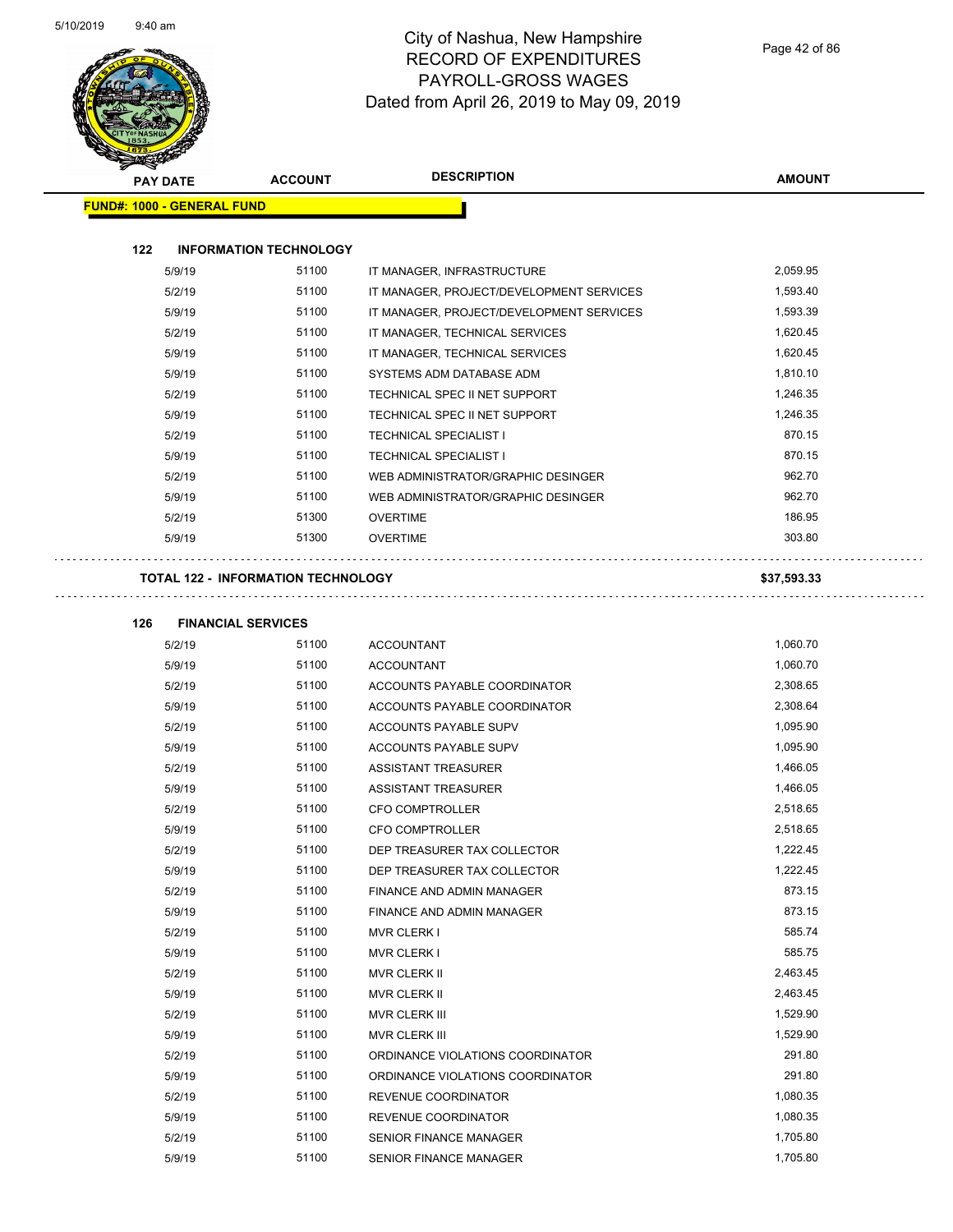

Page 43 of 86

| <b>PAY DATE</b> |                                   | <b>ACCOUNT</b>                        | <b>DESCRIPTION</b>             | <b>AMOUNT</b> |
|-----------------|-----------------------------------|---------------------------------------|--------------------------------|---------------|
|                 | <b>FUND#: 1000 - GENERAL FUND</b> |                                       |                                |               |
| 126             |                                   | <b>FINANCIAL SERVICES</b>             |                                |               |
|                 | 5/2/19                            | 51100                                 | SENIOR FINANCIAL ANALYST       | 1,240.50      |
|                 | 5/9/19                            | 51100                                 | SENIOR FINANCIAL ANALYST       | 1,240.50      |
|                 | 5/2/19                            | 51100                                 | SR MGR ACCT FIN REPORTING      | 1,339.30      |
|                 | 5/9/19                            | 51100                                 | SR MGR ACCT FIN REPORTING      | 1,339.30      |
|                 | 5/2/19                            | 51100                                 | SUPV VEHICLE REGISTRATION      | 1,214.70      |
|                 | 5/9/19                            | 51100                                 | SUPV VEHICLE REGISTRATION      | 1,214.70      |
|                 | 5/2/19                            | 51100                                 | TREASURER TAX COLLECTOR        | 2,059.95      |
|                 | 5/9/19                            | 51100                                 | TREASURER TAX COLLECTOR        | 2,059.95      |
|                 | 5/2/19                            | 51200                                 | TRUST ACCOUNTANT PT            | 756.20        |
|                 | 5/9/19                            | 51200                                 | TRUST ACCOUNTANT PT            | 756.20        |
|                 | 5/2/19                            | 51300                                 | <b>OVERTIME</b>                | 299.73        |
|                 | 5/9/19                            | 51300                                 | <b>OVERTIME</b>                | 226.21        |
|                 |                                   | <b>TOTAL 126 - FINANCIAL SERVICES</b> |                                | \$50,152.42   |
| 129             | <b>CITY BUILDINGS</b>             |                                       |                                |               |
|                 | 5/2/19                            | 51100                                 | <b>BUILDING MANAGER</b>        | 1,234.85      |
|                 | 5/9/19                            | 51100                                 | <b>BUILDING MANAGER</b>        | 1,234.85      |
|                 | 5/2/19                            | 51100                                 | <b>CUSTODIAN I</b>             | 1,255.69      |
|                 | 5/9/19                            | 51100                                 | <b>CUSTODIAN I</b>             | 1,523.45      |
|                 | 5/2/19                            | 51100                                 | <b>MAINTENANCE SPEC</b>        | 735.00        |
|                 | 5/9/19                            | 51100                                 | MAINTENANCE SPEC               | 735.00        |
|                 | 5/2/19                            | 51100                                 | <b>WASTEWATER ASSISTANT</b>    | 679.00        |
|                 | 5/9/19                            | 51100                                 | <b>WASTEWATER ASSISTANT</b>    | 679.00        |
|                 | 5/2/19                            | 51300                                 | <b>OVERTIME</b>                | 13.78         |
|                 | 5/9/19                            | 51300                                 | <b>OVERTIME</b>                | 38.26         |
|                 |                                   | <b>TOTAL 129 - CITY BUILDINGS</b>     |                                | \$8,128.88    |
| 130             | <b>PURCHASING</b>                 |                                       |                                |               |
|                 | 5/2/19                            | 51100                                 | PURCHASING AGENT I             | 756.10        |
|                 | 5/9/19                            | 51100                                 | PURCHASING AGENT I             | 756.10        |
|                 | 5/2/19                            | 51100                                 | PURCHASING AGENT II            | 941.90        |
|                 | 5/9/19                            | 51100                                 | PURCHASING AGENT II            | 936.01        |
|                 | 5/2/19                            | 51100                                 | PURCHASING MANAGER             | 1,746.35      |
|                 | 5/9/19                            | 51100                                 | PURCHASING MANAGER             | 1,746.35      |
|                 | 5/2/19                            | 51200                                 | MESSENGER MAIL DISTRIBUTION CL | 323.91        |
|                 | 5/9/19                            | 51200                                 | MESSENGER MAIL DISTRIBUTION CL | 319.90        |
|                 | <b>TOTAL 130 - PURCHASING</b>     |                                       |                                | \$7,526.62    |
| 131             | <b>HUNT BUILDING</b>              |                                       |                                |               |
|                 | 5/2/19                            | 51100                                 | HUNT MEMORIAL BLDG & ARTS ADM  | 372.90        |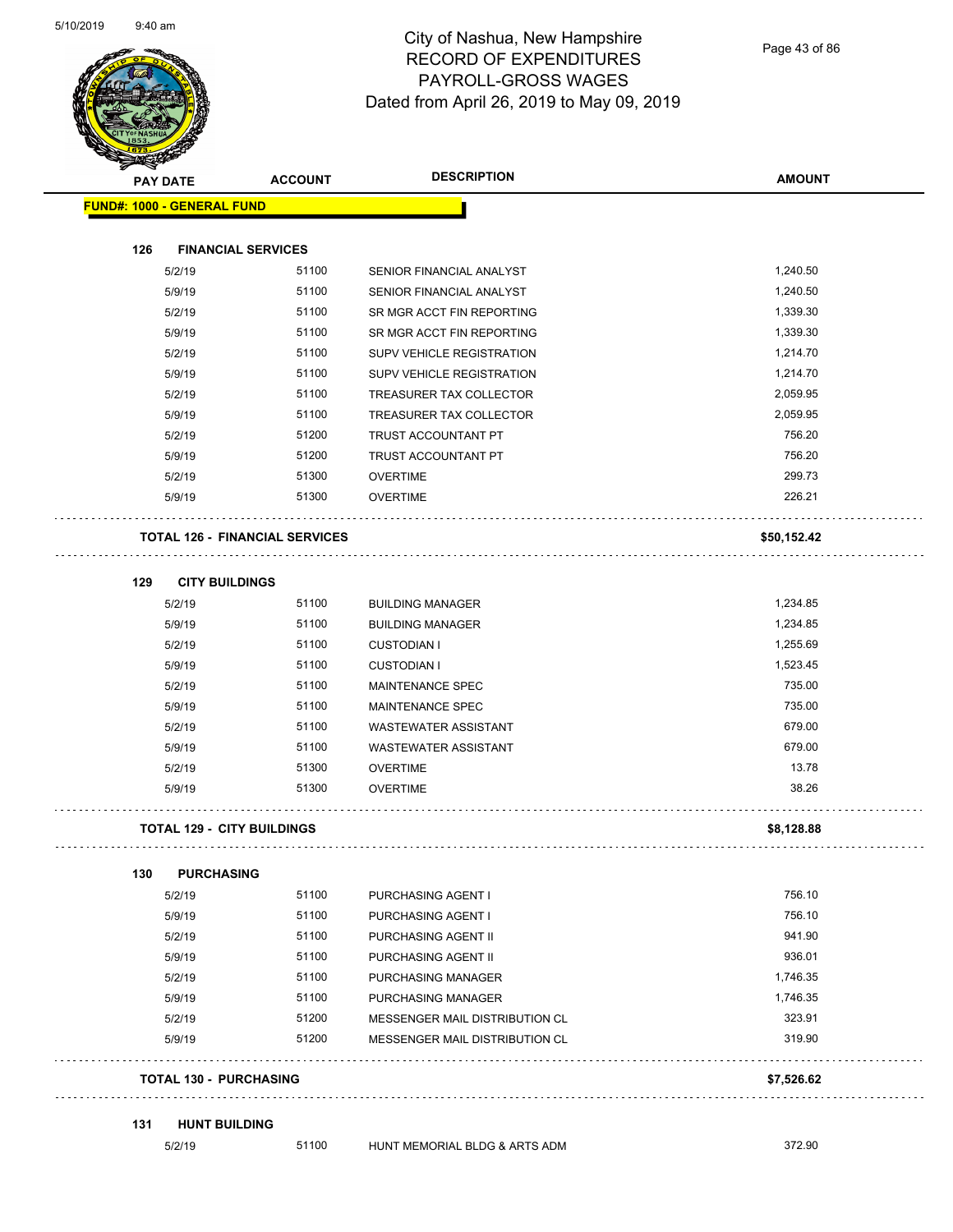| 5/10/2019<br>$9:40$ am            |                | City of Nashua, New Hampshire<br><b>RECORD OF EXPENDITURES</b><br>PAYROLL-GROSS WAGES<br>Dated from April 26, 2019 to May 09, 2019 | Page 44 of 86 |
|-----------------------------------|----------------|------------------------------------------------------------------------------------------------------------------------------------|---------------|
| PAY DATE                          | <b>ACCOUNT</b> | <b>DESCRIPTION</b>                                                                                                                 | <b>AMOUNT</b> |
| <b>FUND#: 1000 - GENERAL FUND</b> |                |                                                                                                                                    |               |
| <b>HUNT BUILDING</b><br>131       |                |                                                                                                                                    |               |
| 5/9/19                            | 51100          | HUNT MEMORIAL BLDG & ARTS ADM                                                                                                      | 372.92        |
| <b>TOTAL 131 - HUNT BUILDING</b>  |                |                                                                                                                                    | \$745.82      |
| <b>ASSESSING</b><br>132           |                |                                                                                                                                    |               |
| 5/2/19                            | 51100          | <b>APPRAISER I</b>                                                                                                                 | 796.30        |
| 5/9/19                            | 51100          | <b>APPRAISER I</b>                                                                                                                 | 796.30        |
| 5/2/19                            | 51100          | <b>APPRAISER II</b>                                                                                                                | 1,146.50      |
| 5/9/19                            | 51100          | <b>APPRAISER II</b>                                                                                                                | 1,146.50      |
| 5/2/19                            | 51100          | <b>APPRAISER III</b>                                                                                                               | 2,465.70      |
| 5/9/19                            | 51100          | <b>APPRAISER III</b>                                                                                                               | 2,465.70      |
| 5/2/19                            | 51100          | ASSESSING ADMIN SPEC I CSR                                                                                                         | 654.95        |
| 5/9/19                            | 51100          | ASSESSING ADMIN SPEC I CSR                                                                                                         | 654.95        |
| 5/2/19                            | 51100          | ASSESSING ADMIN SPEC II CSR                                                                                                        | 715.30        |
| 5/9/19                            | 51100          | ASSESSING ADMIN SPEC II CSR                                                                                                        | 715.30        |
| 5/2/19                            | 51100          | ASSESSING ADMIN SPEC III CSR                                                                                                       | 998.55        |
| 5/9/19                            | 51100          | ASSESSING ADMIN SPEC III CSR                                                                                                       | 998.55        |
| 5/2/19                            | 51100          | DEPARTMENT COORDINATOR                                                                                                             | 948.25        |
| 5/9/19                            | 51100          | DEPARTMENT COORDINATOR                                                                                                             | 948.25        |
| 5/2/19                            | 51300          | <b>OVERTIME</b>                                                                                                                    | 8.89          |
| 5/2/19                            | 51512          | <b>WAGES APPOINTED OFFICIALS</b>                                                                                                   | 375.00        |
| <b>TOTAL 132 - ASSESSING</b>      |                |                                                                                                                                    | \$15,834.99   |
| 134<br><b>GIS</b>                 |                |                                                                                                                                    |               |
| 5/2/19                            | 51100          | <b>GIS TECHNICIAN II</b>                                                                                                           | 1,174.40      |
| 5/9/19                            | 51100          | <b>GIS TECHNICIAN II</b>                                                                                                           | 1,174.40      |
| <b>TOTAL 134 - GIS</b>            |                |                                                                                                                                    | \$2,348.80    |

| 5/2/19 | 51400 | WAGES TEMPORARY/SEASONAL     | 913.25 |
|--------|-------|------------------------------|--------|
| 5/2/19 | 55314 | FIXED RATE MILEAGE ALLOWANCE | 100.00 |
|        |       |                              |        |

| <b>TOTAL 140 - PINEWOOD CEMETERY</b> | \$1.013.25 |
|--------------------------------------|------------|
|                                      |            |

| 142 | <b>WOODLAWN CEMETERY</b> |       |                               |          |
|-----|--------------------------|-------|-------------------------------|----------|
|     | 5/2/19                   | 51100 | <b>GROUNDSKEEPER CEMETERY</b> | 1.455.30 |
|     | 5/9/19                   | 51100 | <b>GROUNDSKEEPER CEMETERY</b> | 1.455.30 |
|     | 5/2/19                   | 51100 | SUBFOREMAN CEMETERY           | 852.10   |
|     | 5/9/19                   | 51100 | SUBFOREMAN CEMETERY           | 852.10   |
|     | 5/2/19                   | 51100 | SUPERINTENDENT CEMETERY I     | 1.195.60 |
|     | 5/9/19                   | 51100 | SUPERINTENDENT CEMETERY I     | 1.195.60 |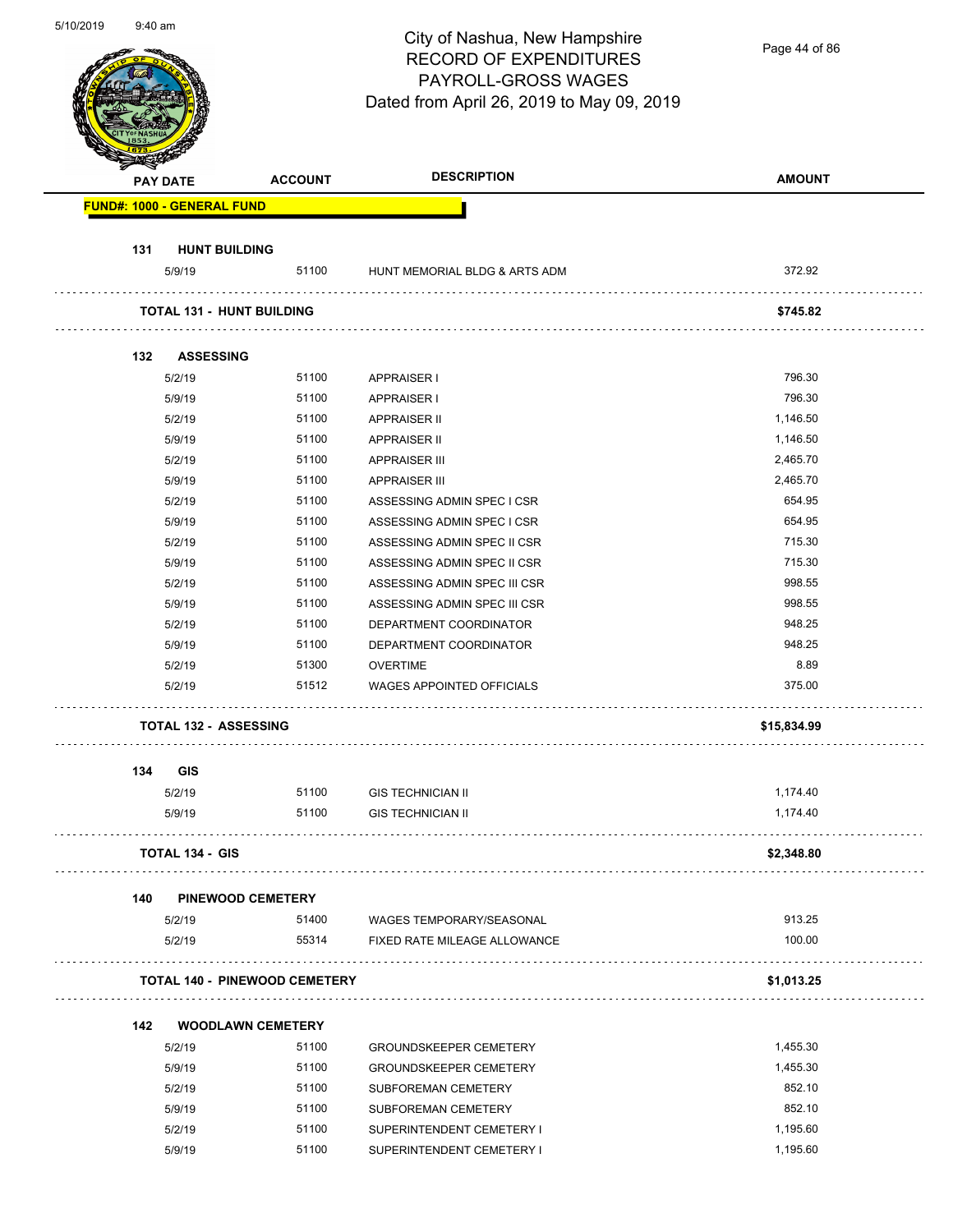Page 45 of 86

|     | <b>PAY DATE</b>                   | <b>ACCOUNT</b>                            | <b>DESCRIPTION</b>                                    | <b>AMOUNT</b>        |
|-----|-----------------------------------|-------------------------------------------|-------------------------------------------------------|----------------------|
|     | <b>FUND#: 1000 - GENERAL FUND</b> |                                           |                                                       |                      |
| 142 |                                   | <b>WOODLAWN CEMETERY</b>                  |                                                       |                      |
|     | 5/2/19                            | 51300                                     | <b>OVERTIME</b>                                       | 6.82                 |
|     | 5/9/19                            | 51300                                     | <b>OVERTIME</b>                                       | 341.08               |
|     | 5/9/19                            | 51400                                     | <b>WAGES TEMPORARY/SEASONAL</b>                       | 799.50               |
|     |                                   | <b>TOTAL 142 - WOODLAWN CEMETERY</b>      |                                                       | \$8,153.40           |
| 144 |                                   | <b>EDGEWOOD &amp; SUBURBAN CEMETERIES</b> |                                                       |                      |
|     | 5/2/19                            | 51100                                     | <b>GROUNDSKEEPER CEMETERY</b>                         | 1,216.90             |
|     | 5/9/19                            | 51100                                     | <b>GROUNDSKEEPER CEMETERY</b>                         | 1,138.65             |
|     | 5/2/19                            | 51100                                     | <b>SUBFOREMAN CEMETERY</b>                            | 736.70               |
|     | 5/9/19                            | 51100                                     | SUBFOREMAN CEMETERY                                   | 736.70               |
|     | 5/2/19                            | 51100                                     | SUPERINTENDENT CEMETERY II                            | 1,261.25             |
|     | 5/9/19                            | 51100                                     | SUPERINTENDENT CEMETERY II                            | 1,261.25             |
|     | 5/2/19                            | 51400                                     | <b>WAGES TEMPORARY/SEASONAL</b>                       | 520.00               |
|     | 5/9/19                            | 51400                                     | <b>WAGES TEMPORARY/SEASONAL</b>                       | 520.00               |
|     | 5/2/19                            | 55314                                     | FIXED RATE MILEAGE ALLOWANCE                          | 100.00               |
|     |                                   |                                           | <b>TOTAL 144 - EDGEWOOD &amp; SUBURBAN CEMETERIES</b> | \$7,491.45           |
| 150 | <b>POLICE</b>                     |                                           |                                                       |                      |
|     | 5/2/19                            | 51100                                     | <b>1ST YEAR OFFICERS</b>                              | 2,860.90             |
|     | 5/9/19                            | 51100                                     | <b>1ST YEAR OFFICERS</b>                              | 3,065.25             |
|     | 5/2/19                            | 51100                                     | 1ST YR OFFICERS CERTIFIED SPEC                        | 2,135.70             |
|     | 5/9/19                            | 51100                                     | 1ST YR OFFICERS CERTIFIED SPEC                        | 2,135.70             |
|     | 5/2/19                            | 51100                                     | 1st YR SPECIAL OFFICER CERTIFIED II                   |                      |
|     |                                   |                                           |                                                       |                      |
|     |                                   | 51100                                     |                                                       | 1,388.40             |
|     | 5/9/19                            |                                           | 1st YR SPECIAL OFFICER CERTIFIED II                   | 1,388.40             |
|     | 5/2/19<br>5/9/19                  | 51100                                     | <b>ACCOUNT CLERK III</b><br><b>ACCOUNT CLERK III</b>  | 1,575.30<br>1,575.30 |
|     | 5/2/19                            | 51100<br>51100                            | ADMINISTRATIVE PROJECT SPEC                           | 1,428.35             |
|     |                                   | 51100                                     |                                                       | 1,428.35             |
|     | 5/9/19                            | 51100                                     | ADMINISTRATIVE PROJECT SPEC                           | 998.95               |
|     | 5/2/19                            | 51100                                     | ANIMAL CONTROL OFFICER                                | 998.95               |
|     | 5/9/19                            | 51100                                     | ANIMAL CONTROL OFFICER                                | 1,028.25             |
|     | 5/2/19                            | 51100                                     | ASSISTANT RECORDS MANAGER                             |                      |
|     | 5/9/19<br>5/2/19                  | 51100                                     | ASSISTANT RECORDS MANAGER<br>AUTO MECHANIC 1ST CLASS  | 1,028.25<br>1,720.80 |
|     | 5/9/19                            | 51100                                     | AUTO MECHANIC 1ST CLASS                               | 1,720.80             |
|     |                                   | 51100                                     | <b>BUILDING MAINTENANCE SUPV</b>                      | 1,028.25             |
|     | 5/2/19<br>5/9/19                  | 51100                                     | <b>BUILDING MAINTENANCE SUPV</b>                      | 1,028.24             |
|     |                                   | 51100                                     |                                                       | 16,153.55            |
|     | 5/2/19                            | 51100                                     | <b>CAPTAIN</b>                                        | 16,153.55            |
|     | 5/9/19                            |                                           | <b>CAPTAIN</b>                                        |                      |
|     | 5/2/19<br>5/9/19                  | 51100<br>51100                            | CHIEF OF POLICE<br>CHIEF OF POLICE                    | 2,843.35<br>2,843.35 |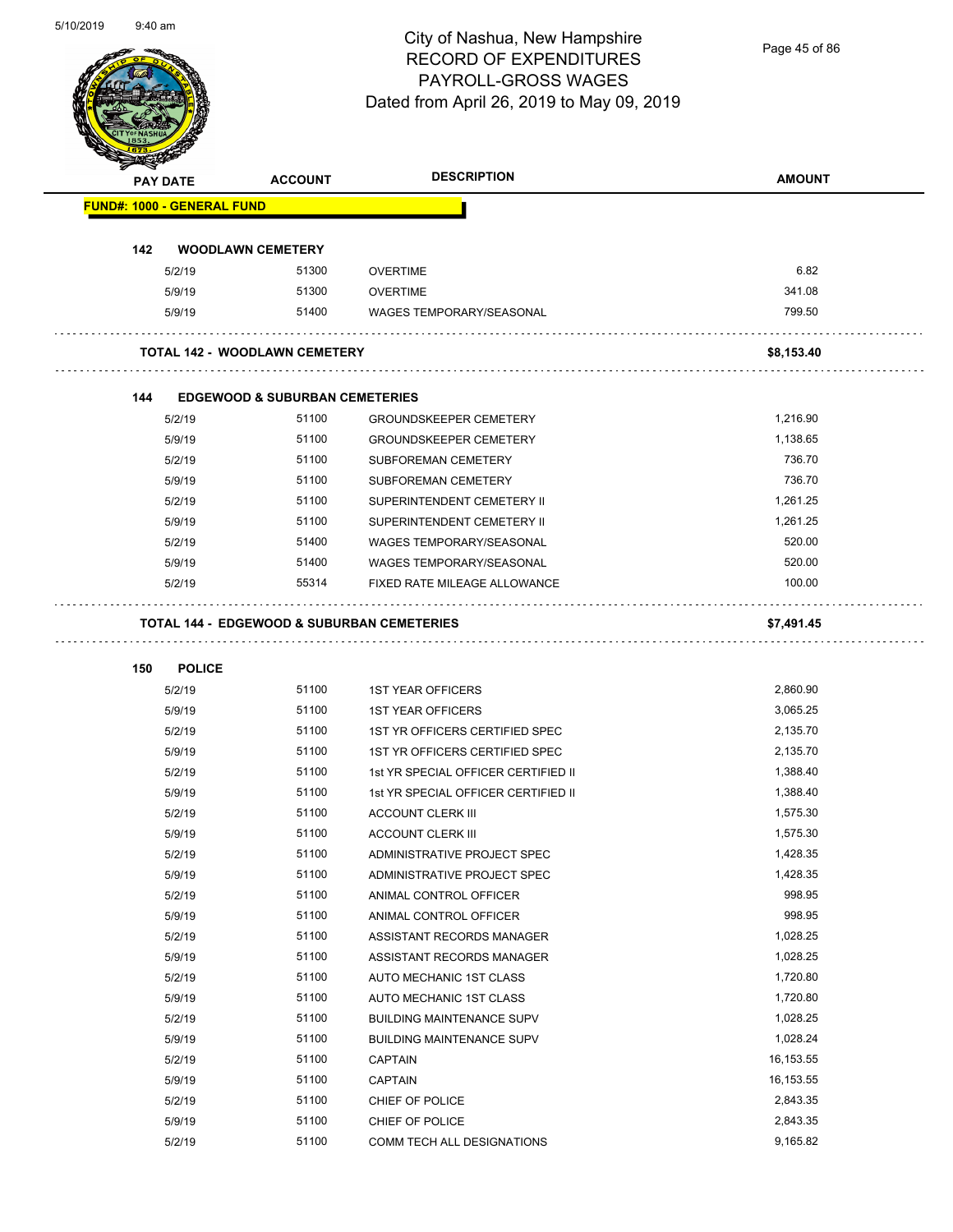

|     | <b>PAY DATE</b>                   | <b>ACCOUNT</b> | <b>DESCRIPTION</b>                              | <b>AMOUNT</b>          |
|-----|-----------------------------------|----------------|-------------------------------------------------|------------------------|
|     | <b>FUND#: 1000 - GENERAL FUND</b> |                |                                                 |                        |
|     |                                   |                |                                                 |                        |
| 150 | <b>POLICE</b>                     |                |                                                 |                        |
|     | 5/9/19                            | 51100          | COMM TECH ALL DESIGNATIONS                      | 9,290.01               |
|     | 5/2/19                            | 51100          | COMMUNITY POLICE COORD CEMD                     | 1,354.20               |
|     | 5/9/19                            | 51100          | COMMUNITY POLICE COORD CEMD                     | 1,354.20               |
|     | 5/2/19                            | 51100          | <b>CRIME ANALYST</b>                            | 1,075.20               |
|     | 5/9/19                            | 51100          | <b>CRIME ANALYST</b>                            | 1,075.20               |
|     | 5/2/19                            | 51100          | <b>CUSTODIAN III</b>                            | 2,337.79               |
|     | 5/9/19                            | 51100          | <b>CUSTODIAN III</b>                            | 2,337.79               |
|     | 5/2/19                            | 51100          | DEPUTY CHIEF OF POLICE                          | 5,153.20               |
|     | 5/9/19                            | 51100          | DEPUTY CHIEF OF POLICE                          | 5,153.20               |
|     | 5/2/19                            | 51100          | DETENTION SPEC                                  | 2,665.94               |
|     | 5/9/19                            | 51100          | <b>DETENTION SPEC</b>                           | 2,665.95               |
|     | 5/2/19                            | 51100          | DISPATCHERS ALL DESIGNATIONS                    | 3,883.32               |
|     | 5/9/19                            | 51100          | DISPATCHERS ALL DESIGNATIONS                    | 3,883.31               |
|     | 5/2/19                            | 51100          | FLEET MAINTENANCE ASST SUPV                     | 963.20                 |
|     | 5/9/19                            | 51100          | FLEET MAINTENANCE ASST SUPV                     | 963.20                 |
|     | 5/2/19                            | 51100          | IT MANAGER/SOFTWARE SPECIALIST                  | 1,728.00               |
|     | 5/9/19                            | 51100          | IT MANAGER/SOFTWARE SPECIALIST                  | 1,728.00               |
|     | 5/2/19                            | 51100          | IT PROGRAMS ADMIN & INSTRUCTOR                  | 1,081.50               |
|     | 5/9/19                            | 51100          | IT PROGRAMS ADMIN & INSTRUCTOR                  | 1,081.50               |
|     | 5/2/19                            | 51100          | <b>LEGAL SECRETARY</b>                          | 768.85                 |
|     | 5/9/19                            | 51100          | <b>LEGAL SECRETARY</b>                          | 768.85                 |
|     | 5/2/19                            | 51100          | LIEUTENANT                                      | 17,763.26              |
|     | 5/9/19                            | 51100          | LIEUTENANT                                      | 17,763.26              |
|     | 5/2/19                            | 51100          | NPD BUSINESS COORDINATOR                        | 1,080.60               |
|     | 5/9/19                            | 51100          | NPD BUSINESS COORDINATOR                        | 1,080.60               |
|     | 5/2/19                            | 51100          | NPD BUSINESS MANAGER                            | 1,802.00               |
|     | 5/9/19                            | 51100          | <b>NPD BUSINESS MANAGER</b>                     | 1,802.00               |
|     | 5/2/19                            | 51100          | NPD NETWORK ADMINISTRATOR                       | 1,377.50               |
|     | 5/9/19                            | 51100          | NPD NETWORK ADMINISTRATOR                       | 1,377.50               |
|     | 5/2/19                            | 51100          | PARALEGAL                                       | 854.00                 |
|     | 5/9/19                            | 51100          | PARALEGAL                                       | 854.00                 |
|     | 4/18/19                           | 51100          | PATROLMAN ALL RANKS                             | (1,399.00)             |
|     | 5/2/19                            | 51100<br>51100 | PATROLMAN ALL RANKS                             | 175,207.21             |
|     | 5/9/19                            | 51100          | PATROLMAN ALL RANKS                             | 175,379.67<br>2,942.33 |
|     | 5/2/19<br>5/9/19                  | 51100          | POLICE ATTORNEY                                 | 2,942.33               |
|     | 5/2/19                            | 51100          | POLICE ATTORNEY<br>RECORDS & COMMUNICATIONS MGR | 1,589.40               |
|     | 5/9/19                            | 51100          | RECORDS & COMMUNICATIONS MGR                    | 1,589.40               |
|     | 5/2/19                            | 51100          | <b>RECORDS TECHNICIAN I</b>                     | 1,371.35               |
|     | 5/9/19                            | 51100          | <b>RECORDS TECHNICIAN I</b>                     | 1,371.35               |
|     | 5/2/19                            | 51100          | RECORDS TECHNICIAN II                           | 1,676.30               |
|     | 5/9/19                            | 51100          | RECORDS TECHNICIAN II                           | 1,676.30               |
|     | 5/2/19                            | 51100          | SEC DOMESTIC VIOLENCE UNIT                      | 758.90                 |
|     | 5/9/19                            | 51100          | SEC DOMESTIC VIOLENCE UNIT                      | 758.90                 |
|     |                                   |                |                                                 |                        |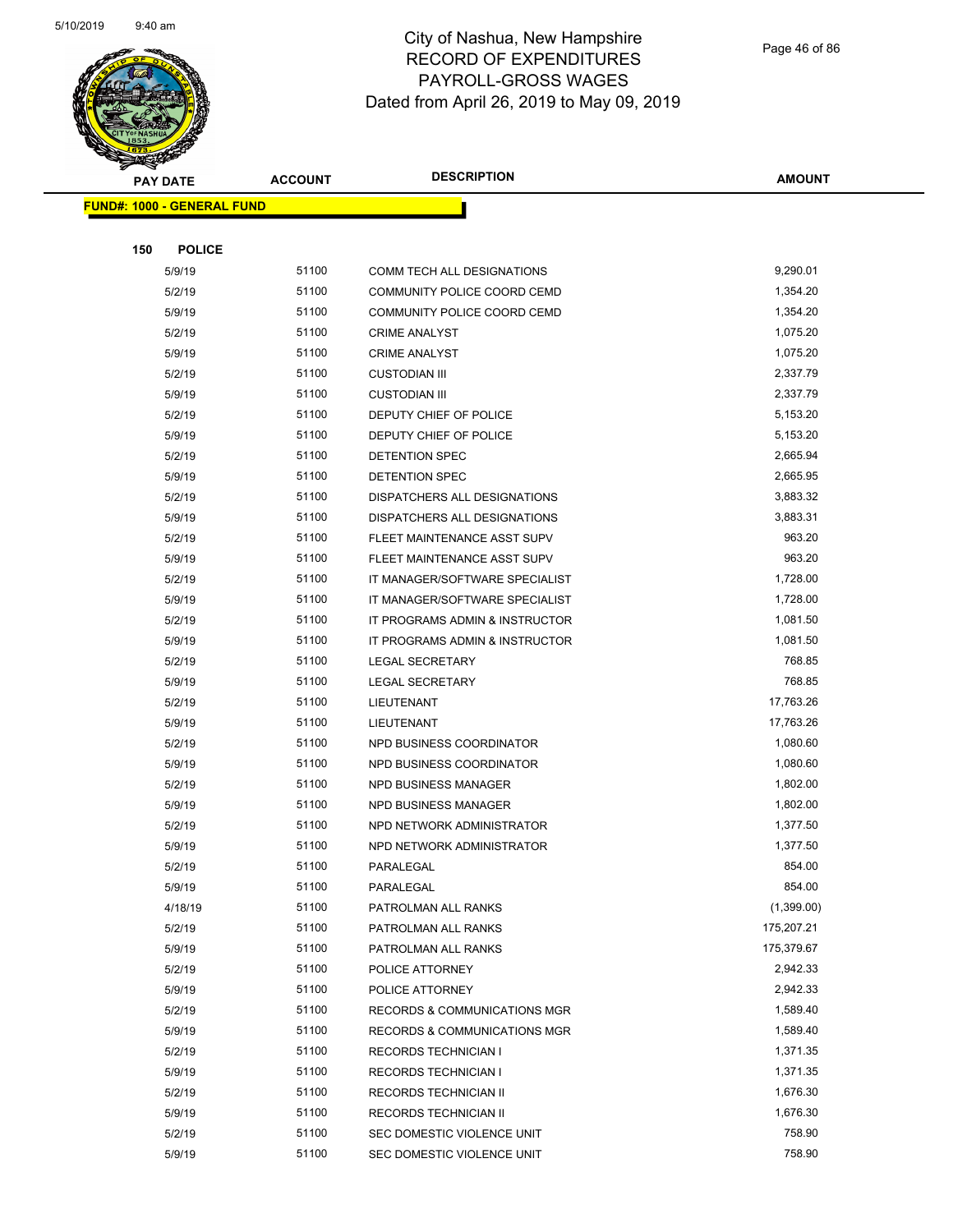

Page 47 of 86

| <b>STARTED BY AND STRAP SERVICE</b> |                |                                        |               |
|-------------------------------------|----------------|----------------------------------------|---------------|
| <b>PAY DATE</b>                     | <b>ACCOUNT</b> | <b>DESCRIPTION</b>                     | <b>AMOUNT</b> |
| <b>FUND#: 1000 - GENERAL FUND</b>   |                |                                        |               |
|                                     |                |                                        |               |
| 150<br><b>POLICE</b>                |                |                                        |               |
| 5/2/19                              | 51100          | SECRETARIAL SUPV DET BUREAU            | 943.95        |
| 5/9/19                              | 51100          | SECRETARIAL SUPV DET BUREAU            | 943.95        |
| 5/2/19                              | 51100          | <b>SECRETARY III</b>                   | 2,911.50      |
| 5/9/19                              | 51100          | <b>SECRETARY III</b>                   | 2,911.50      |
| 5/2/19                              | 51100          | <b>SECRETARY V</b>                     | 1,758.70      |
| 5/9/19                              | 51100          | <b>SECRETARY V</b>                     | 1,758.70      |
| 5/2/19                              | 51100          | <b>SECRETARY VI</b>                    | 836.30        |
| 5/9/19                              | 51100          | <b>SECRETARY VI</b>                    | 836.30        |
| 5/2/19                              | 51100          | <b>SERGEANT</b>                        | 43,070.25     |
| 5/9/19                              | 51100          | <b>SERGEANT</b>                        | 41,617.49     |
| 5/2/19                              | 51100          | SHIFT LEADER                           | 2,185.00      |
| 5/9/19                              | 51100          | <b>SHIFT LEADER</b>                    | 2,185.00      |
| 5/2/19                              | 51100          | SUPV POLICE FLEET                      | 1,306.35      |
| 5/9/19                              | 51100          | <b>SUPV POLICE FLEET</b>               | 1,306.35      |
| 5/2/19                              | 51200          | <b>ACCREDITATION MANAGER</b>           | 1,129.28      |
| 5/9/19                              | 51200          | <b>ACCREDITATION MANAGER</b>           | 1,129.28      |
| 5/2/19                              | 51200          | SENIOR RELATIONS SPECIALIST            | 725.40        |
| 5/9/19                              | 51200          | SENIOR RELATIONS SPECIALIST            | 725.40        |
| 5/2/19                              | 51300          | <b>OVERTIME</b>                        | 7,031.05      |
| 5/9/19                              | 51300          | <b>OVERTIME</b>                        | 4,961.38      |
| 5/2/19                              | 51309          | OVERTIME-TRAINING                      | 3,313.86      |
| 5/9/19                              | 51309          | <b>OVERTIME-TRAINING</b>               | 160.80        |
| 5/2/19                              | 51315          | <b>OVERTIME-WITNESS</b>                | 1,259.43      |
| 5/9/19                              | 51315          | <b>OVERTIME-WITNESS</b>                | 3,560.50      |
| 5/2/19                              | 51322          | OVERTIME-INVESTIGATIVE                 | 21,223.50     |
| 5/9/19                              | 51322          | OVERTIME-INVESTIGATIVE                 | 7,343.26      |
| 5/2/19                              | 51330          | OVERTIME-COVERAGE                      | 20,419.65     |
| 5/9/19                              | 51330          | OVERTIME-COVERAGE                      | 20,478.57     |
| 5/2/19                              | 51600          | <b>LONGEVITY</b>                       | 1,000.00      |
| 5/2/19                              | 51628          | <b>EXTRA HOLIDAY</b>                   | 48,550.14     |
| 5/2/19                              | 51700          | <b>STIPENDS</b>                        | 716.94        |
| 5/9/19                              | 51700          | <b>STIPENDS</b>                        | 1,075.43      |
| 5/9/19                              | 51750          | <b>RETIREMENT &amp; SEPARATION PAY</b> | 57,252.23     |
| 5/9/19                              | 52800          | EDUCATIONAL ASSISTANCE                 | 1,496.24      |
| 5/2/19                              | 52809          | <b>WELLNESS PROGRAM</b>                | 1,290.02      |
| 5/9/19                              | 52809          | <b>WELLNESS PROGRAM</b>                | 1,000.00      |
| 5/2/19                              | 61107          | <b>CLOTHING &amp; UNIFORMS</b>         | 509.91        |
| 5/9/19                              | 61107          | <b>CLOTHING &amp; UNIFORMS</b>         | 1,344.67      |
| 5/2/19                              | 61110          | PROTECTIVE CLOTHING                    | 50.00         |
| <b>TOTAL 150 - POLICE</b>           |                |                                        | \$850,943.61  |
|                                     |                |                                        |               |

**152 FIRE**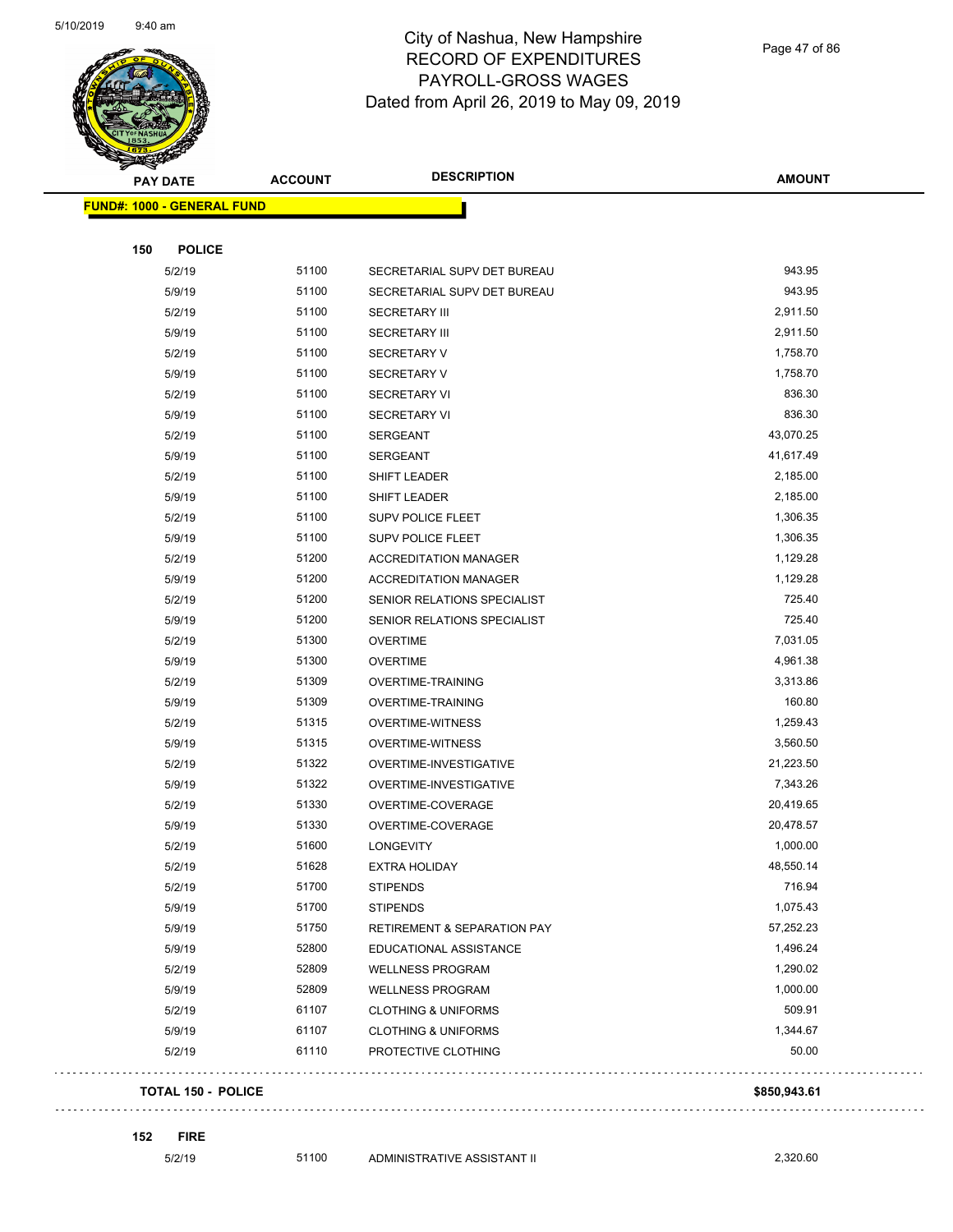

|     | <b>PAY DATE</b>                   | <b>ACCOUNT</b> | <b>DESCRIPTION</b>                  | <b>AMOUNT</b> |
|-----|-----------------------------------|----------------|-------------------------------------|---------------|
|     | <b>FUND#: 1000 - GENERAL FUND</b> |                |                                     |               |
|     |                                   |                |                                     |               |
| 152 | <b>FIRE</b>                       |                |                                     |               |
|     | 5/9/19                            | 51100          | <b>ADMINISTRATIVE ASSISTANT II</b>  | 2,320.60      |
|     | 5/2/19                            | 51100          | <b>ASST FIRE CHIEF</b>              | 2,409.56      |
|     | 5/9/19                            | 51100          | <b>ASST FIRE CHIEF</b>              | 2,409.56      |
|     | 5/2/19                            | 51100          | ASST SUPERINTENDENT FIRE ALARM      | 1,645.88      |
|     | 5/9/19                            | 51100          | ASST SUPERINTENDENT FIRE ALARM      | 1,645.88      |
|     | 5/2/19                            | 51100          | ASST SUPERINTENDENT FIRE FLEET      | 1,645.88      |
|     | 5/9/19                            | 51100          | ASST SUPERINTENDENT FIRE FLEET      | 1,645.88      |
|     | 5/2/19                            | 51100          | ASST SUPERINTENDENT PREVENTION      | 1,746.60      |
|     | 5/9/19                            | 51100          | ASST SUPERINTENDENT PREVENTION      | 1,645.88      |
|     | 5/2/19                            | 51100          | <b>CAPTAIN</b>                      | 11,623.21     |
|     | 5/9/19                            | 51100          | <b>CAPTAIN</b>                      | 11,623.22     |
|     | 5/2/19                            | 51100          | <b>CAPTAIN FIRE TRAINING SAFETY</b> | 1,799.56      |
|     | 5/9/19                            | 51100          | CAPTAIN FIRE TRAINING SAFETY        | 1,799.56      |
|     | 5/2/19                            | 51100          | <b>DEPUTY FIRE CHIEF</b>            | 8,596.21      |
|     | 5/9/19                            | 51100          | <b>DEPUTY FIRE CHIEF</b>            | 8,596.21      |
|     | 5/2/19                            | 51100          | <b>EXEC ASST BUSINESS COORD</b>     | 868.70        |
|     | 5/9/19                            | 51100          | <b>EXEC ASST BUSINESS COORD</b>     | 868.70        |
|     | 5/2/19                            | 51100          | <b>FIRE CHIEF</b>                   | 2,635.48      |
|     | 5/9/19                            | 51100          | FIRE CHIEF                          | 2,635.48      |
|     | 5/2/19                            | 51100          | FIRE DISPATCH ALL RANKS             | 11,620.22     |
|     | 5/9/19                            | 51100          | FIRE DISPATCH ALL RANKS             | 11,910.70     |
|     | 5/2/19                            | 51100          | FIRE DISPATCHER CLERK TRAINER       | 1,191.71      |
|     | 5/9/19                            | 51100          | FIRE DISPATCHER CLERK TRAINER       | 1,331.92      |
|     | 5/2/19                            | 51100          | FIRE LIEUTENANT                     | 43,095.82     |
|     | 5/9/19                            | 51100          | FIRE LIEUTENANT                     | 43,095.79     |
|     | 5/2/19                            | 51100          | <b>FIRE MECHANIC</b>                | 1,354.28      |
|     | 5/9/19                            | 51100          | <b>FIRE MECHANIC</b>                | 1,354.28      |
|     | 5/2/19                            | 51100          | FIRE TRAINING OFFICER               | 1,746.60      |
|     | 5/9/19                            | 51100          | FIRE TRAINING OFFICER               | 1,645.88      |
|     | 5/2/19                            | 51100          | <b>FIREFIGHTERS ALL RANKS</b>       | 133,425.02    |
|     | 5/9/19                            | 51100          | <b>FIREFIGHTERS ALL RANKS</b>       | 133,427.48    |
|     | 5/2/19                            | 51100          | SUPERINTENDENT FIRE ALARM           | 1,835.72      |
|     | 5/9/19                            | 51100          | SUPERINTENDENT FIRE ALARM           | 1,835.72      |
|     | 5/2/19                            | 51100          | SUPERINTENDENT FIRE FLEET           | 1,799.56      |
|     | 5/9/19                            | 51100          | SUPERINTENDENT FIRE FLEET           | 1,799.56      |
|     | 5/2/19                            | 51100          | SUPERINTENDENT FIRE PREVENTION      | 1,817.56      |
|     | 5/9/19                            | 51100          | SUPERINTENDENT FIRE PREVENTION      | 1,817.56      |
|     | 5/2/19                            | 51300          | <b>OVERTIME</b>                     | 340.25        |
|     | 5/2/19                            | 51330          | OVERTIME-COVERAGE                   | 17,191.27     |
|     | 5/9/19                            | 51330          | OVERTIME-COVERAGE                   | 19,461.40     |
|     | 5/2/19                            | 51628          | <b>EXTRA HOLIDAY</b>                | 53,411.33     |
|     | 5/2/19                            | 51650          | <b>ADDITIONAL HOURS</b>             | 36,974.65     |
|     | 5/9/19                            | 51650          | <b>ADDITIONAL HOURS</b>             | 36,060.91     |
|     | 5/2/19                            | 51700          | <b>STIPENDS</b>                     | 4,767.35      |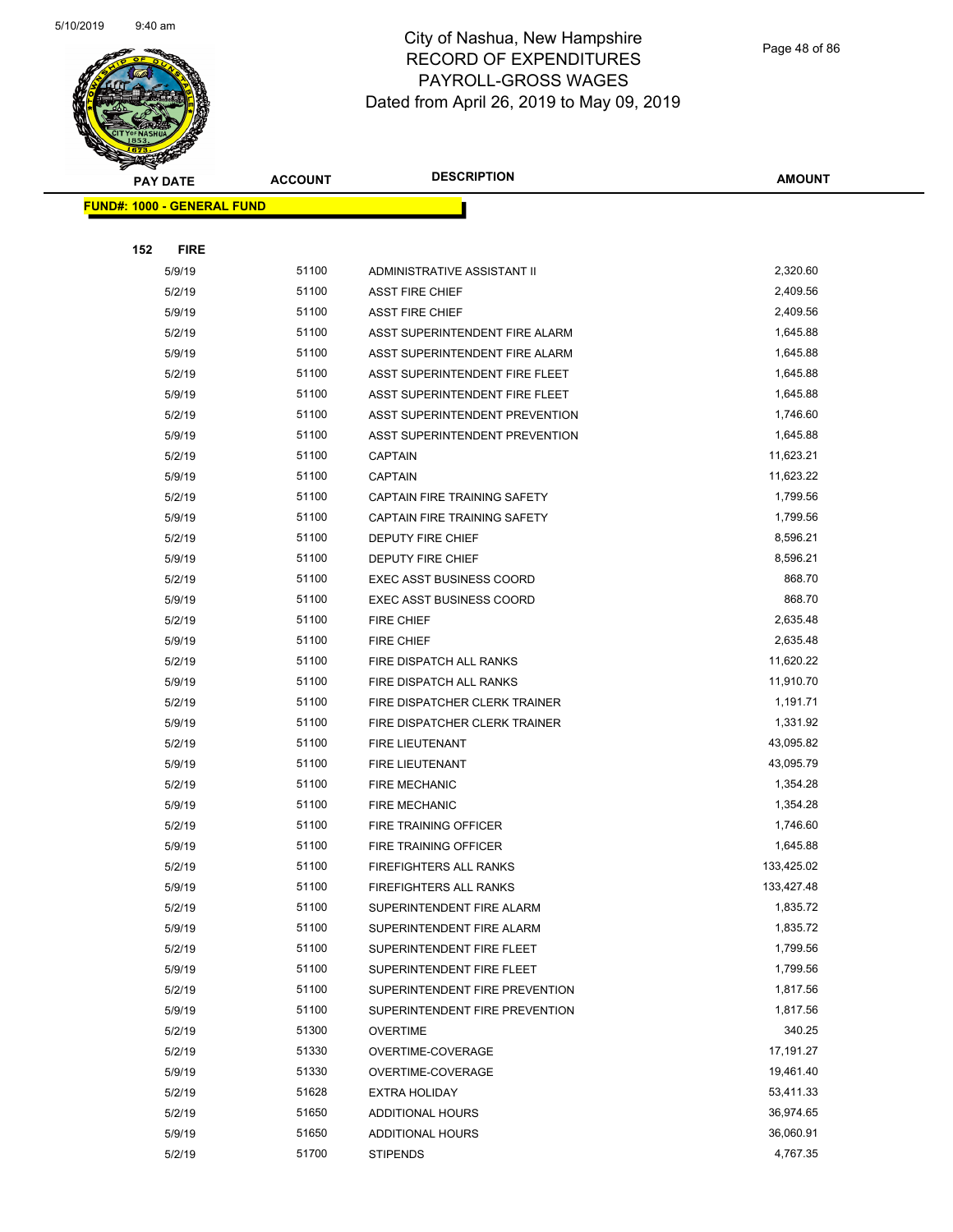

Page 49 of 86

|                                   | <b>ACCOUNT</b>                          | <b>DESCRIPTION</b>                    | <b>AMOUNT</b> |
|-----------------------------------|-----------------------------------------|---------------------------------------|---------------|
| <b>FUND#: 1000 - GENERAL FUND</b> |                                         |                                       |               |
| <b>FIRE</b><br>152                |                                         |                                       |               |
| 5/9/19                            | 51700                                   | <b>STIPENDS</b>                       | 4,767.35      |
| 5/2/19                            | 52800                                   | EDUCATIONAL ASSISTANCE                | 924.75        |
| <b>TOTAL 152 - FIRE</b>           |                                         |                                       | \$640,487.29  |
| 153                               | <b>BUILDING INSPECTION</b>              |                                       |               |
| 5/2/19                            | 51100                                   | <b>BLD INSP ASST PLANS EXAMINER</b>   | 1,046.85      |
| 5/9/19                            | 51100                                   | BLD INSP ASST PLANS EXAMINER          | 1,046.85      |
| 5/2/19                            | 51100                                   | <b>BUILDING AND UTILITIES INSPCTR</b> | 3,635.41      |
| 5/9/19                            | 51100                                   | <b>BUILDING AND UTILITIES INSPCTR</b> | 3,635.40      |
| 5/2/19                            | 51100                                   | <b>BUILDING DEPARTMENT MANAGER</b>    | 1,612.75      |
| 5/9/19                            | 51100                                   | <b>BUILDING DEPARTMENT MANAGER</b>    | 1,612.75      |
| 5/2/19                            | 51100                                   | PERMIT TECHNICIAN I                   | 1,287.44      |
| 5/9/19                            | 51100                                   | PERMIT TECHNICIAN I                   | 1,287.45      |
| 5/2/19                            | 51100                                   | <b>PLANS EXAMINER</b>                 | 1,271.25      |
| 5/9/19                            | 51100                                   | <b>PLANS EXAMINER</b>                 | 1,271.25      |
|                                   | <b>TOTAL 153 - BUILDING INSPECTION</b>  |                                       | \$17,707.40   |
| 155                               | <b>CODE ENFORCEMENT</b>                 |                                       |               |
| 5/2/19                            | 51100                                   | <b>CODE ENFORCEMENT OFFICER II</b>    | 2,775.41      |
|                                   | 51100                                   | <b>CODE ENFORCEMENT OFFICER II</b>    | 2,773.40      |
| 5/9/19                            |                                         |                                       |               |
| 5/2/19                            | 51100                                   | MGR CODE ENFORCEMENT DEPT             | 1,521.05      |
| 5/9/19                            | 51100                                   | MGR CODE ENFORCEMENT DEPT             | 1,521.05      |
|                                   | <b>TOTAL 155 - CODE ENFORCEMENT</b>     |                                       | \$8,590.91    |
| 156                               | <b>EMERGENCY MANAGEMENT</b>             |                                       |               |
| 5/2/19                            | 51100                                   | EMERGENCY MANAGEMENT DIRECTOR         | 1,701.60      |
| 5/9/19                            | 51100                                   | <b>EMERGENCY MANAGEMENT DIRECTOR</b>  | 1,701.60      |
| 5/9/19                            | 51200                                   | EMERGENCY MANAGEMENT COORDINAT        | 718.16        |
|                                   | <b>TOTAL 156 - EMERGENCY MANAGEMENT</b> |                                       | \$4,121.36    |
| 157                               | <b>CITYWIDE COMMUNICATIONS</b>          |                                       |               |
| 5/2/19                            | 51100                                   | <b>COMM SYS ENGR TECH</b>             | 1,616.80      |
| 5/9/19                            | 51100                                   | <b>COMM SYS ENGR TECH</b>             | 1,616.80      |
| 5/2/19                            | 51200                                   | RADIO SYSTEMS MANAGER                 | 1,371.96      |
| 5/9/19                            | 51200                                   | RADIO SYSTEMS MANAGER                 | 1,371.96      |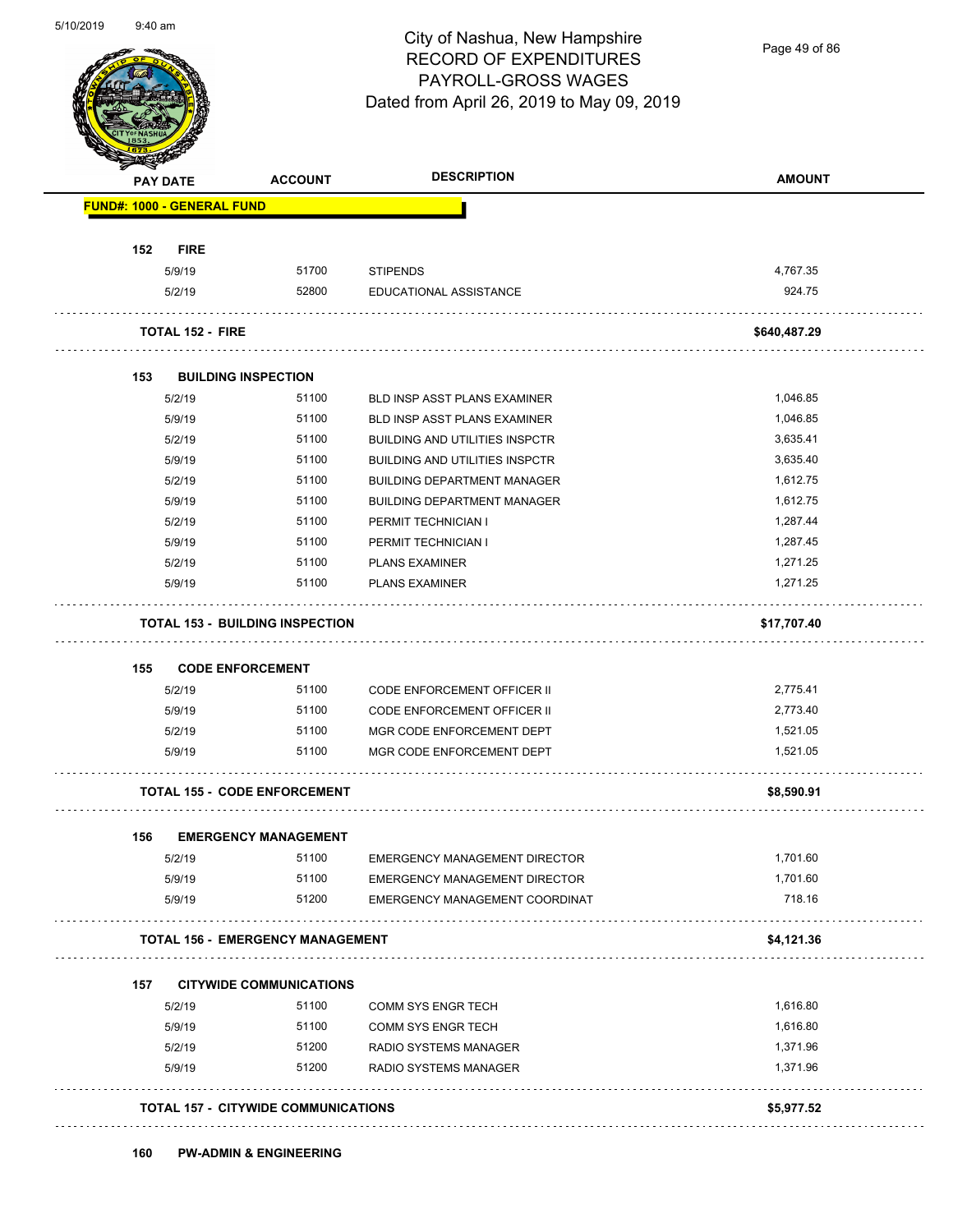

**161 STREETS**

| <b>PAY DATE</b>                               | <b>ACCOUNT</b>                    | <b>DESCRIPTION</b>                 | <b>AMOUNT</b> |
|-----------------------------------------------|-----------------------------------|------------------------------------|---------------|
| <b>FUND#: 1000 - GENERAL FUND</b>             |                                   |                                    |               |
| 160                                           | <b>PW-ADMIN &amp; ENGINEERING</b> |                                    |               |
| 5/2/19                                        | 51100                             | ADMINISTRATIVE ASSISTANT II        | 766.50        |
| 5/9/19                                        | 51100                             | ADMINISTRATIVE ASSISTANT II        | 766.50        |
| 5/2/19                                        | 51100                             | ASSISTANT CONSTRUCTION ENGINEER    | 938.30        |
| 5/9/19                                        | 51100                             | ASSISTANT CONSTRUCTION ENGINEER    | 938.30        |
| 5/2/19                                        | 51100                             | ASSISTANT DIRECTOR OF PUBLIC WORKS | 1,619.05      |
| 5/9/19                                        | 51100                             | ASSISTANT DIRECTOR OF PUBLIC WORKS | 1,619.05      |
| 5/2/19                                        | 51100                             | <b>CITY ENGINEER</b>               | 1,144.75      |
| 5/9/19                                        | 51100                             | <b>CITY ENGINEER</b>               | 1,144.75      |
| 5/2/19                                        | 51100                             | <b>CITY SURVEYOR</b>               | 1,230.70      |
| 5/9/19                                        | 51100                             | <b>CITY SURVEYOR</b>               | 1,230.70      |
| 5/2/19                                        | 51100                             | DEPUTY CITY ENGINEER               | 738.35        |
| 5/9/19                                        | 51100                             | DEPUTY CITY ENGINEER               | 738.35        |
| 5/2/19                                        | 51100                             | DIRECTOR PUBLIC WORKS              | 1,828.35      |
| 5/9/19                                        | 51100                             | DIRECTOR PUBLIC WORKS              | 1,828.35      |
| 5/2/19                                        | 51100                             | DIVISION OPERATIONS MANAGER        | 1,463.05      |
| 5/9/19                                        | 51100                             | DIVISION OPERATIONS MANAGER        | 1,463.05      |
| 5/2/19                                        | 51100                             | DPW CONTRACT ADMINISTRATOR         | 365.00        |
| 5/9/19                                        | 51100                             | DPW CONTRACT ADMINISTRATOR         | 365.00        |
| 5/2/19                                        | 51100                             | <b>ENGINEERING INSPECTOR</b>       | 2,049.65      |
| 5/9/19                                        | 51100                             | <b>ENGINEERING INSPECTOR</b>       | 2,049.65      |
| 5/2/19                                        | 51100                             | <b>EXECUTIVE ASSISTANT</b>         | 767.15        |
| 5/9/19                                        | 51100                             | <b>EXECUTIVE ASSISTANT</b>         | 767.15        |
| 5/2/19                                        | 51100                             | PUBLIC RELATIONS ADMINISTRATOR     | 712.35        |
| 5/9/19                                        | 51100                             | PUBLIC RELATIONS ADMINISTRATOR     | 712.35        |
| 5/2/19                                        | 51100                             | SENIOR STAFF ENGINEER              | 1,131.85      |
| 5/9/19                                        | 51100                             | <b>SENIOR STAFF ENGINEER</b>       | 1,131.86      |
| 5/2/19                                        | 51100                             | <b>SENIOR TRAFFIC ENGINEER</b>     | 1,746.36      |
| 5/9/19                                        | 51100                             | <b>SENIOR TRAFFIC ENGINEER</b>     | 1,746.36      |
| 5/2/19                                        | 51100                             | STAFF ENGINEER                     | 1,064.00      |
| 5/9/19                                        | 51100                             | <b>STAFF ENGINEER</b>              | 1,064.00      |
| 5/2/19                                        | 51100                             | STREET CONSTRUCTION ENGINEER       | 1,455.30      |
| 5/9/19                                        | 51100                             | STREET CONSTRUCTION ENGINEER       | 1,455.30      |
| <b>TOTAL 160 - PW-ADMIN &amp; ENGINEERING</b> |                                   |                                    | \$38,041.43   |

| 5/2/19 | 51100 | ADMINISTRATIVE ASSISTANT II | 821.65   |
|--------|-------|-----------------------------|----------|
| 5/9/19 | 51100 | ADMINISTRATIVE ASSISTANT II | 821.66   |
| 5/2/19 | 51100 | AUTO MECH 1ST CLASS NIGHTS  | 4,353.61 |
| 5/9/19 | 51100 | AUTO MECH 1ST CLASS NIGHTS  | 4,350.83 |
| 5/2/19 | 51100 | AUTO MECH 2ND CLASS         | 1.959.20 |
| 5/9/19 | 51100 | AUTO MECH 2ND CLASS         | 2.036.64 |
| 5/2/19 | 51100 | AUTO MECHANIC 1ST CLASS     | 3.229.20 |
| 5/9/19 | 51100 | AUTO MECHANIC 1ST CLASS     | 3.229.20 |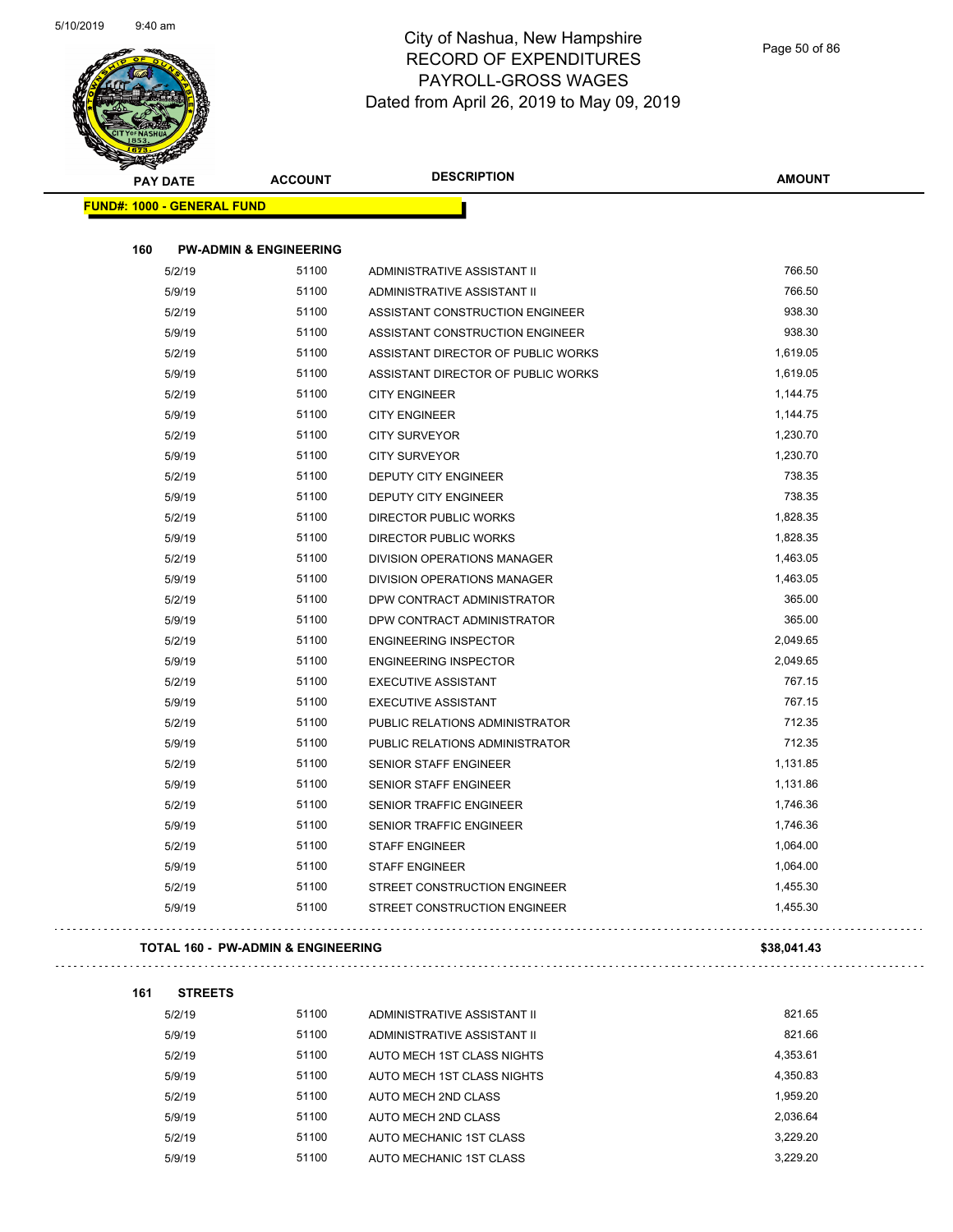

| <b>Santa</b><br><b>PAY DATE</b> | <b>ACCOUNT</b>            | <b>DESCRIPTION</b>             | <b>AMOUNT</b> |
|---------------------------------|---------------------------|--------------------------------|---------------|
| FUND#: 1000 - GENERAL FUND      |                           |                                |               |
|                                 |                           |                                |               |
| <b>STREETS</b><br>161           |                           |                                |               |
| 5/2/19                          | 51100                     | EQUIP OPR STREET REPAIR        | 6,875.20      |
| 5/9/19                          | 51100                     | <b>EQUIP OPR STREET REPAIR</b> | 7,854.80      |
| 5/2/19                          | 51100                     | EQUIPMENT OPR LANDFILL         | 814.06        |
| 5/2/19                          | 51100                     | FLEET MAINTENANCE FOREMAN      | 1,296.65      |
| 5/9/19                          | 51100                     | FLEET MAINTENANCE FOREMAN      | 1,296.66      |
| 5/2/19                          | 51100                     | FLEET MANAGER STREET DEPT      | 1,187.54      |
| 5/9/19                          | 51100                     | FLEET MANAGER STREET DEPT      | 1,187.54      |
| 5/2/19                          | 51100                     | FOREMAN LABOR STREET           | 2,567.90      |
| 5/9/19                          | 51100                     | FOREMAN LABOR STREET           | 2,559.96      |
| 5/2/19                          | 51100                     | <b>MASON PIPELAYER</b>         | 3,757.12      |
| 5/9/19                          | 51100                     | <b>MASON PIPELAYER</b>         | 3,761.28      |
| 5/2/19                          | 51100                     | OPERATIONS SUPERVISOR          | 1,092.80      |
| 5/9/19                          | 51100                     | OPERATIONS SUPERVISOR          | 1,092.80      |
| 5/2/19                          | 51100                     | <b>SIGN MAINTENANCE</b>        | 1,864.80      |
| 5/9/19                          | 51100                     | SIGN MAINTENANCE               | 1,864.80      |
| 5/2/19                          | 51100                     | STOREKEEPER PWD                | 1,006.30      |
| 5/9/19                          | 51100                     | STOREKEEPER PWD                | 1,006.30      |
| 5/2/19                          | 51100                     | <b>STREET FOREMAN</b>          | 2,593.30      |
| 5/9/19                          | 51100                     | <b>STREET FOREMAN</b>          | 2,593.30      |
| 5/2/19                          | 51100                     | SUPERINTENDENT OF STREETS      | 1,940.40      |
| 5/9/19                          | 51100                     | SUPERINTENDENT OF STREETS      | 1,940.40      |
| 5/2/19                          | 51100                     | <b>TRAFFIC FOREMAN</b>         | 1,322.60      |
| 5/9/19                          | 51100                     | <b>TRAFFIC FOREMAN</b>         | 1,322.60      |
| 5/2/19                          | 51100                     | TRAFFIC MAINTENANCE ASSISTANT  | 927.21        |
| 5/9/19                          | 51100                     | TRAFFIC MAINTENANCE ASSISTANT  | 927.20        |
| 5/2/19                          | 51100                     | <b>TRAFFIC TECHNICIAN I</b>    | 1,115.60      |
| 5/9/19                          | 51100                     | <b>TRAFFIC TECHNICIAN I</b>    | 1,115.60      |
| 5/2/19                          | 51100                     | TRUCK DRIVER STREET REPAIR     | 13,839.66     |
| 5/9/19                          | 51100                     | TRUCK DRIVER STREET REPAIR     | 13,821.40     |
| 5/2/19                          | 51100                     | <b>WELDER FIRST CLASS</b>      | 1,060.80      |
| 5/9/19                          | 51100                     | <b>WELDER FIRST CLASS</b>      | 1,060.80      |
| 5/2/19                          | 51300                     | <b>OVERTIME</b>                | 4,024.72      |
| 5/9/19                          | 51300                     | <b>OVERTIME</b>                | 1,100.80      |
| <b>TOTAL 161 - STREETS</b>      |                           |                                | \$112,594.89  |
| 166                             | <b>PARKING OPERATIONS</b> |                                |               |
| 5/2/19                          | 51100                     | PARKING MAINTENANCE            | 1,375.39      |

| <b>DIZI 19</b> | ט ווט | PARNING MAIN LINANGE   | 1,373.39 |
|----------------|-------|------------------------|----------|
| 5/9/19         | 51100 | PARKING MAINTENANCE    | 1.375.40 |
| 5/2/19         | 51100 | <b>PARKING MANAGER</b> | 896.45   |
| 5/9/19         | 51100 | <b>PARKING MANAGER</b> | 896.45   |
|                |       |                        |          |

| <b>TOTAL 166 - PARKING OPERATIONS</b> | \$4.543.69 |
|---------------------------------------|------------|
|                                       |            |

 $\sim$   $\sim$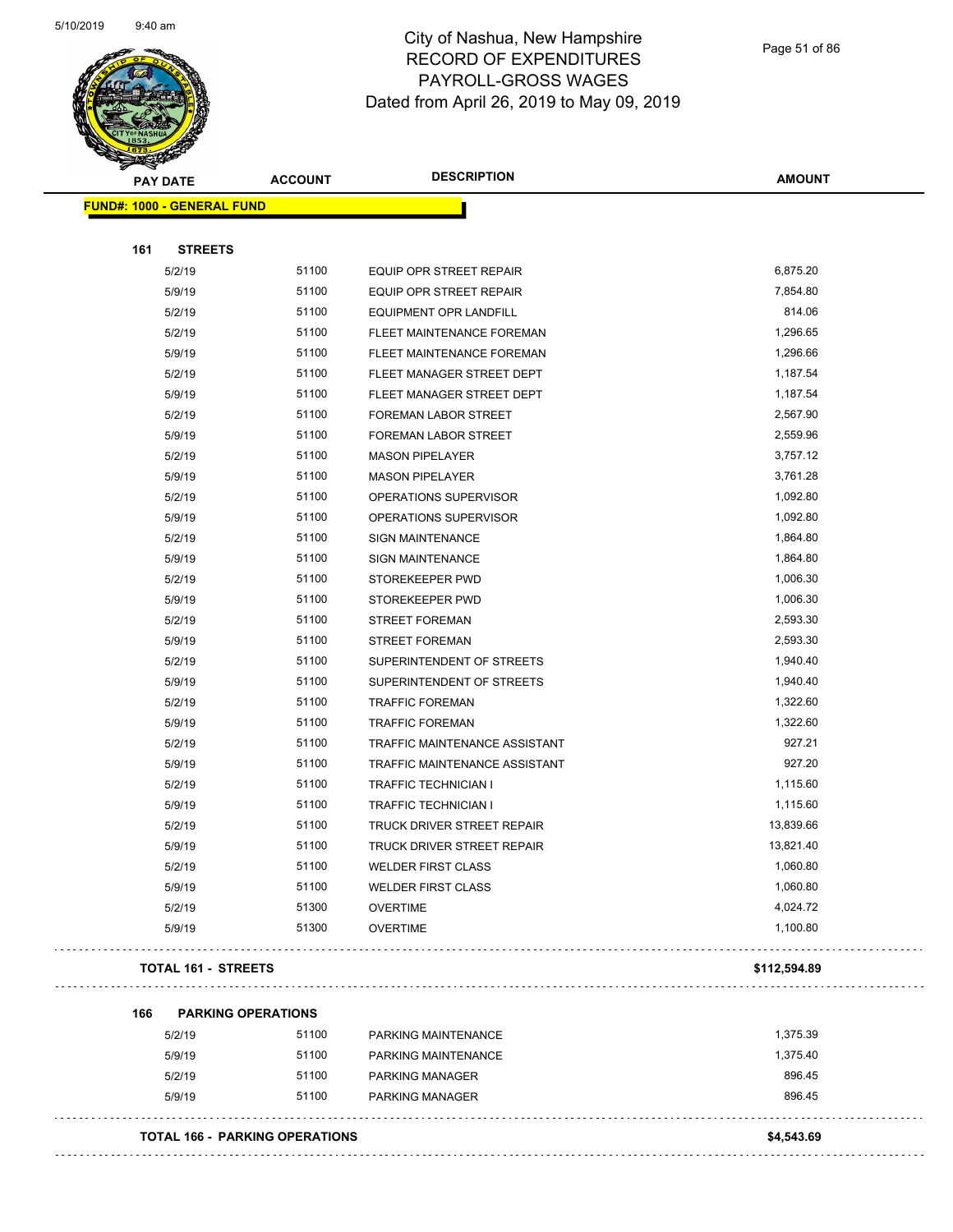

Page 52 of 86

| <b>PAY DATE</b>                   | <b>ACCOUNT</b>                          | <b>DESCRIPTION</b>               | <b>AMOUNT</b> |
|-----------------------------------|-----------------------------------------|----------------------------------|---------------|
| <b>FUND#: 1000 - GENERAL FUND</b> |                                         |                                  |               |
| 171                               | <b>COMMUNITY SERVICES</b>               |                                  |               |
| 5/2/19                            | 51100                                   | DIRECTOR HEALTH AND COMM SVS     | 1,920.92      |
| 5/9/19                            | 51100                                   | DIRECTOR HEALTH AND COMM SVS     | 1,920.95      |
| 5/2/19                            | 51100                                   | <b>EPIDEMIOLOGIST</b>            | 1,025.70      |
| 5/9/19                            | 51100                                   | <b>EPIDEMIOLOGIST</b>            | 1,025.70      |
| 5/2/19                            | 51100                                   | <b>HEALTH PROMOTION SPEC</b>     | 975.35        |
| 5/9/19                            | 51100                                   | <b>HEALTH PROMOTION SPEC</b>     | 975.35        |
|                                   | <b>TOTAL 171 - COMMUNITY SERVICES</b>   |                                  |               |
|                                   |                                         |                                  | \$7,843.97    |
| 172                               | <b>COMMUNITY HEALTH</b>                 |                                  |               |
| 5/2/19                            | 51100                                   | ADMINISTRATIVE ASSISTANT II      | 797.27        |
| 5/9/19                            | 51100                                   | ADMINISTRATIVE ASSISTANT II      | 792.27        |
| 5/2/19                            | 51100                                   | BILINGUAL COMM HEALTH WORKER     | 92.15         |
| 5/9/19                            | 51100                                   | BILINGUAL COMM HEALTH WORKER     | 92.16         |
| 5/2/19                            | 51100                                   | <b>BILINGUAL OUTREACH WORKER</b> | 874.70        |
| 5/9/19                            | 51100                                   | <b>BILINGUAL OUTREACH WORKER</b> | 874.70        |
| 5/2/19                            | 51100                                   | CHIEF PUBLIC HEALTH NURSE        | 1,524.75      |
| 5/9/19                            | 51100                                   | CHIEF PUBLIC HEALTH NURSE        | 1,524.75      |
| 5/2/19                            | 51100                                   | PUB HEALTH NURSE                 | 3,520.79      |
| 5/9/19                            | 51100                                   | PUB HEALTH NURSE                 | 3,520.79      |
| 5/2/19                            | 51300                                   | <b>OVERTIME</b>                  | 53.77         |
| 5/9/19                            | 51412                                   | <b>WAGES PER DIEM</b>            | 90.90         |
|                                   | <b>TOTAL 172 - COMMUNITY HEALTH</b>     |                                  | \$13,759.00   |
| 173                               | <b>ENVIRONMENTAL HEALTH</b>             |                                  |               |
| 5/2/19                            | 51100                                   | DEP HEALTH OFFICER/LAB DIRECTOR  | 1,172.20      |
| 5/9/19                            | 51100                                   | DEP HEALTH OFFICER/LAB DIRECTOR  | 1,172.20      |
| 5/2/19                            | 51100                                   | ENVIRONMENTAL HEALTH SPEC        | 1,807.96      |
| 5/9/19                            | 51100                                   | ENVIRONMENTAL HEALTH SPEC        | 1,807.96      |
| 5/2/19                            | 51100                                   | ENVIRONMENTAL TECH OFFICE MGR    | 1,067.20      |
| 5/9/19                            | 51100                                   | ENVIRONMENTAL TECH OFFICE MGR    | 1,067.20      |
| 5/2/19                            | 51100                                   | MANAGER ENVIRONMENTAL HEALTH     | 1,649.35      |
| 5/9/19                            | 51100                                   | MANAGER ENVIRONMENTAL HEALTH     | 1,649.35      |
| 5/9/19                            | 51300                                   | <b>OVERTIME</b>                  | 36.85         |
|                                   | <b>TOTAL 173 - ENVIRONMENTAL HEALTH</b> |                                  | \$11,430.27   |
| 174                               | <b>WELFARE ADMINISTRATION</b>           |                                  |               |
| 5/2/19                            | 51100                                   | CASE TECHNICIAN WELFARE          | 2,522.01      |
| 5/9/19                            | 51100                                   | CASE TECHNICIAN WELFARE          | 2,522.00      |
| 5/2/19                            | 51100                                   | <b>INTAKE WORKER</b>             | 803.60        |

5/9/19 51100 INTAKE WORKER 803.60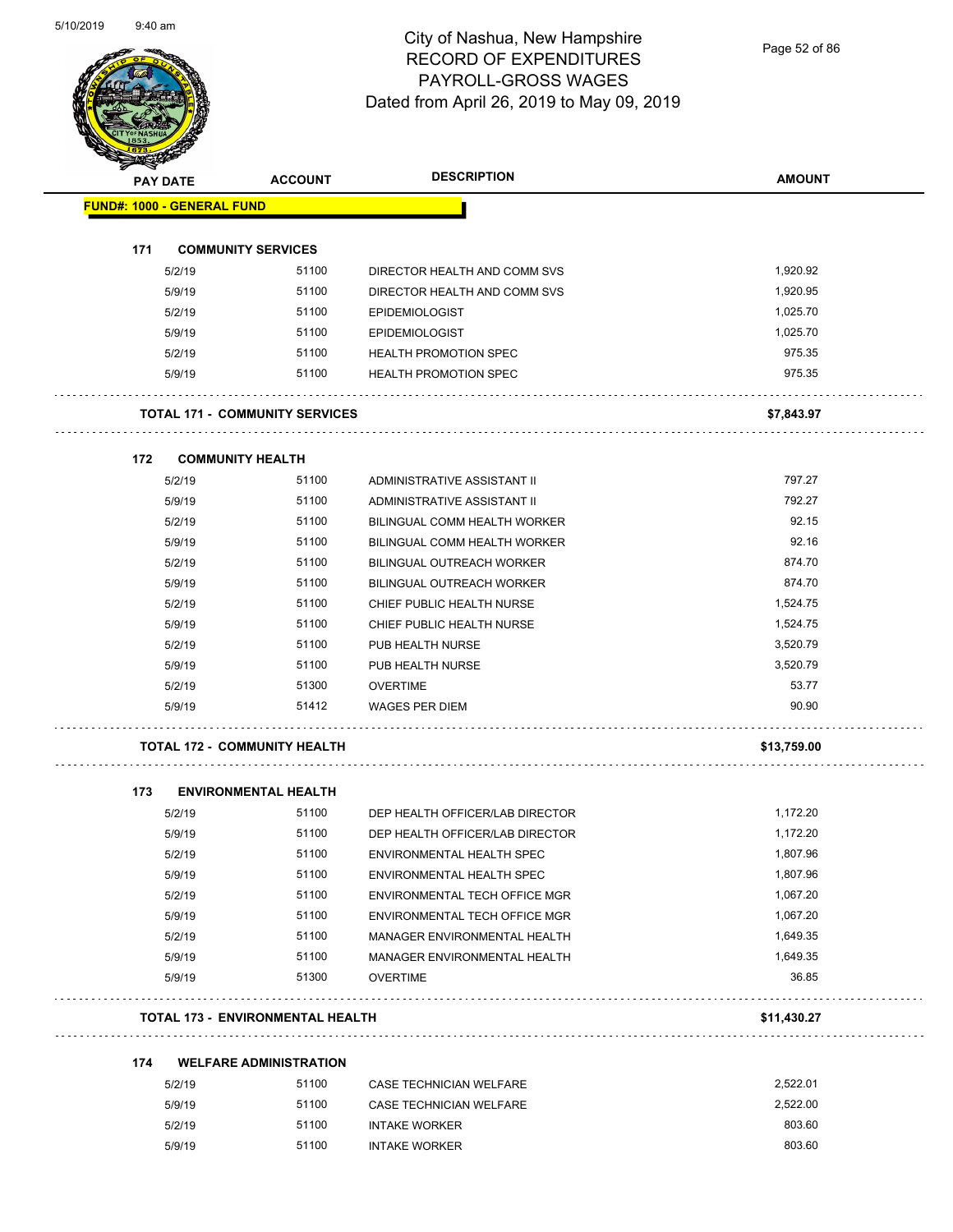Page 53 of 86

| <b>PAY DATE</b>                   | <b>ACCOUNT</b>                            | <b>DESCRIPTION</b>                | <b>AMOUNT</b> |
|-----------------------------------|-------------------------------------------|-----------------------------------|---------------|
| <b>FUND#: 1000 - GENERAL FUND</b> |                                           |                                   |               |
| 174                               | <b>WELFARE ADMINISTRATION</b>             |                                   |               |
| 5/2/19                            | 51100                                     | SENIOR CASE TECHNICIAN            | 1,034.85      |
| 5/9/19                            | 51100                                     | SENIOR CASE TECHNICIAN            | 1,034.85      |
| 5/2/19                            | 51100                                     | <b>WELFARE OFFICER</b>            | 1,705.80      |
| 5/9/19                            | 51100                                     | <b>WELFARE OFFICER</b>            | 1,705.80      |
|                                   | <b>TOTAL 174 - WELFARE ADMINISTRATION</b> |                                   | \$12,132.51   |
| 177                               | <b>PARKS &amp; RECREATION</b>             |                                   |               |
| 5/2/19                            | 51100                                     | ADMINISTRATIVE ASSISTANT II       | 842.05        |
| 5/9/19                            | 51100                                     | ADMINISTRATIVE ASSISTANT II       | 842.05        |
| 5/2/19                            | 51100                                     | EQUIPMENT OPERATOR, PARKS         | 979.60        |
| 5/9/19                            | 51100                                     | EQUIPMENT OPERATOR, PARKS         | 979.60        |
| 5/2/19                            | 51100                                     | FOREMAN LABOR PARK                | 3,889.95      |
| 5/9/19                            | 51100                                     | FOREMAN LABOR PARK                | 3,889.97      |
| 5/2/19                            | 51100                                     | <b>GROUNDSKEEPER MAINTENANCE</b>  | 7,170.85      |
| 5/9/19                            | 51100                                     | <b>GROUNDSKEEPER MAINTENANCE</b>  | 7,114.80      |
| 5/2/19                            | 51100                                     | <b>GROUNDSMAN I</b>               | 5,906.08      |
| 5/9/19                            | 51100                                     | <b>GROUNDSMAN I</b>               | 5,900.43      |
| 5/2/19                            | 51100                                     | <b>GROUNDSMAN II</b>              | 882.00        |
| 5/9/19                            | 51100                                     | <b>GROUNDSMAN II</b>              | 882.00        |
| 5/2/19                            | 51100                                     | <b>LEAD GROUNDSMAN</b>            | 1,981.60      |
| 5/9/19                            | 51100                                     | <b>LEAD GROUNDSMAN</b>            | 1,981.60      |
| 5/2/19                            | 51100                                     | PROGRAM COORDINATOR               | 382.70        |
| 5/9/19                            | 51100                                     | PROGRAM COORDINATOR               | 382.70        |
| 5/2/19                            | 51100                                     | <b>RECREATION PROGRAM MANAGER</b> | 1,033.85      |
| 5/9/19                            | 51100                                     | <b>RECREATION PROGRAM MANAGER</b> | 1,033.85      |
| 5/2/19                            | 51100                                     | STELLOS STADIUM ATTENDANT         | 981.63        |
| 5/9/19                            | 51100                                     | STELLOS STADIUM ATTENDANT         | 979.60        |
| 5/2/19                            | 51100                                     | SUPERINTENDENT OF PARKS RECR      | 1,940.40      |
| 5/9/19                            | 51100                                     | SUPERINTENDENT OF PARKS RECR      | 1,940.40      |
| 5/2/19                            | 51300                                     | <b>OVERTIME</b>                   | 4,104.05      |
| 5/9/19                            | 51300                                     | <b>OVERTIME</b>                   | 4,710.26      |
| 5/2/19                            | 51400                                     | WAGES TEMPORARY/SEASONAL          | 2,098.75      |
| 5/9/19                            | 51400                                     | WAGES TEMPORARY/SEASONAL          | 1,471.25      |

| 179 | <b>LIBRARY</b> |       |                                |          |
|-----|----------------|-------|--------------------------------|----------|
|     | 5/2/19         | 51100 | ASSISTANT DIRECTOR LIBRARY     | 1.566.20 |
|     | 5/9/19         | 51100 | ASSISTANT DIRECTOR LIBRARY     | 1.566.20 |
|     | 5/2/19         | 51100 | ASSISTANT LIBRARIAN CIRCULATIO | 1.061.30 |
|     | 5/9/19         | 51100 | ASSISTANT LIBRARIAN CIRCULATIO | 1.061.30 |
|     | 5/2/19         | 51100 | ASSISTANT LIBRARIAN TECH SVS   | 802.25   |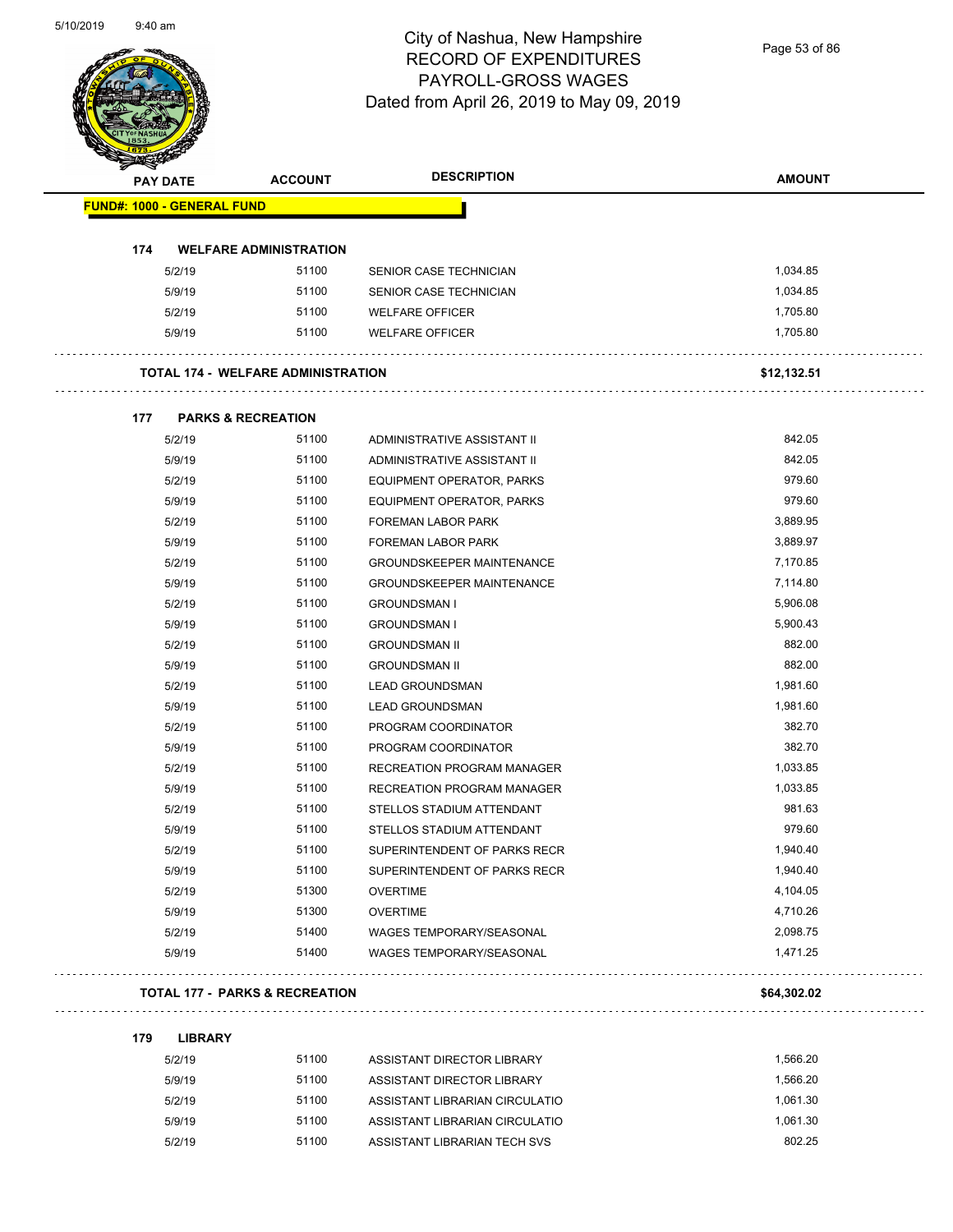

| <b>PAY DATE</b>                   |                  | <b>DESCRIPTION</b><br><b>ACCOUNT</b> |                                       | <b>AMOUNT</b>    |
|-----------------------------------|------------------|--------------------------------------|---------------------------------------|------------------|
| <b>FUND#: 1000 - GENERAL FUND</b> |                  |                                      |                                       |                  |
|                                   |                  |                                      |                                       |                  |
| 179                               | <b>LIBRARY</b>   |                                      |                                       |                  |
|                                   | 5/9/19           | 51100                                | ASSISTANT LIBRARIAN TECH SVS          | 802.25           |
|                                   | 5/2/19           | 51100                                | ASSISTANT LIBRARIAN YOUTH SERV        | 850.65           |
|                                   | 5/9/19           | 51100                                | ASSISTANT LIBRARIAN YOUTH SERV        | 850.65           |
|                                   | 5/2/19           | 51100                                | <b>DIRECTOR LIBRARY</b>               | 2,160.15         |
|                                   | 5/9/19           | 51100                                | <b>DIRECTOR LIBRARY</b>               | 2,160.15         |
|                                   | 5/2/19           | 51100                                | EXECUTIVE ASST OFFICE MANAGER         | 982.60           |
|                                   | 5/9/19           | 51100                                | EXECUTIVE ASST OFFICE MANAGER         | 982.60           |
|                                   | 5/2/19           | 51100                                | IT COORDINATOR                        | 942.65           |
|                                   | 5/9/19           | 51100                                | IT COORDINATOR                        | 942.65           |
|                                   | 5/2/19           | 51100                                | <b>JANITOR</b>                        | 424.35           |
|                                   | 5/9/19           | 51100                                | <b>JANITOR</b>                        | 552.00           |
|                                   | 5/2/19           | 51100                                | <b>LIBRARIAN ADULT SERVICES</b>       | 902.55           |
|                                   | 5/9/19           | 51100                                | LIBRARIAN ADULT SERVICES              | 902.55           |
|                                   | 5/2/19           | 51100                                | LIBRARIAN CIRCULATION                 | 1,093.85         |
|                                   | 5/9/19           | 51100                                | LIBRARIAN CIRCULATION                 | 1,093.85         |
|                                   | 5/2/19           | 51100                                | LIBRARIAN OUTREACH SVS                | 1,089.66         |
|                                   | 5/9/19           | 51100                                | LIBRARIAN OUTREACH SVS                | 1,089.66         |
|                                   | 5/2/19           | 51100                                | <b>LIBRARIAN TECH SERVICES</b>        | 1,130.98         |
|                                   | 5/9/19           | 51100                                | <b>LIBRARIAN TECH SERVICES</b>        | 1,130.97         |
|                                   | 5/2/19           | 51100                                | <b>LIBRARIAN YOUTH SERVICES</b>       | 2,444.40         |
|                                   | 5/9/19           | 51100                                | LIBRARIAN YOUTH SERVICES              | 2,444.40         |
|                                   | 5/2/19           | 51100                                | LIBRARY ASSISTANT CIRCULATION         | 6,428.55         |
|                                   | 5/9/19           | 51100                                | LIBRARY ASSISTANT CIRCULATION         | 6,428.55         |
|                                   | 5/2/19           | 51100                                | LIBRARY ASSISTANT MEDIA SERVIC        | 770.95           |
|                                   | 5/9/19           | 51100                                | LIBRARY ASSISTANT MEDIA SERVIC        | 770.95           |
|                                   | 5/2/19           | 51100                                | <b>LIBRARY ASSISTANT TECH SVS</b>     | 770.95           |
|                                   | 5/9/19           | 51100                                | LIBRARY ASSISTANT TECH SVS            | 770.95           |
|                                   | 5/2/19           | 51100                                | LIBRARY ASSISTANT YOUTH SERVIC        | 2,139.71         |
|                                   | 5/9/19           | 51100                                | <b>LIBRARY ASSISTANT YOUTH SERVIC</b> | 2,139.70         |
|                                   | 5/2/19           | 51100                                | MAINTENANCE SUPV                      | 929.50           |
|                                   | 5/9/19           | 51100                                | MAINTENANCE SUPV                      | 929.50           |
|                                   | 5/2/19           | 51100                                | PAGE & COLLECTION COORDINATOR         | 916.12           |
|                                   | 5/9/19           | 51100                                | PAGE & COLLECTION COORDINATOR         | 916.12           |
|                                   | 5/2/19           | 51100                                | REFERENCE LIBRARIAN ADULT SERV        | 3,223.05         |
|                                   | 5/9/19           | 51100                                | REFERENCE LIBRARIAN ADULT SERV        | 3,180.25         |
|                                   | 5/2/19           | 51100                                | REFERENCE LIBRARIAN TECH SVS          | 824.75<br>824.76 |
|                                   | 5/9/19           | 51100                                | REFERENCE LIBRARIAN TECH SVS          | 661.22           |
|                                   | 5/2/19           | 51100                                | <b>SECURITY LIBRARY</b>               |                  |
|                                   | 5/9/19           | 51100<br>51200                       | <b>SECURITY LIBRARY</b>               | 669.60<br>250.02 |
|                                   | 5/2/19<br>5/9/19 | 51200                                | JANITOR<br><b>JANITOR</b>             | 250.00           |
|                                   | 5/2/19           | 51200                                | LIBRARY ASSISTANT TECH SVS            | 453.15           |
|                                   | 5/9/19           | 51200                                | LIBRARY ASSISTANT TECH SVS            | 453.17           |
|                                   | 5/2/19           | 51200                                | LIBRARY PAGE                          | 1,220.10         |
|                                   |                  |                                      |                                       |                  |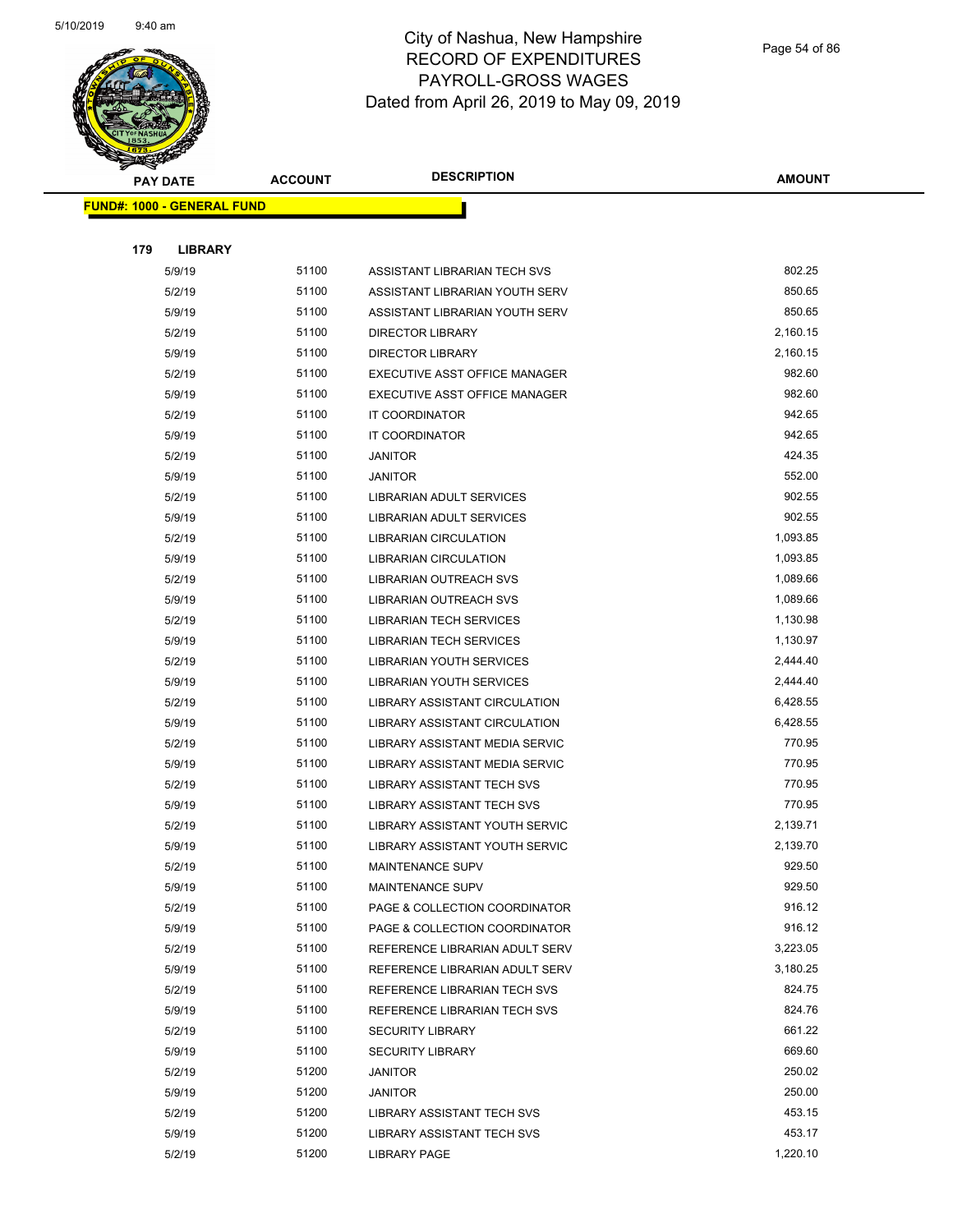

Page 55 of 86

| ❤                                        |                              |                                    |               |
|------------------------------------------|------------------------------|------------------------------------|---------------|
| <b>PAY DATE</b>                          | <b>ACCOUNT</b>               | <b>DESCRIPTION</b>                 | <b>AMOUNT</b> |
| <b>FUND#: 1000 - GENERAL FUND</b>        |                              |                                    |               |
|                                          |                              |                                    |               |
| 179<br><b>LIBRARY</b>                    |                              |                                    |               |
| 5/9/19                                   | 51200                        | <b>LIBRARY PAGE</b>                | 1,323.56      |
| 5/2/19                                   | 51200                        | RECEPTIONIST/DATA ENTRY SPECIALIST | 438.50        |
| 5/9/19                                   | 51200                        | RECEPTIONIST/DATA ENTRY SPECIALIST | 442.88        |
| 5/2/19                                   | 51200                        | REFERENCE LIBRARIAN ADULT SERV     | 753.12        |
| 5/9/19                                   | 51200                        | REFERENCE LIBRARIAN ADULT SERV     | 766.92        |
| 5/2/19                                   | 51200                        | <b>SECURITY LIBRARY</b>            | 385.94        |
| 5/9/19                                   | 51200                        | <b>SECURITY LIBRARY</b>            | 385.94        |
| 5/2/19                                   | 51300                        | <b>OVERTIME</b>                    | 434.74        |
| 5/9/19                                   | 51300                        | <b>OVERTIME</b>                    | 1,261.10      |
| 5/9/19                                   | 52800                        | EDUCATIONAL ASSISTANCE             | 375.00        |
| <b>TOTAL 179 - LIBRARY</b>               |                              |                                    | \$73,520.14   |
| 181                                      | <b>COMMUNITY DEVELOPMENT</b> |                                    |               |
| 5/2/19                                   | 51100                        | ADMINISTRATIVE ASSISTANT II        | 766.49        |
| 5/9/19                                   | 51100                        | ADMINISTRATIVE ASSISTANT II        | 766.49        |
| 5/2/19                                   | 51100                        | DIRECTOR COMMUNITY DEVELOPMENT     | 2,294.80      |
| 5/9/19                                   | 51100                        | DIRECTOR COMMUNITY DEVELOPMENT     | 2,294.80      |
| 5/2/19                                   | 51100                        | <b>TRANSPORTATION PLANNER</b>      | 1,285.66      |
| 5/9/19                                   | 51100                        | <b>TRANSPORTATION PLANNER</b>      | 1,285.65      |
| 5/2/19                                   | 51100                        | <b>WATERWAYS MANAGER</b>           | 1,524.75      |
| 5/9/19                                   | 51100                        | <b>WATERWAYS MANAGER</b>           | 1,524.75      |
| 5/2/19                                   | 51200                        | ADMINISTRATIVE ASSISTANT I         | 382.40        |
| 5/9/19                                   | 51200                        | ADMINISTRATIVE ASSISTANT I         | 402.52        |
| 5/2/19                                   | 51400                        | <b>WAGES TEMPORARY/SEASONAL</b>    | 200.00        |
| 5/9/19                                   | 51400                        | <b>WAGES TEMPORARY/SEASONAL</b>    | 100.00        |
| <b>TOTAL 181 - COMMUNITY DEVELOPMENT</b> |                              |                                    | \$12,828.31   |
| 182<br><b>PLANNING AND ZONING</b>        |                              |                                    |               |
| 5/2/19                                   | 51100                        | DEPARTMENT COORDINATOR             | 1,026.40      |
| 5/9/19                                   | 51100                        | DEPARTMENT COORDINATOR             | 1,026.40      |
| 5/2/19                                   | 51100                        | DEPUTY PLANNING MANAGER            | 2,800.80      |
| 5/9/19                                   | 51100                        | DEPUTY PLANNING MANAGER            | 2,800.80      |
| 5/2/19                                   | 51100                        | MANAGER PLANNING DEPT              | 2,151.45      |

5/9/19 51100 MANAGER PLANNING DEPT 2,151.45 5/2/19 51100 PLANNER I 1,877.70 5/9/19 51100 PLANNER I 1,877.70 5/2/19 51100 ZONING COORDINATOR 821.66 5/9/19 51100 ZONING COORDINATOR 821.65 5/2/19 53428 STENOGRAPHIC SERVICES 125.00 5/9/19 53428 STENOGRAPHIC SERVICES 250.00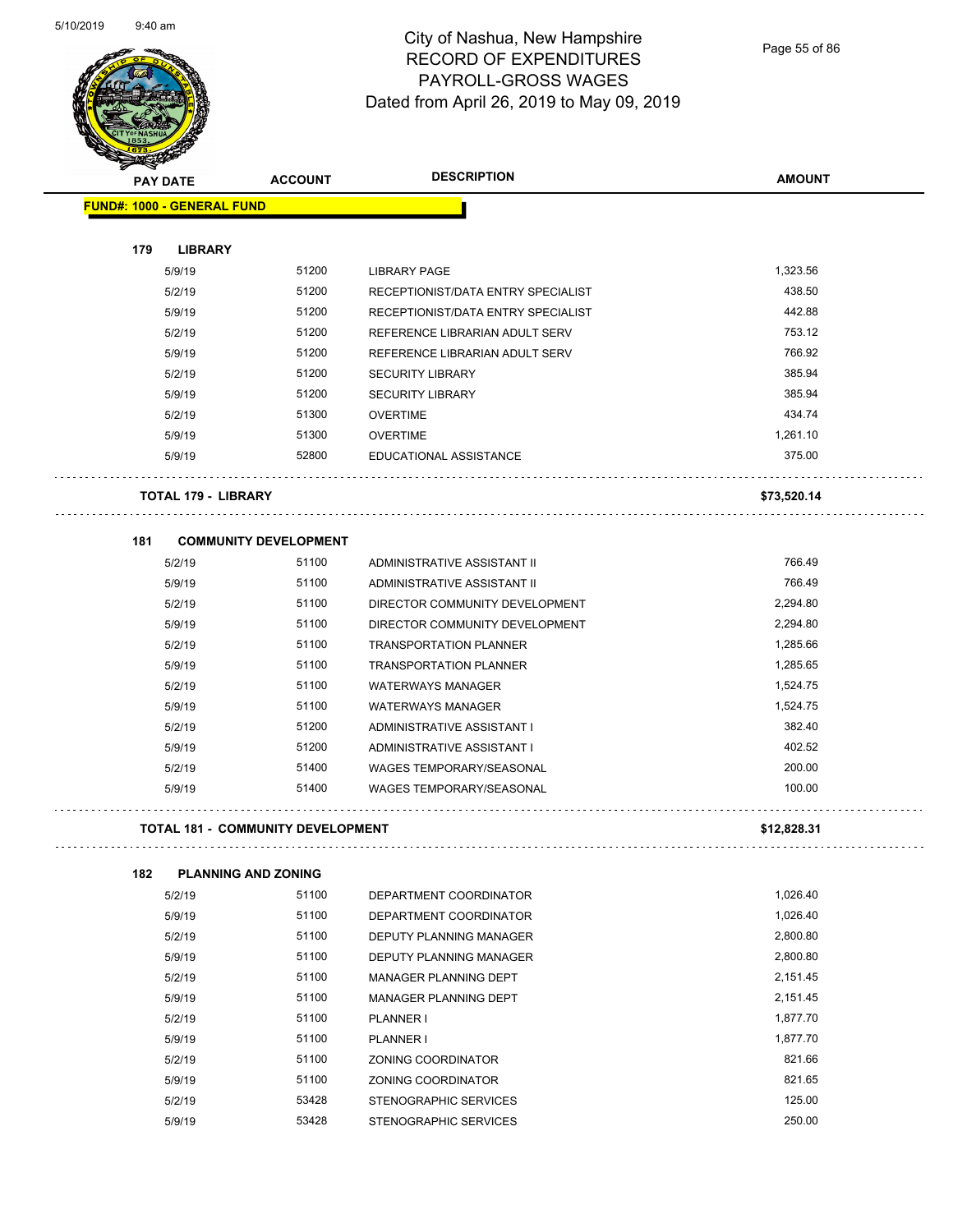

Page 56 of 86

|                                   | <b>PAY DATE</b> | <b>ACCOUNT</b>                          | <b>DESCRIPTION</b>            | <b>AMOUNT</b>      |
|-----------------------------------|-----------------|-----------------------------------------|-------------------------------|--------------------|
| <b>FUND#: 1000 - GENERAL FUND</b> |                 |                                         |                               |                    |
|                                   |                 |                                         |                               |                    |
|                                   |                 | <b>TOTAL 182 - PLANNING AND ZONING</b>  |                               | \$17,731.01        |
|                                   |                 |                                         |                               |                    |
|                                   |                 |                                         |                               |                    |
| 183                               |                 | <b>ECONOMIC DEVELOPMENT</b>             |                               |                    |
|                                   | 5/2/19          | 51100                                   | DWNTWN SPCLST & OED PGRM COOR | 996.05             |
|                                   | 5/9/19          | 51100                                   | DWNTWN SPCLST & OED PGRM COOR | 996.05             |
|                                   | 5/2/19          | 51100<br>51100                          | ECONOMIC DEV DIRECTOR         | 2,084.05           |
|                                   | 5/9/19          | 51100                                   | ECONOMIC DEV DIRECTOR         | 2,084.05<br>372.95 |
|                                   | 5/2/19          | 51100                                   | HUNT MEMORIAL BLDG & ARTS ADM | 372.95             |
|                                   | 5/9/19          |                                         | HUNT MEMORIAL BLDG & ARTS ADM |                    |
|                                   |                 | <b>TOTAL 183 - ECONOMIC DEVELOPMENT</b> |                               | \$6,906.10         |
|                                   |                 |                                         |                               |                    |
| 191                               | <b>SCHOOL</b>   |                                         |                               |                    |
|                                   | 5/9/19          | 51100                                   | <b>7PAR CTE NHN</b>           | 633.75             |
|                                   | 5/9/19          | 51100                                   | ASSISTANT DIRECTOR BUSINESS   | 2,948.38           |
|                                   | 4/25/19         | 51100                                   | ASSISTANT PRINCIPAL AMH       | (2,939.00)         |
|                                   | 5/9/19          | 51100                                   | ASSISTANT PRINCIPAL AMH       | 1,469.58           |
|                                   | 5/9/19          | 51100                                   | ASSISTANT PRINCIPAL BIC       | 3,350.19           |
|                                   | 5/9/19          | 51100                                   | ASSISTANT PRINCIPAL BIR       | 1,655.51           |
|                                   | 5/9/19          | 51100                                   | ASSISTANT PRINCIPAL BRO       | 1,659.61           |
|                                   | 5/9/19          | 51100                                   | ASSISTANT PRINCIPAL CHARL     | 3,228.22           |
|                                   | 4/29/19         | 51100                                   | ASSISTANT PRINCIPAL DR CRSP   | (3,228.20)         |
|                                   | 5/9/19          | 51100                                   | ASSISTANT PRINCIPAL DR CRSP   | 1,614.11           |
|                                   | 5/9/19          | 51100                                   | ASSISTANT PRINCIPAL ELM       | 7,224.40           |
|                                   | 5/9/19          | 51100                                   | ASSISTANT PRINCIPAL FES       | 3,201.02           |
|                                   | 5/9/19          | 51100                                   | ASSISTANT PRINCIPAL FMS       | 3,882.69           |
|                                   | 5/9/19          | 51100                                   | ASSISTANT PRINCIPAL LEDGE     | 3,228.20           |
|                                   | 5/9/19          | 51100                                   | ASSISTANT PRINCIPAL MDE       | 3,067.29           |
|                                   | 4/25/19         | 51100                                   | ASSISTANT PRINCIPAL MTP       | (2,826.91)         |
|                                   | 5/9/19          | 51100                                   | ASSISTANT PRINCIPAL MTP       | 1,413.48           |
|                                   | 5/9/19          | 51100                                   | ASSISTANT PRINCIPAL NHN       | 14,249.20          |
|                                   | 5/9/19          | 51100                                   | ASSISTANT PRINCIPAL NHS       | 13,615.41          |
|                                   | 5/9/19          | 51100                                   | ASSISTANT PRINCIPAL PMS       | 3,261.40           |
|                                   | 5/9/19          | 51100                                   | ASSISTANT PRINCIPAL SHE       | 1,437.50           |
|                                   | 5/9/19          | 51100                                   | ASSISTANT SUPERINTENDENT      | 8,830.90           |
|                                   | 5/9/19          | 51100                                   | ASST DIRECTOR PLANT OPS       | 2,689.30           |
|                                   | 5/9/19          | 51100                                   | <b>ASST DIRECTOR SPED</b>     | 6,448.10           |
|                                   | 5/9/19          | 51100                                   | ASST SYSTEMS ADMIN FULL YEAR  | 15,302.10          |
|                                   | 5/2/19          | 51100                                   | ASST SYSTEMS ADMIN SCH YEAR   | 799.05             |
|                                   | 5/9/19          | 51100                                   | ASST SYSTEMS ADMIN SCH YEAR   | 804.76             |
|                                   | 5/9/19          | 51100                                   | <b>ATTENDANCE OFFICER</b>     | 2,481.78           |
|                                   | 5/9/19          | 51100                                   | CAREER CENTER COORD NHN       | 1,348.90           |
|                                   | 5/9/19          | 51100                                   | CHIEF OPERATING OFFICER       | 4,323.70           |
|                                   | 5/9/19          | 51100                                   | CLERICAL ACADEMY NHN          | 3,070.20           |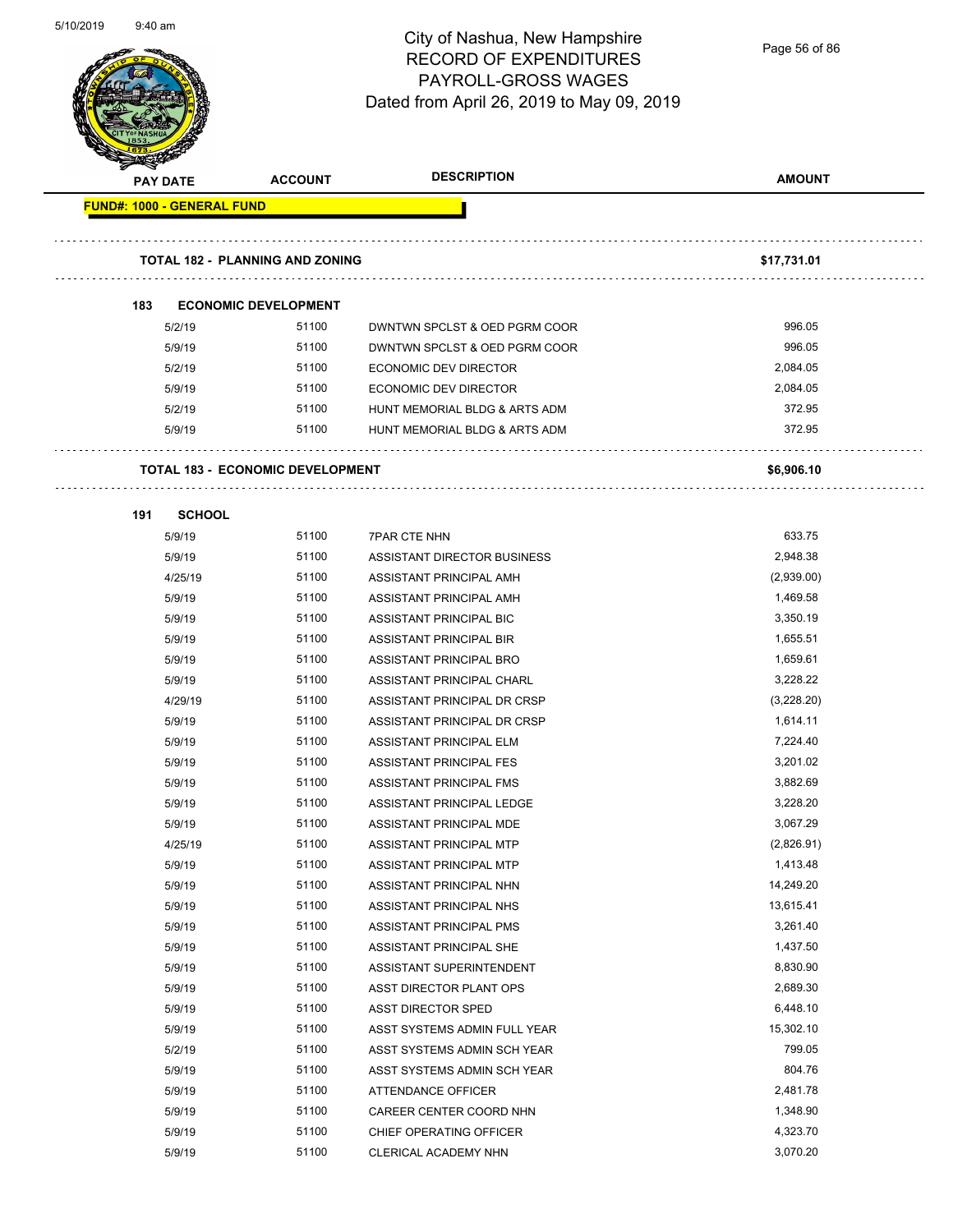

Page 57 of 86

|     | <b>PAY DATE</b>                    | <b>ACCOUNT</b> | <b>DESCRIPTION</b>                                      | <b>AMOUNT</b>        |
|-----|------------------------------------|----------------|---------------------------------------------------------|----------------------|
|     | <u> FUND#: 1000 - GENERAL FUND</u> |                |                                                         |                      |
|     |                                    |                |                                                         |                      |
| 191 | <b>SCHOOL</b>                      |                |                                                         |                      |
|     | 5/2/19                             | 51100          | <b>CLERICAL ACADEMY NHS</b>                             | 277.30               |
|     | 5/9/19                             | 51100          | CLERICAL ACADEMY NHS                                    | 3,001.64             |
|     | 5/2/19                             | 51100          | <b>CLERICAL ASST SUPER SUP</b>                          | 1,347.42             |
|     | 5/9/19                             | 51100          | CLERICAL ASST SUPER SUP                                 | 1,388.47             |
|     | 5/9/19                             | 51100          | CLERICAL ATHLETIC NHN                                   | 799.90               |
|     | 5/9/19                             | 51100          | CLERICAL ATHLETIC NHS                                   | 716.65               |
|     | 5/2/19                             | 51100          | <b>CLERICAL BUSINESS</b>                                | 3,217.20             |
|     | 5/9/19                             | 51100          | <b>CLERICAL BUSINESS</b>                                | 3,217.20             |
|     | 5/2/19                             | 51100          | CLERICAL CHIEF OP OFFICER SUP                           | 738.24               |
|     | 5/9/19                             | 51100          | CLERICAL CHIEF OP OFFICER SUP                           | 738.25               |
|     | 5/9/19                             | 51100          | <b>CLERICAL CTE NHN</b>                                 | 681.75               |
|     | 5/9/19                             | 51100          | <b>CLERICAL CTE NHS</b>                                 | 799.90               |
|     | 5/9/19                             | 51100          | CLERICAL GUIDANCE ELM                                   | 746.57               |
|     | 5/9/19                             | 51100          | <b>CLERICAL GUIDANCE NHN</b>                            | 2,027.05             |
|     | 5/9/19                             | 51100          | <b>CLERICAL GUIDANCE NHS</b>                            | 1,958.05             |
|     | 5/2/19                             | 51100          | <b>CLERICAL HUMAN RESOURCES</b>                         | 2,027.08             |
|     | 5/9/19                             | 51100          | <b>CLERICAL HUMAN RESOURCES</b>                         | 2,045.25             |
|     | 5/2/19                             | 51100          | <b>CLERICAL PAYROLL SUP</b>                             | 1,502.30             |
|     | 5/9/19                             | 51100          | CLERICAL PAYROLL SUP                                    | 1,502.30             |
|     | 5/2/19                             | 51100          | <b>CLERICAL PLANT OPS</b>                               | 751.15               |
|     | 5/9/19                             | 51100          | <b>CLERICAL PLANT OPS</b>                               | 751.14               |
|     | 5/9/19                             | 51100          | <b>CLERICAL PRINCIPAL AMH</b>                           | 1,428.52             |
|     | 5/9/19                             | 51100          | CLERICAL PRINCIPAL BIC                                  | 1,516.55             |
|     | 5/9/19                             | 51100          | CLERICAL PRINCIPAL BIR                                  | 1,599.78             |
|     | 5/9/19                             | 51100          | <b>CLERICAL PRINCIPAL BRO</b>                           | 1,516.55             |
|     | 5/2/19                             | 51100          | CLERICAL PRINCIPAL CHA                                  | 260.40               |
|     | 5/9/19                             | 51100          | CLERICAL PRINCIPAL CHA                                  | 1,502.30             |
|     | 5/9/19                             | 51100          | <b>CLERICAL PRINCIPAL DRC</b>                           | 1,470.40             |
|     | 5/2/19                             | 51100          | CLERICAL PRINCIPAL ELM                                  | 236.34               |
|     | 5/9/19                             | 51100          | CLERICAL PRINCIPAL ELM                                  | 2,714.59             |
|     | 5/9/19                             | 51100          | <b>CLERICAL PRINCIPAL FES</b>                           | 1,449.37             |
|     | 5/9/19                             | 51100          | <b>CLERICAL PRINCIPAL FMS</b>                           | 2,305.20             |
|     | 5/9/19                             | 51100<br>51100 | <b>CLERICAL PRINCIPAL LDG</b>                           | 1,432.90<br>1,539.79 |
|     | 5/9/19                             | 51100          | <b>CLERICAL PRINCIPAL MDE</b>                           | 1,505.30             |
|     | 5/9/19<br>5/2/19                   | 51100          | <b>CLERICAL PRINCIPAL MTP</b><br>CLERICAL PRINCIPAL NHN | 248.44               |
|     | 5/9/19                             | 51100          | CLERICAL PRINCIPAL NHN                                  | 1,433.30             |
|     | 5/9/19                             | 51100          | <b>CLERICAL PRINCIPAL NHS</b>                           | 1,956.48             |
|     | 5/9/19                             | 51100          | <b>CLERICAL PRINCIPAL NSE</b>                           | 1,588.55             |
|     | 5/2/19                             | 51100          | <b>CLERICAL PRINCIPAL PMS</b>                           | 236.34               |
|     | 5/9/19                             | 51100          | <b>CLERICAL PRINCIPAL PMS</b>                           | 1,398.40             |
|     | 5/9/19                             | 51100          | <b>CLERICAL PRINCIPAL SHE</b>                           | 1,516.55             |
|     | 5/9/19                             | 51100          | CLERICAL RECEPTIONIST NHN                               | 799.90               |
|     | 5/9/19                             | 51100          | CLERICAL RECEPTIONIST NHS                               | 681.76               |
|     |                                    |                |                                                         |                      |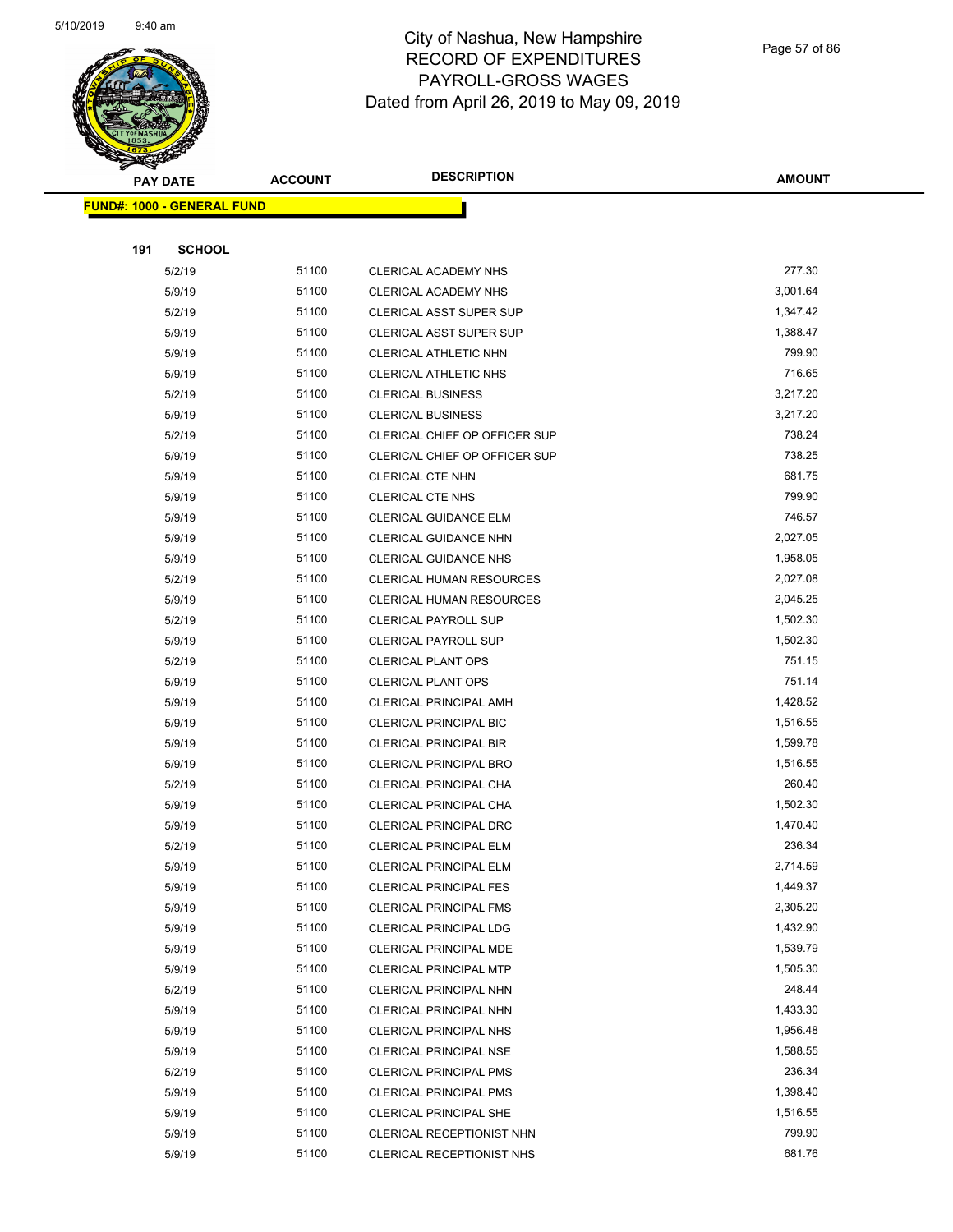

Page 58 of 86

|     | <b>PAY DATE</b>                    | <b>ACCOUNT</b> | <b>DESCRIPTION</b>               | <b>AMOUNT</b> |
|-----|------------------------------------|----------------|----------------------------------|---------------|
|     | <u> FUND#: 1000 - GENERAL FUND</u> |                |                                  |               |
|     |                                    |                |                                  |               |
| 191 | <b>SCHOOL</b>                      |                |                                  |               |
|     | 5/9/19                             | 51100          | CLERICAL SPECIAL ED NHN          | 663.57        |
|     | 5/9/19                             | 51100          | CLERICAL SPECIAL ED NHS          | 707.09        |
|     | 5/2/19                             | 51100          | <b>CLERICAL SPECIAL ED SUP</b>   | 1,363.50      |
|     | 5/9/19                             | 51100          | CLERICAL SPECIAL ED SUP          | 1,363.50      |
|     | 5/2/19                             | 51100          | <b>CLERICAL STUDENT SERV SUP</b> | 822.75        |
|     | 5/9/19                             | 51100          | CLERICAL STUDENT SERV SUP        | 822.75        |
|     | 5/2/19                             | 51100          | CLERICAL SUPERINTENDANT HRLY     | 779.63        |
|     | 5/9/19                             | 51100          | CLERICAL SUPERINTENDANT HRLY     | 779.62        |
|     | 5/9/19                             | 51100          | CLERICAL SUPERINTENDANT SUP      | 1,848.30      |
|     | 5/2/19                             | 51100          | <b>CUSTODIAN AMH</b>             | 1,389.60      |
|     | 5/9/19                             | 51100          | <b>CUSTODIAN AMH</b>             | 1,389.60      |
|     | 5/2/19                             | 51100          | <b>CUSTODIAN ASST HEAD ELM</b>   | 791.20        |
|     | 5/9/19                             | 51100          | <b>CUSTODIAN ASST HEAD ELM</b>   | 791.20        |
|     | 5/2/19                             | 51100          | <b>CUSTODIAN ASST HEAD FMS</b>   | 791.20        |
|     | 5/9/19                             | 51100          | <b>CUSTODIAN ASST HEAD FMS</b>   | 791.20        |
|     | 5/2/19                             | 51100          | <b>CUSTODIAN ASST HEAD NHN</b>   | 1,590.40      |
|     | 5/9/19                             | 51100          | <b>CUSTODIAN ASST HEAD NHN</b>   | 1,590.40      |
|     | 5/2/19                             | 51100          | <b>CUSTODIAN ASST HEAD NHS</b>   | 1,582.40      |
|     | 5/9/19                             | 51100          | <b>CUSTODIAN ASST HEAD NHS</b>   | 1,710.97      |
|     | 5/2/19                             | 51100          | <b>CUSTODIAN ASST HEAD PMS</b>   | 791.20        |
|     | 5/9/19                             | 51100          | <b>CUSTODIAN ASST HEAD PMS</b>   | 791.20        |
|     | 5/2/19                             | 51100          | <b>CUSTODIAN BIC</b>             | 1,389.60      |
|     | 5/9/19                             | 51100          | <b>CUSTODIAN BIC</b>             | 1,389.60      |
|     | 5/2/19                             | 51100          | <b>CUSTODIAN BIR</b>             | 1,389.60      |
|     | 5/9/19                             | 51100          | <b>CUSTODIAN BIR</b>             | 1,389.60      |
|     | 5/2/19                             | 51100          | <b>CUSTODIAN BRO</b>             | 694.80        |
|     | 5/9/19                             | 51100          | <b>CUSTODIAN BRO</b>             | 694.80        |
|     | 5/2/19                             | 51100          | <b>CUSTODIAN CHA</b>             | 1,389.61      |
|     | 5/9/19                             | 51100          | <b>CUSTODIAN CHA</b>             | 1,389.60      |
|     | 5/2/19                             | 51100          | <b>CUSTODIAN DRC</b>             | 1,389.60      |
|     | 5/9/19                             | 51100          | <b>CUSTODIAN DRC</b>             | 1,389.60      |
|     | 5/2/19                             | 51100          | <b>CUSTODIAN ELM</b>             | 4,953.20      |
|     | 5/9/19                             | 51100          | <b>CUSTODIAN ELM</b>             | 4,953.20      |
|     | 5/2/19                             | 51100          | <b>CUSTODIAN FES</b>             | 1,389.60      |
|     | 5/9/19                             | 51100          | <b>CUSTODIAN FES</b>             | 1,389.61      |
|     | 5/2/19                             | 51100          | <b>CUSTODIAN FMS</b>             | 2,779.20      |
|     | 5/9/19                             | 51100          | <b>CUSTODIAN FMS</b>             | 2,827.76      |
|     | 5/2/19                             | 51100          | <b>CUSTODIAN HEAD AMH</b>        | 791.20        |
|     | 5/9/19                             | 51100          | <b>CUSTODIAN HEAD AMH</b>        | 791.20        |
|     | 5/2/19                             | 51100          | <b>CUSTODIAN HEAD BIC</b>        | 791.20        |
|     | 5/9/19                             | 51100          | <b>CUSTODIAN HEAD BIC</b>        | 791.20        |
|     | 5/2/19                             | 51100          | <b>CUSTODIAN HEAD BIR</b>        | 791.20        |
|     | 5/9/19                             | 51100          | <b>CUSTODIAN HEAD BIR</b>        | 791.20        |
|     | 5/2/19                             | 51100          | <b>CUSTODIAN HEAD BRO</b>        | 791.21        |
|     |                                    |                |                                  |               |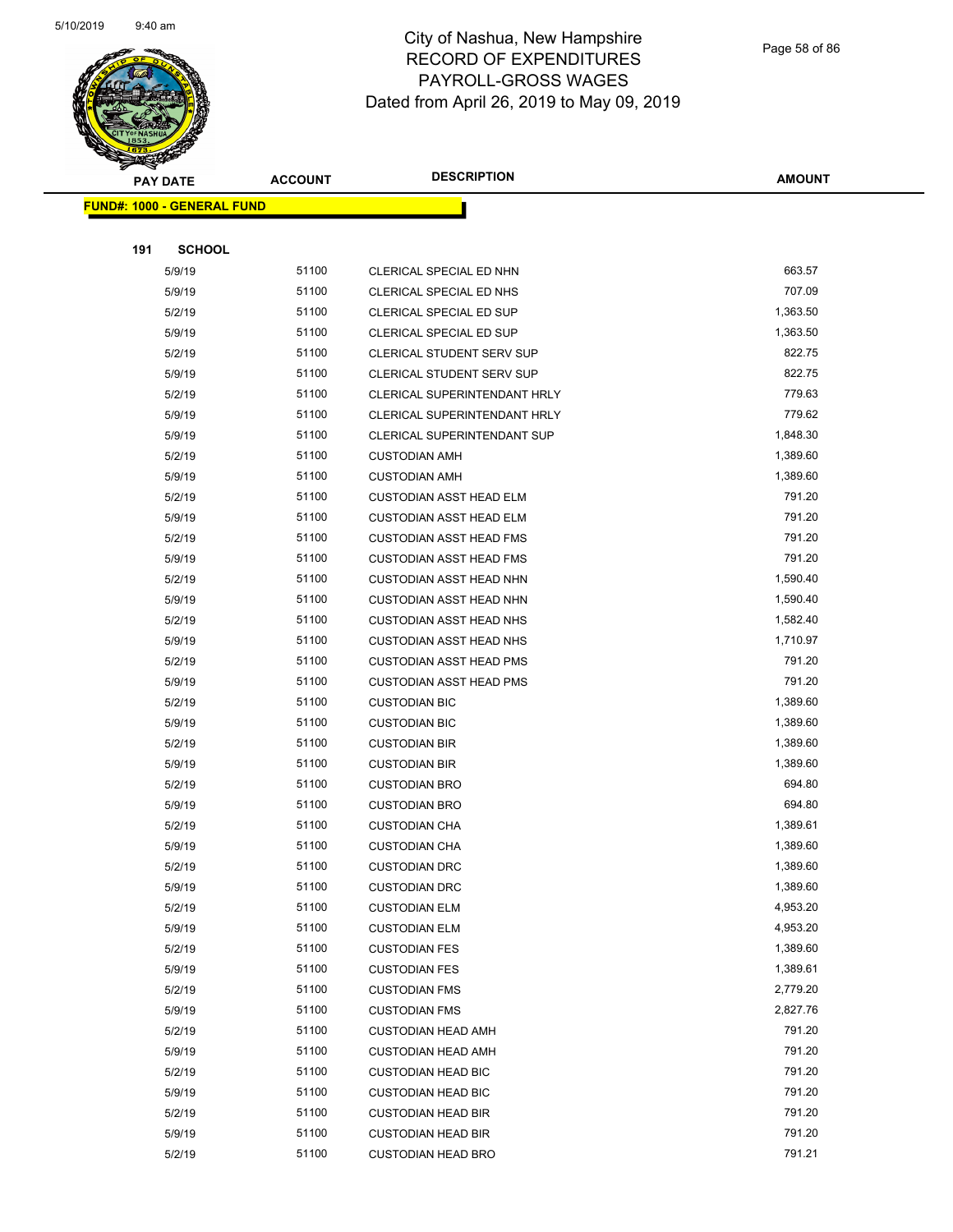

Page 59 of 86

| <b>PAY DATE</b>                   | <b>ACCOUNT</b> | <b>DESCRIPTION</b>        | <b>AMOUNT</b> |
|-----------------------------------|----------------|---------------------------|---------------|
| <b>FUND#: 1000 - GENERAL FUND</b> |                |                           |               |
|                                   |                |                           |               |
| 191<br><b>SCHOOL</b>              |                |                           |               |
| 5/9/19                            | 51100          | <b>CUSTODIAN HEAD BRO</b> | 791.20        |
| 5/2/19                            | 51100          | <b>CUSTODIAN HEAD CHA</b> | 791.20        |
| 5/9/19                            | 51100          | <b>CUSTODIAN HEAD CHA</b> | 791.21        |
| 5/2/19                            | 51100          | <b>CUSTODIAN HEAD DRC</b> | 791.20        |
| 5/9/19                            | 51100          | <b>CUSTODIAN HEAD DRC</b> | 791.20        |
| 5/2/19                            | 51100          | <b>CUSTODIAN HEAD ELM</b> | 937.60        |
| 5/9/19                            | 51100          | <b>CUSTODIAN HEAD ELM</b> | 937.60        |
| 5/2/19                            | 51100          | <b>CUSTODIAN HEAD FES</b> | 791.20        |
| 5/9/19                            | 51100          | <b>CUSTODIAN HEAD FES</b> | 791.20        |
| 5/2/19                            | 51100          | <b>CUSTODIAN HEAD FMS</b> | 380.90        |
| 5/9/19                            | 51100          | <b>CUSTODIAN HEAD FMS</b> | 826.26        |
| 5/2/19                            | 51100          | <b>CUSTODIAN HEAD LDG</b> | 791.20        |
| 5/9/19                            | 51100          | <b>CUSTODIAN HEAD LDG</b> | 791.20        |
| 5/2/19                            | 51100          | <b>CUSTODIAN HEAD MDE</b> | 791.20        |
| 5/9/19                            | 51100          | <b>CUSTODIAN HEAD MDE</b> | 791.20        |
| 5/2/19                            | 51100          | <b>CUSTODIAN HEAD MTP</b> | 791.20        |
| 5/9/19                            | 51100          | <b>CUSTODIAN HEAD MTP</b> | 791.20        |
| 5/2/19                            | 51100          | <b>CUSTODIAN HEAD NHN</b> | 943.20        |
| 5/9/19                            | 51100          | <b>CUSTODIAN HEAD NHN</b> | 943.20        |
| 5/2/19                            | 51100          | <b>CUSTODIAN HEAD NHS</b> | 943.20        |
| 5/9/19                            | 51100          | <b>CUSTODIAN HEAD NHS</b> | 943.20        |
| 5/2/19                            | 51100          | <b>CUSTODIAN HEAD NSE</b> | 791.20        |
| 5/9/19                            | 51100          | <b>CUSTODIAN HEAD NSE</b> | 791.20        |
| 5/2/19                            | 51100          | <b>CUSTODIAN HEAD PMS</b> | 937.60        |
| 5/9/19                            | 51100          | <b>CUSTODIAN HEAD PMS</b> | 937.60        |
| 5/2/19                            | 51100          | <b>CUSTODIAN HEAD SHE</b> | 791.20        |
| 5/9/19                            | 51100          | <b>CUSTODIAN HEAD SHE</b> | 791.20        |
| 5/2/19                            | 51100          | <b>CUSTODIAN LDG</b>      | 1,354.80      |
| 5/9/19                            | 51100          | <b>CUSTODIAN LDG</b>      | 1,330.05      |
| 5/2/19                            | 51100          | <b>CUSTODIAN MDE</b>      | 694.80        |
| 5/9/19                            | 51100          | <b>CUSTODIAN MDE</b>      | 694.80        |
| 5/2/19                            | 51100          | <b>CUSTODIAN MTP</b>      | 1,420.78      |
| 5/9/19                            | 51100          | <b>CUSTODIAN MTP</b>      | 1,389.60      |
| 5/2/19                            | 51100          | <b>CUSTODIAN NHN</b>      | 8,957.98      |
| 5/9/19                            | 51100          | <b>CUSTODIAN NHN</b>      | 8,931.90      |
| 5/2/19                            | 51100          | <b>CUSTODIAN NHS</b>      | 9,096.49      |
| 5/9/19                            | 51100          | <b>CUSTODIAN NHS</b>      | 9,096.51      |
| 5/2/19                            | 51100          | <b>CUSTODIAN NSE</b>      | 1,389.60      |
| 5/9/19                            | 51100          | <b>CUSTODIAN NSE</b>      | 1,408.88      |
| 5/2/19                            | 51100          | <b>CUSTODIAN PMS</b>      | 2,084.40      |
| 5/9/19                            | 51100          | <b>CUSTODIAN PMS</b>      | 2,084.40      |
| 5/2/19                            | 51100          | <b>CUSTODIAN SHE</b>      | 1,389.60      |
| 5/9/19                            | 51100          | <b>CUSTODIAN SHE</b>      | 1,389.60      |
| 5/9/19                            | 51100          | CUSTODIAN SUPERVISOR WPO  | 6,116.60      |
|                                   |                |                           |               |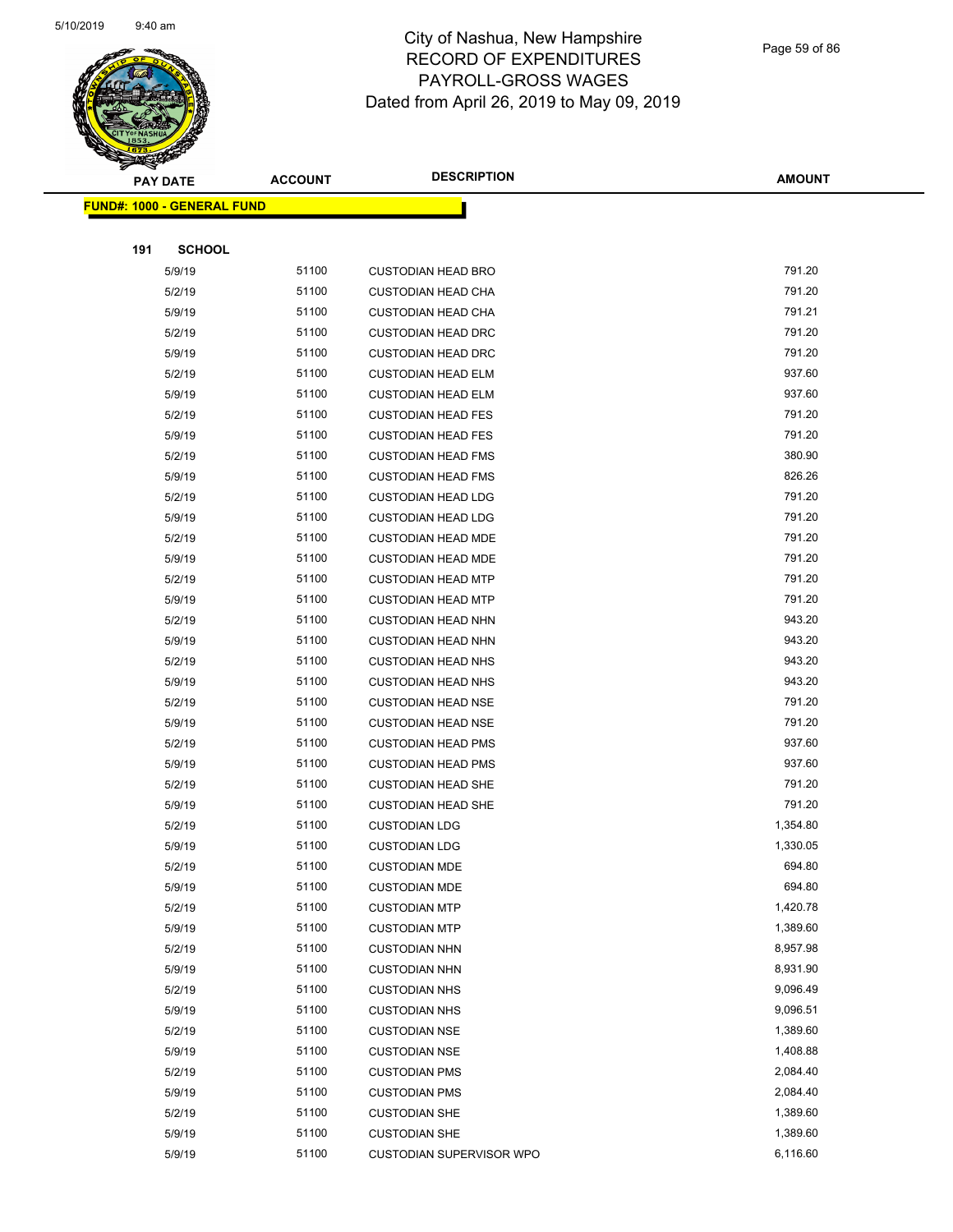

Page 60 of 86

| ℱ<br>$\blacktriangleleft$ . | <b>PAY DATE</b>                   | <b>ACCOUNT</b> | <b>DESCRIPTION</b>            | <b>AMOUNT</b> |
|-----------------------------|-----------------------------------|----------------|-------------------------------|---------------|
|                             | <b>FUND#: 1000 - GENERAL FUND</b> |                |                               |               |
|                             |                                   |                |                               |               |
| 191                         | <b>SCHOOL</b>                     |                |                               |               |
|                             | 5/2/19                            | 51100          | <b>CUSTODIAN WID</b>          | 660.00        |
|                             | 5/9/19                            | 51100          | <b>CUSTODIAN WID</b>          | 1,320.00      |
|                             | 5/9/19                            | 51100          | DATA ANALYST                  | 3,226.80      |
|                             | 5/9/19                            | 51100          | DIRECTOR ATHLETICS            | 3,761.50      |
|                             | 5/9/19                            | 51100          | <b>DIRECTOR COM GRANTS</b>    | 1,644.67      |
|                             | 5/9/19                            | 51100          | <b>DIRECTOR GUIDANCE</b>      | 6,311.70      |
|                             | 5/9/19                            | 51100          | DIRECTOR HUMAN RESOURCES      | 3,422.50      |
|                             | 5/9/19                            | 51100          | DIRECTOR PLANT OPS            | 3,904.60      |
|                             | 5/9/19                            | 51100          | DIRECTOR SPECIAL ED           | 3,670.60      |
|                             | 5/9/19                            | 51100          | DIRECTOR STUDENT SERVICES     | 3,429.60      |
|                             | 5/9/19                            | 51100          | DIRECTOR TECHNOLOGY           | 4,319.90      |
|                             | 5/9/19                            | 51100          | DIRECTOR TRANSPORTATION       | 3,264.80      |
|                             | 5/9/19                            | 51100          | DIRECTOR VOCATIONAL           | 6,774.70      |
|                             | 5/9/19                            | 51100          | DW TECHNOLOGY PEER COACH      | 1,785.81      |
|                             | 5/9/19                            | 51100          | E-BLOCK TECHNICAL PARA        | 674.33        |
|                             | 5/9/19                            | 51100          | ELL OUTREACH WORKER           | 1,722.99      |
|                             | 5/9/19                            | 51100          | GUIDANCE COUNSELOR AMH        | 2,358.12      |
|                             | 5/9/19                            | 51100          | GUIDANCE COUNSELOR BIC        | 2,026.28      |
|                             | 5/9/19                            | 51100          | <b>GUIDANCE COUNSELOR BIR</b> | 2,977.32      |
|                             | 5/9/19                            | 51100          | GUIDANCE COUNSELOR BRO        | 1,942.00      |
|                             | 5/2/19                            | 51100          | GUIDANCE COUNSELOR CHA        | 841.42        |
|                             | 5/9/19                            | 51100          | GUIDANCE COUNSELOR CHA        | 2,977.34      |
|                             | 5/9/19                            | 51100          | GUIDANCE COUNSELOR DRC        | 2,885.22      |
|                             | 5/9/19                            | 51100          | <b>GUIDANCE COUNSELOR ELM</b> | 13,363.95     |
|                             | 5/9/19                            | 51100          | <b>GUIDANCE COUNSELOR FES</b> | 2,885.22      |
|                             | 5/9/19                            | 51100          | <b>GUIDANCE COUNSELOR FMS</b> | 5,545.32      |
|                             | 5/9/19                            | 51100          | GUIDANCE COUNSELOR LDG        | 2,977.32      |
|                             | 5/9/19                            | 51100          | GUIDANCE COUNSELOR MDE        | 2,856.68      |
|                             | 5/9/19                            | 51100          | <b>GUIDANCE COUNSELOR MTP</b> | 2,885.22      |
|                             | 5/9/19                            | 51100          | GUIDANCE COUNSELOR NHN        | 17,173.76     |
|                             | 5/9/19                            | 51100          | GUIDANCE COUNSELOR NHS        | 18,800.28     |
|                             | 5/9/19                            | 51100          | GUIDANCE COUNSELOR NSE        | 2,885.22      |
|                             | 5/9/19                            | 51100          | <b>GUIDANCE COUNSELOR PMS</b> | 8,876.72      |
|                             | 5/9/19                            | 51100          | GUIDANCE COUNSELOR SHE        | 2,885.22      |
|                             | 4/29/19                           | 51100          | <b>HOMELESS LIASION</b>       | (1,446.40)    |
|                             | 5/9/19                            | 51100          | JOB DEVELOPER SPED NHN        | 2,977.33      |
|                             | 5/9/19                            | 51100          | <b>LIBRARIAN AMH</b>          | 1,951.09      |
|                             | 5/9/19                            | 51100          | LIBRARIAN BIC                 | 1,792.40      |
|                             | 5/9/19                            | 51100          | LIBRARIAN BIR                 | 2,110.20      |
|                             | 5/9/19                            | 51100          | <b>LIBRARIAN BRO</b>          | 2,048.09      |
|                             | 5/9/19                            | 51100          | LIBRARIAN CHA                 | 2,977.32      |
|                             | 5/9/19                            | 51100          | <b>LIBRARIAN DRC</b>          | 2,205.02      |
|                             | 5/9/19                            | 51100          | LIBRARIAN ELM                 | 2,001.59      |
|                             | 5/9/19                            | 51100          | <b>LIBRARIAN FES</b>          | 2,885.22      |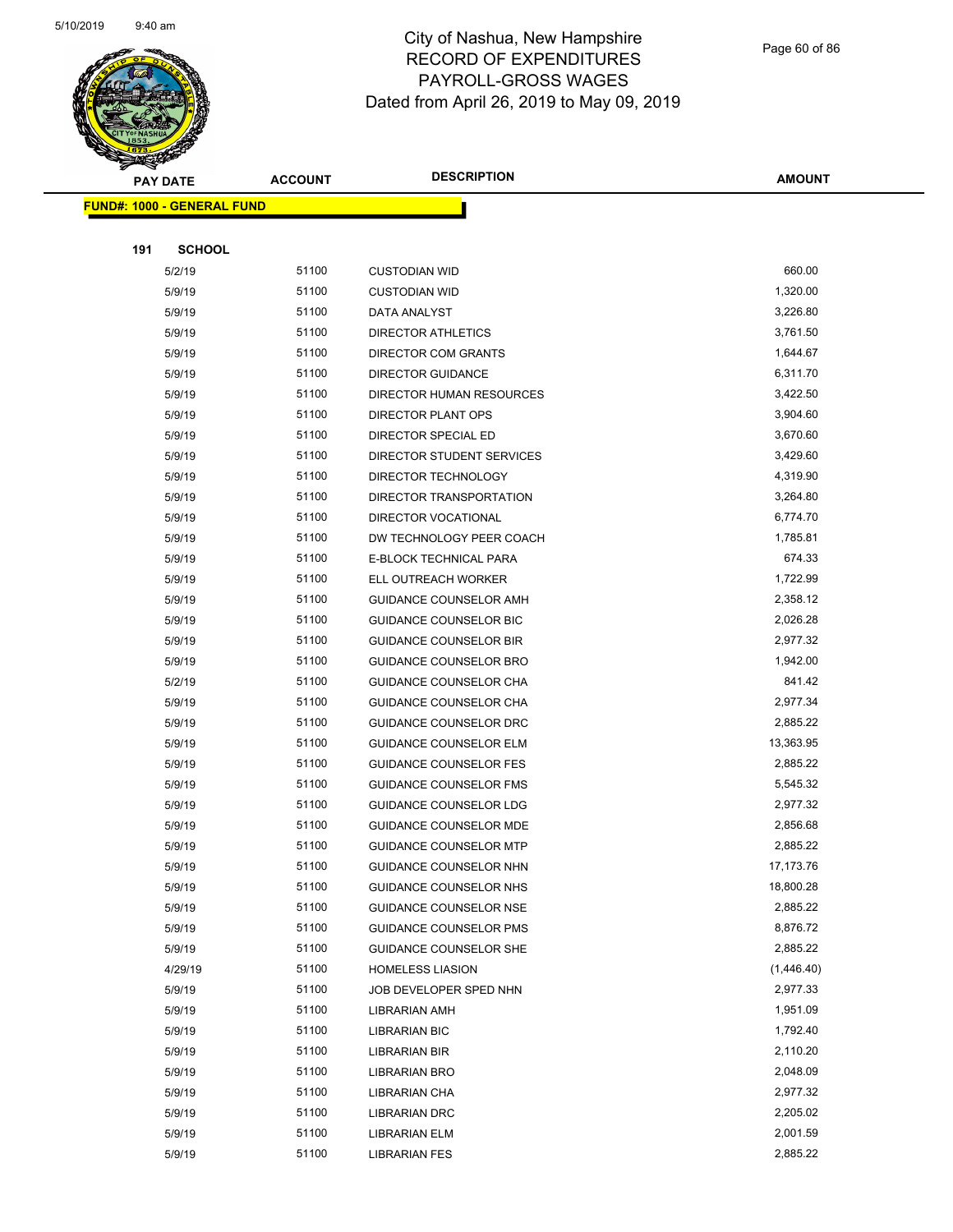

|     | <b>PAY DATE</b>                    | <b>ACCOUNT</b> | <b>DESCRIPTION</b>           | <b>AMOUNT</b> |
|-----|------------------------------------|----------------|------------------------------|---------------|
|     | <u> FUND#: 1000 - GENERAL FUND</u> |                |                              |               |
|     |                                    |                |                              |               |
| 191 | <b>SCHOOL</b>                      |                |                              |               |
|     | 5/9/19                             | 51100          | <b>LIBRARIAN FMS</b>         | 2,885.22      |
|     | 5/9/19                             | 51100          | <b>LIBRARIAN LDG</b>         | 2,257.02      |
|     | 5/9/19                             | 51100          | <b>LIBRARIAN MDE</b>         | 2,856.68      |
|     | 5/9/19                             | 51100          | <b>LIBRARIAN MTP</b>         | 1,629.00      |
|     | 5/9/19                             | 51100          | LIBRARIAN NHN                | 4,811.38      |
|     | 5/9/19                             | 51100          | <b>LIBRARIAN NHS</b>         | 5,900.79      |
|     | 5/9/19                             | 51100          | <b>LIBRARIAN NSE</b>         | 2,856.68      |
|     | 5/9/19                             | 51100          | <b>LIBRARIAN PMS</b>         | 2,001.59      |
|     | 5/9/19                             | 51100          | <b>LIBRARIAN SHE</b>         | 2,885.22      |
|     | 5/9/19                             | 51100          | LICENSED PRACTICAL NURSE ELM | 1,414.59      |
|     | 5/9/19                             | 51100          | LICENSED PRACTICAL NURSE FMS | 1,545.48      |
|     | 5/2/19                             | 51100          | <b>MAINTENANCE ALARM WPO</b> | 998.80        |
|     | 5/9/19                             | 51100          | MAINTENANCE ALARM WPO        | 998.80        |
|     | 5/2/19                             | 51100          | MAINTENANCE CARPENTER WPO    | 975.60        |
|     | 5/9/19                             | 51100          | MAINTENANCE CARPENTER WPO    | 975.60        |
|     | 5/2/19                             | 51100          | MAINTENANCE ELECTRICIAN WPO  | 948.80        |
|     | 5/9/19                             | 51100          | MAINTENANCE ELECTRICIAN WPO  | 1,947.60      |
|     | 5/2/19                             | 51100          | MAINTENANCE GRDS FORMEN WPO  | 975.60        |
|     | 5/9/19                             | 51100          | MAINTENANCE GRDS FORMEN WPO  | 975.60        |
|     | 5/2/19                             | 51100          | MAINTENANCE GROUNDS WPO      | 4,043.61      |
|     | 5/9/19                             | 51100          | MAINTENANCE GROUNDS WPO      | 4,100.40      |
|     | 5/2/19                             | 51100          | <b>MAINTENANCE HVAC WPO</b>  | 5,869.61      |
|     | 5/9/19                             | 51100          | MAINTENANCE HVAC WPO         | 5,869.60      |
|     | 5/2/19                             | 51100          | MAINTENANCE MESSENGER WPO    | 937.60        |
|     | 5/9/19                             | 51100          | MAINTENANCE MESSENGER WPO    | 937.60        |
|     | 5/2/19                             | 51100          | MAINTENANCE PLUMBER WPO      | 1,002.80      |
|     | 5/9/19                             | 51100          | MAINTENANCE PLUMBER WPO      | 1,002.80      |
|     | 5/2/19                             | 51100          | MAINTENANCE TRADES WPO       | 2,946.00      |
|     | 5/9/19                             | 51100          | MAINTENANCE TRADES WPO       | 2,946.00      |
|     | 5/9/19                             | 51100          | <b>MARKETING TEACHER NHS</b> | 2,799.89      |
|     | 5/9/19                             | 51100          | <b>NURSE AMH</b>             | 2,701.18      |
|     | 5/9/19                             | 51100          | <b>NURSE BIC</b>             | 2,701.18      |
|     | 5/9/19                             | 51100          | NURSE BIR                    | 2,674.39      |
|     | 5/9/19                             | 51100          | <b>NURSE BRO</b>             | 2,701.18      |
|     | 5/9/19                             | 51100          | <b>NURSE CHA</b>             | 2,701.18      |
|     | 5/9/19                             | 51100          | NURSE DRC                    | 2,701.18      |
|     | 5/9/19                             | 51100          | <b>NURSE ELM</b>             | 3,192.29      |
|     | 5/9/19                             | 51100          | <b>NURSE FES</b>             | 709.95        |
|     | 5/9/19                             | 51100          | <b>NURSE FMS</b>             | 4,187.07      |
|     | 5/9/19                             | 51100          | <b>NURSE LDG</b>             | 2,555.78      |
|     | 5/9/19                             | 51100          | NURSE MDE                    | 2,208.00      |
|     | 5/9/19                             | 51100          | <b>NURSE MTP</b>             | 1,819.68      |
|     | 5/9/19                             | 51100          | <b>NURSE NHN</b>             | 3,460.82      |
|     | 5/9/19                             | 51100          | <b>NURSE NHS</b>             | 3,400.69      |
|     |                                    |                |                              |               |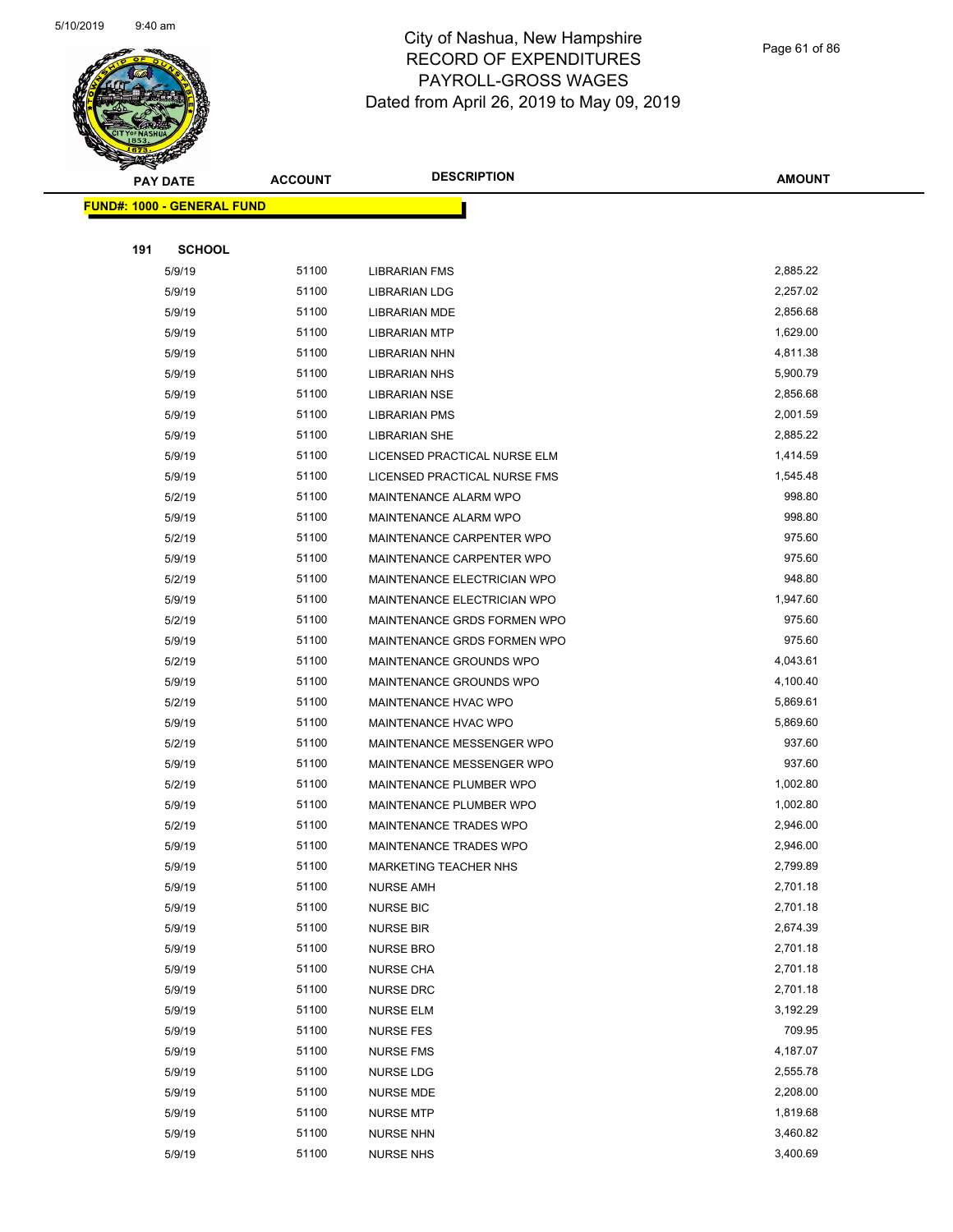

| <b>Andri</b> | <b>PAY DATE</b>                   | <b>ACCOUNT</b> | <b>DESCRIPTION</b>             | <b>AMOUNT</b> |
|--------------|-----------------------------------|----------------|--------------------------------|---------------|
|              | <b>FUND#: 1000 - GENERAL FUND</b> |                |                                |               |
|              |                                   |                |                                |               |
| 191          | <b>SCHOOL</b>                     |                |                                |               |
|              | 5/9/19                            | 51100          | <b>NURSE NSE</b>               | 2,701.18      |
|              | 5/9/19                            | 51100          | <b>NURSE PMS</b>               | 1,561.39      |
|              | 5/9/19                            | 51100          | <b>NURSE SHE</b>               | 1,794.52      |
|              | 5/9/19                            | 51100          | OFFICE MANAGER BUSINESS        | 2,655.20      |
|              | 5/9/19                            | 51100          | OFFICE MANAGER HUMAN RESOURCES | 1,900.50      |
|              | 5/9/19                            | 51100          | OFFICE MANAGER SPED            | 2,002.10      |
|              | 5/9/19                            | 51100          | OUT DISTRICT COORDINATOR       | 3,059.80      |
|              | 5/9/19                            | 51100          | PARA PRE SCHOOL BIR            | 1,235.27      |
|              | 5/9/19                            | 51100          | PARA ALT AMH                   | 608.40        |
|              | 5/9/19                            | 51100          | PARA ALT FMS                   | 644.37        |
|              | 5/9/19                            | 51100          | PARA ALT LDG                   | 456.95        |
|              | 5/9/19                            | 51100          | PARA ALT MTP                   | 432.36        |
|              | 5/9/19                            | 51100          | PARA ALT PMS                   | 435.88        |
|              | 5/9/19                            | 51100          | PARA DW SPEC ED AMH            | 11,522.11     |
|              | 5/9/19                            | 51100          | PARA DW SPEC ED BIC            | 440.42        |
|              | 5/9/19                            | 51100          | PARA DW SPEC ED BIR            | 2,845.61      |
|              | 5/9/19                            | 51100          | PARA DW SPEC ED BRO            | 5,261.15      |
|              | 5/9/19                            | 51100          | PARA DW SPEC ED CHA            | 11,492.31     |
|              | 5/9/19                            | 51100          | PARA DW SPEC ED DRC            | 290.67        |
|              | 5/9/19                            | 51100          | PARA DW SPEC ED FMS            | 8,492.89      |
|              | 5/9/19                            | 51100          | PARA DW SPEC ED MDE            | 9,394.10      |
|              | 5/9/19                            | 51100          | PARA DW SPEC ED MTP            | 473.85        |
|              | 5/9/19                            | 51100          | PARA DW SPEC ED NHN            | 4,549.82      |
|              | 5/9/19                            | 51100          | PARA DW SPEC ED NHS            | 6,083.32      |
|              | 5/9/19                            | 51100          | PARA DW SPEC ED NSE            | 3,954.08      |
|              | 5/9/19                            | 51100          | PARA DW SPEC ED PMS            | 1,720.36      |
|              | 5/9/19                            | 51100          | PARA DW SPEC ED SHE            | 12,401.39     |
|              | 5/9/19                            | 51100          | PARA DW SPEC ED WID            | 1,037.89      |
|              | 5/9/19                            | 51100          | PARA DW SPEC ELM               | 9,024.25      |
|              | 5/9/19                            | 51100          | PARA ELL BIR                   | 586.20        |
|              | 5/9/19                            | 51100          | PARA ELL DRC                   | 572.63        |
|              | 5/9/19                            | 51100          | PARA ELL ELM                   | 864.73        |
|              | 5/9/19                            | 51100          | PARA ELL FES                   | 502.90        |
|              | 5/9/19                            | 51100          | PARA ELL FMS                   | 433.39        |
|              | 5/9/19                            | 51100          | PARA ELL LDG                   | 1,177.29      |
|              | 5/9/19                            | 51100          | PARA ELL MTP                   | 440.44        |
|              | 5/9/19                            | 51100          | PARA ELL PMS                   | 423.14        |
|              | 5/9/19                            | 51100          | PARA ELL SHE                   | 639.94        |
|              | 5/9/19                            | 51100          | PARA INST AMH                  | 2,711.40      |
|              | 5/9/19                            | 51100          | PARA INST BIC                  | 6,768.94      |
|              | 5/9/19                            | 51100          | PARA INST BIR                  | 3,910.65      |
|              | 5/9/19                            | 51100          | PARA INST BRO                  | 3,480.83      |
|              | 5/9/19                            | 51100          | PARA INST CHA                  | 4,101.47      |
|              | 5/9/19                            | 51100          | PARA INST DRC                  | 3,799.02      |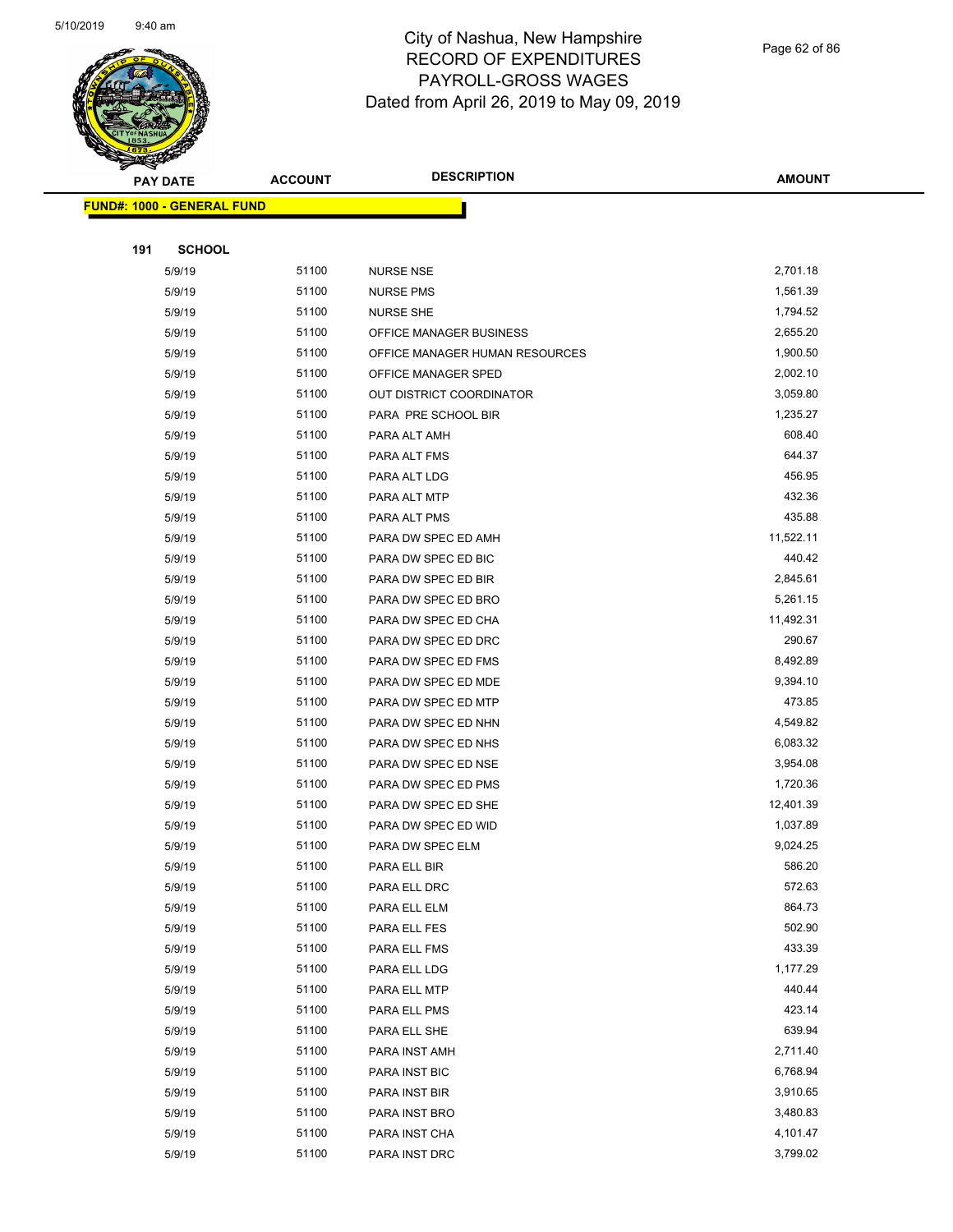

Page 63 of 86

|     | <b>PAY DATE</b>                   | <b>ACCOUNT</b> | <b>DESCRIPTION</b>            | <b>AMOUNT</b>      |
|-----|-----------------------------------|----------------|-------------------------------|--------------------|
|     | <b>FUND#: 1000 - GENERAL FUND</b> |                |                               |                    |
|     |                                   |                |                               |                    |
| 191 | <b>SCHOOL</b>                     |                |                               |                    |
|     | 5/9/19                            | 51100          | PARA INST ELM                 | 5,219.07           |
|     | 5/9/19                            | 51100          | PARA INST FES                 | 6,370.91           |
|     | 5/9/19                            | 51100          | PARA INST FMS                 | 4,845.61           |
|     | 5/9/19                            | 51100          | PARA INST LDG                 | 5,910.94           |
|     | 5/9/19                            | 51100          | PARA INST MDE                 | 3,767.02           |
|     | 5/9/19                            | 51100          | PARA INST MTP                 | 2,369.56           |
|     | 5/9/19                            | 51100          | PARA INST NHN                 | 2,284.91           |
|     | 5/9/19                            | 51100          | PARA INST NHS                 | 2,317.23           |
|     | 5/9/19                            | 51100          | PARA INST NSE                 | 4,545.34           |
|     | 5/9/19                            | 51100          | PARA INST PMS                 | 4,939.30           |
|     | 5/9/19                            | 51100          | PARA INST SHE                 | 3,221.86           |
|     | 5/9/19                            | 51100          | PARA JOB COACH                | 182.78             |
|     | 5/9/19                            | 51100          | PARA KIND AMH                 | 1,112.25           |
|     | 5/9/19                            | 51100          | PARA KIND BIC                 | 416.32             |
|     | 5/9/19                            | 51100          | PARA KIND BIR                 | 586.20             |
|     | 5/9/19                            | 51100          | PARA KIND BRO                 | 586.20             |
|     | 5/9/19                            | 51100          | PARA KIND CHA                 | 409.51             |
|     | 5/9/19                            | 51100          | PARA KIND DRC                 | 582.00             |
|     | 5/9/19                            | 51100          | PARA KIND FES                 | 894.75             |
|     | 5/9/19                            | 51100          | PARA KIND LDG                 | 1,022.20           |
|     | 5/9/19                            | 51100          | PARA KIND MDE                 | 586.20             |
|     | 5/9/19                            | 51100          | PARA KIND MTP                 | 836.30             |
|     | 5/9/19                            | 51100          | PARA KIND NSE                 | 610.64             |
|     | 5/9/19                            | 51100          | PARA KIND SHE                 | 552.03             |
|     | 5/9/19                            | 51100          | PARA LIB NHN                  | 297.45             |
|     | 5/9/19                            | 51100          | PARA LIB NHS                  | 204.77             |
|     | 5/9/19                            | 51100          | PARA MEDIA NHN                | 674.35             |
|     | 5/9/19                            | 51100          | PARA MEDIA NHS                | 1,089.40           |
|     | 5/9/19                            | 51100          | PARA PRE SCH BIC              | 858.24             |
|     | 5/9/19                            | 51100          | PARA PRE SCH BRO              | 5,764.23           |
|     | 5/9/19                            | 51100<br>51100 | PARA PRE SCH MTP              | 342.95<br>1,517.28 |
|     | 5/9/19                            | 51100          | PARA PRE SCH NSE              | 610.65             |
|     | 5/9/19<br>5/9/19                  | 51100          | PARA READ ELM<br>PARA SCI NHN | 624.40             |
|     | 5/9/19                            | 51100          | PARA SCI NHS                  | 624.66             |
|     | 4/25/19                           | 51100          | PARA TTI DRC                  | (3,693.43)         |
|     | 5/9/19                            | 51100          | PEER COACH                    | 5,862.54           |
|     | 5/9/19                            | 51100          | PRINCIPAL AMH                 | 3,767.30           |
|     | 5/9/19                            | 51100          | PRINCIPAL BIC                 | 3,727.50           |
|     | 5/9/19                            | 51100          | PRINCIPAL BIR                 | 3,855.80           |
|     | 5/9/19                            | 51100          | PRINCIPAL BRO                 | 3,621.80           |
|     | 5/9/19                            | 51100          | PRINCIPAL CHA                 | 3,802.60           |
|     | 5/9/19                            | 51100          | PRINCIPAL DRC                 | 3,745.20           |
|     | 5/9/19                            | 51100          | PRINCIPAL ELM                 | 3,785.30           |
|     |                                   |                |                               |                    |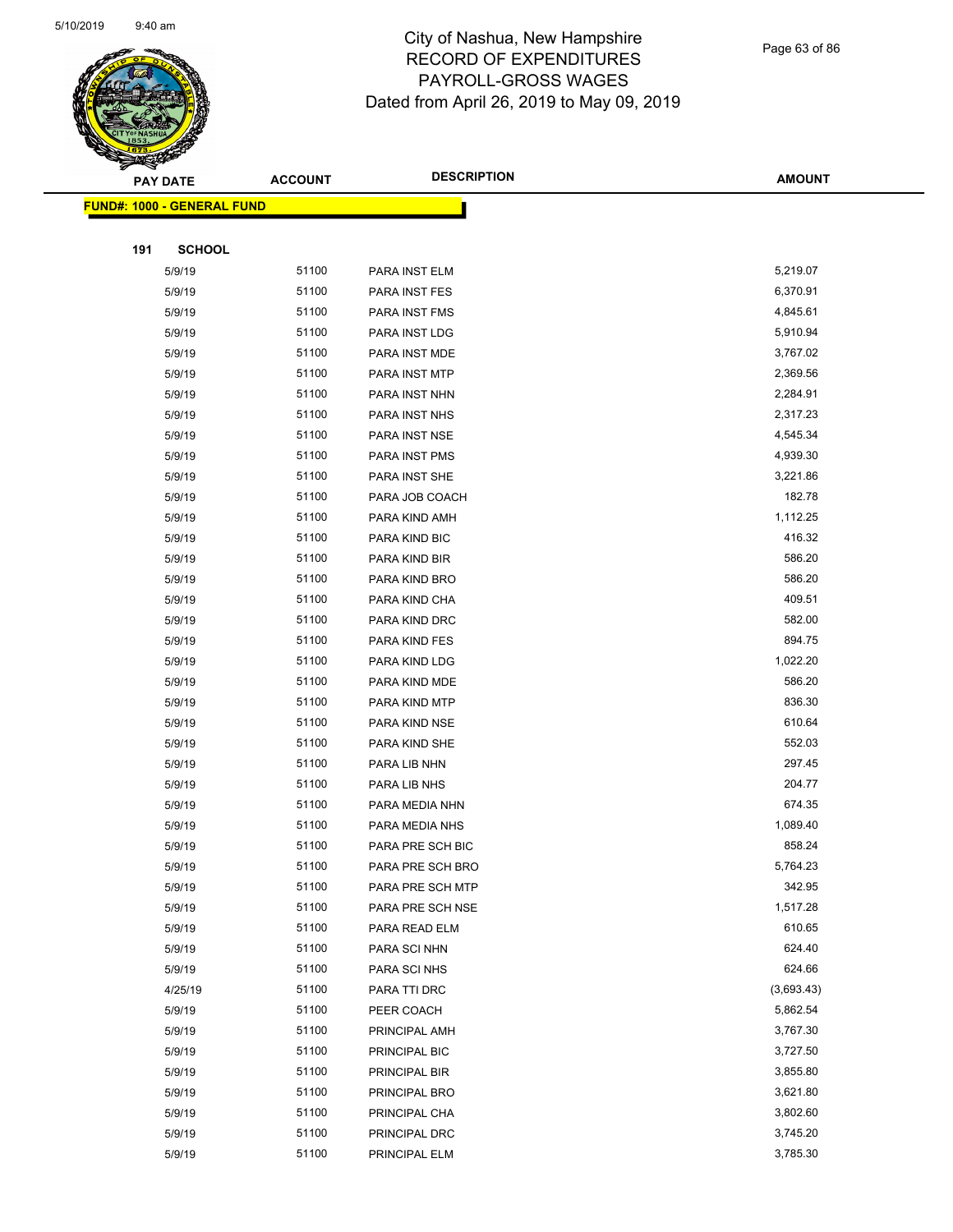

Page 64 of 86

| <b>ARA</b> | <b>PAY DATE</b>            | <b>ACCOUNT</b> | <b>DESCRIPTION</b>                  | <b>AMOUNT</b>         |
|------------|----------------------------|----------------|-------------------------------------|-----------------------|
|            | FUND#: 1000 - GENERAL FUND |                |                                     |                       |
|            |                            |                |                                     |                       |
| 191        | <b>SCHOOL</b>              |                |                                     |                       |
|            | 5/9/19                     | 51100          | PRINCIPAL FES                       | 3,740.40              |
|            | 5/9/19                     | 51100          | PRINCIPAL FMS                       | 3,902.50              |
|            | 5/9/19                     | 51100          | PRINCIPAL LDG                       | 3,973.10              |
|            | 5/9/19                     | 51100          | PRINCIPAL MDE                       | 3,775.60              |
|            | 5/9/19                     | 51100          | PRINCIPAL MTP                       | 3,851.00              |
|            | 5/9/19                     | 51100          | PRINCIPAL NHN                       | 4,000.00              |
|            | 5/9/19                     | 51100          | PRINCIPAL NHS                       | 4,245.20              |
|            | 5/9/19                     | 51100          | PRINCIPAL NSE                       | 3,933.30              |
|            | 5/9/19                     | 51100          | PRINCIPAL PMS                       | 3,838.30              |
|            | 5/9/19                     | 51100          | PRINCIPAL SHE                       | 3,639.40              |
|            | 5/9/19                     | 51100          | SCHOOL PSYCHOLOGIST WID             | 35,616.32             |
|            | 5/9/19                     | 51100          | SCHOOL PSYCHOLOGY INTERN            | 590.90                |
|            | 5/9/19                     | 51100          | SECURITY MONITOR NHN                | 2,088.75              |
|            | 5/9/19                     | 51100          | SECURITY MONITOR NHS                | 2,779.20              |
|            | 5/2/19                     | 51100          | SIGN LANGUAGE INTERPRETER           | 107.99                |
|            | 5/9/19                     | 51100          | SIGN LANGUAGE INTERPRETER           | 6,820.86              |
|            | 4/25/19                    | 51100          | SOCIAL WORKER                       | (3,358.80)            |
|            | 5/9/19                     | 51100          | SOCIAL WORKER                       | 1,927.82              |
|            | 5/9/19                     | 51100          | SOCIAL WORKER FMS                   | 2,026.28              |
|            | 5/9/19                     | 51100          | SPECIAL SERVICES ADMINISTRATOR      | 5,154.69              |
|            | 5/2/19                     | 51100          | SPEECH LANG PATHOLOGIST WID         | 631.07                |
|            | 5/9/19                     | 51100          | SPEECH LANG PATHOLOGIST WID         | 61,123.34             |
|            | 5/9/19                     | 51100          | SPEECH LANGUAGE ASST                | 721.66                |
|            | 5/9/19                     | 51100          | STUDENT ACTIVITY COORD NHN          | 1,093.01              |
|            | 5/9/19                     | 51100          | <b>SUPERINTENDENT</b>               | 6,166.80              |
|            | 5/9/19                     | 51100          | SYSTEMS ADMIN FULL YEAR             | 10,377.10             |
|            | 5/9/19                     | 51100          | <b>TEACHER ART AMH</b>              | 2,701.18              |
|            | 5/9/19                     | 51100          | <b>TEACHER ART BIC</b>              | 2,110.20              |
|            | 5/9/19                     | 51100          | <b>TEACHER ART BIR</b>              | 2,701.18              |
|            | 5/9/19                     | 51100          | <b>TEACHER ART BRO</b>              | 3,518.69              |
|            | 5/9/19                     | 51100          | <b>TEACHER ART CHA</b>              | 2,085.02              |
|            | 5/9/19                     | 51100          | TEACHER ART DRC                     | 2,026.28              |
|            | 5/9/19                     | 51100          | <b>TEACHER ART ELM</b>              | 4,827.22              |
|            | 5/9/19                     | 51100          | TEACHER ART FES                     | 1,670.28              |
|            | 5/9/19                     | 51100          | <b>TEACHER ART LDG</b>              | 2,701.18              |
|            | 5/9/19                     | 51100          | <b>TEACHER ART MDE</b>              | 2,026.28              |
|            | 5/9/19                     | 51100          | <b>TEACHER ART NHN</b>              | 10,627.91             |
|            | 5/9/19                     | 51100          | <b>TEACHER ART NHS</b>              | 10,418.04<br>2,977.32 |
|            | 5/9/19                     | 51100          | <b>TEACHER ART NSE</b>              |                       |
|            | 5/9/19                     | 51100<br>51100 | TEACHER ART PMS                     | 3,985.50<br>2,555.78  |
|            | 5/9/19<br>5/9/19           | 51100          | TEACHER ART SHE<br>TEACHER AUTO NHN | 2,701.18              |
|            | 5/9/19                     | 51100          | TEACHER BEHAVIOR SPEC WID           | 3,731.96              |
|            | 5/9/19                     | 51100          | TEACHER BIO TEC NHN                 | 2,453.31              |
|            |                            |                |                                     |                       |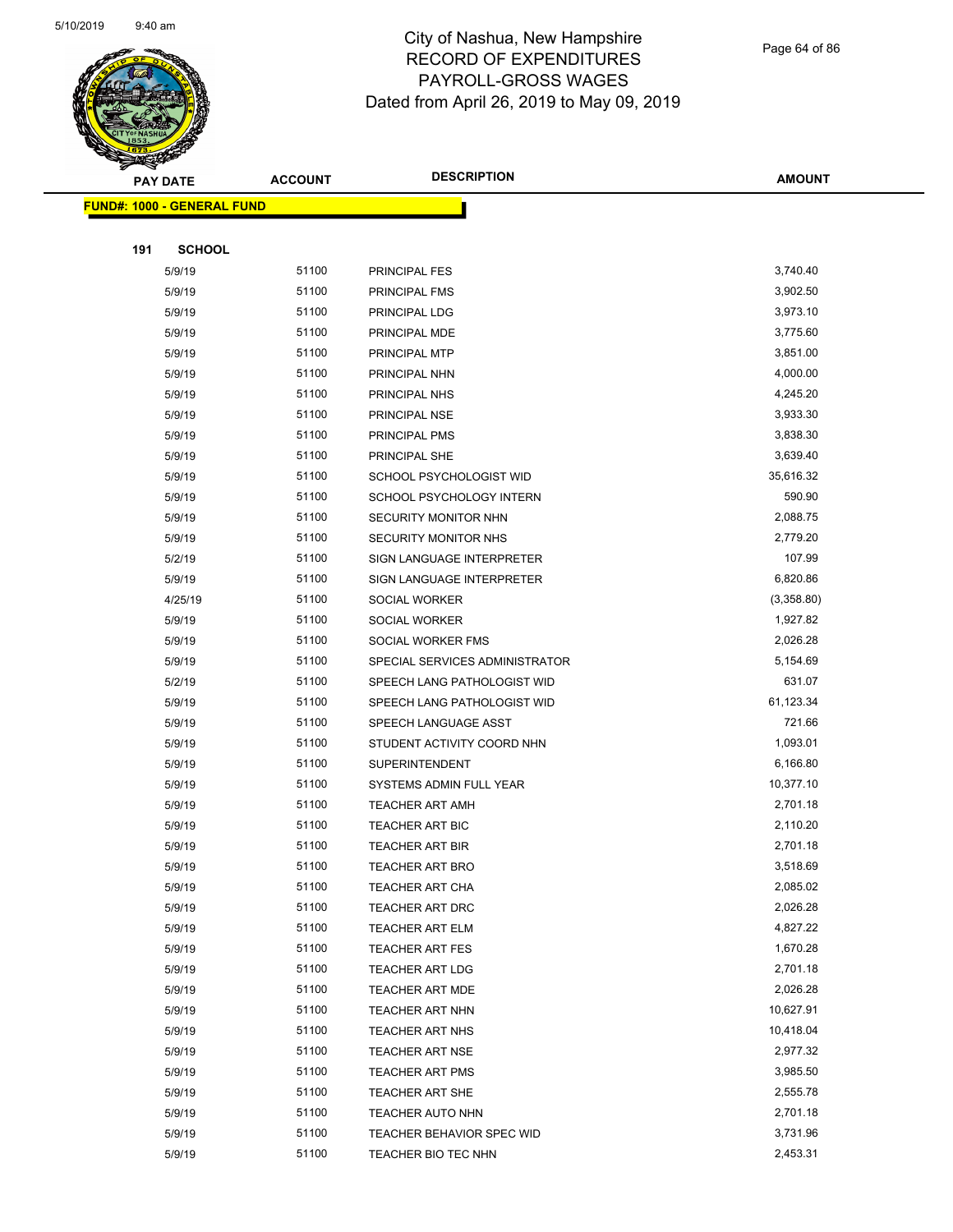

Page 65 of 86

|     | <b>PAY DATE</b>                   | <b>ACCOUNT</b> | <b>DESCRIPTION</b>          | <b>AMOUNT</b>        |
|-----|-----------------------------------|----------------|-----------------------------|----------------------|
|     | <b>FUND#: 1000 - GENERAL FUND</b> |                |                             |                      |
|     |                                   |                |                             |                      |
| 191 | <b>SCHOOL</b>                     |                |                             |                      |
|     | 5/9/19                            | 51100          | TEACHER BUILD CONST NHS     | 2,701.18             |
|     | 5/9/19                            | 51100          | <b>TEACHER BUSINESS NHN</b> | 8,552.82             |
|     | 5/9/19                            | 51100          | <b>TEACHER BUSINESS NHS</b> | 8,754.53             |
|     | 5/9/19                            | 51100          | <b>TEACHER COMPUTER ELM</b> | 3,587.67             |
|     | 5/9/19                            | 51100          | TEACHER COMPUTER FMS        | 5,322.72             |
|     | 5/9/19                            | 51100          | TEACHER COMPUTER NHN        | 5,293.77             |
|     | 5/9/19                            | 51100          | TEACHER COMPUTER NHS        | 1,561.39             |
|     | 5/9/19                            | 51100          | <b>TEACHER COMPUTER PMS</b> | 6,077.50             |
|     | 5/9/19                            | 51100          | TEACHER COSMETOLOGY NHN     | 4,495.70             |
|     | 5/9/19                            | 51100          | <b>TEACHER CULINARY NHN</b> | 5,466.70             |
|     | 5/9/19                            | 51100          | <b>TEACHER DEAF NSE</b>     | 4,379.04             |
|     | 5/9/19                            | 51100          | TEACHER DEAF WID            | 5,770.44             |
|     | 5/9/19                            | 51100          | <b>TEACHER DWSE AMH</b>     | 5,093.83             |
|     | 5/9/19                            | 51100          | <b>TEACHER DWSE BIR</b>     | 4,727.46             |
|     | 5/9/19                            | 51100          | <b>TEACHER DWSE BRO</b>     | 2,977.32             |
|     | 5/9/19                            | 51100          | <b>TEACHER DWSE CHA</b>     | 1,737.02             |
|     | 5/9/19                            | 51100          | TEACHER DWSE ELM            | 14,770.91            |
|     | 5/9/19                            | 51100          | <b>TEACHER DWSE FMS</b>     | 4,974.10             |
|     | 5/9/19                            | 51100          | <b>TEACHER DWSE MDE</b>     | 4,836.30             |
|     | 5/9/19                            | 51100          | TEACHER DWSE NHS            | 2,777.38             |
|     | 5/9/19                            | 51100          | <b>TEACHER DWSE SHE</b>     | 5,871.64             |
|     | 5/9/19                            | 51100          | TEACHER ECE NHS             | 5,770.44             |
|     | 5/9/19                            | 51100          | TEACHER ELECTRICAL NHS      | 2,701.18             |
|     | 5/9/19                            | 51100          | <b>TEACHER ELL AMH</b>      | 2,178.32             |
|     | 5/9/19                            | 51100          | TEACHER ELL BIC             | 1,927.82             |
|     | 5/9/19                            | 51100          | <b>TEACHER ELL BIR</b>      | 2,885.22             |
|     | 5/9/19                            | 51100          | TEACHER ELL DRC             | 5,678.42             |
|     | 5/9/19                            | 51100          | TEACHER ELL ELM             | 4,778.11             |
|     | 5/9/19                            | 51100          | TEACHER ELL FES             | 7,567.62             |
|     | 5/9/19                            | 51100          | <b>TEACHER ELL FMS</b>      | 1,865.80             |
|     | 5/9/19                            | 51100          | TEACHER ELL LDG             | 6,069.21             |
|     | 5/9/19                            | 51100          | <b>TEACHER ELL MTP</b>      | 2,885.22             |
|     | 5/9/19                            | 51100          | TEACHER ELL NHN             | 5,665.61             |
|     | 5/9/19                            | 51100          | TEACHER ELL NHS             | 11,188.95            |
|     | 5/9/19                            | 51100          | TEACHER ELL PMS             | 2,110.20             |
|     | 5/9/19                            | 51100          | TEACHER ELL SHE             | 2,016.89             |
|     | 5/9/19                            | 51100          | <b>TEACHER ENGLISH ELM</b>  | 25,409.11            |
|     | 5/9/19                            | 51100          | <b>TEACHER ENGLISH FMS</b>  | 16,511.70            |
|     | 5/9/19                            | 51100          | TEACHER ENGLISH NHN         | 44,137.32            |
|     | 5/9/19                            | 51100          | <b>TEACHER ENGLISH NHS</b>  | 48,068.43            |
|     | 5/9/19                            | 51100          | <b>TEACHER ENGLISH PMS</b>  | 17,109.45            |
|     | 5/9/19                            | 51100          | <b>TEACHER FACS ELM</b>     | 2,048.09             |
|     | 5/9/19                            | 51100<br>51100 | <b>TEACHER FACS FMS</b>     | 4,679.74<br>6,610.70 |
|     | 5/9/19                            |                | <b>TEACHER FACS NHN</b>     |                      |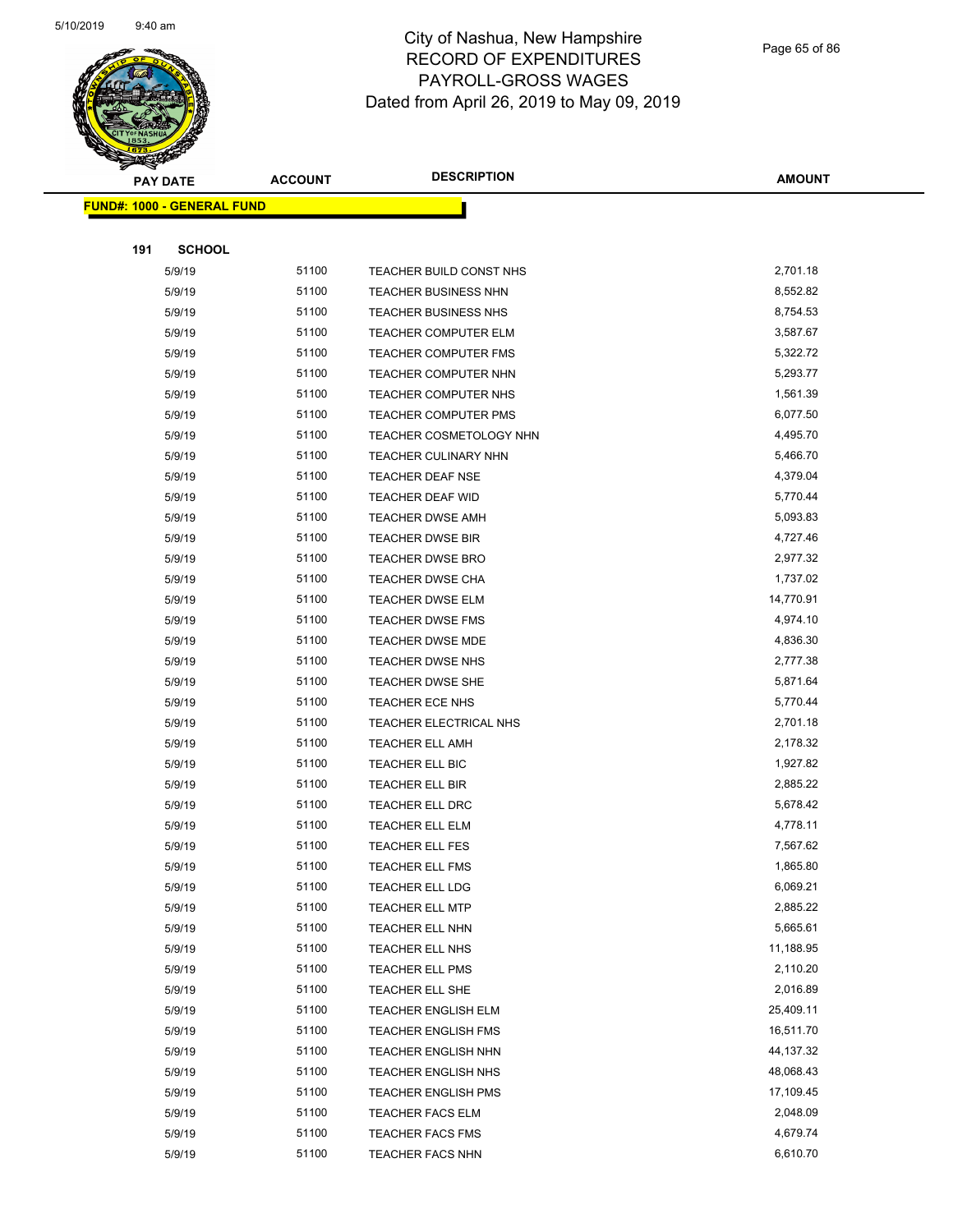

Page 66 of 86

|     | <b>PAY DATE</b>                    | <b>ACCOUNT</b> | <b>DESCRIPTION</b>              | <b>AMOUNT</b> |  |
|-----|------------------------------------|----------------|---------------------------------|---------------|--|
|     | <u> FUND#: 1000 - GENERAL FUND</u> |                |                                 |               |  |
|     |                                    |                |                                 |               |  |
| 191 | <b>SCHOOL</b>                      |                |                                 |               |  |
|     | 5/9/19                             | 51100          | <b>TEACHER FACS NHS</b>         | 8,689.72      |  |
|     | 5/9/19                             | 51100          | <b>TEACHER FACS PMS</b>         | 3,190.39      |  |
|     | 5/9/19                             | 51100          | TEACHER FOREIGN LANG ELM        | 5,954.64      |  |
|     | 5/9/19                             | 51100          | TEACHER FOREIGN LANG FMS        | 2,885.22      |  |
|     | 5/9/19                             | 51100          | TEACHER FOREIGN LANG NHN        | 13,125.23     |  |
|     | 5/9/19                             | 51100          | TEACHER FOREIGN LANG NHS        | 18,232.75     |  |
|     | 5/9/19                             | 51100          | <b>TEACHER FOREIGN LANG PMS</b> | 5,305.10      |  |
|     | 5/9/19                             | 51100          | <b>TEACHER GR1 AMH</b>          | 8,886.16      |  |
|     | 5/9/19                             | 51100          | <b>TEACHER GR1 BIC</b>          | 9,509.96      |  |
|     | 5/9/19                             | 51100          | <b>TEACHER GR1 BIR</b>          | 10,270.36     |  |
|     | 5/9/19                             | 51100          | TEACHER GR1 BRO                 | 7,816.63      |  |
|     | 5/9/19                             | 51100          | <b>TEACHER GR1 CHA</b>          | 8,103.54      |  |
|     | 5/9/19                             | 51100          | <b>TEACHER GR1 DRC</b>          | 5,593.21      |  |
|     | 5/9/19                             | 51100          | <b>TEACHER GR1 FES</b>          | 8,889.86      |  |
|     | 5/9/19                             | 51100          | <b>TEACHER GR1 LDG</b>          | 7,101.85      |  |
|     | 5/9/19                             | 51100          | <b>TEACHER GR1 MDE</b>          | 8,842.20      |  |
|     | 5/9/19                             | 51100          | <b>TEACHER GR1 MTP</b>          | 6,543.45      |  |
|     | 5/9/19                             | 51100          | <b>TEACHER GR1 NSE</b>          | 7,536.42      |  |
|     | 5/9/19                             | 51100          | <b>TEACHER GR1 SHE</b>          | 8,561.84      |  |
|     | 5/9/19                             | 51100          | <b>TEACHER GR2 AMH</b>          | 5,811.96      |  |
|     | 5/9/19                             | 51100          | TEACHER GR2 BIC                 | 11,015.18     |  |
|     | 5/9/19                             | 51100          | <b>TEACHER GR2 BIR</b>          | 7,721.53      |  |
|     | 5/9/19                             | 51100          | <b>TEACHER GR2 BRO</b>          | 5,586.40      |  |
|     | 5/9/19                             | 51100          | <b>TEACHER GR2 CHA</b>          | 7,710.53      |  |
|     | 5/9/19                             | 51100          | <b>TEACHER GR2 DRC</b>          | 4,807.77      |  |
|     | 5/9/19                             | 51100          | <b>TEACHER GR2 FES</b>          | 10,898.81     |  |
|     | 5/9/19                             | 51100          | <b>TEACHER GR2 LDG</b>          | 9,789.44      |  |
|     | 5/9/19                             | 51100          | <b>TEACHER GR2 MDE</b>          | 9,945.79      |  |
|     | 5/9/19                             | 51100          | <b>TEACHER GR2 MTP</b>          | 7,021.71      |  |
|     | 5/9/19                             | 51100          | <b>TEACHER GR2 NSE</b>          | 6,951.75      |  |
|     | 5/9/19                             | 51100          | TEACHER GR2 SHE                 | 6,669.46      |  |
|     | 5/9/19                             | 51100          | <b>TEACHER GR3 AMH</b>          | 5,678.50      |  |
|     | 5/9/19                             | 51100          | <b>TEACHER GR3 BIC</b>          | 5,266.08      |  |
|     | 5/9/19                             | 51100          | <b>TEACHER GR3 BIR</b>          | 8,803.74      |  |
|     | 5/9/19                             | 51100          | <b>TEACHER GR3 BRO</b>          | 5,586.40      |  |
|     | 5/9/19                             | 51100          | <b>TEACHER GR3 CHA</b>          | 9,153.71      |  |
|     | 5/9/19                             | 51100          | <b>TEACHER GR3 DRC</b>          | 8,663.05      |  |
|     | 5/9/19                             | 51100          | <b>TEACHER GR3 FES</b>          | 9,365.83      |  |
|     | 5/9/19                             | 51100          | <b>TEACHER GR3 LDG</b>          | 10,370.90     |  |
|     | 5/9/19                             | 51100          | <b>TEACHER GR3 MDE</b>          | 10,005.20     |  |
|     | 5/2/19                             | 51100          | <b>TEACHER GR3 MTP</b>          | 2,026.27      |  |
|     | 5/9/19                             | 51100          | <b>TEACHER GR3 MTP</b>          | 6,195.34      |  |
|     | 5/9/19                             | 51100          | <b>TEACHER GR3 NSE</b>          | 7,576.90      |  |
|     | 5/9/19                             | 51100          | TEACHER GR3 SHE                 | 7,000.08      |  |
|     |                                    |                |                                 |               |  |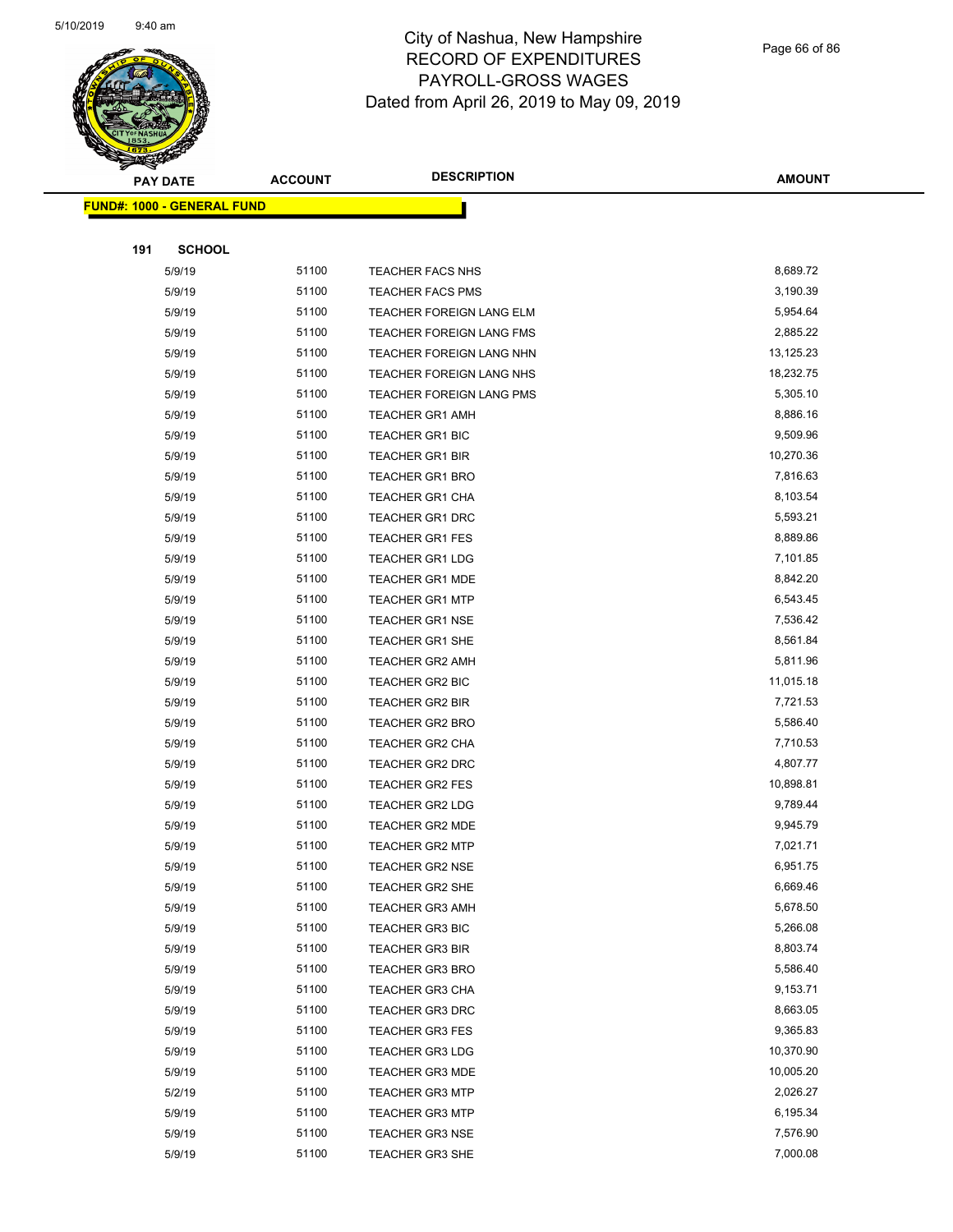

Page 67 of 86

| ទ<br>$\blacktriangleleft$ . | <b>PAY DATE</b>                   | <b>ACCOUNT</b> | <b>DESCRIPTION</b>            | <b>AMOUNT</b> |
|-----------------------------|-----------------------------------|----------------|-------------------------------|---------------|
|                             | <b>FUND#: 1000 - GENERAL FUND</b> |                |                               |               |
|                             |                                   |                |                               |               |
| 191                         | <b>SCHOOL</b>                     |                |                               |               |
|                             | 5/9/19                            | 51100          | <b>TEACHER GR4 AMH</b>        | 4,052.20      |
|                             | 5/9/19                            | 51100          | <b>TEACHER GR4 BIC</b>        | 11,154.21     |
|                             | 5/9/19                            | 51100          | <b>TEACHER GR4 BIR</b>        | 7,832.08      |
|                             | 5/9/19                            | 51100          | <b>TEACHER GR4 BRO</b>        | 5,192.16      |
|                             | 5/9/19                            | 51100          | <b>TEACHER GR4 CHA</b>        | 10,653.49     |
|                             | 5/9/19                            | 51100          | <b>TEACHER GR4 DRC</b>        | 5,372.13      |
|                             | 5/9/19                            | 51100          | <b>TEACHER GR4 FES</b>        | 8,239.69      |
|                             | 5/9/19                            | 51100          | <b>TEACHER GR4 LDG</b>        | 8,387.78      |
|                             | 5/2/19                            | 51100          | <b>TEACHER GR4 MDE</b>        | 203.85        |
|                             | 5/9/19                            | 51100          | <b>TEACHER GR4 MDE</b>        | 9,998.94      |
|                             | 5/9/19                            | 51100          | <b>TEACHER GR4 MTP</b>        | 6,846.89      |
|                             | 5/9/19                            | 51100          | <b>TEACHER GR4 NSE</b>        | 6,863.13      |
|                             | 5/9/19                            | 51100          | <b>TEACHER GR4 SHE</b>        | 4,754.03      |
|                             | 5/9/19                            | 51100          | <b>TEACHER GR5 AMH</b>        | 7,535.60      |
|                             | 5/9/19                            | 51100          | <b>TEACHER GR5 BIC</b>        | 12,730.03     |
|                             | 5/9/19                            | 51100          | <b>TEACHER GR5 BIR</b>        | 7,904.65      |
|                             | 5/9/19                            | 51100          | <b>TEACHER GR5 BRO</b>        | 5,770.44      |
|                             | 5/9/19                            | 51100          | <b>TEACHER GR5 CHA</b>        | 10,903.26     |
|                             | 5/9/19                            | 51100          | <b>TEACHER GR5 DRC</b>        | 7,078.30      |
|                             | 5/9/19                            | 51100          | <b>TEACHER GR5 FES</b>        | 9,874.44      |
|                             | 5/9/19                            | 51100          | <b>TEACHER GR5 LDG</b>        | 10,548.55     |
|                             | 5/9/19                            | 51100          | <b>TEACHER GR5 MDE</b>        | 11,538.46     |
|                             | 5/9/19                            | 51100          | <b>TEACHER GR5 MTP</b>        | 6,845.36      |
|                             | 5/9/19                            | 51100          | TEACHER GR5 NSE               | 8,563.64      |
|                             | 5/9/19                            | 51100          | <b>TEACHER GR5 SHE</b>        | 8,506.03      |
|                             | 5/9/19                            | 51100          | <b>TEACHER GR6 ELM</b>        | 37,840.61     |
|                             | 5/9/19                            | 51100          | <b>TEACHER GR6 FMS</b>        | 23,668.47     |
|                             | 5/9/19                            | 51100          | <b>TEACHER GR6 PMS</b>        | 19,384.80     |
|                             | 5/9/19                            | 51100          | <b>TEACHER GRAPH NHS</b>      | 3,475.78      |
|                             | 5/9/19                            | 51100          | TEACHER GRAPHICS NHN          | 5,893.47      |
|                             | 5/9/19                            | 51100          | <b>TEACHER HEALTH NHN</b>     | 3,518.69      |
|                             | 5/9/19                            | 51100          | TEACHER HEALTH NHS            | 2,701.18      |
|                             | 5/9/19                            | 51100          | TEACHER HEALTHOC NHS          | 5,058.40      |
|                             | 5/9/19                            | 51100          | TEACHER HVAC NHS              | 1,951.09      |
|                             | 5/9/19                            | 51100          | TEACHER IN SCH SUSPENSION ELM | 1,805.70      |
|                             | 5/9/19                            | 51100          | TEACHER IN SCH SUSPENSION NHN | 2,885.22      |
|                             | 5/9/19                            | 51100          | TEACHER IN SCH SUSPENSION NHS | 1,582.71      |
|                             | 5/9/19                            | 51100          | TEACHER INST SPED WID         | 2,885.22      |
|                             | 5/9/19                            | 51100          | <b>TEACHER KIND AMH</b>       | 5,770.43      |
|                             | 5/9/19                            | 51100          | TEACHER KIND BIC              | 10,337.42     |
|                             | 5/9/19                            | 51100          | <b>TEACHER KIND BIR</b>       | 7,070.06      |
|                             | 5/9/19                            | 51100          | <b>TEACHER KIND BRO</b>       | 5,678.50      |
|                             | 5/9/19                            | 51100          | TEACHER KIND CHA              | 8,691.95      |
|                             | 5/9/19                            | 51100          | TEACHER KIND DRC              | 9,760.53      |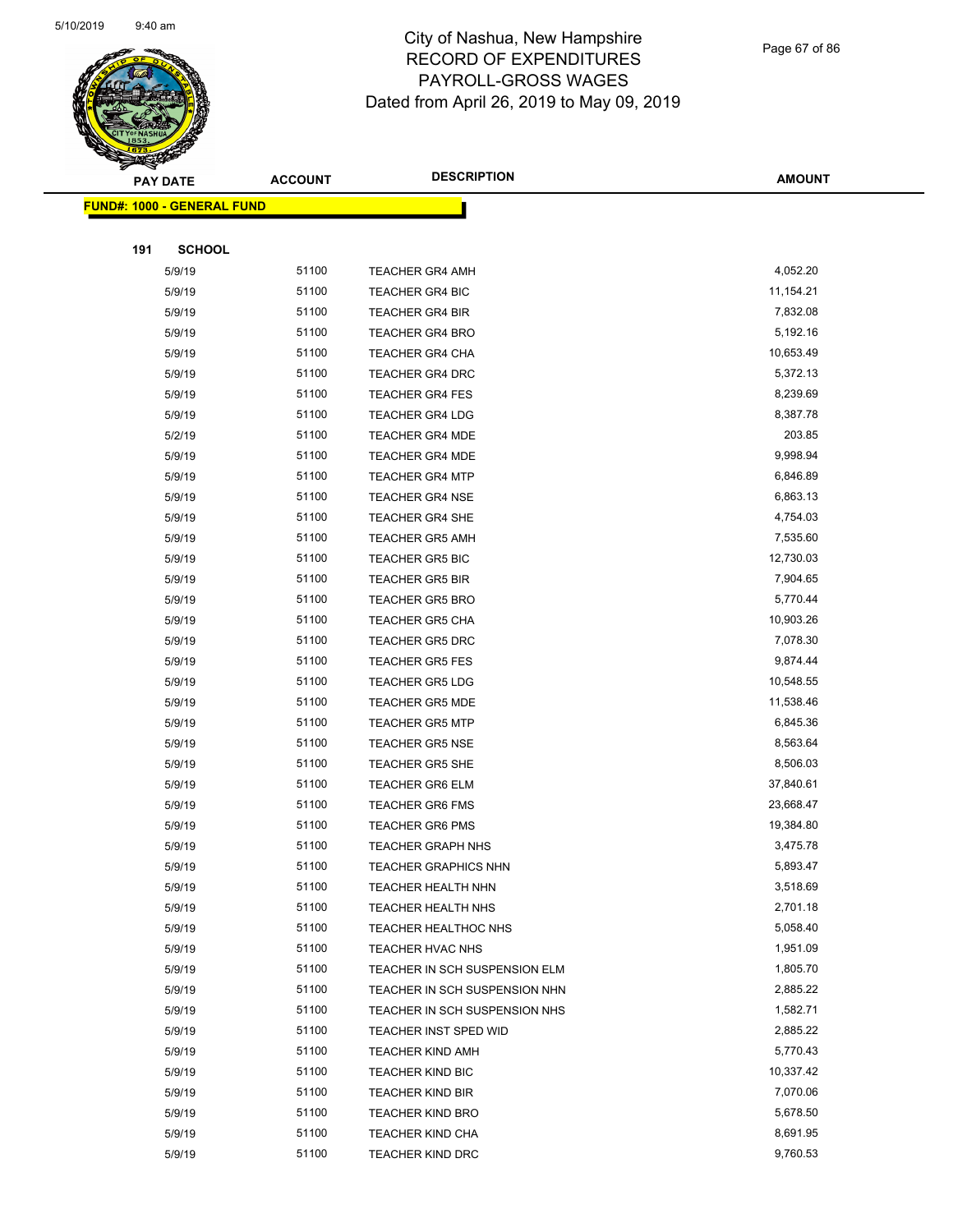

Page 68 of 86

| <b>ACCOUNT</b>                    | <b>DESCRIPTION</b>                                                                             | <b>AMOUNT</b>                                                                                                                                                                                      |
|-----------------------------------|------------------------------------------------------------------------------------------------|----------------------------------------------------------------------------------------------------------------------------------------------------------------------------------------------------|
| <b>FUND#: 1000 - GENERAL FUND</b> |                                                                                                |                                                                                                                                                                                                    |
|                                   |                                                                                                |                                                                                                                                                                                                    |
|                                   |                                                                                                |                                                                                                                                                                                                    |
| 51100                             |                                                                                                | 10,360.08                                                                                                                                                                                          |
| 51100                             |                                                                                                | 10,682.66                                                                                                                                                                                          |
| 51100                             |                                                                                                | 8,719.22                                                                                                                                                                                           |
| 51100                             |                                                                                                | 6,034.40                                                                                                                                                                                           |
| 51100                             |                                                                                                | 5,064.63                                                                                                                                                                                           |
| 51100                             |                                                                                                | 6,896.99                                                                                                                                                                                           |
| 51100                             | <b>TEACHER MATH ELM</b>                                                                        | 21,342.42                                                                                                                                                                                          |
| 51100                             | <b>TEACHER MATH FMS</b>                                                                        | 14,605.68                                                                                                                                                                                          |
| 51100                             | <b>TEACHER MATH NHN</b>                                                                        | 38,271.94                                                                                                                                                                                          |
| 51100                             | TEACHER MATH NHS                                                                               | 48,878.69                                                                                                                                                                                          |
| 51100                             | <b>TEACHER MATH PMS</b>                                                                        | 13,915.62                                                                                                                                                                                          |
| 51100                             | <b>TEACHER MUSIC AMH</b>                                                                       | 1,819.68                                                                                                                                                                                           |
| 51100                             | TEACHER MUSIC BIC                                                                              | 2,701.18                                                                                                                                                                                           |
| 51100                             | <b>TEACHER MUSIC BIR</b>                                                                       | 1,730.41                                                                                                                                                                                           |
| 51100                             | <b>TEACHER MUSIC BRO</b>                                                                       | 1,602.78                                                                                                                                                                                           |
| 51100                             | <b>TEACHER MUSIC CHA</b>                                                                       | 2,885.22                                                                                                                                                                                           |
| 51100                             | <b>TEACHER MUSIC DRC</b>                                                                       | 2,793.20                                                                                                                                                                                           |
| 51100                             | TEACHER MUSIC ELM                                                                              | 4,615.63                                                                                                                                                                                           |
| 51100                             | <b>TEACHER MUSIC FES</b>                                                                       | 1,670.28                                                                                                                                                                                           |
| 51100                             | <b>TEACHER MUSIC FMS</b>                                                                       | 5,770.43                                                                                                                                                                                           |
| 51100                             | <b>TEACHER MUSIC MDE</b>                                                                       | 2,110.20                                                                                                                                                                                           |
| 51100                             | <b>TEACHER MUSIC NHN</b>                                                                       | 4,690.91                                                                                                                                                                                           |
| 51100                             | <b>TEACHER MUSIC NHS</b>                                                                       | 5,402.36                                                                                                                                                                                           |
| 51100                             | <b>TEACHER MUSIC NSE</b>                                                                       | 2,626.80                                                                                                                                                                                           |
| 51100                             | <b>TEACHER MUSIC PMS</b>                                                                       | 4,250.57                                                                                                                                                                                           |
| 51100                             | <b>TEACHER MUSIC SHE</b>                                                                       | 2,701.18                                                                                                                                                                                           |
| 51100                             | TEACHER PE BIC                                                                                 | 2,490.98                                                                                                                                                                                           |
| 51100                             | TEACHER PE BIR                                                                                 | 2,977.32                                                                                                                                                                                           |
| 51100                             | <b>TEACHER PE BRO</b>                                                                          | 2,793.20                                                                                                                                                                                           |
| 51100                             | TEACHER PE CHA                                                                                 | 2,674.39                                                                                                                                                                                           |
| 51100                             | TEACHER PE DRC                                                                                 | 2,885.22                                                                                                                                                                                           |
|                                   | TEACHER PE ELM                                                                                 | 9,290.18                                                                                                                                                                                           |
| 51100                             | TEACHER PE FES                                                                                 | 1,730.41                                                                                                                                                                                           |
|                                   | TEACHER PE FMS                                                                                 | 5,402.36                                                                                                                                                                                           |
|                                   | TEACHER PE LDG                                                                                 | 1,974.28                                                                                                                                                                                           |
| 51100                             | TEACHER PE MDE                                                                                 | 2,977.32                                                                                                                                                                                           |
|                                   | <b>TEACHER PE MTP</b>                                                                          | 1,607.11                                                                                                                                                                                           |
|                                   | TEACHER PE NHN                                                                                 | 10,585.74                                                                                                                                                                                          |
|                                   |                                                                                                | 9,542.24                                                                                                                                                                                           |
| 51100                             | TEACHER PE NSE                                                                                 | 2,943.88                                                                                                                                                                                           |
| 51100                             | TEACHER PE PMS                                                                                 | 3,597.47                                                                                                                                                                                           |
|                                   | TEACHER PE SHE                                                                                 | 2,735.59                                                                                                                                                                                           |
|                                   | TEACHER PRE SCHOOL BIR                                                                         | 4,570.00                                                                                                                                                                                           |
|                                   |                                                                                                | 5,678.42                                                                                                                                                                                           |
|                                   | <b>SCHOOL</b><br>51100<br>51100<br>51100<br>51100<br>51100<br>51100<br>51100<br>51100<br>51100 | <b>TEACHER KIND FES</b><br><b>TEACHER KIND LDG</b><br><b>TEACHER KIND MDE</b><br><b>TEACHER KIND MTP</b><br><b>TEACHER KIND NSE</b><br>TEACHER KIND SHE<br>TEACHER PE NHS<br>TEACHER PRESCHOOL BIC |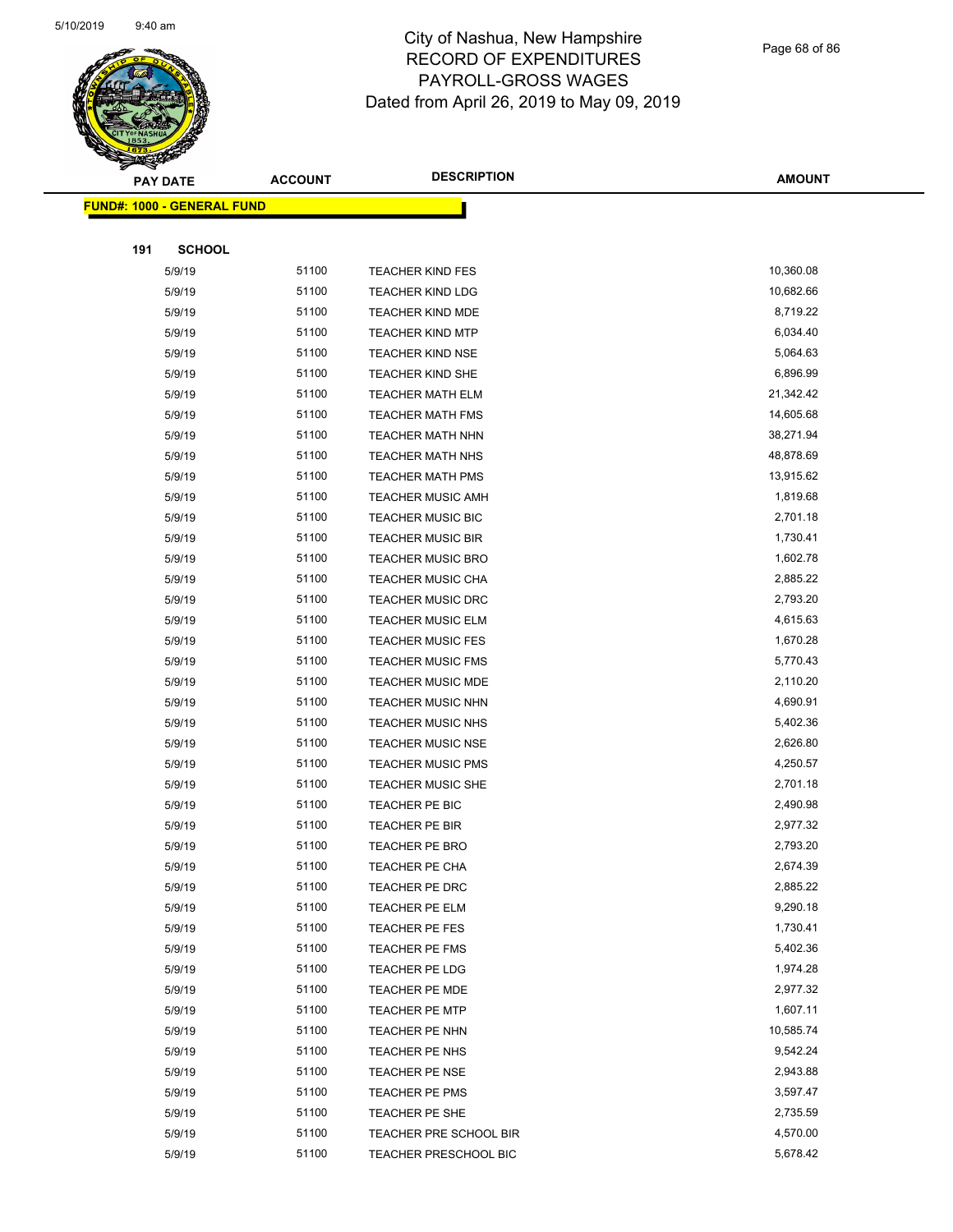

Page 69 of 86

| $\blacktriangleleft$ . | <b>PAY DATE</b>                   | <b>ACCOUNT</b> | <b>DESCRIPTION</b>         | <b>AMOUNT</b> |
|------------------------|-----------------------------------|----------------|----------------------------|---------------|
|                        | <b>FUND#: 1000 - GENERAL FUND</b> |                |                            |               |
|                        |                                   |                |                            |               |
| 191                    | <b>SCHOOL</b>                     |                |                            |               |
|                        | 5/9/19                            | 51100          | TEACHER PRESCHOOL BRO      | 11,635.79     |
|                        | 5/9/19                            | 51100          | TEACHER PRESCHOOL MTP      | 1,730.41      |
|                        | 5/9/19                            | 51100          | TEACHER PRESCHOOL NHS      | 802.31        |
|                        | 5/9/19                            | 51100          | TEACHER PRESCHOOL NSE      | 9,028.01      |
|                        | 5/9/19                            | 51100          | TEACHER READ AMH           | 2,977.32      |
|                        | 5/9/19                            | 51100          | TEACHER READ BIC           | 2,885.22      |
|                        | 5/9/19                            | 51100          | TEACHER READ BIR           | 2,885.21      |
|                        | 5/9/19                            | 51100          | <b>TEACHER READ BRO</b>    | 2,885.22      |
|                        | 5/9/19                            | 51100          | TEACHER READ CHA           | 2,085.02      |
|                        | 5/9/19                            | 51100          | TEACHER READ DRC           | 2,977.32      |
|                        | 5/9/19                            | 51100          | TEACHER READ ELM           | 5,862.54      |
|                        | 5/9/19                            | 51100          | <b>TEACHER READ FES</b>    | 2,885.22      |
|                        | 5/9/19                            | 51100          | <b>TEACHER READ FMS</b>    | 2,885.22      |
|                        | 5/9/19                            | 51100          | TEACHER READ LDG           | 3,518.69      |
|                        | 5/9/19                            | 51100          | TEACHER READ MDE           | 2,885.22      |
|                        | 5/9/19                            | 51100          | <b>TEACHER READ MTP</b>    | 2,257.02      |
|                        | 5/9/19                            | 51100          | TEACHER READ NHN           | 1,951.09      |
|                        | 5/9/19                            | 51100          | TEACHER READ NHS           | 2,885.22      |
|                        | 5/9/19                            | 51100          | <b>TEACHER READ NSE</b>    | 2,885.22      |
|                        | 5/9/19                            | 51100          | <b>TEACHER READ PMS</b>    | 2,885.22      |
|                        | 5/9/19                            | 51100          | TEACHER READ SHE           | 2,681.37      |
|                        | 5/9/19                            | 51100          | TEACHER ROTC NHN           | 4,904.76      |
|                        | 5/9/19                            | 51100          | <b>TEACHER SCIENCE ELM</b> | 20,056.00     |
|                        | 5/9/19                            | 51100          | <b>TEACHER SCIENCE FMS</b> | 12,144.35     |
|                        | 5/9/19                            | 51100          | TEACHER SCIENCE NHN        | 30,772.76     |
|                        | 5/2/19                            | 51100          | TEACHER SCIENCE NHS        | 4,601.15      |
|                        | 5/9/19                            | 51100          | TEACHER SCIENCE NHS        | 31,651.76     |
|                        | 5/9/19                            | 51100          | <b>TEACHER SCIENCE PMS</b> | 12,260.15     |
|                        | 5/9/19                            | 51100          | TEACHER SOCIAL STUDIES ELM | 16,957.29     |
|                        | 5/9/19                            | 51100          | TEACHER SOCIAL STUDIES FMS | 12,469.93     |
|                        | 5/9/19                            | 51100          | TEACHER SOCIAL STUDIES NHN | 32,135.48     |
|                        | 5/9/19                            | 51100          | TEACHER SOCIAL STUDIES NHS | 40,974.03     |
|                        | 5/9/19                            | 51100          | TEACHER SOCIAL STUDIES PMS | 13,227.85     |
|                        | 5/9/19                            | 51100          | TEACHER SPED AMH           | 6,310.65      |
|                        | 5/9/19                            | 51100          | TEACHER SPED BIC           | 5,483.48      |
|                        | 5/9/19                            | 51100          | TEACHER SPED BIR           | 5,586.40      |
|                        | 5/9/19                            | 51100          | <b>TEACHER SPED BRO</b>    | 6,445.25      |
|                        | 5/9/19                            | 51100          | <b>TEACHER SPED CHA</b>    | 7,958.15      |
|                        | 5/9/19                            | 51100          | TEACHER SPED DRC           | 5,483.40      |
|                        | 5/9/19                            | 51100          | TEACHER SPED ELM           | 15,709.65     |
|                        | 5/9/19                            | 51100          | <b>TEACHER SPED FES</b>    | 5,247.04      |
|                        | 5/9/19                            | 51100          | <b>TEACHER SPED FMS</b>    | 12,831.53     |
|                        | 5/9/19                            | 51100          | <b>TEACHER SPED LDG</b>    | 6,428.63      |
|                        | 5/9/19                            | 51100          | <b>TEACHER SPED MDE</b>    | 4,727.70      |
|                        |                                   |                |                            |               |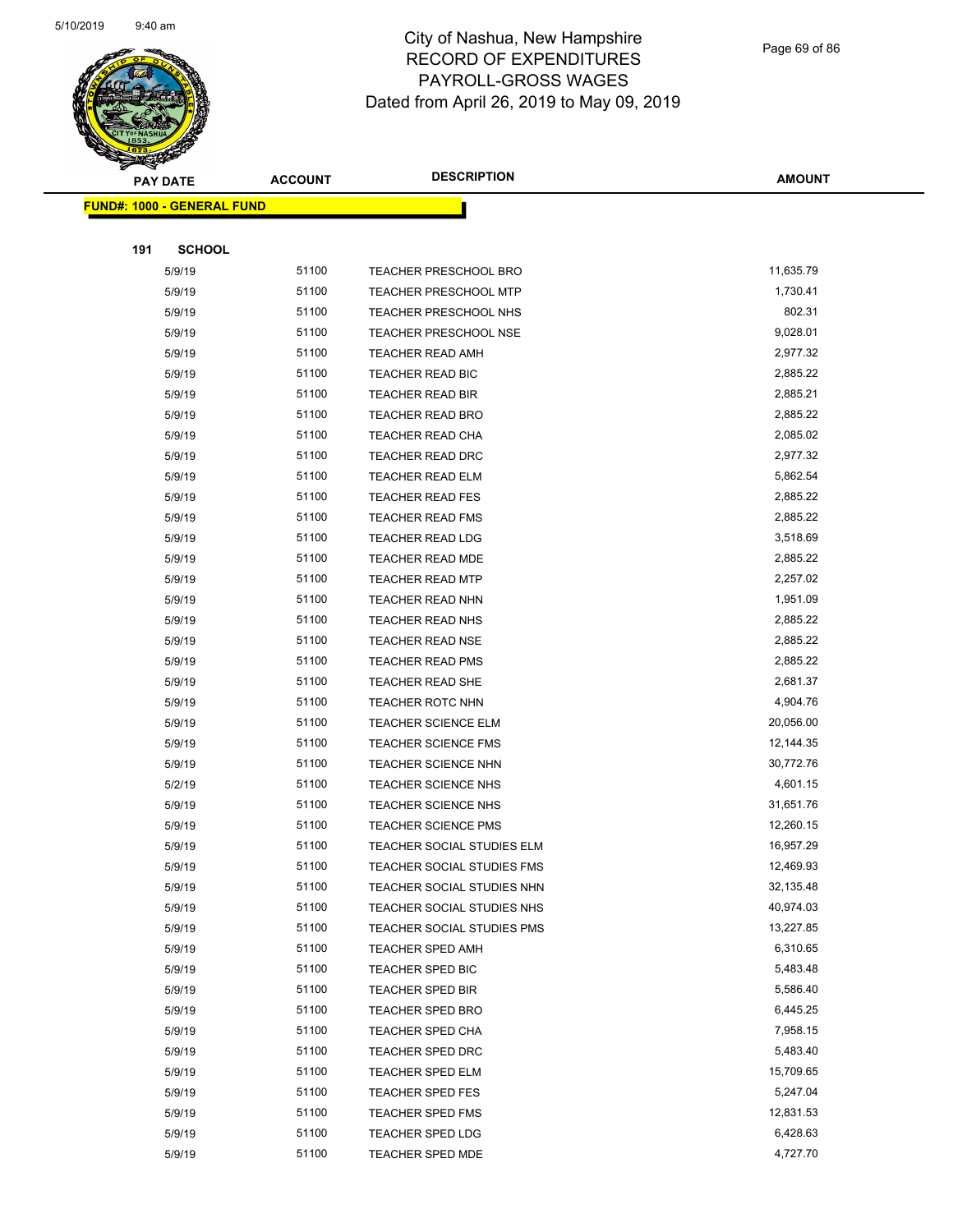

Page 70 of 86

| <b>PAY DATE</b> |                                    | <b>ACCOUNT</b> | <b>DESCRIPTION</b>            | <b>AMOUNT</b> |  |
|-----------------|------------------------------------|----------------|-------------------------------|---------------|--|
|                 | <u> FUND#: 1000 - GENERAL FUND</u> |                |                               |               |  |
|                 |                                    |                |                               |               |  |
| 191             | <b>SCHOOL</b>                      |                |                               |               |  |
|                 | 5/9/19                             | 51100          | <b>TEACHER SPED MTP</b>       | 3,870.41      |  |
|                 | 5/9/19                             | 51100          | TEACHER SPED NHN              | 23,809.52     |  |
|                 | 5/9/19                             | 51100          | <b>TEACHER SPED NHS</b>       | 36,911.72     |  |
|                 | 5/9/19                             | 51100          | <b>TEACHER SPED PMS</b>       | 12,668.13     |  |
|                 | 5/9/19                             | 51100          | <b>TEACHER SPED SHE</b>       | 7,020.50      |  |
|                 | 5/9/19                             | 51100          | <b>TEACHER TECHED ELM</b>     | 8,536.92      |  |
|                 | 5/9/19                             | 51100          | <b>TEACHER TECHED FMS</b>     | 3,532.24      |  |
|                 | 5/9/19                             | 51100          | TEACHER TECHED NHN            | 6,844.01      |  |
|                 | 5/9/19                             | 51100          | <b>TEACHER TECHED NHS</b>     | 11,264.90     |  |
|                 | 5/9/19                             | 51100          | <b>TEACHER TECHED PMS</b>     | 5,770.44      |  |
|                 | 5/9/19                             | 51100          | TEACHER TV PROD NHS           | 2,885.22      |  |
|                 | 5/9/19                             | 51100          | <b>TEACHER VISION WID</b>     | 5,324.39      |  |
|                 | 5/9/19                             | 51100          | TECH INTERGRATION ASST AMH    | 677.35        |  |
|                 | 5/9/19                             | 51100          | TECH INTERGRATION ASST BIC    | 572.73        |  |
|                 | 5/9/19                             | 51100          | TECH INTERGRATION ASST CHA    | 544.50        |  |
|                 | 5/9/19                             | 51100          | TECH INTERGRATION ASST FES    | 578.45        |  |
|                 | 5/9/19                             | 51100          | TECH INTERGRATION ASST LDG    | 547.80        |  |
|                 | 5/9/19                             | 51100          | TECH INTERGRATION ASST MDE    | 540.00        |  |
|                 | 5/9/19                             | 51100          | TECH INTERGRATION ASST MTP    | 565.53        |  |
|                 | 5/9/19                             | 51100          | TECH INTERGRATION ASST SHE    | 588.19        |  |
|                 | 5/9/19                             | 51100          | TITLE ONE PARA FES            | 361.81        |  |
|                 | 5/9/19                             | 51200          | ATHLETIC TRAINER NHN          | 100.00        |  |
|                 | 5/2/19                             | 51200          | CLERICAL BOARD OF ED SUP      | 669.23        |  |
|                 | 5/9/19                             | 51200          | CLERICAL BOARD OF ED SUP      | 742.95        |  |
|                 | 5/9/19                             | 51200          | <b>CLERICAL PRINCIPAL ELM</b> | 455.00        |  |
|                 | 5/9/19                             | 51200          | <b>CROSSING GUARD WPO</b>     | 2,499.38      |  |
|                 | 5/9/19                             | 51200          | <b>CUSTODIAN CHA</b>          | 312.66        |  |
|                 | 5/9/19                             | 51200          | <b>CUSTODIAN HEAD BRO</b>     | 93.54         |  |
|                 | 5/9/19                             | 51200          | <b>CUSTODIAN MTP</b>          | 77.95         |  |
|                 | 5/9/19                             | 51200          | DIRECTOR ADULT ED             | 2,658.30      |  |
|                 | 5/9/19                             | 51200          | ELL OUTREACH WORKER HOURLY    | 375.00        |  |
|                 | 5/9/19                             | 51200          | FOOD SERVICE ASST PT AMH      | 50.00         |  |
|                 | 5/9/19                             | 51200          | FOOD SERVICE ASST PT MDE      | 12.50         |  |
|                 | 5/9/19                             | 51200          | FOOD SERVICE ASST PT NHS      | 97.44         |  |
|                 | 5/9/19                             | 51200          | GUIDANCE COUNSELOR NHS        | 1,704.91      |  |
|                 | 5/9/19                             | 51200          | <b>INSTRUMENTAL MUSIC</b>     | 1,637.50      |  |
|                 | 5/9/19                             | 51200          | LUNCH MONITOR AMH             | 626.57        |  |
|                 | 5/9/19                             | 51200          | LUNCH MONITOR BIC             | 513.94        |  |
|                 | 5/9/19                             | 51200          | LUNCH MONITOR BIR             | 547.03        |  |
|                 | 5/9/19                             | 51200          | LUNCH MONITOR BRO             | 345.36        |  |
|                 | 5/9/19                             | 51200          | LUNCH MONITOR CHA             | 913.36        |  |
|                 | 5/9/19                             | 51200          | LUNCH MONITOR DRC             | 439.51        |  |
|                 | 5/9/19                             | 51200          | LUNCH MONITOR ELM             | 158.80        |  |
|                 | 5/9/19                             | 51200          | LUNCH MONITOR FES             | 456.20        |  |
|                 |                                    |                |                               |               |  |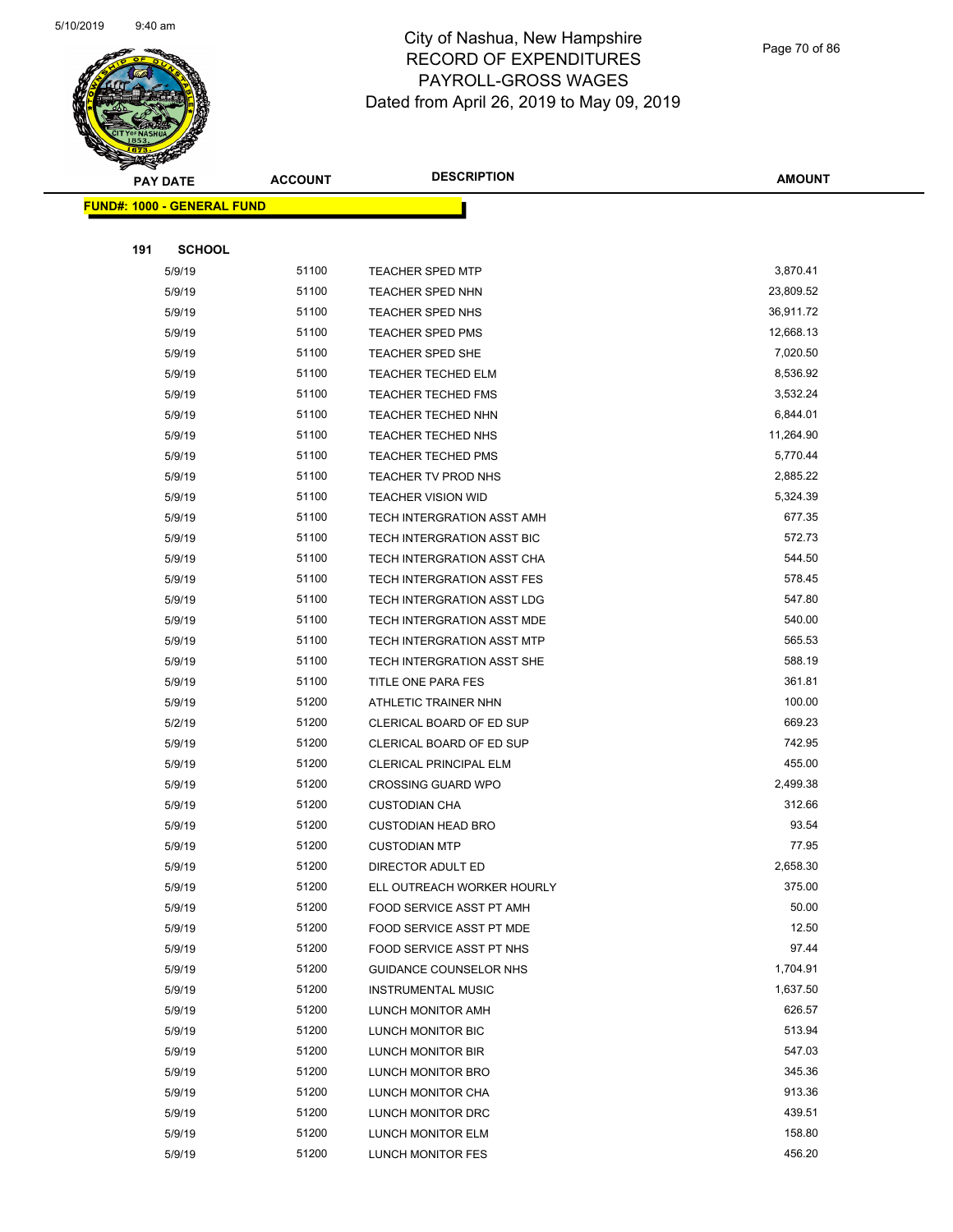

| S<br>$\tilde{\phantom{a}}$ | <b>PAY DATE</b>                   | <b>ACCOUNT</b> | <b>DESCRIPTION</b>          | <b>AMOUNT</b> |
|----------------------------|-----------------------------------|----------------|-----------------------------|---------------|
|                            | <b>FUND#: 1000 - GENERAL FUND</b> |                |                             |               |
|                            |                                   |                |                             |               |
| 191                        | <b>SCHOOL</b>                     |                |                             |               |
|                            | 5/9/19                            | 51200          | <b>LUNCH MONITOR FMS</b>    | 262.16        |
|                            | 5/9/19                            | 51200          | LUNCH MONITOR LDG           | 822.86        |
|                            | 5/9/19                            | 51200          | LUNCH MONITOR MDE           | 690.06        |
|                            | 5/9/19                            | 51200          | <b>LUNCH MONITOR MTP</b>    | 207.90        |
|                            | 5/9/19                            | 51200          | LUNCH MONITOR NHN           | 375.44        |
|                            | 5/9/19                            | 51200          | LUNCH MONITOR NHS           | 268.54        |
|                            | 5/9/19                            | 51200          | LUNCH MONITOR NSE           | 416.39        |
|                            | 5/9/19                            | 51200          | <b>LUNCH MONITOR PMS</b>    | 326.30        |
|                            | 5/9/19                            | 51200          | LUNCH MONITOR SHE           | 506.97        |
|                            | 5/9/19                            | 51200          | PARA PRE SCHOOL BIR         | 710.64        |
|                            | 5/9/19                            | 51200          | PARA DW SPEC ED BIR         | 899.10        |
|                            | 5/9/19                            | 51200          | PARA DW SPEC ED MDE         | 220.21        |
|                            | 5/9/19                            | 51200          | PARA ELL FES                | 37.50         |
|                            | 5/9/19                            | 51200          | PARA INST AMH               | 946.13        |
|                            | 5/9/19                            | 51200          | PARA INST BIC               | 775.99        |
|                            | 5/9/19                            | 51200          | PARA INST BIR               | 25.00         |
|                            | 5/9/19                            | 51200          | PARA INST DRC               | 63.00         |
|                            | 5/9/19                            | 51200          | PARA INST FES               | 37.50         |
|                            | 5/9/19                            | 51200          | PARA INST FMS               | 25.00         |
|                            | 5/9/19                            | 51200          | PARA INST LDG               | 12.50         |
|                            | 5/9/19                            | 51200          | PARA INST MTP               | 363.90        |
|                            | 5/9/19                            | 51200          | PARA INST NHN               | 310.40        |
|                            | 5/9/19                            | 51200          | PARA INST NSE               | 25.00         |
|                            | 5/9/19                            | 51200          | PARA INST PMS               | 80.85         |
|                            | 5/9/19                            | 51200          | PARA INST SHE               | 175.10        |
|                            | 5/9/19                            | 51200          | PARA LIB PMS                | 299.90        |
|                            | 5/9/19                            | 51200          | PARA PRE SCH BIC            | 1,528.43      |
|                            | 5/9/19                            | 51200          | PARA PRE SCH BRO            | 2,742.94      |
|                            | 5/9/19                            | 51200          | PARA PRE SCH MTP            | 734.08        |
|                            | 5/9/19                            | 51200          | PARA PRE SCH NSE            | 5,115.07      |
|                            | 5/9/19                            | 51200          | PARA SCI NHS                | 68.00         |
|                            | 5/9/19                            | 51200          | PARA TTI LDG                | 77.95         |
|                            | 5/9/19                            | 51200          | PARA TTI NURSERY            | 109.12        |
|                            | 5/9/19                            | 51200          | SCHOOL PSYCHOLOGIST WID     | 3,880.01      |
|                            | 5/9/19                            | 51200          | SPEECH LANG PATHOLOGIST WID | 7,110.02      |
|                            | 5/9/19                            | 51200          | STUDENT ACTIVITY COORD NHS  | 1,066.38      |
|                            | 5/2/19                            | 51200          | <b>SUB CLERICAL</b>         | 563.06        |
|                            | 5/9/19                            | 51200          | <b>SUB CLERICAL</b>         | 209.65        |
|                            | 5/9/19                            | 51200          | <b>SUB CROSSING GUARD</b>   | 54.57         |
|                            | 5/9/19                            | 51200          | SUB TEACHER                 | 287.50        |
|                            | 5/9/19                            | 51200          | <b>TEACHER ART FMS</b>      | 2,846.06      |
|                            | 5/9/19                            | 51200          | TEACHER ART NHS             | 975.52        |
|                            | 5/9/19                            | 51200          | TEACHER BIO TEC NHN         | 551.28        |
|                            | 5/9/19                            | 51200          | <b>TEACHER ENGLISH NHN</b>  | 300.00        |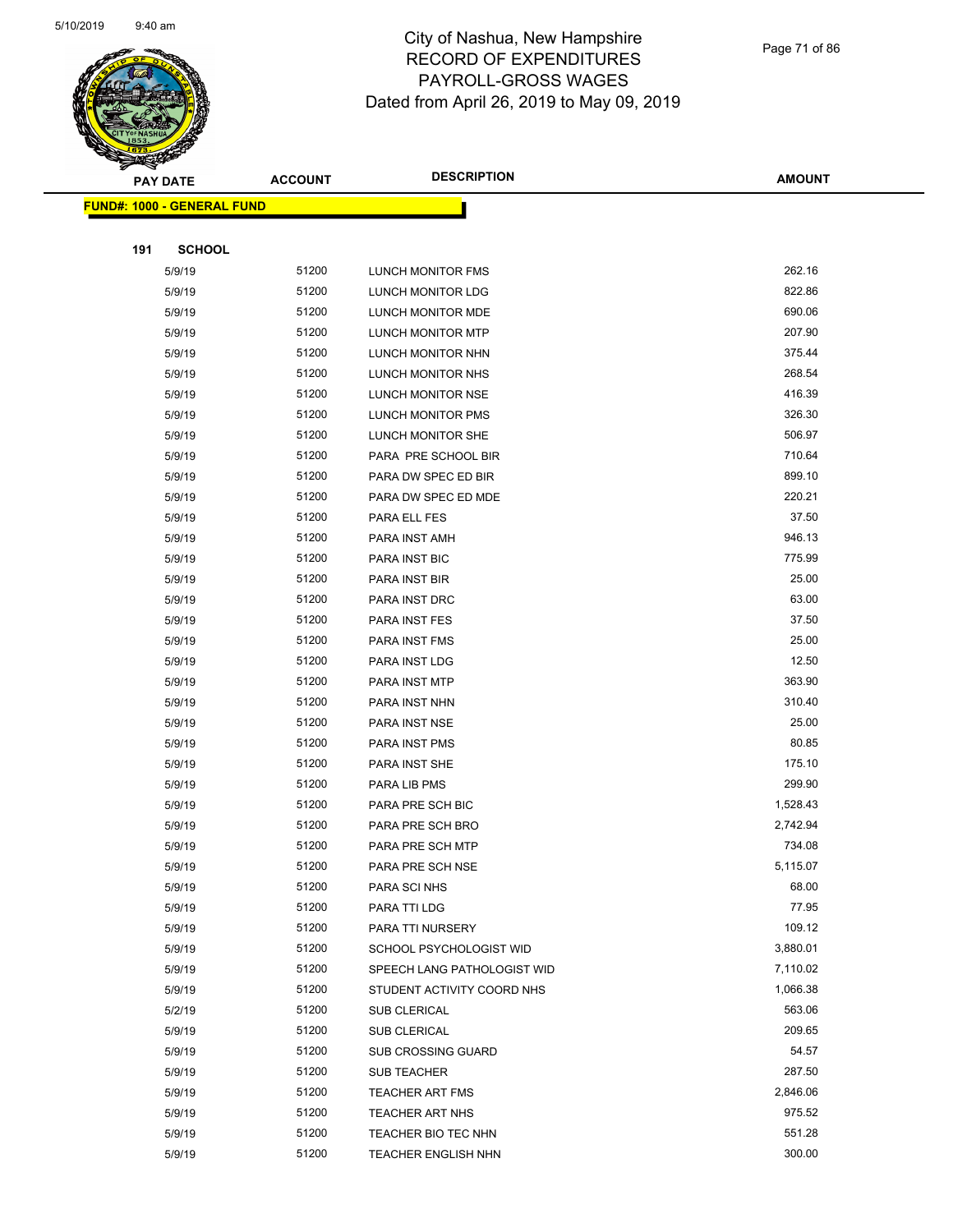

Page 72 of 86

| <b>AMOUNT</b>  | <b>DESCRIPTION</b>              | <b>ACCOUNT</b>                 | <b>PAY DATE</b>                   |  |
|----------------|---------------------------------|--------------------------------|-----------------------------------|--|
|                |                                 |                                | <b>FUND#: 1000 - GENERAL FUND</b> |  |
|                |                                 |                                | 191<br><b>SCHOOL</b>              |  |
| 225.00         | <b>TEACHER FACS NHN</b>         | 51200                          | 5/9/19                            |  |
| 1,165.20       | TEACHER FOREIGN LANG FMS        | 51200                          | 5/9/19                            |  |
| 68.75          | <b>TEACHER MATH FMS</b>         | 51200                          | 5/9/19                            |  |
| 175.00         | <b>TEACHER MUSIC AMH</b>        | 51200                          | 5/9/19                            |  |
| 150.00         | <b>TEACHER MUSIC DRC</b>        | 51200                          | 5/9/19                            |  |
| 1,934.41       | <b>TEACHER MUSIC ELM</b>        | 51200                          | 5/9/19                            |  |
| 1,620.69       | <b>TEACHER MUSIC MTP</b>        | 51200                          | 5/9/19                            |  |
| 1,704.90       | TEACHER READ ELM                | 51200                          | 5/9/19                            |  |
| 774.70         | TEACHER SCIENCE NHS             | 51200                          | 5/9/19                            |  |
| 981.25         | TEACHER SOCIAL STUDIES NHN      | 51200                          | 5/9/19                            |  |
| 1,786.40       | <b>TEACHER SPED NHN</b>         | 51200                          | 5/9/19                            |  |
| 1,442.61       | <b>TEACHER SPED NHS</b>         | 51200                          | 5/9/19                            |  |
| 802.29         | <b>TEACHER VISION WID</b>       | 51200                          | 5/9/19                            |  |
| 88.00          | <b>TICKETSELLER</b>             | 51200                          | 5/2/19                            |  |
| 156.00         | <b>TICKETSELLER</b>             | 51200                          | 5/9/19                            |  |
| 2,893.64       | <b>OVERTIME</b>                 | 51300                          | 5/2/19                            |  |
| 7,908.36       | <b>OVERTIME</b>                 | 51300                          | 5/9/19                            |  |
| 2,599.60       | WAGES TEMPORARY/SEASONAL        | 51400                          | 5/2/19                            |  |
| 1,080.40       | <b>WAGES TEMPORARY/SEASONAL</b> | 51400                          | 5/9/19                            |  |
| 35.94          | <b>WAGES PER DIEM</b>           | 51412                          | 5/2/19                            |  |
| 29,805.48      | <b>WAGES PER DIEM</b>           | 51412                          | 5/9/19                            |  |
| 135,750.00     | <b>LONGEVITY</b>                | 51600                          | 5/2/19                            |  |
| 958.58         | <b>ADDITIONAL HOURS</b>         | 51650                          | 5/2/19                            |  |
| 1,106.13       | <b>ADDITIONAL HOURS</b>         | 51650                          | 5/9/19                            |  |
| 3,498.87       | <b>STIPENDS</b>                 | 51700                          | 5/9/19                            |  |
| \$3,181,310.39 |                                 |                                | <b>TOTAL 191 - SCHOOL</b>         |  |
| \$5,287,946.78 |                                 | TOTAL FUND 1000 - GENERAL FUND |                                   |  |

#### **FUND#: 2100 - FOOD SERVICES FUND**

| 5/2/19 | 51100 | CLERICAL FOOD SERVICE NHS     | 788.65   |
|--------|-------|-------------------------------|----------|
| 5/9/19 | 51100 | CLERICAL FOOD SERVICE NHS     | 788.65   |
| 5/2/19 | 51100 | DELIVERY DRIVER FOOD SERVICE  | 146.88   |
| 5/9/19 | 51100 | DELIVERY DRIVER FOOD SERVICE  | 734.40   |
| 5/9/19 | 51100 | DIRECTOR FOOD SERVICE         | 2.925.80 |
| 5/9/19 | 51100 | FOOD SERVICE BUSINESS MANAGER | 2.219.71 |
| 5/9/19 | 51100 | FOOD SERVICE COOK AMH         | 505.75   |
| 5/9/19 | 51100 | FOOD SERVICE COOK BIC         | 518.36   |
| 5/9/19 | 51100 | FOOD SERVICE COOK BIR         | 523.25   |
| 5/9/19 | 51100 | FOOD SERVICE COOK BRO         | 518.35   |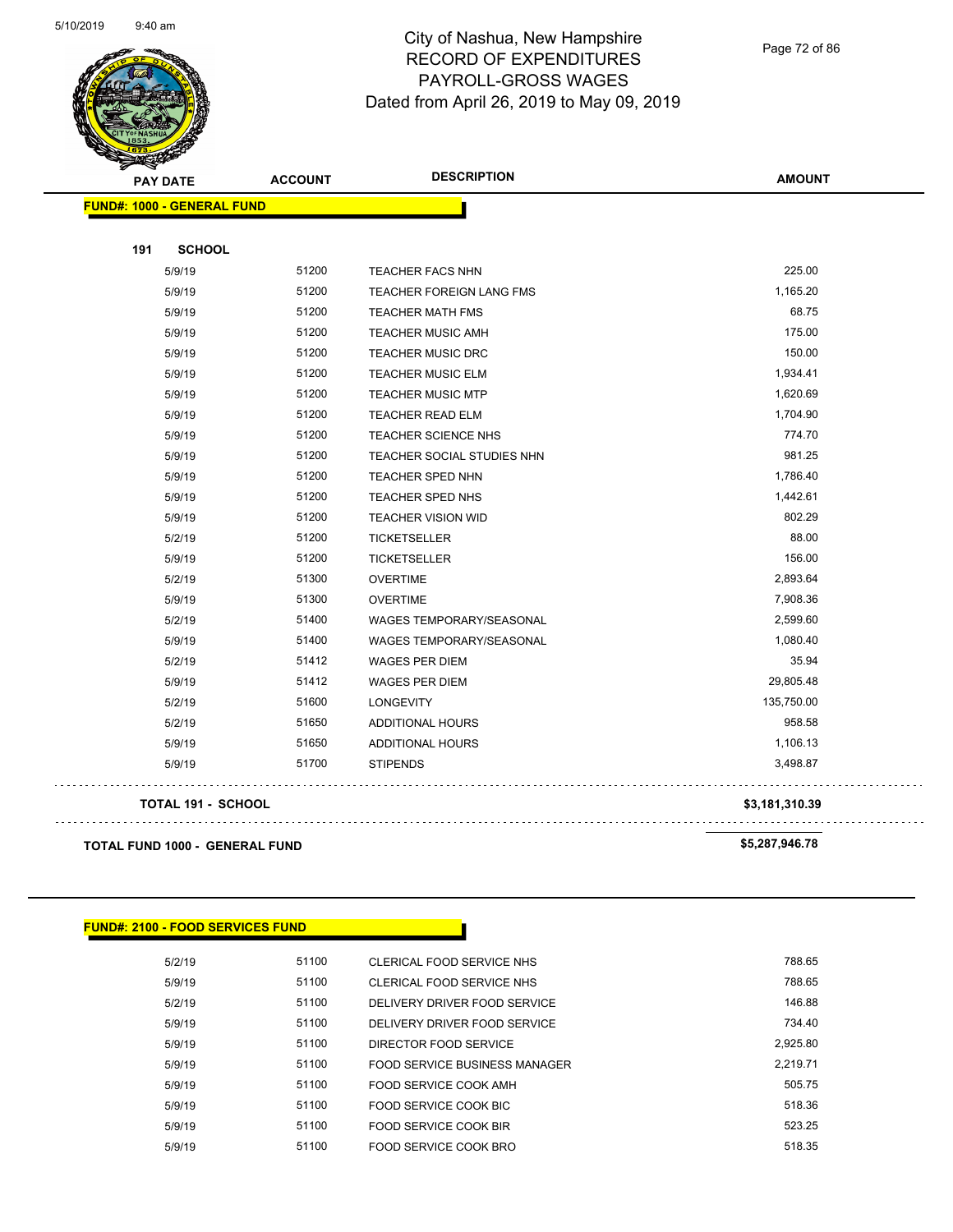

Page 73 of 86

| <b>PAY DATE</b>                             | <b>ACCOUNT</b> | <b>DESCRIPTION</b>              | <b>AMOUNT</b> |
|---------------------------------------------|----------------|---------------------------------|---------------|
| <b>FUND#: 2100 - FOOD SERVICES FUND</b>     |                |                                 |               |
|                                             |                |                                 |               |
| 5/9/19                                      | 51100          | <b>FOOD SERVICE COOK CHA</b>    | 523.25        |
| 5/9/19                                      | 51100          | FOOD SERVICE COOK DRC           | 523.25        |
| 5/9/19                                      | 51100          | FOOD SERVICE COOK ELM           | 1,002.05      |
| 5/9/19                                      | 51100          | FOOD SERVICE COOK FES           | 523.25        |
| 5/9/19                                      | 51100          | FOOD SERVICE COOK FMS           | 511.70        |
| 5/9/19                                      | 51100          | <b>FOOD SERVICE COOK LDG</b>    | 500.85        |
| 5/9/19                                      | 51100          | <b>FOOD SERVICE COOK MDE</b>    | 505.75        |
| 5/9/19                                      | 51100          | FOOD SERVICE COOK NHN           | 1,119.30      |
| 5/9/19                                      | 51100          | FOOD SERVICE COOK NHS           | 1,032.17      |
| 5/9/19                                      | 51100          | FOOD SERVICE COOK NSE           | 518.35        |
| 5/9/19                                      | 51100          | FOOD SERVICE COOK PMS           | 534.10        |
| 5/9/19                                      | 51100          | FOOD SERVICE COOK SHE           | 505.75        |
| 5/9/19                                      | 51100          | <b>FOOD SERVICE SITE CORD</b>   | 12,176.52     |
| 5/9/19                                      | 51100          | <b>FOOD SERVICECOOK MTP</b>     | 500.85        |
| 5/9/19                                      | 51200          | FOOD SERVICE ASST PT AMH        | 607.05        |
| 5/9/19                                      | 51200          | FOOD SERVICE ASST PT BIC        | 548.35        |
| 5/9/19                                      | 51200          | FOOD SERVICE ASST PT BIR        | 546.45        |
| 5/9/19                                      | 51200          | FOOD SERVICE ASST PT BRO        | 374.70        |
| 5/9/19                                      | 51200          | FOOD SERVICE ASST PT CHA        | 35.72         |
| 5/9/19                                      | 51200          | FOOD SERVICE ASST PT DRC        | 1,005.48      |
| 5/9/19                                      | 51200          | FOOD SERVICE ASST PT ELM        | 2,435.90      |
| 5/9/19                                      | 51200          | FOOD SERVICE ASST PT FES        | 929.20        |
| 5/9/19                                      | 51200          | FOOD SERVICE ASST PT FMS        | 2,594.25      |
| 5/9/19                                      | 51200          | FOOD SERVICE ASST PT LDG        | 886.00        |
| 5/9/19                                      | 51200          | FOOD SERVICE ASST PT MDE        | 598.28        |
| 5/9/19                                      | 51200          | FOOD SERVICE ASST PT MTP        | 554.55        |
| 5/9/19                                      | 51200          | FOOD SERVICE ASST PT NHN        | 4,010.14      |
| 5/9/19                                      | 51200          | FOOD SERVICE ASST PT NHS        | 4,599.46      |
| 5/9/19                                      | 51200          | FOOD SERVICE ASST PT NSE        | 336.05        |
| 5/9/19                                      | 51200          | <b>FOOD SERVICE ASST PT PMS</b> | 2,606.83      |
| 5/9/19                                      | 51200          | FOOD SERVICE ASST PT SHE        | 593.30        |
| 5/9/19                                      | 51300          | <b>OVERTIME</b>                 | 109.72        |
| 5/9/19                                      | 51412          | <b>WAGES PER DIEM</b>           | 1,278.23      |
| <b>TOTAL FUND 2100 - FOOD SERVICES FUND</b> |                |                                 | \$54,796.60   |

| <b>FUND#: 2201 - DRIVERS EDUCATION FUND</b> |       |                           |          |
|---------------------------------------------|-------|---------------------------|----------|
| 5/9/19                                      | 51200 | DRIVER INSTRUCTOR         | 1,800.00 |
| 5/9/19                                      | 51200 | <b>ELL TUTOR</b>          | 50.00    |
| 5/9/19                                      | 51200 | TEACHER ELL FES           | 140.00   |
| 5/9/19                                      | 51200 | <b>TEACHER TECHED ELM</b> | 315.00   |
| 5/9/19                                      | 51200 | <b>TEACHER TECHED PMS</b> | 350.00   |
| 5/9/19                                      | 51300 | <b>OVERTIME</b>           | 31.56    |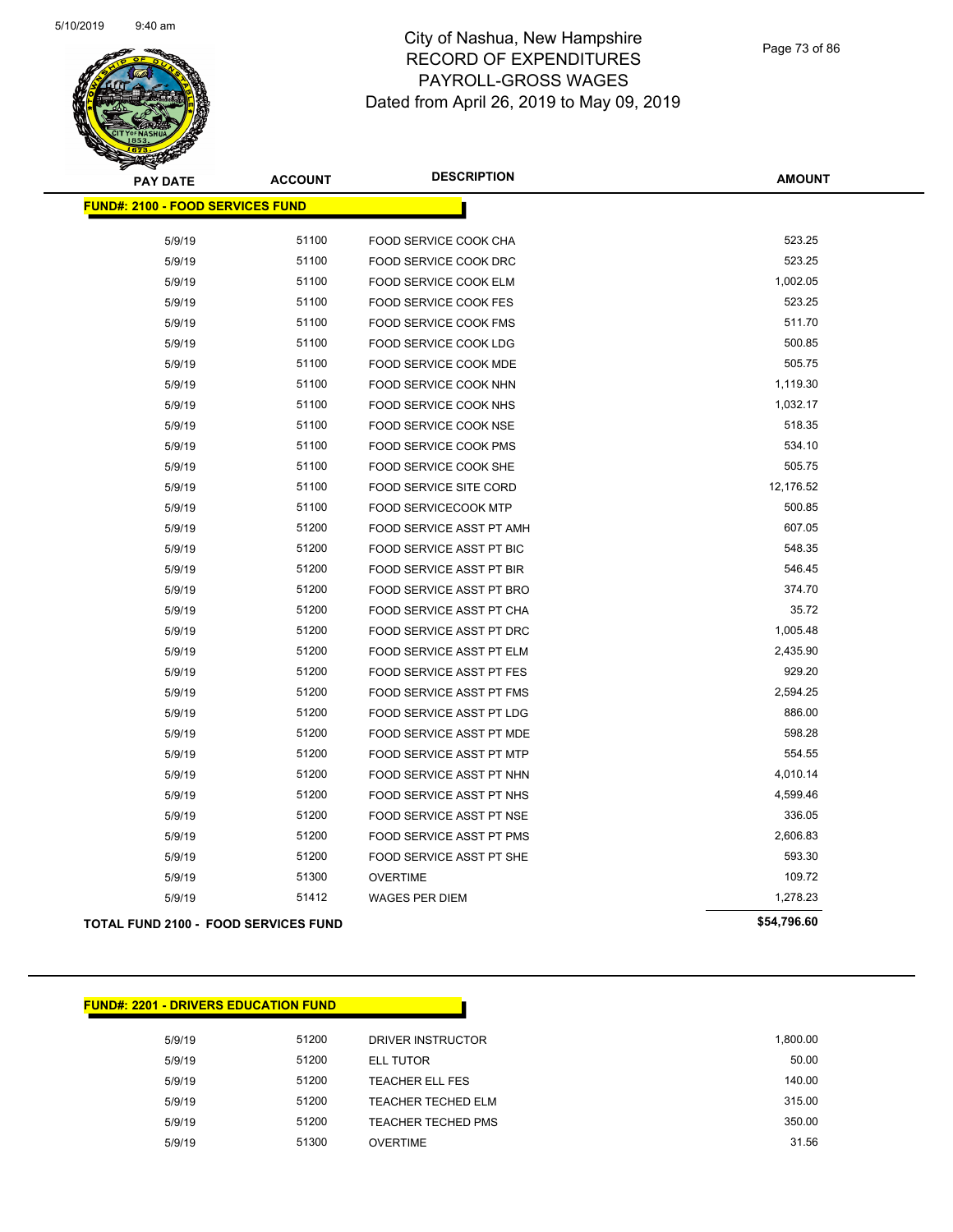City of Nashua, New Hampshire RECORD OF EXPENDITURES Page 74 of 86

**AMOUNT** PAYROLL-GROSS WAGES Dated from April 26, 2019 to May 09, 2019 **PAY DATE ACCOUNT DESCRIPTION TOTAL FUND 2201 - DRIVERS EDUCATION FUND \$2,686.56 FUND#: 2207 - ADULT ED/CONTINUING ED** 5/2/19 51100 CLERICAL ADULT ED NHN 672.97 5/9/19 51100 CLERICAL ADULT ED NHN 778.75 5/9/19 51200 ADULT ED ENRICHMENT INST 100.00 5/9/19 51200 ADULT ED ENRICHMENT TEACHER 50.00 5/9/19 51200 ADULT ED INSTRUCTOR 75.00 5/9/19 51200 SUB TEACHER 100.00 5/9/19 51200 TEACHER ART NHN 150.00 5/9/19 51200 TEACHER BUSINESS NHS 50.00 5/9/19 51200 TEACHER ELL NHS 50.00 **TOTAL FUND 2207 - ADULT ED/CONTINUING ED \$2,026.72 FUND#: 2222 - AFTER SCHOOL PROGRAM** 5/9/19 51100 21 CENTURY COORDINATOR 2,322.00 **TOTAL FUND 2222 - AFTER SCHOOL PROGRAM \$2,322.00 FUND#: 2252 - DAY CARE** 5/9/19 5/9010 51100 PANTHER PRESCHOOL DIRECTOR 1,096.18 **TOTAL FUND 2252 - DAY CARE \$1,096.18 FUND#: 2257 - SPECIAL ED LOCAL** 5/9/19 51100 PARA DW SPEC ED NHS 444.03 5/9/19 51100 PARA DW SPEC ED WID 469.30 5/9/19 51100 PARA INST SHE 620.41 **TOTAL FUND 2257 - SPECIAL ED LOCAL \$1,533.74 FUND#: 2503 - PARKS & REC PROGRAMS FUND** 5/2/19 51100 PROGRAM COORDINATOR 382.70 5/9/19 51100 PROGRAM COORDINATOR 382.70

5/2/19 51300 OVERTIME 60.99

5/10/2019 9:40 am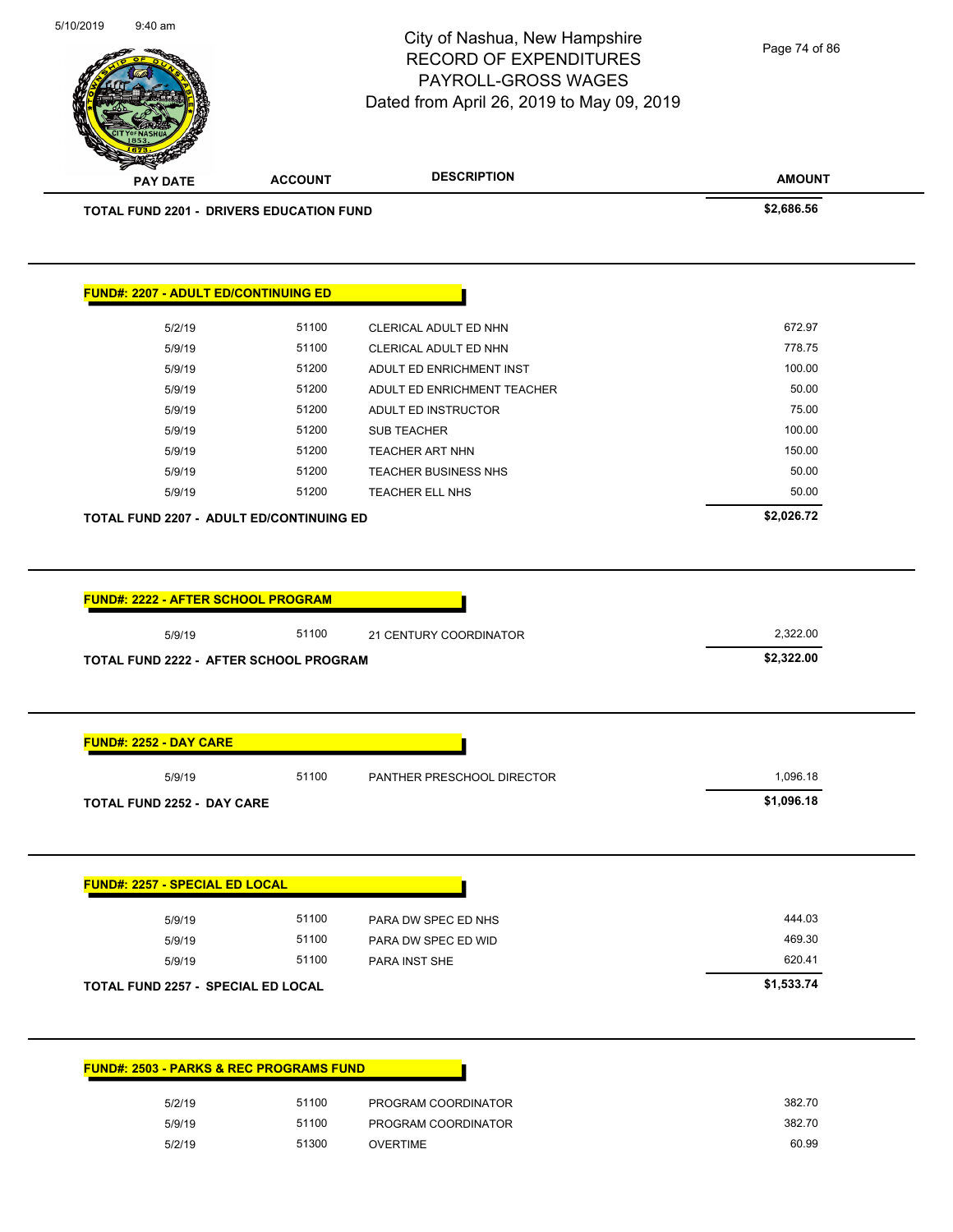**AMOUNT** City of Nashua, New Hampshire RECORD OF EXPENDITURES PAYROLL-GROSS WAGES Dated from April 26, 2019 to May 09, 2019 **PAY DATE ACCOUNT DESCRIPTION TOTAL FUND 2503 - PARKS & REC PROGRAMS FUND \$826.39 FUND#: 2505 - PEG ACCESS CHANNELS FUND** 5/2/19 51100 ECHANNEL ACCESS ADMINISTRATOR 1,164.25 5/9/19 51100 ECHANNEL ACCESS ADMINISTRATOR 1,164.25 5/2/19 51100 PEG PROGRAM MANAGER 1,261.25 5/9/19 51100 PEG PROGRAM MANAGER 1,261.25 5/2/19 51200 VIDEOGRAPHER 360.00 5/9/19 51200 VIDEOGRAPHER 555.00 **TOTAL FUND 2505 - PEG ACCESS CHANNELS FUND \$5,766.00 FUND#: 2507 - FIRE TRAINING FACILITY RENTAL** 5/9/19 557.01 51300 OVERTIME **TOTAL FUND 2507 - FIRE TRAINING FACILITY RENTAL \$557.01 FUND#: 3030 - EMERGENCY MGMT GRANTS FUND** 5/2/19 51200 EMERGENCY MANAGEMENT COORDINAT 6000 718.16 **TOTAL FUND 3030 - EMERGENCY MGMT GRANTS FUND \$718.16 FUND#: 3050 - POLICE GRANTS FUND** 5/2/19 51100 DOMESTIC VIOLENCE ADVOCATE 882.25 5/9/19 51100 DOMESTIC VIOLENCE ADVOCATE 882.25 4/18/19 51100 PATROLMAN ALL RANKS 1,399.00 5/2/19 51100 PATROLMAN ALL RANKS 5/2/19 5/2/19 5/2/19 5/9/19 5/100 PATROLMAN ALL RANKS 1,399.00 5/2/19 51300 OVERTIME 5,710.62 5/9/19 51300 OVERTIME 3,959.17 5/2/19 51628 EXTRA HOLIDAY 279.80 **TOTAL FUND 3050 - POLICE GRANTS FUND \$15,911.09**  Page 75 of 86

**FUND#: 3068 - COMMUNITY SERVICES GRANTS FUND**

5/10/2019 9:40 am

5/2/19 51100 EPIDEMIOLOGIST 146.50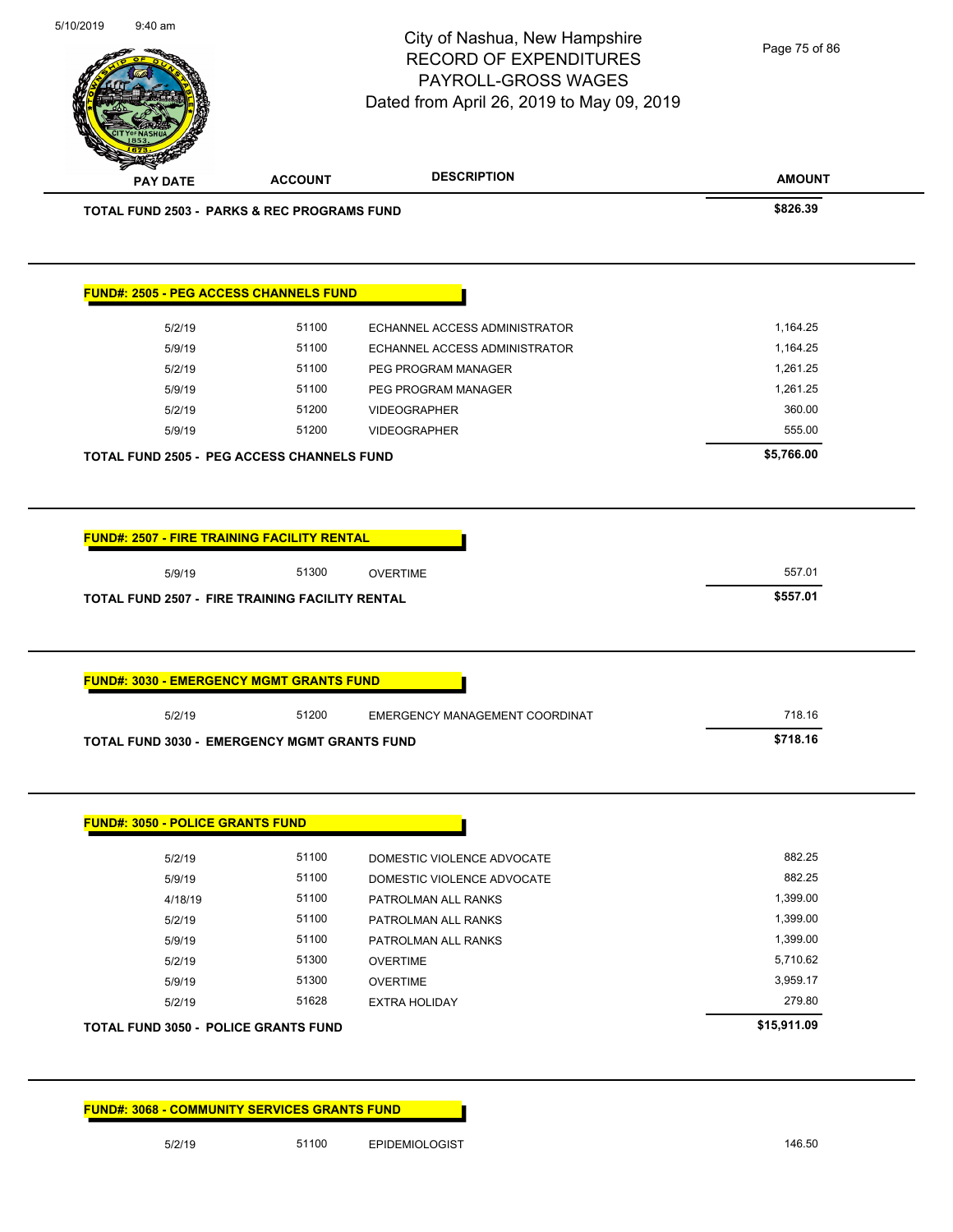

| <b>PAY DATE</b>                                         | <b>ACCOUNT</b> | <b>DESCRIPTION</b>                 | <b>AMOUNT</b> |
|---------------------------------------------------------|----------------|------------------------------------|---------------|
| <b>FUND#: 3068 - COMMUNITY SERVICES GRANTS FUND</b>     |                |                                    |               |
| 5/9/19                                                  | 51100          | <b>EPIDEMIOLOGIST</b>              | 146.50        |
| 5/2/19                                                  | 51100          | PHNS PROGRAM ASSISTANT             | 807.65        |
| 5/9/19                                                  | 51100          | PHNS PROGRAM ASSISTANT             | 807.65        |
| 5/2/19                                                  | 51100          | PROGRAM ASSISTANT COMMUNITY HEALTH | 211.80        |
| 5/9/19                                                  | 51100          | PROGRAM ASSISTANT COMMUNITY HEALTH | 211.80        |
| 5/2/19                                                  | 51100          | PUB HEALTH NET SVS COORD           | 1,317.40      |
| 5/9/19                                                  | 51100          | PUB HEALTH NET SVS COORD           | 1,317.40      |
| 5/2/19                                                  | 51100          | PUB HEALTH NURSE                   | 224.20        |
| 5/9/19                                                  | 51100          | PUB HEALTH NURSE                   | 224.20        |
| 5/2/19                                                  | 51100          | PUB HEALTH PREPAREDNESS COORD      | 1,033.40      |
| 5/9/19                                                  | 51100          | PUB HEALTH PREPAREDNESS COORD      | 1,033.40      |
| 5/2/19                                                  | 51100          | SMP PROGRAM COORDINATOR            | 975.36        |
| 5/9/19                                                  | 51100          | SMP PROGRAM COORDINATOR            | 975.35        |
| 5/2/19                                                  | 55421          | EMPLOYEE TRAINING & CERTIFICATIONS | 200.87        |
| <b>TOTAL FUND 3068 - COMMUNITY SERVICES GRANTS FUND</b> |                |                                    | \$9,633.48    |

#### **FUND#: 3070 - COMMUNITY HEALTH GRANTS FUND**

|        | <b>TOTAL FUND 3070 - COMMUNITY HEALTH GRANTS FUND</b> |                                    | \$4,641.40 |
|--------|-------------------------------------------------------|------------------------------------|------------|
| 5/9/19 | 51412                                                 | <b>WAGES PER DIEM</b>              | 123.00     |
| 5/2/19 | 51412                                                 | <b>WAGES PER DIEM</b>              | 164.00     |
| 5/9/19 | 51100                                                 | PUB HEALTH NURSE                   | 896.90     |
| 5/2/19 | 51100                                                 | PUB HEALTH NURSE                   | 896.90     |
| 5/9/19 | 51100                                                 | PROGRAM ASSISTANT COMMUNITY HEALTH | 635.40     |
| 5/2/19 | 51100                                                 | PROGRAM ASSISTANT COMMUNITY HEALTH | 635.40     |
| 5/9/19 | 51100                                                 | BILINGUAL COMM HEALTH WORKER       | 644.90     |
| 5/2/19 | 51100                                                 | BILINGUAL COMM HEALTH WORKER       | 644.90     |
|        |                                                       |                                    |            |

#### **FUND#: 3090 - URBAN PROGRAM GRANTS FUND**

| 5/2/19 | 51100 | ARLINGTON ST COMMUNITY CENTER DIRECTOR | 986.60   |
|--------|-------|----------------------------------------|----------|
| 5/9/19 | 51100 | ARLINGTON ST COMMUNITY CENTER DIRECTOR | 986.60   |
| 5/2/19 | 51100 | CODE ENFORCEMENT OFFICER II            | 490.50   |
| 5/9/19 | 51100 | CODE ENFORCEMENT OFFICER II            | 488.50   |
| 5/2/19 | 51100 | <b>GRANT MGMT SPECIALIST</b>           | 1.080.35 |
| 5/9/19 | 51100 | <b>GRANT MGMT SPECIALIST</b>           | 1.080.35 |
| 5/2/19 | 51100 | <b>MANAGER URBAN PROGRAMS</b>          | 1.649.35 |
| 5/9/19 | 51100 | <b>MANAGER URBAN PROGRAMS</b>          | 1.649.35 |
| 5/2/19 | 51100 | PROGRAM COORDINATOR LP&HH              | 1.255.30 |
| 5/9/19 | 51100 | PROGRAM COORDINATOR LP&HH              | 1.255.30 |
| 5/2/19 | 51100 | PROJECT ADMINISTRATOR                  | 1.306.00 |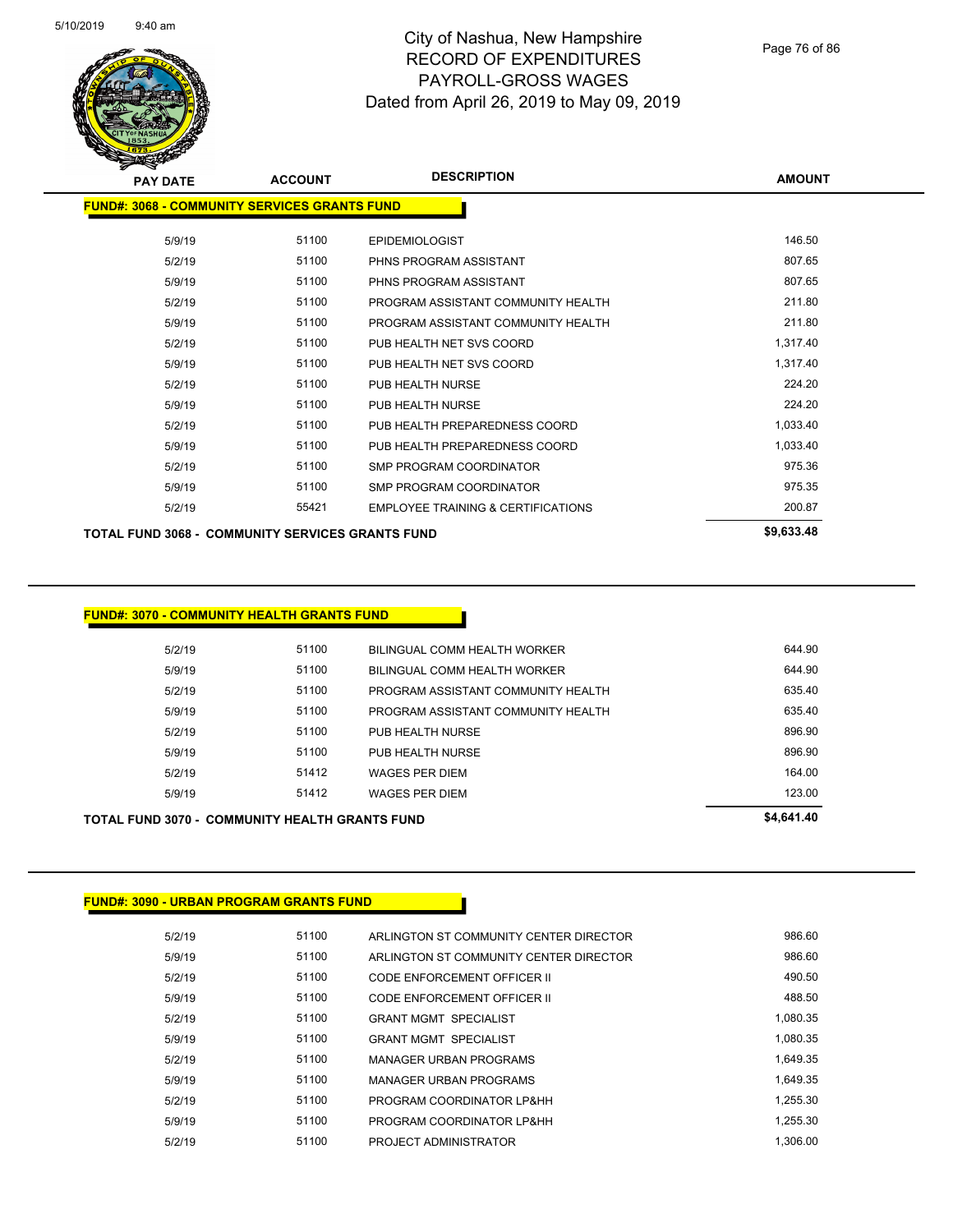

Page 77 of 86

| $\boldsymbol{z}$<br>-<br><b>PAY DATE</b>       | <b>ACCOUNT</b> | <b>DESCRIPTION</b>             | <b>AMOUNT</b> |
|------------------------------------------------|----------------|--------------------------------|---------------|
| <b>FUND#: 3090 - URBAN PROGRAM GRANTS FUND</b> |                |                                |               |
| 5/9/19                                         | 51100          | PROJECT ADMINISTRATOR          | 1,306.00      |
| 5/2/19                                         | 51100          | PROJECT ADMINISTRATOR LP&HH    | 1.230.70      |
| 5/9/19                                         | 51100          | PROJECT ADMINISTRATOR LP&HH    | 1.230.70      |
| 5/2/19                                         | 51100          | PROJECT SPECIALIST URBAN PROGR | 1.171.10      |
| 5/9/19                                         | 51100          | PROJECT SPECIALIST URBAN PROGR | 1.171.10      |
| TOTAL FUND 3090 - URBAN PROGRAM GRANTS FUND    |                |                                | \$18,337.80   |
|                                                |                |                                |               |

#### **FUND#: 3120 - TRANSIT GRANTS FUND**

| 5/2/19 | 51100                                        | <b>COMMUNICATION SPEC</b>             | 996.55      |
|--------|----------------------------------------------|---------------------------------------|-------------|
| 5/9/19 | 51100                                        | <b>COMMUNICATION SPEC</b>             | 996.55      |
| 5/2/19 | 51100                                        | <b>TRANSIT FINANCE COORDINATOR</b>    | 1,280.40    |
| 5/9/19 | 51100                                        | <b>TRANSIT FINANCE COORDINATOR</b>    | 1,280.40    |
| 5/2/19 | 51100                                        | <b>TRANSIT FLEET FACILITIES SUPV</b>  | 1,080.35    |
| 5/9/19 | 51100                                        | TRANSIT FLEET FACILITIES SUPV         | 1,080.35    |
| 5/2/19 | 51100                                        | <b>TRANSIT MECHANICS</b>              | 1,959.40    |
| 5/9/19 | 51100                                        | <b>TRANSIT MECHANICS</b>              | 1,959.40    |
| 5/2/19 | 51100                                        | <b>TRANSIT OPERATIONS COORDINATOR</b> | 970.00      |
| 5/9/19 | 51100                                        | TRANSIT OPERATIONS COORDINATOR        | 970.00      |
| 5/2/19 | 51100                                        | <b>TRANSIT OPERATIONS SUPERVISOR</b>  | 1,161.20    |
| 5/9/19 | 51100                                        | <b>TRANSIT OPERATIONS SUPERVISOR</b>  | 1,161.20    |
| 5/2/19 | 51100                                        | <b>TRANSIT UTILITY SERVICE WORKER</b> | 1,442.65    |
| 5/9/19 | 51100                                        | <b>TRANSIT UTILITY SERVICE WORKER</b> | 1,433.73    |
| 5/2/19 | 51100                                        | <b>TRANSPORTATION DEPT MANAGER</b>    | 1,746.35    |
| 5/9/19 | 51100                                        | <b>TRANSPORTATION DEPT MANAGER</b>    | 1,746.35    |
| 5/2/19 | 51300                                        | <b>OVERTIME</b>                       | 355.24      |
|        | <b>TOTAL FUND 3120 - TRANSIT GRANTS FUND</b> |                                       | \$21,620.12 |

| <b>FUND#: 3800 - SCHOOL GRANTS FUND</b> |       |                                |          |
|-----------------------------------------|-------|--------------------------------|----------|
| 5/9/19                                  | 51100 | 21 CENTURY ELEM MFAM RES COORD | 5,417.07 |
| 4/25/19                                 | 51100 | ASSISTANT PRINCIPAL AMH        | 2,939.00 |
| 5/9/19                                  | 51100 | ASSISTANT PRINCIPAL AMH        | 1,469.52 |
| 5/9/19                                  | 51100 | ASSISTANT PRINCIPAL BIR        | 1,655.51 |
| 5/9/19                                  | 51100 | ASSISTANT PRINCIPAL BRO        | 1,659.61 |
| 4/29/19                                 | 51100 | ASSISTANT PRINCIPAL DR CRSP    | 3,228.20 |
| 5/9/19                                  | 51100 | ASSISTANT PRINCIPAL DR CRSP    | 1,614.11 |
| 4/25/19                                 | 51100 | ASSISTANT PRINCIPAL MTP        | 2,826.91 |
| 5/9/19                                  | 51100 | ASSISTANT PRINCIPAL MTP        | 1,413.43 |
| 5/9/19                                  | 51100 | ASSISTANT PRINCIPAL SHE        | 1,437.50 |
| 5/9/19                                  | 51100 | <b>CLERICAL 21 CENTURY</b>     | 762.35   |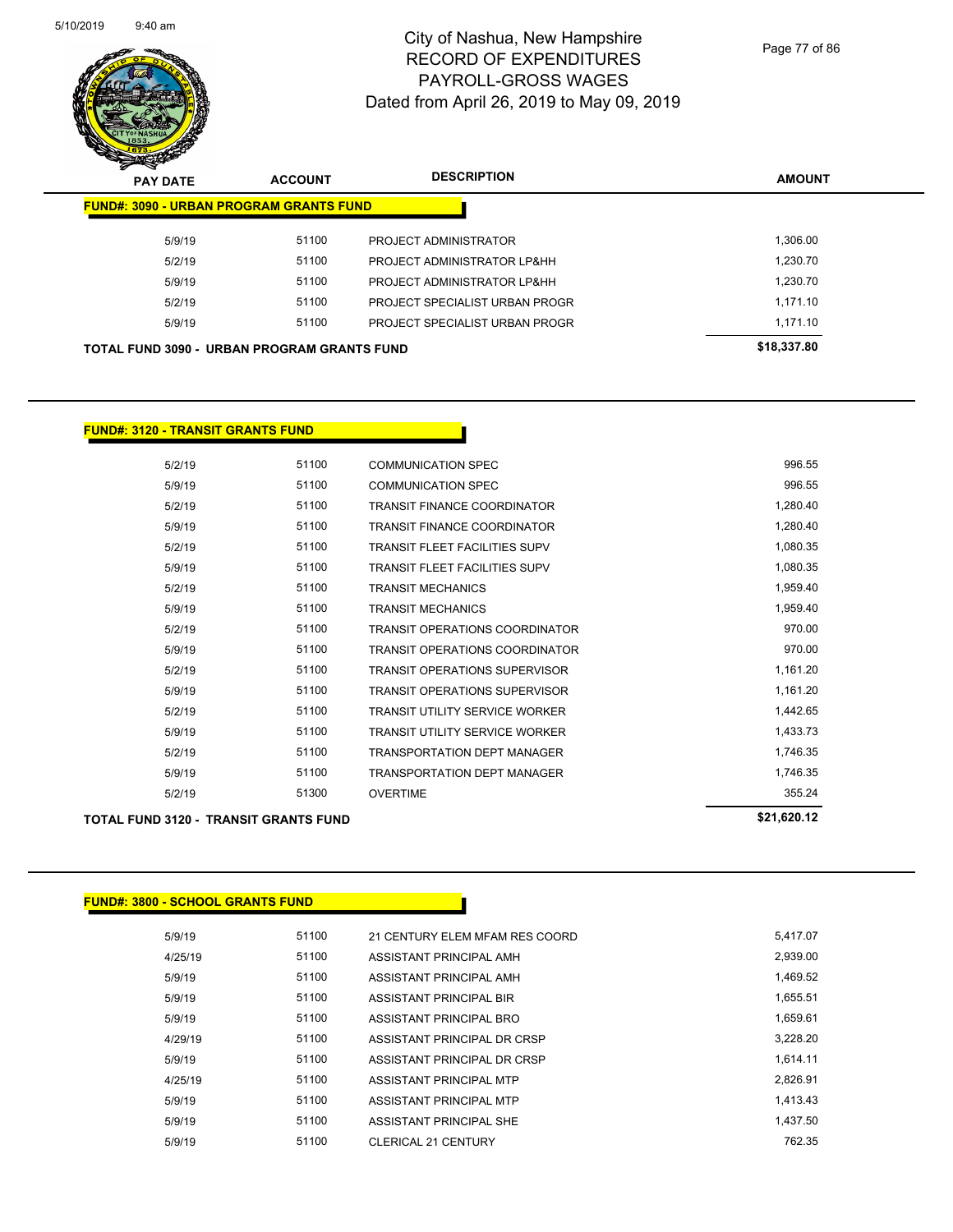

| <b>PAY DATE</b>                         | <b>ACCOUNT</b> | <b>DESCRIPTION</b>             | <b>AMOUNT</b>        |
|-----------------------------------------|----------------|--------------------------------|----------------------|
| <b>FUND#: 3800 - SCHOOL GRANTS FUND</b> |                |                                |                      |
| 5/9/19                                  | 51100          | <b>DIRECTOR TITLE 1</b>        | 3,248.20             |
| 5/9/19                                  | 51100          | DW TECHNOLOGY PEER COACH       | 3,068.83             |
| 5/9/19                                  | 51100          | ELL OUTREACH WORKER HOURLY     | 762.50               |
| 4/29/19                                 | 51100          | <b>HOMELESS LIASION</b>        | 1,446.40             |
| 5/9/19                                  | 51100          | <b>HOMELESS LIASION</b>        | 1,446.39             |
| 5/9/19                                  | 51100          | <b>INTRUCTIONAL LEADER FES</b> | 2,999.42             |
| 5/9/19                                  | 51100          | OFFICE MANAGER TITLE 1         | 1,619.30             |
| 5/9/19                                  | 51100          | PARA INST MTP                  | 423.15               |
| 5/9/19                                  | 51100          | PARA TTI AMH                   | 1,259.02             |
| 4/25/19                                 | 51100          | PARA TTI DRC                   | 3,693.43             |
| 5/9/19                                  | 51100          | PARA TTI DRC                   | 2,041.75             |
| 5/9/19                                  | 51100          | PARA TTI LDG                   | 2,953.06             |
|                                         | 51100          | PARA TTI MTP                   | 1,754.99             |
| 5/9/19                                  | 51100          | PARA TTI NURSERY               | 673.10               |
| 5/9/19                                  | 51100          |                                | 4,956.91             |
| 5/9/19                                  | 51100          | PEER COACH                     | 3,358.80             |
| 4/25/19                                 |                | SOCIAL WORKER                  |                      |
| 5/9/19                                  | 51100          | SOCIAL WORKER                  | 4,564.60<br>1,794.52 |
| 5/9/19                                  | 51100          | TEACHER DWSE BRO               | 3,976.00             |
| 5/9/19                                  | 51100          | TEACHER DWSE CHA               |                      |
| 5/9/19                                  | 51100          | <b>TEACHER DWSE ELM</b>        | 1,877.37             |
| 5/9/19                                  | 51100          | <b>TEACHER DWSE NHS</b>        | 2,674.39             |
| 5/9/19                                  | 51100          | TEACHER PRESCHOOL NHS          | 1,872.08             |
| 5/9/19                                  | 51100          | TEACHER SPED AMH               | 2,085.02             |
| 5/9/19                                  | 51100          | TEACHER SPED BIC               | 1,949.20             |
| 5/9/19                                  | 51100          | <b>TEACHER SPED BRO</b>        | 1,698.32             |
| 5/9/19                                  | 51100          | <b>TEACHER SPED DRC</b>        | 1,805.70             |
| 5/9/19                                  | 51100          | <b>TEACHER SPED ELM</b>        | 1,737.52             |
| 5/9/19                                  | 51100          | <b>TEACHER SPED FES</b>        | 1,561.39             |
| 5/9/19                                  | 51100          | TEACHER SPED FMS               | 2,007.12             |
| 5/9/19                                  | 51100          | <b>TEACHER SPED LDG</b>        | 1,797.18             |
| 5/9/19                                  | 51100          | <b>TEACHER SPED MDE</b>        | 3,954.10             |
| 5/9/19                                  | 51100          | <b>TEACHER SPED NHN</b>        | 11,534.04            |
| 5/9/19                                  | 51100          | TEACHER SPED NHS               | 4,684.79             |
| 5/9/19                                  | 51100          | <b>TEACHER SPED NSE</b>        | 6,712.96             |
| 5/9/19                                  | 51100          | <b>TEACHER SPED PMS</b>        | 3,537.19             |
| 5/9/19                                  | 51100          | TITLE ONE PARA FES             | 2,035.79             |
| 5/2/19                                  | 51200          | 21 CENTURY PROGRAM ASSISTANT   | 920.00               |
| 5/9/19                                  | 51200          | 21 CENTURY PROGRAM ASSISTANT   | 1,765.00             |
| 5/2/19                                  | 51200          | 21ST CENTURY INSTRUCTOR        | 70.00                |
| 5/9/19                                  | 51200          | 21ST CENTURY INSTRUCTOR        | 656.25               |
| 5/9/19                                  | 51200          | <b>FAMILY LIAISON</b>          | 375.00               |
| 5/9/19                                  | 51200          | <b>GUIDANCE COUNSELOR FES</b>  | 75.00                |
| 5/9/19                                  | 51200          | HOME SCHOOL CORD TTI           | 4,126.25             |
| 5/9/19                                  | 51200          | <b>INTERPRETER</b>             | 518.75               |
| 5/9/19                                  | 51200          | LUNCH MONITOR DRC              | 175.00               |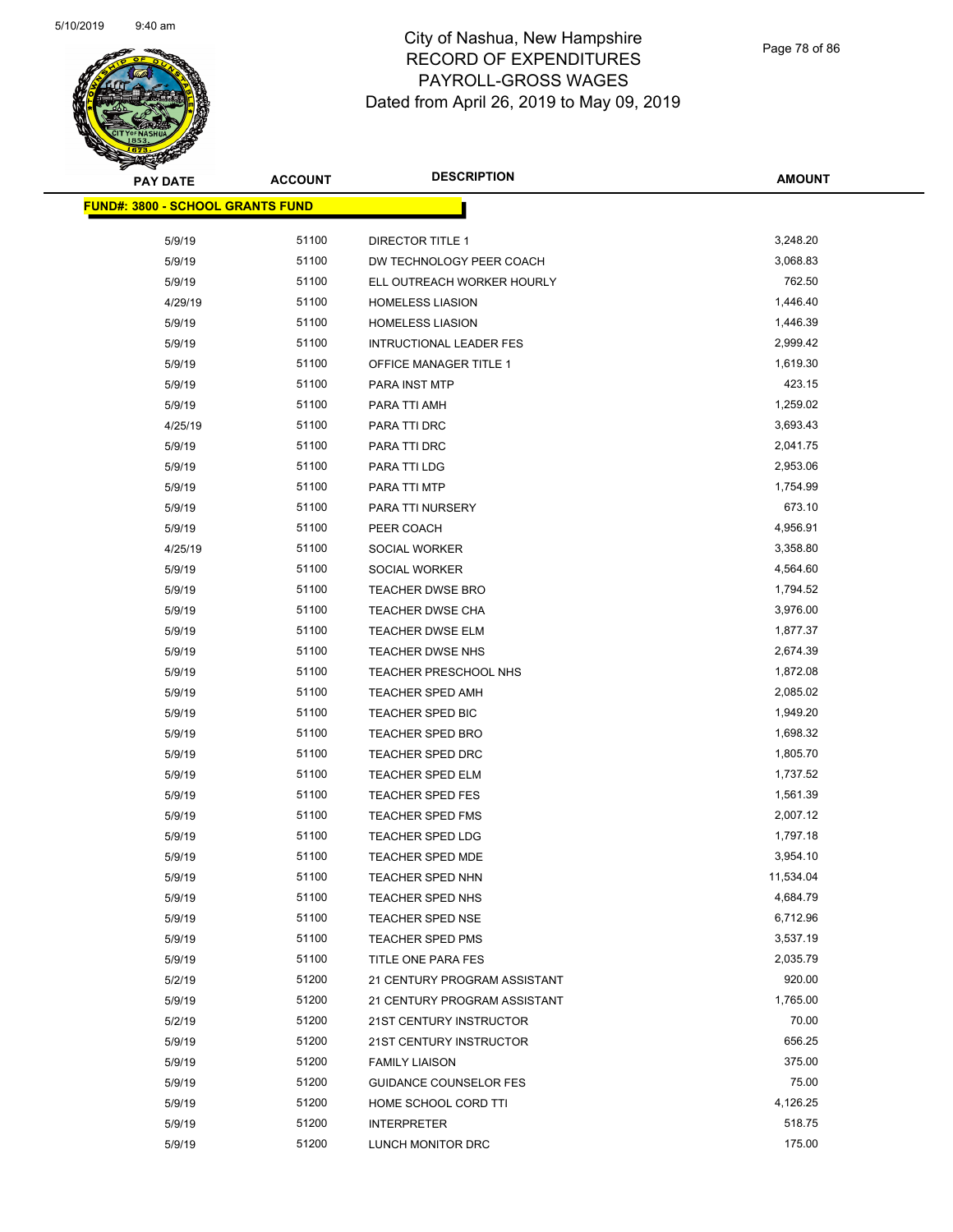

Page 79 of 86

| ॼ<br><b>PAY DATE</b>                    | <b>ACCOUNT</b> | <b>DESCRIPTION</b>         | <b>AMOUNT</b> |
|-----------------------------------------|----------------|----------------------------|---------------|
| <b>FUND#: 3800 - SCHOOL GRANTS FUND</b> |                |                            |               |
| 5/2/19                                  | 51200          | LUNCH MONITOR NHN          | 125.00        |
| 5/9/19                                  | 51200          | PARA DW SPEC ED AMH        | 16.06         |
| 5/9/19                                  | 51200          | PARA DW SPEC ED SHE        | 60.72         |
| 5/9/19                                  | 51200          | PARA ELL LDG               | 19.54         |
| 5/9/19                                  | 51200          | PARA ELL PMS               | 81.90         |
| 5/9/19                                  | 51200          | PARA INST BIC              | 32.42         |
| 5/9/19                                  | 51200          | PARA INST BIR              | 97.09         |
| 5/9/19                                  | 51200          | PARA INST CHA              | 87.93         |
| 5/9/19                                  | 51200          | PARA INST PMS              | 17.50         |
| 5/9/19                                  | 51200          | PARA INST SHE              | 118.11        |
| 5/2/19                                  | 51200          | SPECIAL EDUCATION TUTOR    | 356.25        |
| 5/9/19                                  | 51200          | SPECIAL EDUCATION TUTOR    | 637.50        |
| 5/9/19                                  | 51200          | TEACHER ELL BIC            | 100.00        |
| 5/9/19                                  | 51200          | TEACHER ELL ELM            | 118.75        |
| 5/9/19                                  | 51200          | TEACHER ELL LDG            | 475.00        |
| 5/9/19                                  | 51200          | <b>TEACHER ELL PMS</b>     | 175.00        |
| 5/9/19                                  | 51200          | <b>TEACHER ELL SHE</b>     | 75.00         |
| 5/9/19                                  | 51200          | <b>TEACHER GR1 DRC</b>     | 50.00         |
| 5/9/19                                  | 51200          | <b>TEACHER GR1 LDG</b>     | 75.00         |
| 5/9/19                                  | 51200          | <b>TEACHER GR2 AMH</b>     | 250.00        |
| 5/9/19                                  | 51200          | <b>TEACHER GR2 FES</b>     | 50.00         |
| 5/9/19                                  | 51200          | <b>TEACHER GR3 AMH</b>     | 125.00        |
| 5/9/19                                  | 51200          | <b>TEACHER GR3 CHA</b>     | 112.50        |
| 5/9/19                                  | 51200          | <b>TEACHER GR3 DRC</b>     | 175.00        |
| 5/9/19                                  | 51200          | <b>TEACHER GR3 LDG</b>     | 50.00         |
| 5/9/19                                  | 51200          | <b>TEACHER GR4 AMH</b>     | 125.00        |
| 5/9/19                                  | 51200          | <b>TEACHER GR4 BIC</b>     | 150.00        |
| 5/9/19                                  | 51200          | <b>TEACHER GR4 BIR</b>     | 50.00         |
| 5/9/19                                  | 51200          | <b>TEACHER GR4 DRC</b>     | 125.00        |
| 5/9/19                                  | 51200          | TEACHER GR4 SHE            | 75.00         |
| 5/9/19                                  | 51200          | <b>TEACHER GR5 AMH</b>     | 100.00        |
| 5/9/19                                  | 51200          | <b>TEACHER GR5 BIC</b>     | 150.00        |
| 5/9/19                                  | 51200          | <b>TEACHER GR5 DRC</b>     | 300.00        |
| 5/9/19                                  | 51200          | <b>TEACHER GR5 LDG</b>     | 75.00         |
| 5/9/19                                  | 51200          | <b>TEACHER KIND LDG</b>    | 75.00         |
| 5/9/19                                  | 51200          | TEACHER MATH NHN           | 100.00        |
| 5/9/19                                  | 51200          | <b>TEACHER SPED AMH</b>    | 100.00        |
| 5/9/19                                  | 51200          | TEACHER SPED NHS           | 112.50        |
| 5/9/19                                  | 51200          | TEACHER TECHED NHN         | 717.11        |
| 5/9/19                                  | 51200          | TEACHER TTI AMH            | 12,504.70     |
| 5/9/19                                  | 51200          | <b>TEACHER TTI FES</b>     | 2,308.19      |
| 5/9/19                                  | 51200          | TEACHER TTI LDG            | 8,744.39      |
| 5/9/19                                  | 51200          | <b>TEACHER TTI MTP</b>     | 7,254.87      |
| 5/9/19                                  | 51200          | <b>TEACHER TTI NURSERY</b> | 4,885.73      |
| 5/9/19                                  | 51200          | <b>TEACHER TTIDRC</b>      | 6,107.58      |
|                                         |                |                            |               |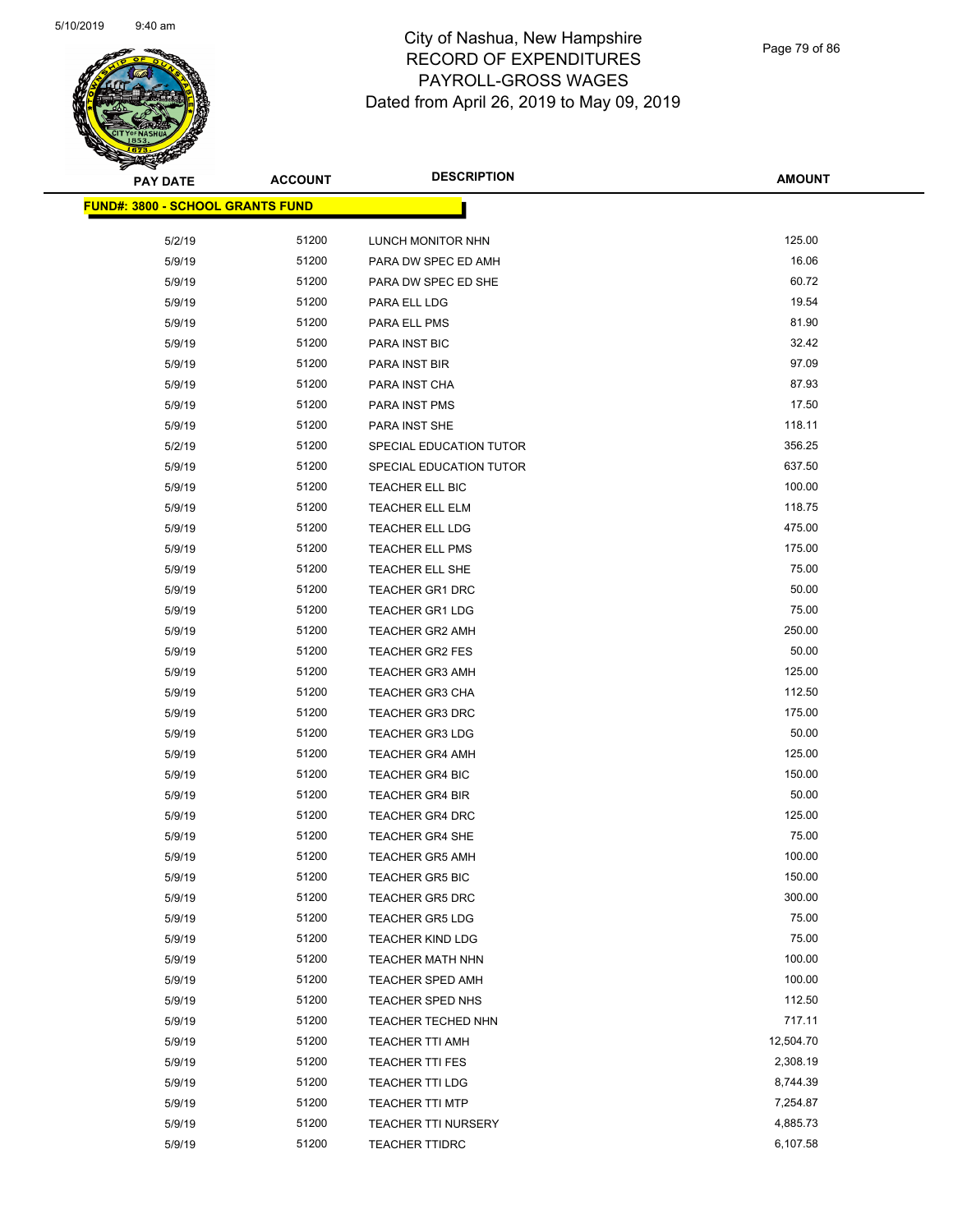

Page 80 of 86

| <b>The Company of the Company of The Company of The Company of The Company of The Company of The Company of The T</b><br><b>PAY DATE</b> | <b>ACCOUNT</b> | <b>DESCRIPTION</b>    | <b>AMOUNT</b> |
|------------------------------------------------------------------------------------------------------------------------------------------|----------------|-----------------------|---------------|
| <b>FUND#: 3800 - SCHOOL GRANTS FUND</b>                                                                                                  |                |                       |               |
| 5/9/19                                                                                                                                   | 51200          | TITLE ONE TUTOR       | 550.00        |
| 5/9/19                                                                                                                                   | 51412          | <b>WAGES PER DIEM</b> | 349.33        |
| 5/2/19                                                                                                                                   | 51650          | ADDITIONAL HOURS      | 200.00        |
| 5/9/19                                                                                                                                   | 51650          | ADDITIONAL HOURS      | 15,163.60     |
| <b>TOTAL FUND 3800 - SCHOOL GRANTS FUND</b>                                                                                              |                |                       | \$196,473.26  |

| <b>FUND#: 3810 - FOOD SERVICE GRANTS FUND</b>     |       |          |          |
|---------------------------------------------------|-------|----------|----------|
| 5/9/19                                            | 51300 | OVERTIME | 584.43   |
| <b>TOTAL FUND 3810 - FOOD SERVICE GRANTS FUND</b> |       |          | \$584,43 |

| 5/2/19 | 51100 | <b>MVR CLERK II</b>              | 320.50   |
|--------|-------|----------------------------------|----------|
| 5/9/19 | 51100 | <b>MVR CLERK II</b>              | 320.50   |
| 5/2/19 | 51100 | ORDINANCE VIOLATIONS COORDINATOR | 437.70   |
| 5/9/19 | 51100 | ORDINANCE VIOLATIONS COORDINATOR | 437.70   |
| 5/2/19 | 51100 | <b>PARKING MANAGER</b>           | 298.80   |
| 5/9/19 | 51100 | <b>PARKING MANAGER</b>           | 298.80   |
| 5/2/19 | 51200 | <b>MVR CLERK I</b>               | 410.03   |
| 5/9/19 | 51200 | <b>MVR CLERK I</b>               | 468.58   |
| 5/2/19 | 51200 | PARKING ENFORCEMENT SPECIALIST   | 1,135.50 |
| 5/9/19 | 51200 | PARKING ENFORCEMENT SPECIALIST   | 725.85   |
| 5/2/19 | 51300 | <b>OVERTIME</b>                  | 27.05    |

| <b>FUND#: 4010 - MOTOR VEHICLE ADMIN FUND</b>     |       |              |  |
|---------------------------------------------------|-------|--------------|--|
| 5/2/19                                            | 51100 | MVR CLERK II |  |
| 5/9/19                                            | 51100 | MVR CLERK II |  |
| <b>TOTAL FUND 4010 - MOTOR VEHICLE ADMIN FUND</b> |       |              |  |

| <b>FUND#: 4030 - POLICE SPECIAL DETAILS FUND</b> |       |                                |           |
|--------------------------------------------------|-------|--------------------------------|-----------|
| 5/2/19                                           | 51710 | SPECIAL DETAIL-NON PENSIONABLE | 10.108.72 |
| 5/9/19                                           | 51710 | SPECIAL DETAIL-NON PENSIONABLE | 8.901.09  |
| 5/2/19                                           | 51712 | SPECIAL DETAIL-PENSIONABLE     | 4.218.06  |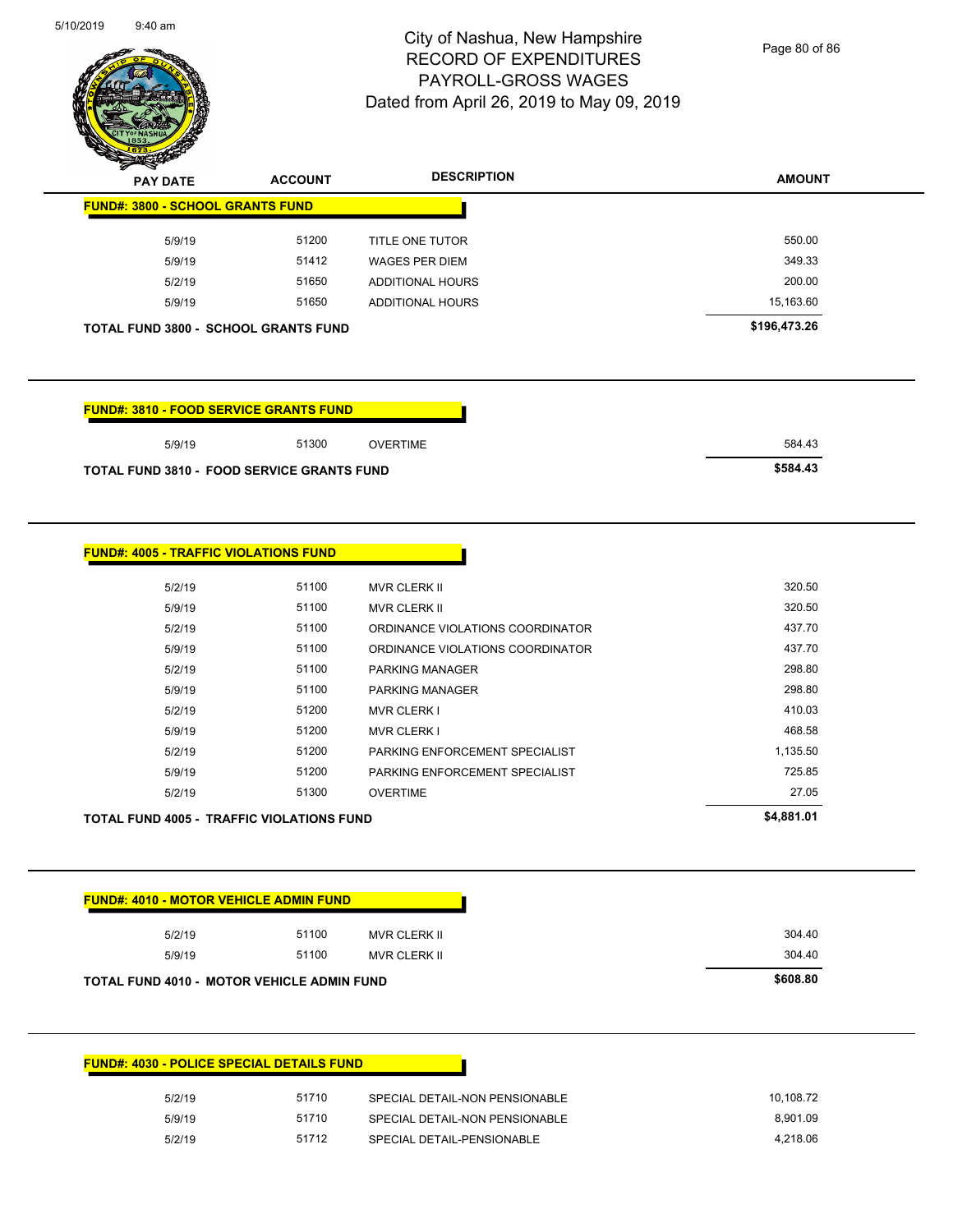| 5/10/2019<br>9:40 am                                 |                | City of Nashua, New Hampshire<br><b>RECORD OF EXPENDITURES</b><br>PAYROLL-GROSS WAGES<br>Dated from April 26, 2019 to May 09, 2019 | Page 81 of 86          |
|------------------------------------------------------|----------------|------------------------------------------------------------------------------------------------------------------------------------|------------------------|
| <b>PAY DATE</b>                                      | <b>ACCOUNT</b> | <b>DESCRIPTION</b>                                                                                                                 | <b>AMOUNT</b>          |
| FUND#: 4030 - POLICE SPECIAL DETAILS FUND            |                |                                                                                                                                    |                        |
| 5/9/19                                               | 51712          | SPECIAL DETAIL-PENSIONABLE                                                                                                         | 9,701.51               |
| <b>TOTAL FUND 4030 - POLICE SPECIAL DETAILS FUND</b> |                |                                                                                                                                    | \$32,929.38            |
| <b>FUND#: 4035 - POLICE OVERTIME BILLING FUND</b>    |                |                                                                                                                                    |                        |
| 5/2/19                                               | 51300          | <b>OVERTIME</b>                                                                                                                    | 625.14                 |
| 5/9/19                                               | 51300          | <b>OVERTIME</b>                                                                                                                    | 2,636.00<br>\$3,261.14 |
| TOTAL FUND 4035 - POLICE OVERTIME BILLING FUND       |                |                                                                                                                                    |                        |
| <b>FUND#: 4065 - FIRE WATCHGUARDS FUND</b>           |                |                                                                                                                                    |                        |
| 5/9/19                                               | 51712          | SPECIAL DETAIL-PENSIONABLE                                                                                                         | 745.01                 |
| <b>TOTAL FUND 4065 - FIRE WATCHGUARDS FUND</b>       |                |                                                                                                                                    | \$745.01               |
| <b>FUND#: 4068 - ENGINEERING SERVICES FUND</b>       |                |                                                                                                                                    |                        |
| 5/9/19                                               | 51300          | <b>OVERTIME</b>                                                                                                                    | 228.31                 |
| TOTAL FUND 4068 - ENGINEERING SERVICES FUND          |                |                                                                                                                                    | \$228.31               |
| <b>FUND#: 4600 - ECON DEV-GREATER NASHUA RLF</b>     |                |                                                                                                                                    |                        |
| 5/2/19                                               | 51100          | DWNTWN SPCLST & OED PGRM COOR                                                                                                      | 142.30                 |
| 5/9/19                                               | 51100          | DWNTWN SPCLST & OED PGRM COOR                                                                                                      | 142.30                 |
| TOTAL FUND 4600 - ECON DEV-GREATER NASHUA RLF        |                |                                                                                                                                    | \$284.60               |
| <b>FUND#: 4610 - ECON DEV-BROWNFIELDS RLF</b>        |                |                                                                                                                                    |                        |
| 5/2/19                                               | 51100          | DWNTWN SPCLST & OED PGRM COOR                                                                                                      | 155.25                 |
| 5/9/19                                               | 51100          | DWNTWN SPCLST & OED PGRM COOR                                                                                                      | 155.25                 |
| <b>TOTAL FUND 4610 - ECON DEV-BROWNFIELDS RLF</b>    |                |                                                                                                                                    | \$310.50               |
| <b>FUND#: 6000 - SOLID WASTE FUND</b>                |                |                                                                                                                                    |                        |
| 5/2/19                                               | 51100          | ADMINISTRATIVE ASSISTANT II                                                                                                        | 858.88                 |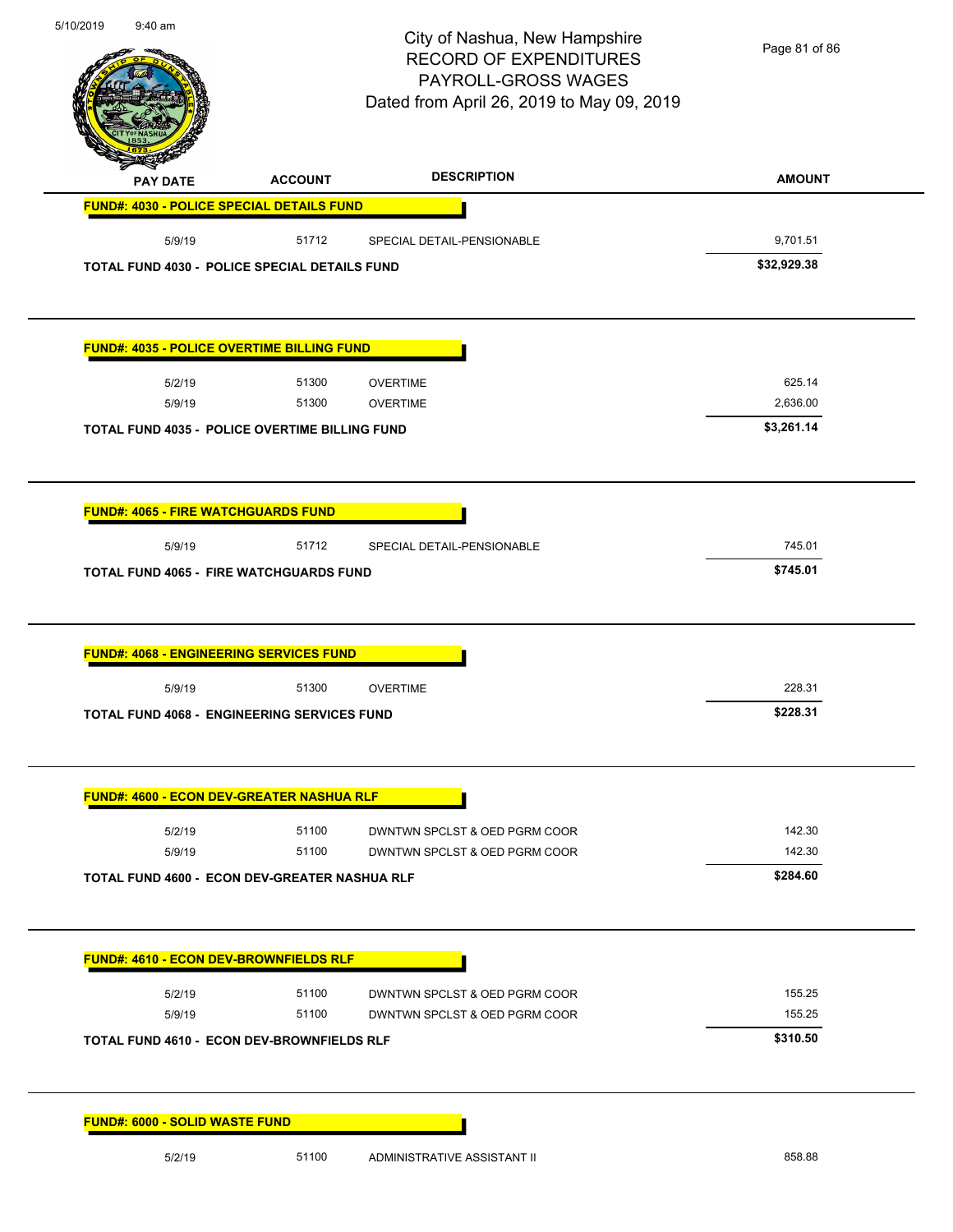

| <b>PAY DATE</b>                | <b>ACCOUNT</b> | <b>DESCRIPTION</b>                   | <b>AMOUNT</b> |
|--------------------------------|----------------|--------------------------------------|---------------|
| FUND#: 6000 - SOLID WASTE FUND |                |                                      |               |
|                                |                |                                      |               |
| 5/9/19                         | 51100          | ADMINISTRATIVE ASSISTANT II          | 858.90        |
| 5/2/19                         | 51100          | ASSISTANT DIRECTOR OF PUBLIC WORKS   | 202.40        |
| 5/9/19                         | 51100          | ASSISTANT DIRECTOR OF PUBLIC WORKS   | 202.40        |
| 5/2/19                         | 51100          | AUTOMATED TRASH COLLECTION OPR       | 4,898.00      |
| 5/9/19                         | 51100          | AUTOMATED TRASH COLLECTION OPR       | 4,891.88      |
| 5/2/19                         | 51100          | <b>CITY ENGINEER</b>                 | 343.40        |
| 5/9/19                         | 51100          | <b>CITY ENGINEER</b>                 | 343.40        |
| 5/2/19                         | 51100          | <b>COLLECTION EQUIP OPR</b>          | 8,348.24      |
| 5/9/19                         | 51100          | <b>COLLECTION EQUIP OPR</b>          | 8,337.60      |
| 5/2/19                         | 51100          | <b>COLLECTION EQUIP OPR LANDFILL</b> | 970.40        |
| 5/9/19                         | 51100          | <b>COLLECTION EQUIP OPR LANDFILL</b> | 970.40        |
| 5/2/19                         | 51100          | DEP TREASURER TAX COLLECTOR          | 261.95        |
| 5/9/19                         | 51100          | DEP TREASURER TAX COLLECTOR          | 261.95        |
| 5/2/19                         | 51100          | DEPUTY CITY ENGINEER                 | 82.05         |
| 5/9/19                         | 51100          | <b>DEPUTY CITY ENGINEER</b>          | 82.05         |
| 5/2/19                         | 51100          | <b>DIRECTOR PUBLIC WORKS</b>         | 261.20        |
| 5/9/19                         | 51100          | <b>DIRECTOR PUBLIC WORKS</b>         | 261.20        |
| 5/2/19                         | 51100          | DPW BILLING ACCOUNTANT               | 499.05        |
| 5/9/19                         | 51100          | DPW BILLING ACCOUNTANT               | 499.05        |
| 5/2/19                         | 51100          | DPW COLLECTIONS SPEC III             | 406.05        |
| 5/9/19                         | 51100          | DPW COLLECTIONS SPEC III             | 406.05        |
| 5/2/19                         | 51100          | DPW CONTRACT ADMINISTRATOR           | 121.66        |
| 5/9/19                         | 51100          | DPW CONTRACT ADMINISTRATOR           | 121.65        |
| 5/2/19                         | 51100          | <b>ENVIRONMENTAL ENGINEER</b>        | 1,480.85      |
| 5/9/19                         | 51100          | <b>ENVIRONMENTAL ENGINEER</b>        | 1,480.85      |
| 5/2/19                         | 51100          | EQUIP OPR STREET REPAIR              | 984.00        |
| 5/2/19                         | 51100          | <b>EQUIPMENT OPR LANDFILL</b>        | 4,034.86      |
| 5/9/19                         | 51100          | <b>EQUIPMENT OPR LANDFILL</b>        | 4,930.80      |
| 5/2/19                         | 51100          | <b>EXECUTIVE ASSISTANT</b>           | 164.35        |
| 5/9/19                         | 51100          | <b>EXECUTIVE ASSISTANT</b>           | 164.35        |
| 5/2/19                         | 51100          | FINANCE AND ADMIN MANAGER            | 436.60        |
| 5/9/19                         | 51100          | FINANCE AND ADMIN MANAGER            | 436.60        |
| 5/2/19                         | 51100          | FLEET MANAGER STREET DEPT            | 346.34        |
| 5/9/19                         | 51100          | FLEET MANAGER STREET DEPT            | 346.34        |
| 5/2/19                         | 51100          | LICENSED SCALE OPERATOR              | 870.35        |
| 5/9/19                         | 51100          | LICENSED SCALE OPERATOR              | 870.35        |
| 5/2/19                         | 51100          | PUBLIC RELATIONS ADMINISTRATOR       | 164.40        |
| 5/9/19                         | 51100          | PUBLIC RELATIONS ADMINISTRATOR       | 164.40        |
| 5/2/19                         | 51100          | RECYCLING COORDINATOR                | 1,192.80      |
| 5/9/19                         | 51100          | RECYCLING COORDINATOR                | 1,192.80      |
| 5/2/19                         | 51100          | SENIOR STAFF ENGINEER                | 143.80        |
| 5/9/19                         | 51100          | SENIOR STAFF ENGINEER                | 143.79        |
| 5/2/19                         | 51100          | <b>SOLID WASTE FOREMAN</b>           | 2,593.31      |
| 5/9/19                         | 51100          | <b>SOLID WASTE FOREMAN</b>           | 2,593.32      |
| 5/2/19                         | 51100          | SOLID WASTE TECHNICIAN               | 1,128.30      |
|                                |                |                                      |               |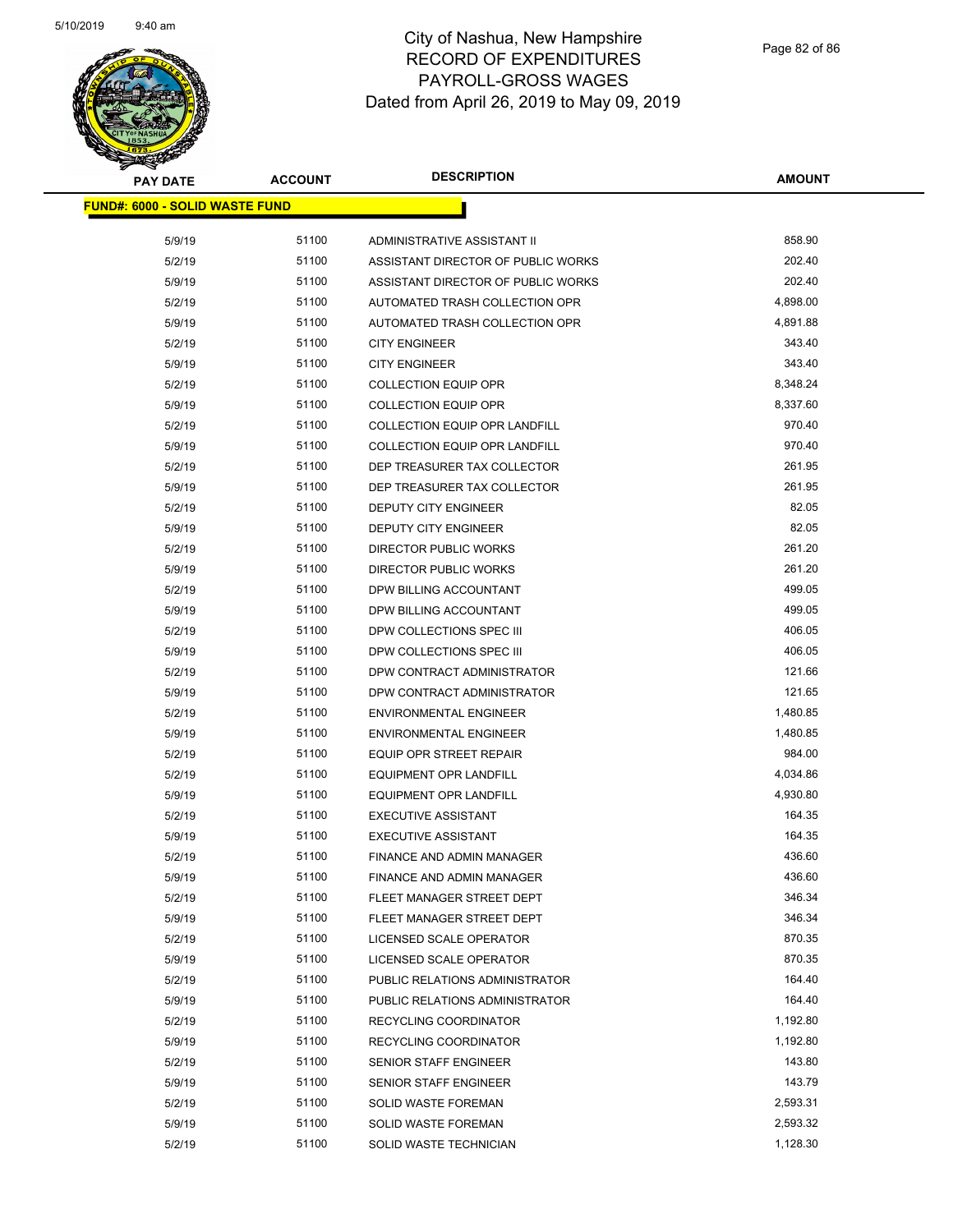

| <b>PAY DATE</b>                       | <b>ACCOUNT</b> | <b>DESCRIPTION</b>              | <b>AMOUNT</b> |
|---------------------------------------|----------------|---------------------------------|---------------|
| <b>FUND#: 6000 - SOLID WASTE FUND</b> |                |                                 |               |
|                                       | 51100          |                                 | 1,128.31      |
| 5/9/19                                |                | SOLID WASTE TECHNICIAN          |               |
| 5/2/19                                | 51100          | SR MGR ACCT FIN REPORTING       | 191.25        |
| 5/9/19                                | 51100          | SR MGR ACCT FIN REPORTING       | 191.25        |
| 5/2/19                                | 51100          | SUPERINTENDENT OF SOLID WASTE   | 1,804.31      |
| 5/9/19                                | 51100          | SUPERINTENDENT OF SOLID WASTE   | 1,804.30      |
| 5/2/19                                | 51300          | <b>OVERTIME</b>                 | 4,326.92      |
| 5/9/19                                | 51300          | <b>OVERTIME</b>                 | 2,620.48      |
| 5/2/19                                | 51400          | <b>WAGES TEMPORARY/SEASONAL</b> | 4,192.50      |
| 5/9/19                                | 51400          | <b>WAGES TEMPORARY/SEASONAL</b> | 3,817.50      |
| TOTAL FUND 6000 - SOLID WASTE FUND    |                |                                 | \$80,430.19   |
|                                       |                |                                 |               |

#### **FUND#: 6200 - WASTEWATER FUND**

| 5/2/19 | 51100 | ADMINISTRATIVE ASSISTANT II          | 744.20   |
|--------|-------|--------------------------------------|----------|
| 5/9/19 | 51100 | ADMINISTRATIVE ASSISTANT II          | 744.20   |
| 5/2/19 | 51100 | ANALYTICAL CHEMIST                   | 861.95   |
| 5/9/19 | 51100 | <b>ANALYTICAL CHEMIST</b>            | 861.95   |
| 5/2/19 | 51100 | ASSISTANT CONSTRUCTION ENGINEER      | 1,339.75 |
| 5/9/19 | 51100 | ASSISTANT CONSTRUCTION ENGINEER      | 1,339.75 |
| 5/2/19 | 51100 | ASSISTANT DIRECTOR OF PUBLIC WORKS   | 202.35   |
| 5/9/19 | 51100 | ASSISTANT DIRECTOR OF PUBLIC WORKS   | 202.35   |
| 5/9/19 | 51100 | AUTOMATED TRASH COLLECTION OPR       | 6.12     |
| 5/2/19 | 51100 | <b>CITY ENGINEER</b>                 | 801.30   |
| 5/9/19 | 51100 | <b>CITY ENGINEER</b>                 | 801.30   |
| 5/2/19 | 51100 | <b>COLLECTION SYSTEMS OPERATOR</b>   | 2,112.28 |
| 5/9/19 | 51100 | <b>COLLECTION SYSTEMS OPERATOR</b>   | 2,065.49 |
| 5/2/19 | 51100 | <b>COLLECTION SYSTEMS TECHNICIAN</b> | 2,103.21 |
| 5/9/19 | 51100 | <b>COLLECTION SYSTEMS TECHNICIAN</b> | 2,103.20 |
| 5/2/19 | 51100 | DEP TREASURER TAX COLLECTOR          | 261.95   |
| 5/9/19 | 51100 | DEP TREASURER TAX COLLECTOR          | 261.95   |
| 5/2/19 | 51100 | <b>DEPUTY CITY ENGINEER</b>          | 820.35   |
| 5/9/19 | 51100 | <b>DEPUTY CITY ENGINEER</b>          | 820.35   |
| 5/2/19 | 51100 | DIRECTOR PUBLIC WORKS                | 522.40   |
| 5/9/19 | 51100 | DIRECTOR PUBLIC WORKS                | 522.40   |
| 5/2/19 | 51100 | DPW BILLING ACCOUNTANT               | 499.05   |
| 5/9/19 | 51100 | DPW BILLING ACCOUNTANT               | 499.05   |
| 5/2/19 | 51100 | DPW COLLECTIONS SPEC III             | 406.10   |
| 5/9/19 | 51100 | DPW COLLECTIONS SPEC III             | 406.10   |
| 5/2/19 | 51100 | DPW CONTRACT ADMINISTRATOR           | 730.00   |
| 5/9/19 | 51100 | DPW CONTRACT ADMINISTRATOR           | 730.00   |
| 5/2/19 | 51100 | ELECTRICAL DIAGNOSTIC TECH I         | 2,240.00 |
| 5/9/19 | 51100 | ELECTRICAL DIAGNOSTIC TECH I         | 2,240.00 |
| 5/2/19 | 51100 | <b>EXECUTIVE ASSISTANT</b>           | 164.40   |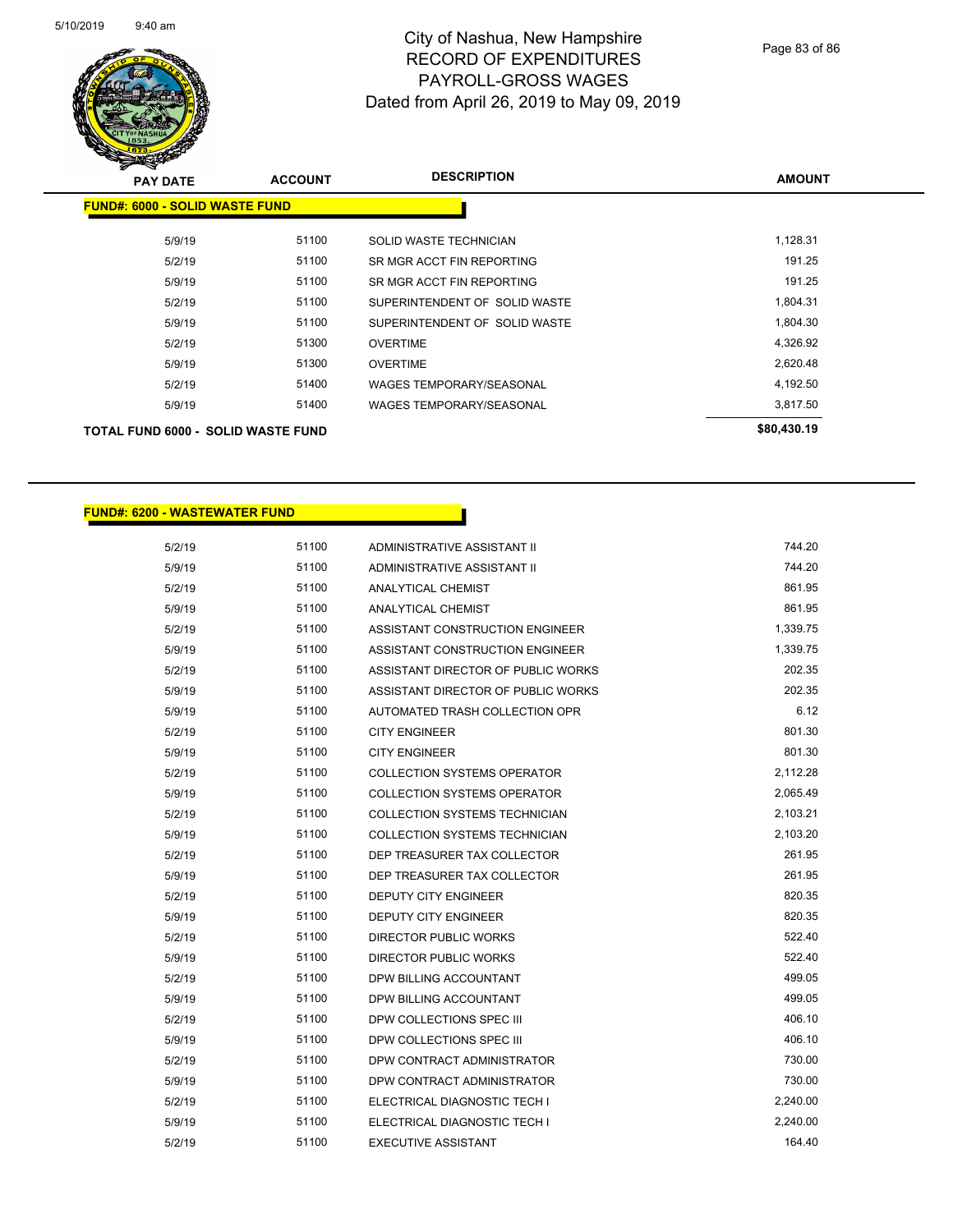

| <b>PAY DATE</b>                       | <b>ACCOUNT</b> | <b>DESCRIPTION</b>                 | <b>AMOUNT</b> |
|---------------------------------------|----------------|------------------------------------|---------------|
| <u> FUND#: 6200 - WASTEWATER FUND</u> |                |                                    |               |
|                                       |                |                                    |               |
| 5/9/19                                | 51100          | <b>EXECUTIVE ASSISTANT</b>         | 164.40        |
| 5/2/19                                | 51100          | FINANCE AND ADMIN MANAGER          | 436.60        |
| 5/9/19                                | 51100          | <b>FINANCE AND ADMIN MANAGER</b>   | 436.60        |
| 5/2/19                                | 51100          | FLEET MANAGER STREET DEPT          | 115.46        |
| 5/9/19                                | 51100          | FLEET MANAGER STREET DEPT          | 115.46        |
| 5/2/19                                | 51100          | MECHANIC WWTP 1ST CLASS            | 4,315.20      |
| 5/9/19                                | 51100          | <b>MECHANIC WWTP 1ST CLASS</b>     | 3,883.68      |
| 5/2/19                                | 51100          | OPERATOR II WWTP 1st               | 3,219.20      |
| 5/9/19                                | 51100          | OPERATOR II WWTP 1st               | 3,219.21      |
| 5/2/19                                | 51100          | OPERATOR II WWTP 2nd               | 2,172.80      |
| 5/9/19                                | 51100          | OPERATOR II WWTP 2nd               | 2,172.80      |
| 5/2/19                                | 51100          | OPERATOR II WWTP 3rd               | 2,180.83      |
| 5/9/19                                | 51100          | OPERATOR II WWTP 3rd               | 2,180.83      |
| 5/2/19                                | 51100          | OPERATOR III WWTP 1st              | 3,390.80      |
| 5/9/19                                | 51100          | OPERATOR III WWTP 1st              | 3,390.80      |
| 5/2/19                                | 51100          | PLANT OPERATIONS SUPERVISOR        | 1,490.15      |
| 5/9/19                                | 51100          | PLANT OPERATIONS SUPERVISOR        | 1,490.15      |
| 5/2/19                                | 51100          | PROCESS CHEMIST                    | 1,001.00      |
| 5/9/19                                | 51100          | PROCESS CHEMIST                    | 1,001.00      |
| 5/2/19                                | 51100          | PUBLIC RELATIONS ADMINISTRATOR     | 219.15        |
| 5/9/19                                | 51100          | PUBLIC RELATIONS ADMINISTRATOR     | 219.15        |
| 5/2/19                                | 51100          | REVENUE ACCOUNTS SPEC              | 854.85        |
| 5/9/19                                | 51100          | REVENUE ACCOUNTS SPEC              | 854.85        |
| 5/2/19                                | 51100          | <b>SENIOR STAFF ENGINEER</b>       | 1,559.20      |
| 5/9/19                                | 51100          | SENIOR STAFF ENGINEER              | 1,559.20      |
| 5/2/19                                | 51100          | SR MGR ACCT FIN REPORTING          | 382.70        |
| 5/9/19                                | 51100          | SR MGR ACCT FIN REPORTING          | 382.70        |
| 5/2/19                                | 51100          | <b>STAFF ENGINEER</b>              | 1,063.91      |
| 5/9/19                                | 51100          | <b>STAFF ENGINEER</b>              | 1,063.90      |
| 5/2/19                                | 51100          | SUPERINTENDENT OF WASTEWATER       | 1,890.35      |
| 5/9/19                                | 51100          | SUPERINTENDENT OF WASTEWATER       | 1,890.35      |
| 5/2/19                                | 51100          | <b>SUPV LABORATORY</b>             | 1,211.50      |
| 5/9/19                                | 51100          | <b>SUPV LABORATORY</b>             | 1,211.50      |
| 5/2/19                                | 51100          | TRUCK DRIVER STREET REPAIR         | 918.40        |
| 5/9/19                                | 51100          | TRUCK DRIVER STREET REPAIR         | 918.40        |
| 5/2/19                                | 51100          | <b>WASTEWATER ASSISTANT</b>        | 896.40        |
| 5/9/19                                | 51100          | <b>WASTEWATER ASSISTANT</b>        | 896.40        |
| 5/2/19                                | 51100          | <b>WASTEWATER FOREMAN</b>          | 2,593.32      |
| 5/9/19                                | 51100          | <b>WASTEWATER FOREMAN</b>          | 2,593.32      |
| 5/2/19                                | 51100          | <b>WASTEWATER PROJECT ENGINEER</b> | 1,524.70      |
| 5/9/19                                | 51100          | <b>WASTEWATER PROJECT ENGINEER</b> | 1,524.70      |
| 5/2/19                                | 51300          | <b>OVERTIME</b>                    | 5,075.08      |
| 5/9/19                                | 51300          | <b>OVERTIME</b>                    | 8,172.21      |
|                                       |                |                                    |               |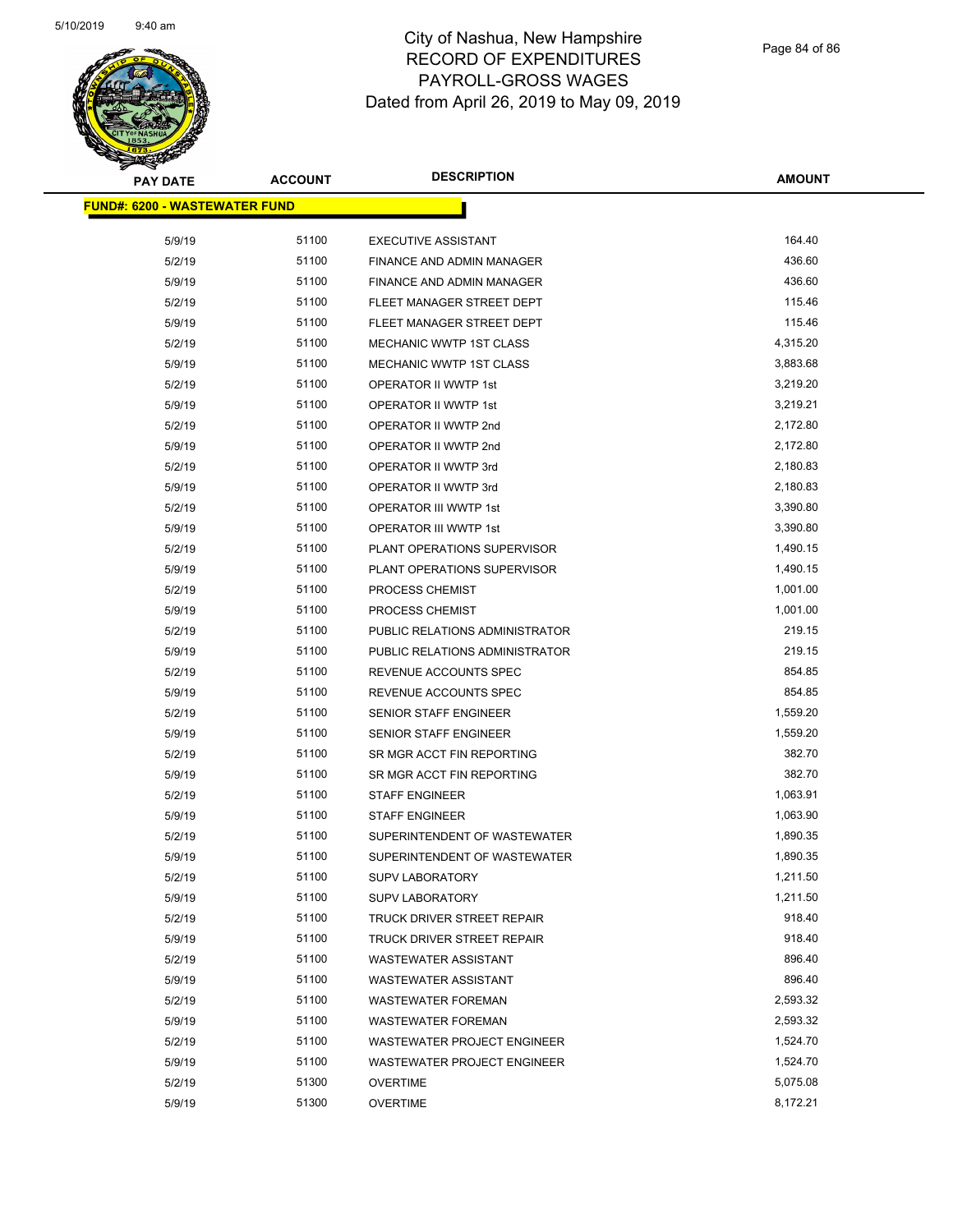| <b>FUND#: 7565 - SCHOOL RELATED PROGRAMS-ETF</b>     |       |                  |          |
|------------------------------------------------------|-------|------------------|----------|
| 5/9/19                                               | 51650 | ADDITIONAL HOURS | 275.00   |
| <b>TOTAL FUND 7565 - SCHOOL RELATED PROGRAMS-ETF</b> |       |                  | \$275.00 |

|        | TOTAL FUND 6600 - BENEFITS SELF INSURANCE FUND |                                    | \$7,045.70 |
|--------|------------------------------------------------|------------------------------------|------------|
| 5/9/19 | 51300                                          | <b>OVERTIME</b>                    | 9.69       |
| 5/9/19 | 51100                                          | <b>HUMAN RESOURCES DIRECTOR</b>    | 318.20     |
| 5/2/19 | 51100                                          | <b>HUMAN RESOURCES DIRECTOR</b>    | 318.20     |
| 5/9/19 | 51100                                          | <b>EMPLOYEE BENEFITS SPEC</b>      | 1,033.40   |
| 5/2/19 | 51100                                          | EMPLOYEE BENEFITS SPEC             | 1,033.40   |
| 5/9/19 | 51100                                          | EMPLOYEE BENEFITS MANAGER          | 1.438.15   |
| 5/2/19 | 51100                                          | EMPLOYEE BENEFITS MANAGER          | 1,438.16   |
| 5/9/19 | 51100                                          | <b>EMPLOYEE BENEFITS ASSISTANT</b> | 728.25     |
| 5/2/19 | 51100                                          | <b>EMPLOYEE BENEFITS ASSISTANT</b> | 728.25     |
|        |                                                |                                    |            |

| <b>FUND#: 6600 - BENEFITS SELF INSURANCE FUND</b> |
|---------------------------------------------------|

| \$32,493.16 |                                    |       | TOTAL FUND 6500 -  PROPERTY & CASUALTY FUND |
|-------------|------------------------------------|-------|---------------------------------------------|
| 505.37      | LONG TERM DISABILITY CLAIMS        | 59290 | 5/9/19                                      |
| 505.37      | LONG TERM DISABILITY CLAIMS        | 59290 | 5/2/19                                      |
| 8,783.11    | <b>WORKERS COMPENSATION CLAIMS</b> | 59207 | 5/9/19                                      |
| 8,007.71    | <b>WORKERS COMPENSATION CLAIMS</b> | 59207 | 5/2/19                                      |
| 1,136.95    | SAFETY LOSS PREVENTION SPEC        | 51100 | 5/9/19                                      |
| 1,136.95    | SAFETY LOSS PREVENTION SPEC        | 51100 | 5/2/19                                      |
| 1,808.50    | <b>RISK MANAGER</b>                | 51100 | 5/9/19                                      |
| 1,808.50    | <b>RISK MANAGER</b>                | 51100 | 5/2/19                                      |
| 2,356.80    | PROPERTY AND CASUALTY ADJUSTER     | 51100 | 5/9/19                                      |
| 2,356.80    | PROPERTY AND CASUALTY ADJUSTER     | 51100 | 5/2/19                                      |
| 1,347.95    | <b>PROGRAM SUPV</b>                | 51100 | 5/9/19                                      |
| 1,347.95    | <b>PROGRAM SUPV</b>                | 51100 | 5/2/19                                      |
| 695.60      | ADMINISTRATIVE ASSISTANT I         | 51100 | 5/9/19                                      |
| 695.60      | ADMINISTRATIVE ASSISTANT I         | 51100 | 5/2/19                                      |
|             |                                    |       |                                             |

# **TOTAL FUND 6200 - WASTEWATER FUND \$103,266.71**

**FUND#: 6500 - PROPERTY & CASUALTY FUND**

**PAY DATE ACCOUNT DESCRIPTION**

5/10/2019 9:40 am

#### City of Nashua, New Hampshire RECORD OF EXPENDITURES PAYROLL-GROSS WAGES Dated from April 26, 2019 to May 09, 2019

Page 85 of 86

**AMOUNT**